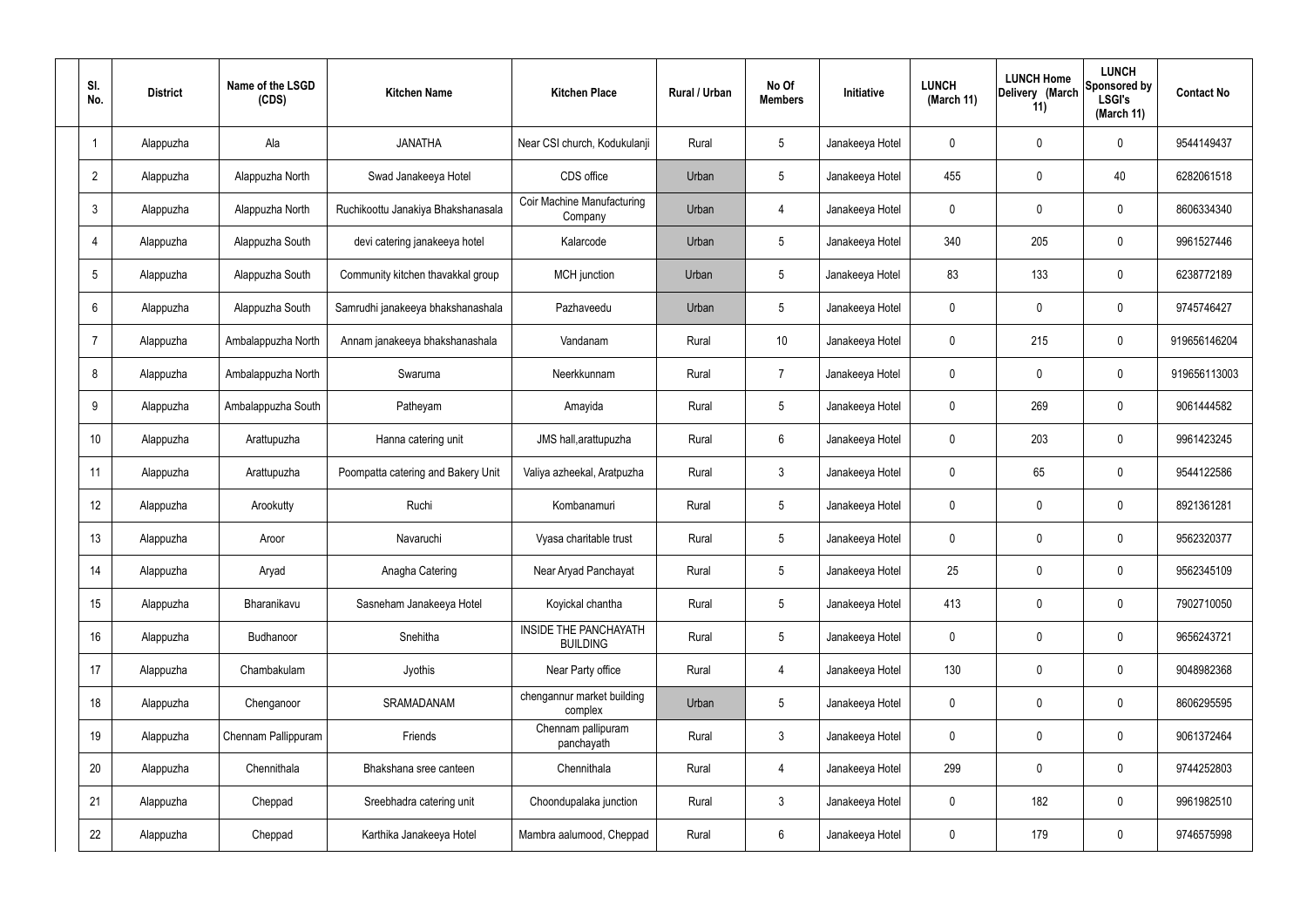|    | SI.<br>No. | <b>District</b> | Name of the LSGD<br>(CDS) | <b>Kitchen Name</b>           | <b>Kitchen Place</b>                    | <b>Rural / Urban</b> | No Of<br><b>Members</b> | Initiative      | <b>LUNCH</b><br>(March 11) | <b>LUNCH Home</b><br>Delivery (March<br>11) | <b>LUNCH</b><br>Sponsored by<br><b>LSGI's</b><br>(March 11) | <b>Contact No</b> |
|----|------------|-----------------|---------------------------|-------------------------------|-----------------------------------------|----------------------|-------------------------|-----------------|----------------------------|---------------------------------------------|-------------------------------------------------------------|-------------------|
|    | 23         | Alappuzha       | Cheriyanad                | <b>DARSANA</b>                | Near GOLDEN PALACE<br><b>AUDITORIUM</b> | Rural                | 5                       | Janakeeya Hotel | 0                          | 90                                          | $\mathbf 0$                                                 | 9747958424        |
|    | 24         | Alappuzha       | Cherthala Municipality    | Santwanam                     | Ward 10                                 | Urban                | 5                       | Janakeeya Hotel | $\mathbf 0$                | $\mathbf 0$                                 | $\mathbf 0$                                                 | 8848178001        |
|    | 25         | Alappuzha       | Cherthala Municipality    | <b>NULM</b> canteen           | Cherthala Municipality                  | Urban                | 5                       | Janakeeya Hotel | 0                          | $\mathbf 0$                                 | $\mathbf 0$                                                 | 6282870356        |
|    | 26         | Alappuzha       | Cherthala South           | Kashinandana                  | Cherthala S                             | Rural                | 10                      | Janakeeya Hotel | 0                          | $\mathbf 0$                                 | $\pmb{0}$                                                   | 9745940057        |
|    | 27         | Alappuzha       | Cheruthana                | Sreedurga janakeeya hotel     | Near govt HSS aayaparambu               | Rural                | $\overline{4}$          | Janakeeya Hotel | 193                        | $\mathbf 0$                                 | $\mathbf 0$                                                 | 9961178936        |
|    | 28         | Alappuzha       | Chettikulangara           | SREE VINAYAKA JANAKEEYA HOTEL | <b>KARIPUZHA</b>                        | Rural                | $\mathfrak{Z}$          | Janakeeya Hotel | 160                        | $\mathbf 0$                                 | $\pmb{0}$                                                   | 9656810109        |
|    | 29         | Alappuzha       | Chingoli                  | souhridam unit                | karthikappally I p school               | Rural                | $\mathbf{3}$            | Janakeeya Hotel | 0                          | 184                                         | $\mathbf 0$                                                 | 7559808470        |
|    | 30         | Alappuzha       | Chunakkara                | Vanitha Canteen               | Chunakkara                              | Rural                | $\mathfrak{Z}$          | Janakeeya Hotel | 185                        | $\mathbf 0$                                 | $\mathbf 0$                                                 | 9400509985        |
|    | 31         | Alappuzha       | Devikulangara             | Thripthi                      | Buds school, devikulangara              | Rural                | $\overline{4}$          | Janakeeya Hotel | 0                          | 126                                         | $\mathbf 0$                                                 | 9746712528        |
|    | 32         | Alappuzha       | Edathua                   | Theertham                     | Edathua market                          | Rural                | 3                       | Janakeeya Hotel | 112                        | 0                                           | $\mathbf 0$                                                 | 9544351169        |
|    | 33         | Alappuzha       | Ezhupunna                 | Neethipeedam                  | Eramalloor                              | Rural                | 8                       | Janakeeya Hotel | 0                          | $\mathbf 0$                                 | $\mathbf 0$                                                 | 9946790986        |
|    | 34         | Alappuzha       | Harippad                  | Swad                          | A private Hotel's Kitchen               | Urban                | $\overline{4}$          | Janakeeya Hotel | 0                          | 0                                           | $\mathbf 0$                                                 | 9562373933        |
|    | 35         | Alappuzha       | Kadakkarappally           | Soorya                        | Kandamangalam temple<br>auditorium      | Rural                | 5                       | Janakeeya Hotel | 0                          | $\mathbf 0$                                 | $\mathbf 0$                                                 | 9895266763        |
|    | 36         | Alappuzha       | Kainakary                 | Sivakashi                     | Near Panchayath                         | Rural                | 5                       | Janakeeya Hotel | 99                         | $\mathbf 0$                                 | $\mathbf 0$                                                 | 8111821552        |
|    | 37         | Alappuzha       | Kandalloor                | Annapoorna Hotel              | Near Velanchira junction                | Rural                | $\overline{4}$          | Janakeeya Hotel | 0                          | $\mathbf 0$                                 | $\pmb{0}$                                                   | -9747600181       |
|    | 38         | Alappuzha       | Kanjikuzhy                | Santhwanam                    | Opposite NSS college                    | Rural                | 5                       | Janakeeya Hotel | 0                          | $\mathbf 0$                                 | $\pmb{0}$                                                   | 9605307328        |
|    | 39         | Alappuzha       | Karthikappally            | Ruchi                         | Community hall                          | Rural                | $6\phantom{.}6$         | Janakeeya Hotel | 211                        | $\mathbf 0$                                 | $\pmb{0}$                                                   | 9747607478        |
|    | 40         | Alappuzha       | Karuvatta                 | Karunya janakeeya hotel       | Near Aashramam junction                 | Rural                | 6                       | Janakeeya Hotel | 290                        | $\pmb{0}$                                   | $\pmb{0}$                                                   | 916282508791      |
|    | 41         | Alappuzha       | Kavalam                   | Koottukari Janakeeya Hotel    | <b>Near Permanent Outlet</b>            | Rural                | 5                       | Janakeeya Hotel | 0                          | $\mathbf 0$                                 | $\pmb{0}$                                                   | 9744173219        |
|    | 42         | Alappuzha       | Kayamkulam West           | palazhy catering unit         | Kallummood junction                     | Urban                | 5                       | Janakeeya Hotel | $\mathbf 0$                | $\mathbf 0$                                 | $\mathbf 0$                                                 | 9388819110        |
| 89 | 43         | Alappuzha       | Kodamthurath              | <b>MATRUSAKTHI</b>            | <b>KUTHIYATHODE</b>                     | Rural                | 5                       | Janakeeya Hotel | $\mathbf 0$                | $\mathbf 0$                                 | $\pmb{0}$                                                   | 8281687439        |
|    | 44         | Alappuzha       | Krishnapuram              | Kanivu catering unit          | Near SCB, kappil                        | Rural                | $\overline{4}$          | Janakeeya Hotel | 0                          | $\boldsymbol{0}$                            | $\pmb{0}$                                                   | 9544047480        |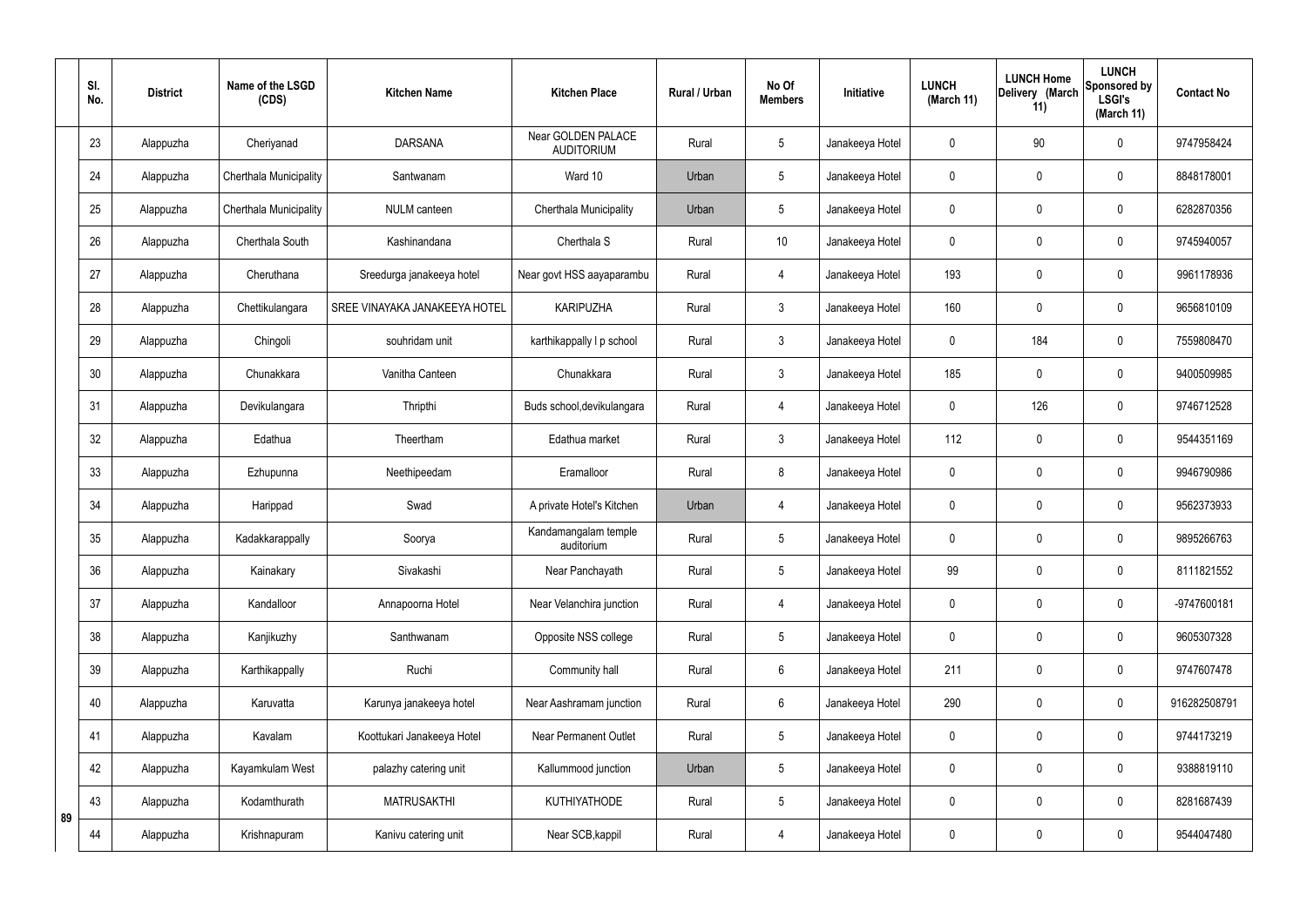| SI.<br>No. | <b>District</b> | Name of the LSGD<br>(CDS)   | <b>Kitchen Name</b>             | <b>Kitchen Place</b>                        | Rural / Urban | No Of<br><b>Members</b> | Initiative      | <b>LUNCH</b><br>(March 11) | <b>LUNCH Home</b><br>Delivery (March<br>11) | <b>LUNCH</b><br>Sponsored by<br><b>LSGI's</b><br>(March 11) | <b>Contact No</b> |
|------------|-----------------|-----------------------------|---------------------------------|---------------------------------------------|---------------|-------------------------|-----------------|----------------------------|---------------------------------------------|-------------------------------------------------------------|-------------------|
| 45         | Alappuzha       | Kumarapuram                 | Mahadeva jankeeya hotel         | Near kavarattu temple                       | Rural         | $\mathfrak{Z}$          | Janakeeya Hotel | 334                        | 0                                           | $\mathbf 0$                                                 | 918606736168      |
| 46         | Alappuzha       | Kumarapuram                 | Navodhaya janakeeya hotel       | Kumarapuram                                 | Rural         | $\mathbf{3}$            | Janakeeya Hotel | $\mathbf 0$                | 0                                           | $\boldsymbol{0}$                                            | 9037499871        |
| 47         | Alappuzha       | Kuthiyathode                | Ruchi Janakeeya Hotel           | Near kuthiyathode panchayath<br>office      | Rural         | $5\phantom{.0}$         | Janakeeya Hotel | 0                          | 0                                           | $\boldsymbol{0}$                                            | 9249269374        |
| 48         | Alappuzha       | Mannanchery                 | Snehitha                        | Panchayat building                          | Rural         | 4                       | Janakeeya Hotel | 63                         | 39                                          | $\boldsymbol{0}$                                            | 9544461740        |
| 49         | Alappuzha       | Mannar                      | Snehadhara                      | Kunnathur devasom                           | Rural         | $5\phantom{.0}$         | Janakeeya Hotel | 332                        | 0                                           | $\boldsymbol{0}$                                            | 9567853570        |
| 50         | Alappuzha       | Mararikulam South           | Snehasparsham                   | Kattoor                                     | Rural         | 4                       | Janakeeya Hotel | $\mathbf 0$                | 150                                         | $\boldsymbol{0}$                                            | 9747881642        |
| 51         | Alappuzha       | Mavelikkara<br>Thamarakulam | <b>Thripthi Catering</b>        | Thamarakulam                                | Rural         | $5\phantom{.0}$         | Janakeeya Hotel | 153                        | 0                                           | $\boldsymbol{0}$                                            | 8281558036        |
| 52         | Alappuzha       | Mavelikkara<br>Thekkekara   | Bhai catering                   | Pallarimangalam                             | Rural         | $5\phantom{.0}$         | Janakeeya Hotel | 291                        | 0                                           | $\boldsymbol{0}$                                            | 9539851155        |
| 53         | Alappuzha       | Mavelikkara<br>Thekkekara   | Snehatheeram                    | Kurathikkadu                                | Rural         | $5\phantom{.0}$         | Janakeeya Hotel | 136                        | 0                                           | $\boldsymbol{0}$                                            | 9656960190        |
| 54         | Alappuzha       | Muhamma                     | <b>SNV Catering</b>             | <b>Near Community Health</b><br>Centre      | Rural         | $5\phantom{.0}$         | Janakeeya Hotel | 180                        | 0                                           | $\boldsymbol{0}$                                            | 9605388763        |
| 55         | Alappuzha       | Mulakkuzha                  | Snehathanal                     | Mulakkuzha                                  | Rural         | $5\phantom{.0}$         | Janakeeya Hotel | 0                          | 55                                          | $\boldsymbol{0}$                                            | 9037085079        |
| 56         | Alappuzha       | Muttar                      | Ruchi Catering Unit             | Panchayat Building                          | Rural         |                         | Janakeeya Hotel | 0                          | 0                                           | $\boldsymbol{0}$                                            | 9072276826        |
| 57         | Alappuzha       | Nedumudy                    | Oruma                           | Champakulam                                 | Rural         | $5\phantom{.0}$         | Janakeeya Hotel | 150                        | 0                                           | 0                                                           | 9188536147        |
| 58         | Alappuzha       | Neelamperoor                | Amrutha Janakeeya Bhakshanasala | Panchayat Building                          | Rural         | $\mathbf{3}$            | Janakeeya Hotel | $\mathbf 0$                | $\mathbf 0$                                 | $\mathbf 0$                                                 | 9656167060        |
| 59         | Alappuzha       | Nooranad                    | Amma Canteen                    | Inside market place, Noornad                | Rural         | $5\phantom{.0}$         | Janakeeya Hotel | 218                        | 0                                           | $\mathbf 0$                                                 | 7034377340        |
| 60         | Alappuzha       | Palamel                     | Arogya Canteen                  | Panchayat office compound                   | Rural         | 4                       | Janakeeya Hotel | 510                        | 0                                           | $\mathbf 0$                                                 | 9497107651        |
| 61         | Alappuzha       | Pallippad                   | Annapoorneswari catering unit   | Irattakulangara junction                    | Rural         | $5\,$                   | Janakeeya Hotel | 263                        | 0                                           | $\mathbf 0$                                                 | 9562318624        |
| 62         | Alappuzha       | Panavally                   | Harikrishnan                    | near nalpatheneswaram<br>temple             | Rural         | $\overline{1}$          | Janakeeya Hotel | 0                          | 0                                           | $\mathbf 0$                                                 | 9961774363        |
| 63         | Alappuzha       | Pandanad                    | Sreebhadra                      | Muthavazhi                                  | Rural         | $5\,$                   | Janakeeya Hotel | $\pmb{0}$                  | 52                                          | $\mathbf 0$                                                 | 9947120239        |
| 64         | Alappuzha       | Pathiyoor                   | Dakshina catering unit          | Mahalekshmi auditorium,<br>kareelakulangara | Rural         | $5\,$                   | Janakeeya Hotel | 0                          | 164                                         | $\mathbf 0$                                                 | 9048200655        |
| 65         | Alappuzha       | Pattanakkad                 | Aparna                          | Opposite of pattanakkad<br>gramapanchayath  | Rural         | $5\phantom{.0}$         | Janakeeya Hotel | 0                          | 0                                           | $\mathbf 0$                                                 | 9037450634        |
| 66         | Alappuzha       | Perumbalam                  | Amritham                        | Near by govt hospital                       | Rural         | 4                       | Janakeeya Hotel | 0                          | 0                                           | $\pmb{0}$                                                   | 8592809257        |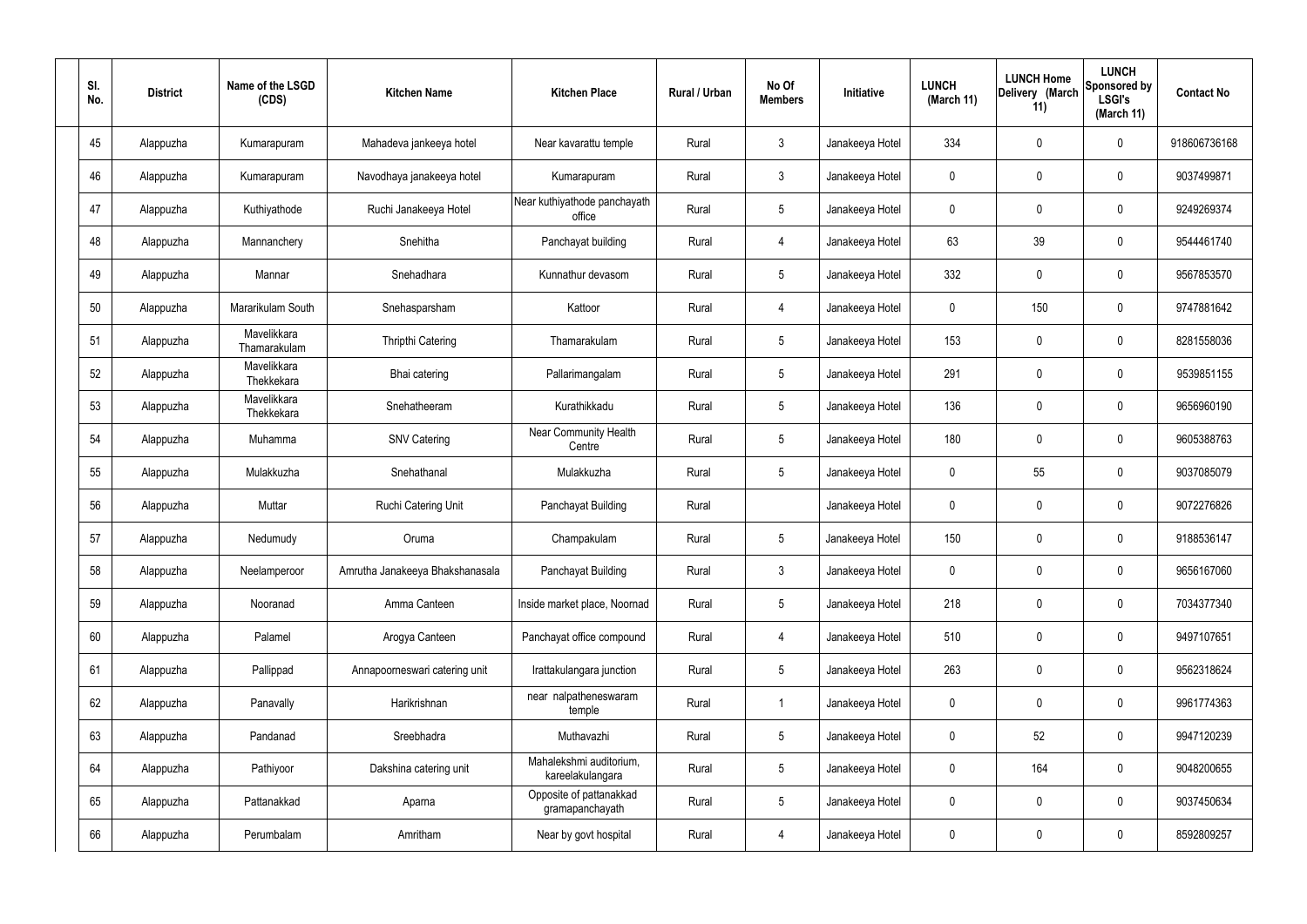|    | SI.<br>No. | <b>District</b> | Name of the LSGD<br>(CDS) | <b>Kitchen Name</b>         | <b>Kitchen Place</b>                                        | Rural / Urban | No Of<br><b>Members</b> | Initiative      | <b>LUNCH</b><br>(March 11) | <b>LUNCH Home</b><br>Delivery (March<br>11) | <b>LUNCH</b><br>Sponsored by<br><b>LSGI's</b><br>(March 11) | <b>Contact No</b> |
|----|------------|-----------------|---------------------------|-----------------------------|-------------------------------------------------------------|---------------|-------------------------|-----------------|----------------------------|---------------------------------------------|-------------------------------------------------------------|-------------------|
|    | 67         | Alappuzha       | Pulincunnu                | Nanma Janakeeya Hotel       | Near Krishi Bhavan                                          | Rural         | $5\phantom{.0}$         | Janakeeya Hotel | $\mathbf 0$                | $\mathbf 0$                                 | $\mathbf 0$                                                 | 9544752465        |
|    | 68         | Alappuzha       | Puliyoor                  | <b>UPPUM MULAKUM</b>        | <b>INSIDE PANCHAYATH</b><br><b>COMPOUND</b>                 | Rural         | $5\overline{)}$         | Janakeeya Hotel | $\mathbf 0$                | 119                                         | $\mathbf 0$                                                 | 6238836314        |
|    | 69         | Alappuzha       | Punnapra North            | Annapoorneshwary            | Janajagrithi                                                | Rural         | $\overline{4}$          | Janakeeya Hotel | 51                         | 69                                          | $\mathbf 0$                                                 | 8129450136        |
|    | 70         | Alappuzha       | Punnapra South            | Thripthy janakeeya hotel    | Punnapra south                                              | Rural         | 9                       | Janakeeya Hotel | $\mathbf 0$                | 130                                         | $\mathbf 0$                                                 | 9846179646        |
|    | 71         | Alappuzha       | Purakad                   | Pulari                      | Purakkad gp                                                 | Rural         | $5\phantom{.0}$         | Janakeeya Hotel | 60                         | 118                                         | $\mathbf 0$                                                 | 7034494313        |
|    | 72         | Alappuzha       | Purakad                   | Thiruvonam catering service | Thottappally                                                | Rural         | $\overline{4}$          | Janakeeya Hotel | $\mathbf 0$                | $\mathbf 0$                                 | $\mathbf 0$                                                 |                   |
|    | 73         | Alappuzha       | Ramankary                 | Kudumbashree Vanitha Hotel  | Ramankary Town, Opposite<br>Judicial First Class Magistrate | Rural         | $\overline{4}$          | Janakeeya Hotel | $\mathbf 0$                | $\mathbf 0$                                 | $\mathbf 0$                                                 | 8281314746        |
|    | 74         | Alappuzha       | Thaicattussery            | Unarv                       | Thyakattusheri junction                                     | Rural         | 4                       | Janakeeya Hotel | $\mathbf 0$                | $\mathbf 0$                                 | $\mathbf 0$                                                 | 9605897567        |
|    | 75         | Alappuzha       | Thakazhy                  | Thripthi Thakazhy           | <b>GBHSS Thakazhy</b>                                       | Rural         | $6\overline{6}$         | Janakeeya Hotel | 116                        | $\mathbf 0$                                 | $\mathbf 0$                                                 | 9747405368        |
|    | 76         | Alappuzha       | Thannermukkom             | Patheyam                    | Panchayath office                                           | Rural         | 4                       | Janakeeya Hotel | $\mathbf 0$                | $\mathbf 0$                                 | $\mathbf 0$                                                 | 9633933288        |
|    | 77         | Alappuzha       | Thazhakkara               | Akshaya catering            | Building at glassfactory<br>junction                        | Rural         | $5\phantom{.0}$         | Janakeeya Hotel | 243                        | $\mathbf 0$                                 | $\mathbf 0$                                                 | 9847177930        |
|    | 78         | Alappuzha       | Thiruvanvandoor           | <b>SREE KRISHNA</b>         | Near pravinkoodu junction,                                  | Rural         | $5\phantom{.0}$         | Janakeeya Hotel | $\mathbf 0$                | 121                                         | $\mathbf 0$                                                 | 9446627175        |
|    | 79         | Alappuzha       | Thrikkunnappuzha          | Akshara janakeeya hotel     | KV jetty road                                               | Rural         | 5                       | Janakeeya Hotel | 148                        | $\mathbf 0$                                 | $\mathbf 0$                                                 | 918891921223      |
|    | 80         | Alappuzha       | Thuravoor                 | RUCHI JANAKEEYA HOTEL       | Near alakkaparambu                                          | Rural         | $5\phantom{.0}$         | Janakeeya Hotel | $\mathbf 0$                | $\mathbf 0$                                 | $\mathbf 0$                                                 | 8157934346        |
|    | 81         | Alappuzha       | Vallikunnam               | Samthripthi                 | Padayanivattom temple<br>Auditorium                         | Rural         | $\overline{4}$          | Janakeeya Hotel | 88                         | $\mathbf 0$                                 | $\mathbf 0$                                                 | 8078962129        |
|    | 82         | Alappuzha       | Vayalar                   | Five star                   | Near Nagamkulangara Market                                  | Rural         | $5\overline{)}$         | Janakeeya Hotel | $\pmb{0}$                  | $\mathbf 0$                                 | $\mathbf 0$                                                 | 8606081847        |
|    | 83         | Alappuzha       | Veeyapuram                | Swad 2                      | Veeyapuram jn                                               | Rural         | $5\overline{)}$         | Janakeeya Hotel | 308                        | $\mathbf 0$                                 | $\mathbf 0$                                                 |                   |
|    | 84         | Alappuzha       | Veeyapuram                | Karuthal                    | Payippad LPS                                                | Rural         | $5\overline{)}$         | Janakeeya Hotel | 190                        | $\mathbf 0$                                 | $\mathbf 0$                                                 | 8606846513        |
|    | 85         | Alappuzha       | Veliyanad                 | Manus Janakeeya Hotel       | Kurishmoodu, Near Veliyanadu<br>Grama Panchayat             | Rural         | $\mathbf{3}$            | Janakeeya Hotel | $\pmb{0}$                  | $\mathbf 0$                                 | $\mathbf 0$                                                 | 8086782924        |
|    | 86         | Alappuzha       | Venmoney                  | Annapoorna                  | Poyka                                                       | Rural         | $5\overline{)}$         | Janakeeya Hotel | $\pmb{0}$                  | 165                                         | $\mathbf 0$                                                 |                   |
| 89 |            |                 |                           |                             |                                                             |               | 405                     |                 | 6829                       | 3033                                        | 40                                                          |                   |
|    |            | Ernakulam       | Aikkaranad                | Subiksha Janakeeya Hotel    | Kolancherry                                                 | Rural         | 4                       | Janakeeya Hotel | 510                        | $\pmb{0}$                                   | $\boldsymbol{0}$                                            | 9074033529        |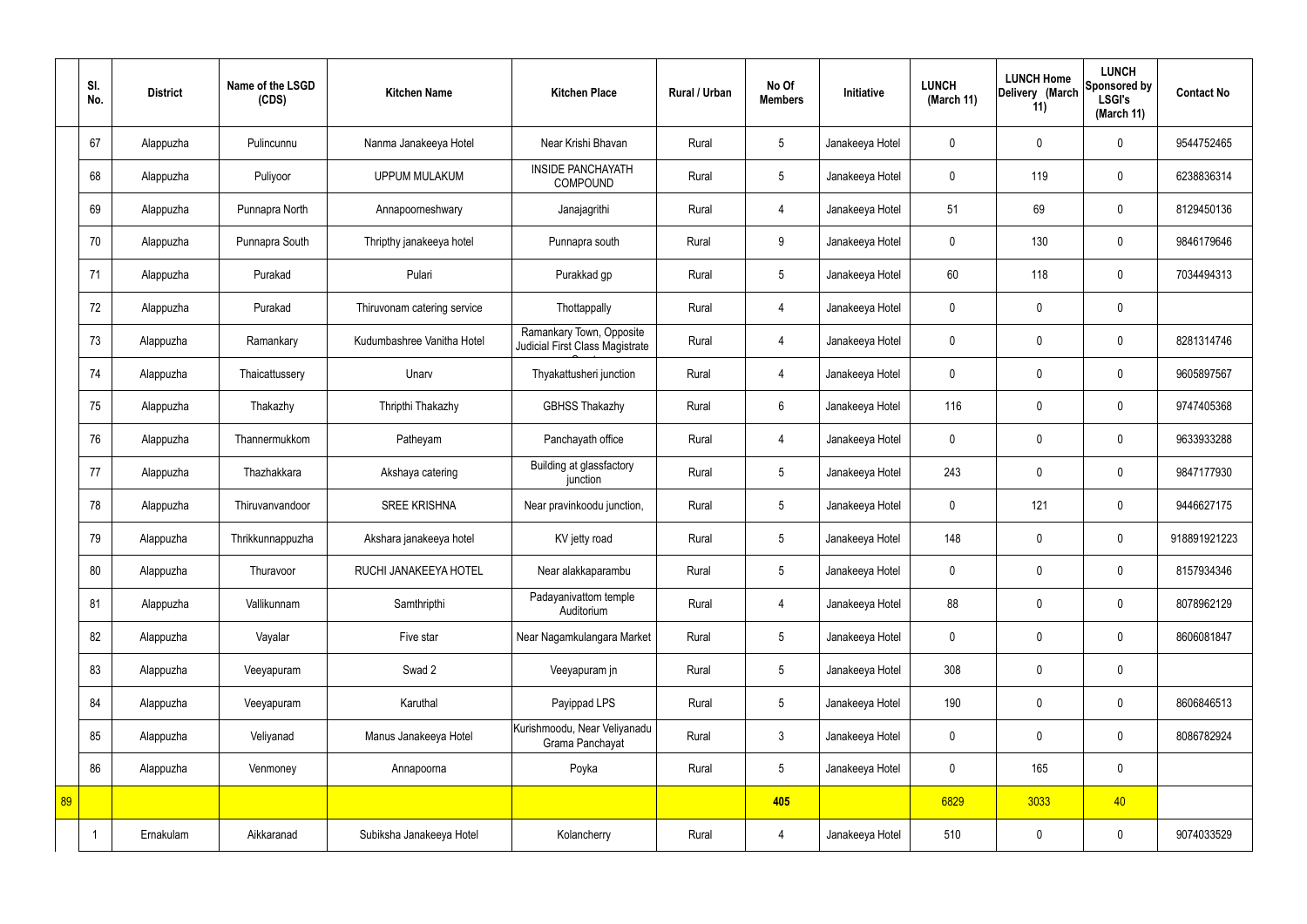| SI.<br>No.      | <b>District</b> | Name of the LSGD<br>(CDS) | <b>Kitchen Name</b>              | <b>Kitchen Place</b>         | Rural / Urban | No Of<br><b>Members</b> | Initiative      | <b>LUNCH</b><br>(March 11) | <b>LUNCH Home</b><br>Delivery (March<br>11) | <b>LUNCH</b><br>Sponsored by<br><b>LSGI's</b><br>(March 11) | <b>Contact No</b> |
|-----------------|-----------------|---------------------------|----------------------------------|------------------------------|---------------|-------------------------|-----------------|----------------------------|---------------------------------------------|-------------------------------------------------------------|-------------------|
| $\overline{2}$  | Ernakulam       | Alengade                  | Kasthurba kitchen                | Neerikkode                   | Rural         | $\mathbf{3}$            | Janakeeya Hotel | 112                        | $\mathbf 0$                                 | 0                                                           | 9388462558        |
| $\mathbf{3}$    | Ernakulam       | Alengade                  | Thanima foods                    | Koduvazhanga                 | Rural         | $\mathbf{3}$            | Janakeeya Hotel | 64                         | $\mathbf 0$                                 | 0                                                           | 9349013322        |
| $\overline{4}$  | Ernakulam       | Alengade                  | Mr.Bakers                        | Malikam peedika              | Rural         | $\mathbf{3}$            | Janakeeya Hotel | 20                         | $\mathbf 0$                                 | 0                                                           | 9633887779        |
| $5\overline{)}$ | Ernakulam       | Aluva                     | Ruchi janakeeya hotel            | Aluva                        | Urban         | $\overline{4}$          | Janakeeya Hotel | 92                         | $\mathbf 0$                                 | 0                                                           | 9947236080        |
| 6               | Ernakulam       | Amballoor                 | Dhanshree catering               | St.ignatius schools Amballur | Rural         | $5\phantom{.0}$         | Janakeeya Hotel | 141                        | $\mathbf 0$                                 | 0                                                           | 8330081552        |
| $\overline{7}$  | Ernakulam       | Angamaly                  | Cafe Shree Canteen               | <b>Municipality Canteen</b>  | Urban         | $5\phantom{.0}$         | Janakeeya Hotel | 398                        | $\mathbf 0$                                 | 0                                                           | 9656619614        |
| 8               | Ernakulam       | Angamaly                  | Cafe Kudumbashree                | T B Junction                 | Urban         | $\mathbf{3}$            | Janakeeya Hotel | 182                        | $\mathbf 0$                                 | 0                                                           | 9447924974        |
| 9               | Ernakulam       | Arakuzha                  | Ruchi Janakeeya hotel, Arakkuzha | Pandappilly                  | Rural         | $5\phantom{.0}$         | Janakeeya Hotel | 169                        | $\mathbf 0$                                 | 0                                                           | 9744864225        |
| 10              | Ernakulam       | Assamannoor               | New Life kudumbasree Hotel       | Cherukunnam                  | Rural         | $\mathbf{3}$            | Janakeeya Hotel | $\mathbf 0$                | $\mathbf 0$                                 | 0                                                           | 9656729450        |
| 11              | Ernakulam       | Avoly                     | Janakeeya Hotel, Avoli           | Hostel Junction, Avoli       | Rural         | $\mathbf{3}$            | Janakeeya Hotel | $\mathbf 0$                | $\mathbf 0$                                 | 0                                                           | 9847983621        |
| 12              | Ernakulam       | Ayavana                   | Keralashree Janakeeya hotel      | Ayavana                      | Rural         | $5\phantom{.0}$         | Janakeeya Hotel | 24                         | 0                                           | 0                                                           | 9744864210        |
| 13              | Ernakulam       | Ayyampuzha                | Sneha Janakeeya Hotel            | Ayyamppuzha                  | Rural         | $\overline{4}$          | Janakeeya Hotel | 221                        | 0                                           | 0                                                           | 8590753551        |
| 14              | Ernakulam       | Ayyampuzha                | Five Star Hotel and Catering     | Panchayat Junction           | Rural         | $\overline{4}$          | Janakeeya Hotel | 96                         | $\mathbf 0$                                 | 0                                                           | 9744836324        |
| 15              | Ernakulam       | Chendamangalam            | Anugraha Kudumbashree hotel      | Vadakkumpuram                | Rural         | $5\phantom{.0}$         | Janakeeya Hotel | 111                        | $\mathbf 0$                                 | 0                                                           | 9061419729        |
| 16              | Ernakulam       | Chengamanade              | Mythri janakeeya hotel           | Purayar                      | Rural         | $5\phantom{.0}$         | Janakeeya Hotel | 120                        | $\mathbf 0$                                 | 0                                                           | 9496818865        |
| 17              | Ernakulam       | Cheranalloor              | Chaithanya Janakeeya hotel       | Vishnupuram                  | Rural         | $5\phantom{.0}$         | Janakeeya Hotel | $\mathbf 0$                | $\mathbf 0$                                 | 0                                                           | 9747411465        |
| 18              | Ernakulam       | Cheranalloor              | Adukkala                         | Chittoor                     | Rural         | $5\phantom{.0}$         | Janakeeya Hotel | $\mathbf 0$                | $\mathbf 0$                                 | 0                                                           | 9846423001        |
| 19              | Ernakulam       | Chittattukara             | Swadh Janakeeya Hotel            | Neendoor                     | Rural         | $5\phantom{.0}$         | Janakeeya Hotel | 173                        | $\pmb{0}$                                   | 0                                                           | 9447812788        |
| 20              | Ernakulam       | Choornikkara              | Metro hotel                      | Ambattukavu                  | Rural         | $\mathbf{3}$            | Janakeeya Hotel | 306                        | $\pmb{0}$                                   | 0                                                           | 9605319455        |
| 21              | Ernakulam       | Chottanikkara             | Ahalya Cafe                      | Kottayatthupara              | Rural         | $6\phantom{.}6$         | Janakeeya Hotel | 77                         | $\mathbf 0$                                 | 0                                                           | 9567512337        |
| 22              | Ernakulam       | Edakkattuvayal            | SANDHVANAM JANAKEEYA HOTEL       | <b>PEPPATHI</b>              | Rural         | $\mathbf{3}$            | Janakeeya Hotel | $\mathbf 0$                | $\mathbf 0$                                 | $\mathbf 0$                                                 | 9447047980        |
| 23              | Ernakulam       | Edathala                  | Veetiloru oonne                  | Manalimukke                  | Rural         | $\mathbf{3}$            | Janakeeya Hotel | 261                        | $\pmb{0}$                                   | 0                                                           |                   |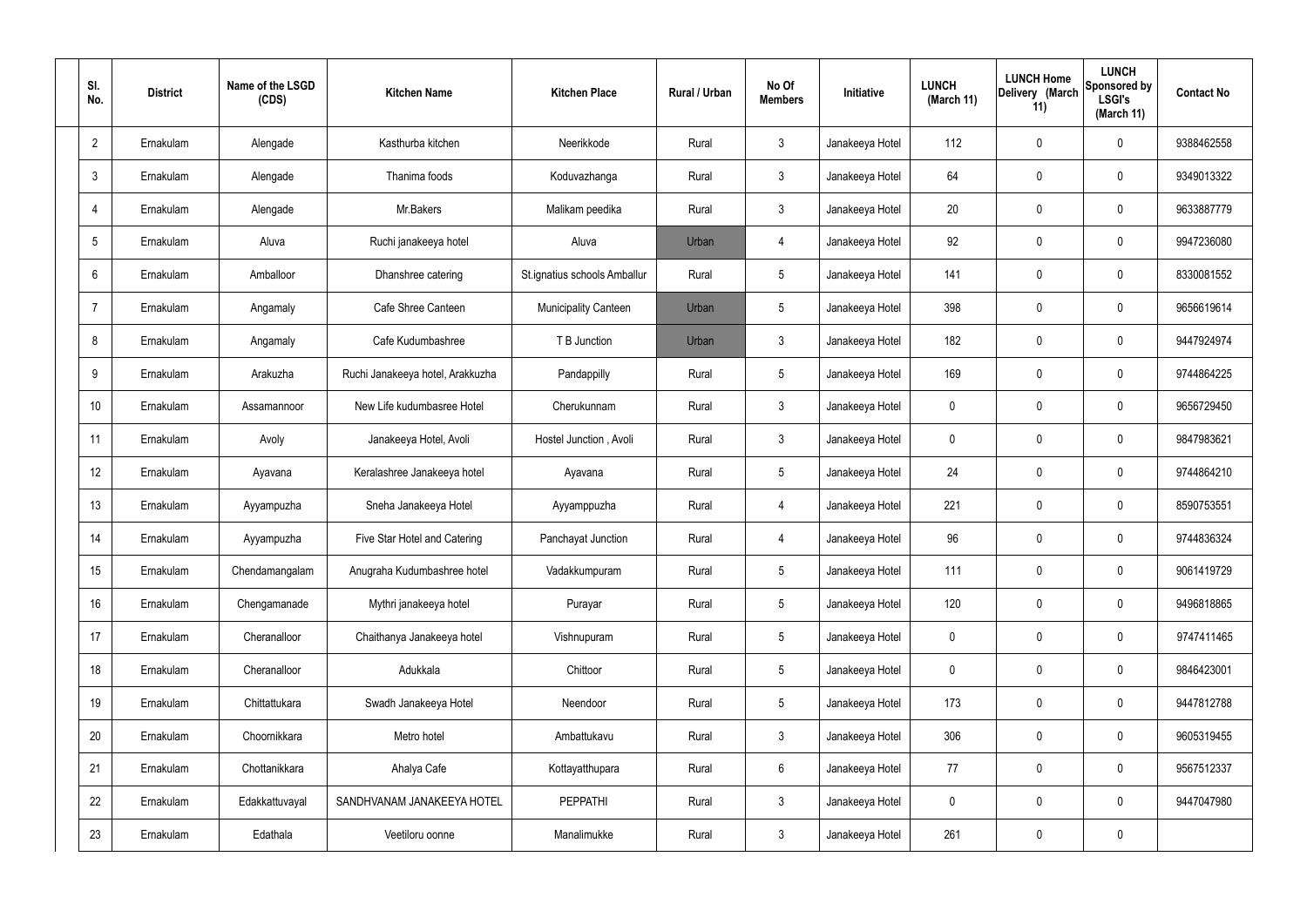| SI.<br>No. | <b>District</b> | Name of the LSGD<br>(CDS) | <b>Kitchen Name</b>                | <b>Kitchen Place</b>                      | Rural / Urban | No Of<br><b>Members</b> | Initiative      | <b>LUNCH</b><br>(March 11) | <b>LUNCH Home</b><br>Delivery (March<br>11) | <b>LUNCH</b><br>Sponsored by<br><b>LSGI's</b><br>(March 11) | <b>Contact No</b> |
|------------|-----------------|---------------------------|------------------------------------|-------------------------------------------|---------------|-------------------------|-----------------|----------------------------|---------------------------------------------|-------------------------------------------------------------|-------------------|
| 24         | Ernakulam       | Edathala                  | Souhridam Kudumbashree canteen     | Edathala                                  | Rural         | $\mathfrak{Z}$          | Janakeeya Hotel | 297                        | 0                                           | $\mathbf 0$                                                 | 7593057378        |
| 25         | Ernakulam       | Edavanakkad               | Royal Hotel                        | Edavanakad                                | Rural         | $\mathbf{3}$            | Janakeeya Hotel | 39                         | 0                                           | $\mathbf 0$                                                 | 9446742863        |
| 26         | Ernakulam       | Elanji                    | janakiya hotel elanji              | elanji punjayathu junction                | Rural         | $5\phantom{.0}$         | Janakeeya Hotel | 35                         | 0                                           | $\mathbf 0$                                                 | 8921266850        |
| 27         | Ernakulam       | Eloor                     | Nalanandhana janakeeya hotel       | Eloor                                     | Urban         | $\mathfrak{Z}$          | Janakeeya Hotel | 143                        | 0                                           | $\mathbf 0$                                                 | 8848524108        |
| 28         | Ernakulam       | Ezhikkara                 | Sree Rajarajeswari Janakeeya Hotel | Ezhikkara                                 | Rural         | $5\phantom{.0}$         | Janakeeya Hotel | 138                        | 0                                           | $\mathbf 0$                                                 | 7558020438        |
| 29         | Ernakulam       | Kadungalloor              | Snehitha janakeeya hotel           | Kadungalloor                              | Rural         | $\mathbf{3}$            | Janakeeya Hotel | 203                        | 0                                           | $\mathbf 0$                                                 | $9.20E+11$        |
| 30         | Ernakulam       | Kalady                    | Jyothi Vanitha Canteen             | Kalady                                    | Rural         | $5\phantom{.0}$         | Janakeeya Hotel | 325                        | 0                                           | $\mathbf 0$                                                 | 9544624439        |
| 31         | Ernakulam       | <b>Kalamassery East</b>   | Thanima Janakeeya Hotel            | Kangarappady Medical college<br>Road      | Urban         | $\mathfrak{Z}$          | Janakeeya Hotel | 331                        | 0                                           | $\mathbf 0$                                                 | 9745481742        |
| 32         | Ernakulam       | <b>Kalamassery East</b>   | Nanma janakeeya hotel              | HMT, kalammassery                         | Urban         | $\mathbf{3}$            | Janakeeya Hotel | 346                        | 0                                           | $\mathbf 0$                                                 | 9061986861        |
| 33         | Ernakulam       | Kalamassery West          | Pulari janakeeya hotel             | Kunamthai                                 | Urban         | $\mathbf{3}$            | Janakeeya Hotel | 437                        | 0                                           | $\mathbf 0$                                                 | 7736594305        |
| 34         | Ernakulam       | Kalamassery West          | Kismath janakeeya hotel            | Vattekkunnam                              | Urban         | $\mathfrak{Z}$          | Janakeeya Hotel | 150                        | 0                                           | $\boldsymbol{0}$                                            | 9895049873        |
| 35         | Ernakulam       | Kalloorkkad               | Puthuma Janakeeya Hotel            | Kallorkkad                                | Rural         | $\mathbf{3}$            | Janakeeya Hotel | 197                        | 0                                           | $\boldsymbol{0}$                                            | 7558091353        |
| 36         | Ernakulam       | Kanjoor                   | Ammachiyude Adukkala               | Parappuram                                | Rural         | $\mathbf{3}$            | Janakeeya Hotel | 225                        | 0                                           | 0                                                           | 8547064578        |
| 37         | Ernakulam       | Karukutty                 | Anugraha Janakeeya Hotel           | Pallissery                                | Rural         | $5\,$                   | Janakeeya Hotel | 80                         | 0                                           | $\mathbf 0$                                                 | 8943838295        |
| 38         | Ernakulam       | Karumalloor               | Koottayma janakeeya hotel          | Kariyachira                               | Rural         | $\overline{4}$          | Janakeeya Hotel | 122                        | $\mathbf 0$                                 | $\mathbf 0$                                                 | 8281548828        |
| 39         | Ernakulam       | Kavalangad                | Five star Janakeeya Hotel          | Nellimattom                               | Rural         | $5\phantom{.0}$         | Janakeeya Hotel | 280                        | $\mathbf 0$                                 | $\mathbf 0$                                                 | 9744705648        |
| 40         | Ernakulam       | Keerampara                | Abhaya Janakeeya Hotel             | Punnekkad                                 | Rural         | $\overline{4}$          | Janakeeya Hotel | 105                        | $\mathbf 0$                                 | $\mathbf 0$                                                 | 9074528135        |
| 41         | Ernakulam       | Keezhmad                  | Sadyalayam janakeeya hotel         | Keezhmad                                  | Rural         | $5\phantom{.0}$         | Janakeeya Hotel | $\mathbf 0$                | $\mathbf 0$                                 | $\mathbf 0$                                                 | 7012778281        |
| 42         | Ernakulam       | Kochi East                | ANNAPOORNA JANAKEEYA HOTEL         | ALINCHUVADU                               | Urban         | $5\phantom{.0}$         | Janakeeya Hotel | $\mathbf 0$                | 0                                           | $\mathbf 0$                                                 | 9567529849        |
| 43         | Ernakulam       | Kochi East                | YUMMEES KITCHEN                    | VADUTHALA                                 | Urban         | $5\phantom{.0}$         | Janakeeya Hotel | 140                        | 0                                           | $\mathbf 0$                                                 | 9497680558        |
| 44         | Ernakulam       | Kochi East                | ORUMA KITCHEN                      | <b>PACHALAM</b>                           | Urban         | $3\phantom{a}$          | Janakeeya Hotel | 267                        | $\mathbf 0$                                 | $\mathbf 0$                                                 | 9497680558        |
| 45         | Ernakulam       | Kochi East                | PONPULARI                          | <b>KEERHI NAGAR,</b><br><b>ELAMAKKARA</b> | Urban         | $\mathfrak{Z}$          | Janakeeya Hotel | 344                        | 0                                           | $\mathbf{3}$                                                | 9446607548        |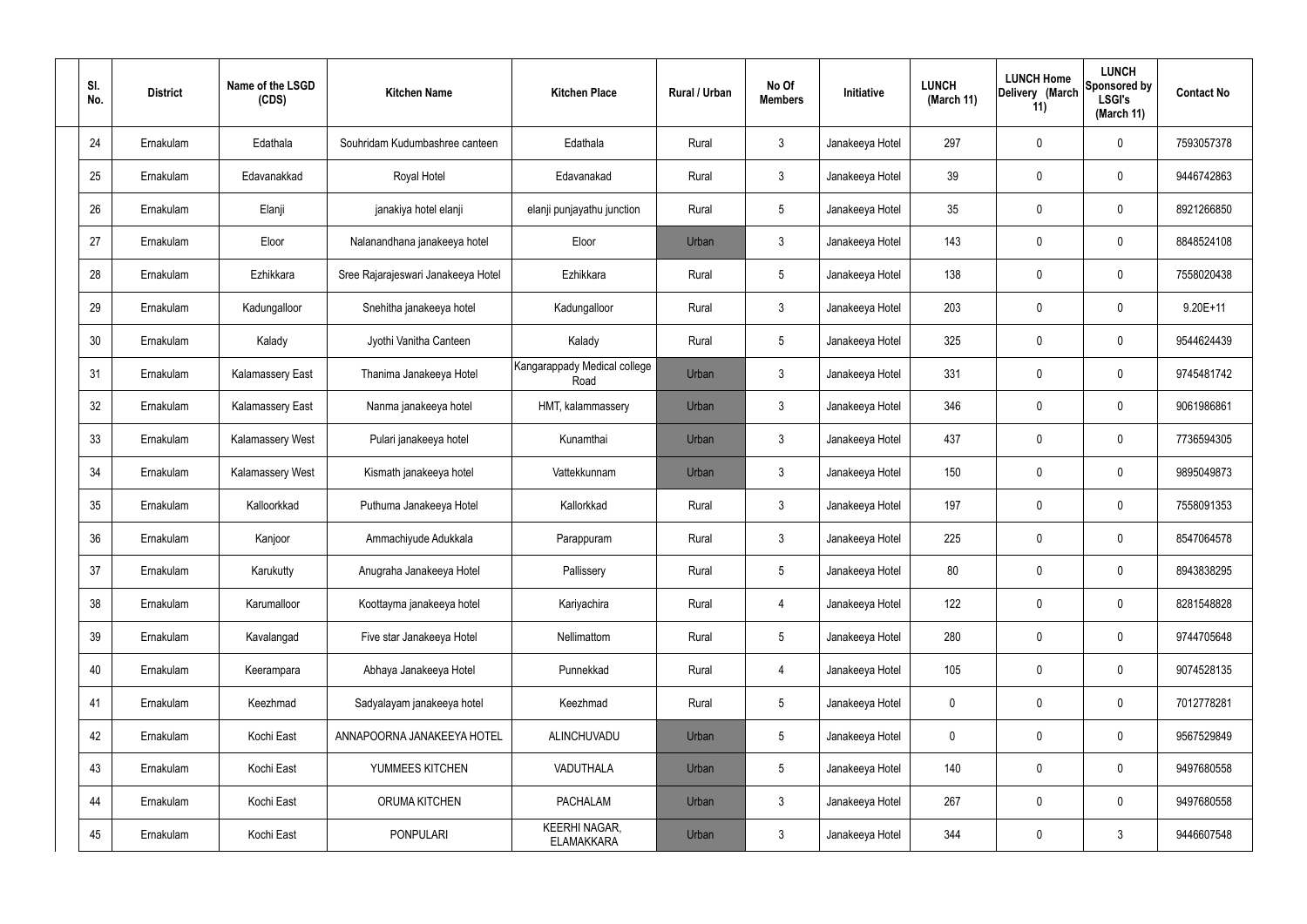|     | SI.<br>No. | <b>District</b> | Name of the LSGD<br>(CDS) | <b>Kitchen Name</b>              | <b>Kitchen Place</b>                   | <b>Rural / Urban</b> | No Of<br><b>Members</b> | Initiative      | <b>LUNCH</b><br>(March 11) | <b>LUNCH Home</b><br>Delivery (March<br>11) | <b>LUNCH</b><br>Sponsored by<br><b>LSGI's</b><br>(March 11) | <b>Contact No</b> |
|-----|------------|-----------------|---------------------------|----------------------------------|----------------------------------------|----------------------|-------------------------|-----------------|----------------------------|---------------------------------------------|-------------------------------------------------------------|-------------------|
|     | 46         | Ernakulam       | Kochi East                | <b>RUCHI CATERING</b>            | PUNNACKAL                              | Urban                | 5                       | Janakeeya Hotel | 0                          | 0                                           | $\mathbf 0$                                                 | 9947080022        |
|     | 47         | Ernakulam       | Kochi East                | Samrudhi @ Kochi                 | Ernakulam North                        | Urban                | 14                      | Janakeeya Hotel | 1752                       | 1017                                        | $\boldsymbol{0}$                                            | 9048609615        |
|     | 48         | Ernakulam       | Kochi South               | NEW AKSHAYA HOTEL                | <b>PONNURUNNI</b>                      | Urban                | 5                       | Janakeeya Hotel | 429                        | 0                                           | $\mathbf 0$                                                 | 8547855284        |
|     | 49         | Ernakulam       | Kochi South               | <b>AMMAS KITCHEN</b>             | <b>THEVARA</b>                         | Urban                | $\overline{4}$          | Janakeeya Hotel | 0                          | 0                                           | $\boldsymbol{0}$                                            | 8547855284        |
|     | 50         | Ernakulam       | Kochi South               | <b>FRIENDS</b>                   | <b>MINI PARK</b>                       | Urban                | 5                       | Janakeeya Hotel | 183                        | 0                                           | $\mathbf 0$                                                 | 9567127064        |
|     | 51         | Ernakulam       | Kochi West                | NAMMUDE ADUKKALA                 | <b>ERAVELI COLONY</b>                  | Urban                | 5                       | Janakeeya Hotel | 0                          | 0                                           | $\mathbf 0$                                                 | 9496025576        |
|     | 52         | Ernakulam       | Kochi West                | PUTHUMA KUDUMBASHREE HOTEL       | PALLURUTHY NADA                        | Urban                | 5                       | Janakeeya Hotel | 165                        | 0                                           | $\mathbf 0$                                                 | 9496025576        |
|     | 53         | Ernakulam       | Kochi West                | USHUS KUDUMBASHREE HOTEL         | <b>FORT KOCHI</b>                      | Urban                | $\overline{4}$          | Janakeeya Hotel | 0                          | 0                                           | $\mathbf 0$                                                 | 9847866090        |
|     | 54         | Ernakulam       | Koothattukulam            | Niravu janakeeya hotel           | Near ksrtc bus stand<br>koothattukulam | Urban                | $\mathfrak{Z}$          | Janakeeya Hotel | 180                        | 0                                           | $\mathbf 0$                                                 | 9656619614        |
|     | 55         | Ernakulam       | Koovappady                | Kaipunyam Janakeeya hotel        | Koovappady                             | Rural                | 5                       | Janakeeya Hotel | 112                        | 0                                           | $\pmb{0}$                                                   | 9526628158        |
|     | 56         | Ernakulam       | Kothamangalam             | P.K Janakeeya hotel              | Kothamangalam                          | Urban                | $\mathbf{3}$            | Janakeeya Hotel | 335                        | 0                                           | $\pmb{0}$                                                   | 8156869114        |
|     | 57         | Ernakulam       | Kothamangalam             | Thanima catering unit            | Kothamangalam                          | Urban                | $\mathbf{3}$            | Janakeeya Hotel | 135                        | 0                                           | $\boldsymbol{0}$                                            | 9846664377        |
| 114 | 58         | Ernakulam       | Kottapady                 | Janakeeya Hotel                  | Kottappady junction                    | Rural                | $\mathbf{3}$            | Janakeeya Hotel | 142                        | 0                                           | $\mathbf 0$                                                 | 9497406993        |
|     | 59         | Ernakulam       | Kottuvally                | Amritha Janakeeya Hotel          | kottuvally                             | Rural                | 5                       | Janakeeya Hotel | 65                         | 0                                           | $\mathbf 0$                                                 | 8590034196        |
|     | 60         | Ernakulam       | Kumbalam                  | JANAKEEYA HOTEL KUMBALAM         | <b>MADAVANA</b>                        | Rural                | 5                       | Janakeeya Hotel | 365                        | 0                                           | $\mathbf 0$                                                 | 9746652717        |
|     | 61         | Ernakulam       | Kumbalangy                | St Antoneys kudumbashree         | OLD POST OFFICE                        | Rural                | $\mathbf{3}$            | Janakeeya Hotel | 0                          | 0                                           | $\mathbf 0$                                                 | 8138860764        |
|     | 62         | Ernakulam       | Kunnathunad               | Thripthi Janakeeya Hotel         | Pallikkara                             | Rural                | 6                       | Janakeeya Hotel | 120                        | 0                                           | $\pmb{0}$                                                   | 9744561425        |
|     | 63         | Ernakulam       | Kunnukara                 | Greenchilly cafe                 | Kunnukara                              | Rural                | $\mathbf{3}$            | Janakeeya Hotel | 67                         | 0                                           | $\mathbf 0$                                                 | 9496852989        |
|     | 64         | Ernakulam       | Kunnukara                 | Thanima canteen                  | North aduvassery                       | Rural                | 5                       | Janakeeya Hotel | 135                        | 0                                           | $\pmb{0}$                                                   | 9744200583        |
|     | 65         | Ernakulam       | Kuttampuzha               | Nila kudumbashree janakiya hotel | Mini stadium, vadattupara              | Rural                | $6\phantom{.}6$         | Janakeeya Hotel | 54                         | 0                                           | $\pmb{0}$                                                   | 9496754018        |
|     | 66         | Ernakulam       | Kuzhippilly               | Janakeeya hotel                  | Kuzhupilli                             | Rural                | $\mathbf 0$             | Janakeeya Hotel | 105                        | 0                                           | $\pmb{0}$                                                   | 9744631998        |
|     | 67         | Ernakulam       | Malayattoor               | Whats app Janakeeya Hotel        | Thottuva                               | Rural                | $\mathfrak{Z}$          | Janakeeya Hotel | 304                        | 0                                           | $\pmb{0}$                                                   | $9.19E + 11$      |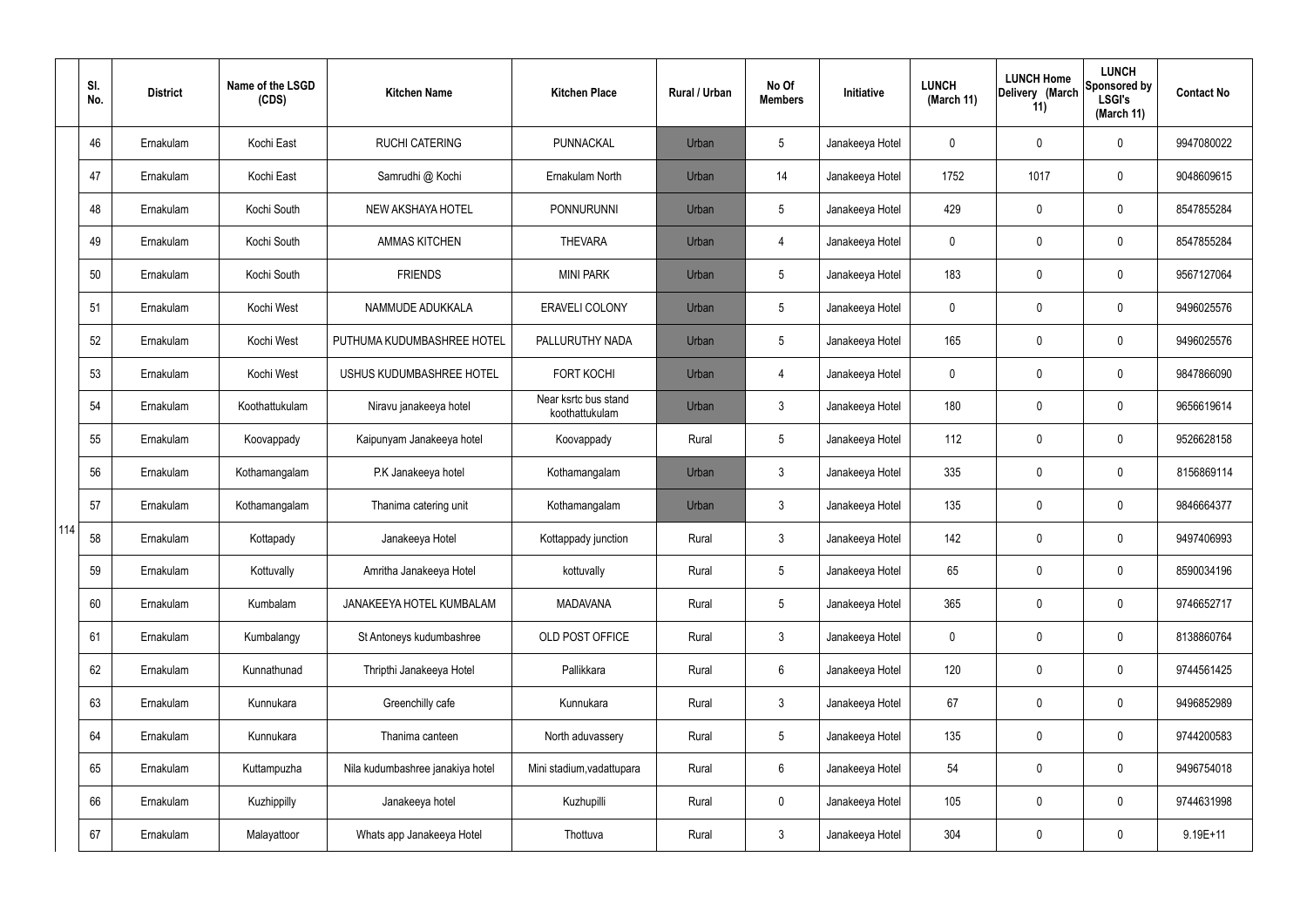| SI.<br>No. | <b>District</b> | Name of the LSGD<br>(CDS) | <b>Kitchen Name</b>            | <b>Kitchen Place</b>                    | Rural / Urban | No Of<br><b>Members</b> | Initiative      | <b>LUNCH</b><br>(March 11) | <b>LUNCH Home</b><br>Delivery (March<br>11) | <b>LUNCH</b><br>Sponsored by<br><b>LSGI's</b><br>(March 11) | <b>Contact No</b> |
|------------|-----------------|---------------------------|--------------------------------|-----------------------------------------|---------------|-------------------------|-----------------|----------------------------|---------------------------------------------|-------------------------------------------------------------|-------------------|
| 68         | Ernakulam       | Malayattoor               | Natturuchi Janakeeya Hotel     | Ettakkadavu                             | Rural         | $\mathbf{3}$            | Janakeeya Hotel | 289                        | $\mathbf 0$                                 | $\mathbf 0$                                                 | 9745470234        |
| 69         | Ernakulam       | Maneed                    | Coral Island                   | Maneed                                  | Rural         | $\overline{4}$          | Janakeeya Hotel | 119                        | 0                                           | $\pmb{0}$                                                   | 7012652495        |
| 70         | Ernakulam       | Manjalloor                | Thanima Kudumbashree hotel     | Vazhakkulam                             | Rural         | $5\phantom{.0}$         | Janakeeya Hotel | 311                        | 0                                           | $\mathbf 0$                                                 | 7306907918        |
| 71         | Ernakulam       | Manjapra                  | Sara's Kitchen                 | Puthenpalli                             | Rural         | $\mathbf{3}$            | Janakeeya Hotel | 228                        | 0                                           | $\mathbf 0$                                                 | 8547392730        |
| 72         | Ernakulam       | Maradu                    | <b>VANITHA HOTEL</b>           | <b>KUNDANNOR JN</b>                     | Urban         | $\overline{4}$          | Janakeeya Hotel | $\mathbf 0$                | 0                                           | $\mathbf 0$                                                 | 9349505008        |
| 73         | Ernakulam       | Marady                    | Janakeeya hotel, Marady        | Unnakkuppa                              | Rural         | 4                       | Janakeeya Hotel | 30 <sub>2</sub>            | 0                                           | $\mathbf 0$                                                 | 9947943177        |
| 74         | Ernakulam       | Mazhuvannoor              | Sruthi Janakeeya Hotel         | Valayanchirangara                       | Rural         | $\mathbf{3}$            | Janakeeya Hotel | 211                        | $\boldsymbol{0}$                            | $\mathbf 0$                                                 | 9747924485        |
| 75         | Ernakulam       | Mookkannoor               | Mammaks Kitchen                | Mookkannoor                             | Rural         | $\mathbf{3}$            | Janakeeya Hotel | 211                        | 0                                           | $\mathbf 0$                                                 | $9.19E + 11$      |
| 76         | Ernakulam       | Mudakkuzha                | Janakeeya Hotel                | Mudakkuzha                              | Rural         | $\mathbf{3}$            | Janakeeya Hotel | 65                         | $\boldsymbol{0}$                            | $\mathbf 0$                                                 | $9.19E + 11$      |
| 77         | Ernakulam       | Mulanthuruthy             | Sulabha                        | karikode, mulanthuruthy                 | Rural         | $\mathbf 0$             | Janakeeya Hotel | 187                        | 0                                           | $\boldsymbol{0}$                                            | 9633427553        |
| 78         | Ernakulam       | Mulavukad                 | Kudumbashree Veetile bakshanam | Mulavukad                               | Rural         | $5\phantom{.0}$         | Janakeeya Hotel | 104                        | 115                                         | $\mathbf 0$                                                 | 9061339557        |
| 79         | Ernakulam       | Muvattupuzha              | Oottupura                      | Muvattupuzha                            | Urban         | $\mathbf{3}$            | Janakeeya Hotel | 22                         | 0                                           | $\mathbf 0$                                                 |                   |
| 80         | Ernakulam       | Nayarambalam              | Four star cafe                 | Nayarambalam                            | Rural         | $\mathbf{3}$            | Janakeeya Hotel | 55                         | 0                                           | $\boldsymbol{0}$                                            | 8891755948        |
| 81         | Ernakulam       | Nedumbassery              | Thani Nadan                    | Athani                                  | Rural         | $5\phantom{.0}$         | Janakeeya Hotel | 239                        | $\mathbf 0$                                 | $\mathbf 0$                                                 | 8138917514        |
| 82         | Ernakulam       | Nellikuzhy                | Janakeeya Hotel                | Nellikkuzhi                             | Rural         | $\mathbf{3}$            | Janakeeya Hotel | 324                        | $\mathsf{0}$                                | $\mathbf 0$                                                 | 9562713076        |
| 83         | Ernakulam       | Njarakkal                 | Kripa Catering Unit            | Njarakkal                               | Rural         | $\mathbf{3}$            | Janakeeya Hotel | 53                         | $\mathbf 0$                                 | $\mathbf 0$                                                 | 9567534006        |
| 84         | Ernakulam       | Okkal                     | Manna Janakeeya Hotel          | Edavoor                                 | Rural         | $\overline{4}$          | Janakeeya Hotel | 85                         | $\mathsf{0}$                                | $\mathbf 0$                                                 | 9539507674        |
| 85         | Ernakulam       | Paingottoor               | Janakeeya hotel                | Paingottoor                             | Rural         | $\overline{7}$          | Janakeeya Hotel | 77                         | $\mathbf 0$                                 | $\mathbf 0$                                                 | 9656855730        |
| 86         | Ernakulam       | Paipra                    | Nanma Janakeeya Hotel          | Pezhakkappilly                          | Rural         | $\mathbf{3}$            | Janakeeya Hotel | 173                        | $\mathbf 0$                                 | $\mathbf 0$                                                 | 9567747725        |
| 87         | Ernakulam       | Pallarimangalam           | Janakeeya Hotel                | Janakeeya Hotel, Koovalloor             | Rural         | 4                       | Janakeeya Hotel | 182                        | $\mathbf 0$                                 | $\mathbf 0$                                                 | 7025992310        |
| 88         | Ernakulam       | Pallipuram                | SANTHWANAM Janakeeyahotel      | Pothen valav                            | Rural         | $5\,$                   | Janakeeya Hotel | $\pmb{0}$                  | 0                                           | $\mathbf 0$                                                 | 9747525176        |
| 89         | Ernakulam       | Pambakkuda                | viswastha catering unit        | pambakkuda block punjayathu<br>building | Rural         | 4                       | Janakeeya Hotel | 45                         | $\pmb{0}$                                   | $\boldsymbol{0}$                                            | 9946404045        |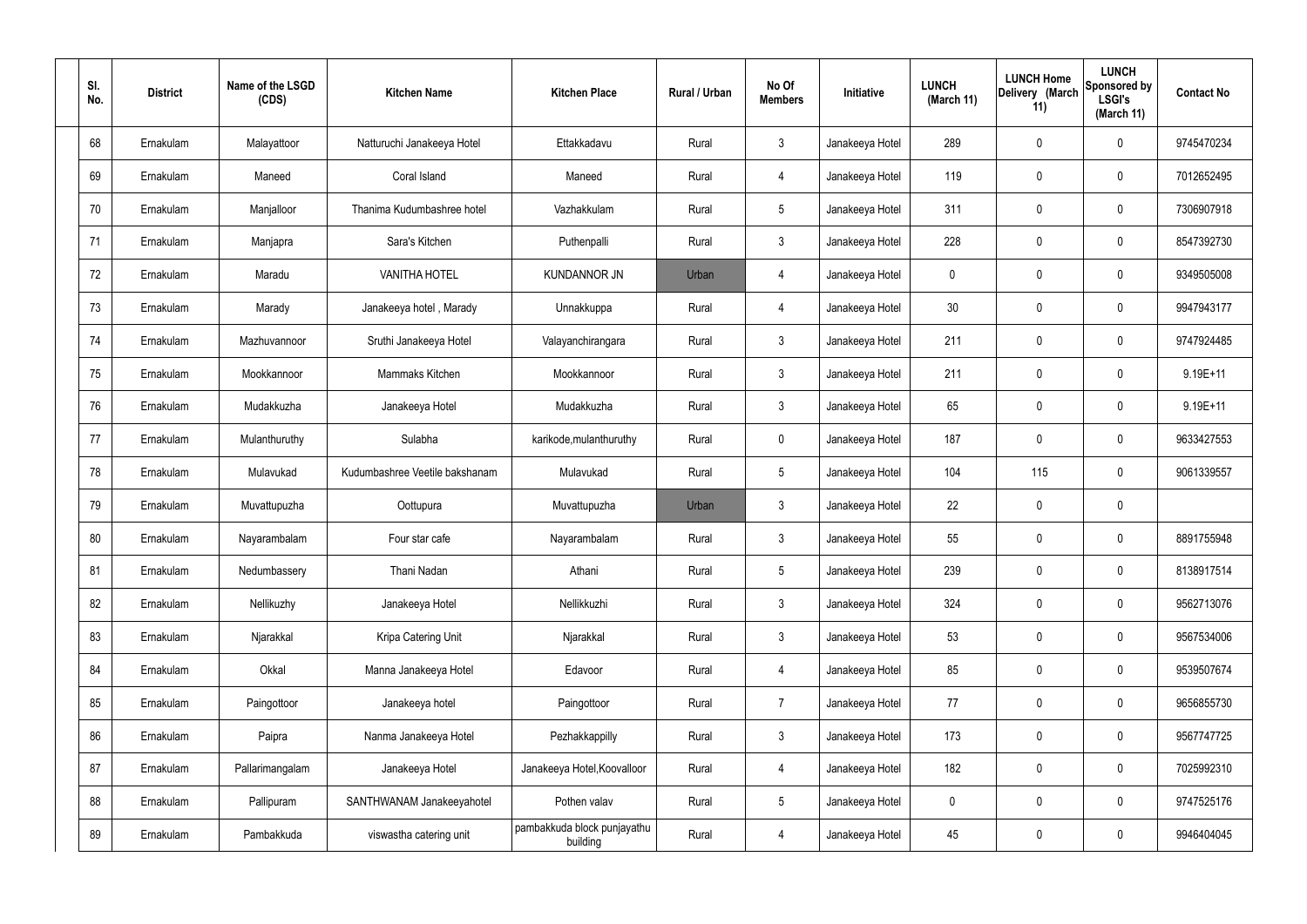| SI.<br>No. |     | <b>District</b> | Name of the LSGD<br>(CDS) | <b>Kitchen Name</b>                                      | <b>Kitchen Place</b>                        | Rural / Urban | No Of<br><b>Members</b> | Initiative      | <b>LUNCH</b><br>(March 11) | <b>LUNCH Home</b><br>Delivery (March<br>11) | <b>LUNCH</b><br>Sponsored by<br><b>LSGI's</b><br>(March 11) | <b>Contact No</b> |
|------------|-----|-----------------|---------------------------|----------------------------------------------------------|---------------------------------------------|---------------|-------------------------|-----------------|----------------------------|---------------------------------------------|-------------------------------------------------------------|-------------------|
|            | 90  | Ernakulam       | Parakkadave               | Thejus catering unit                                     | Moozhikkulam                                | Rural         | 10                      | Janakeeya Hotel | 106                        | 0                                           | 0                                                           | 9847936303        |
|            | 91  | Ernakulam       | Paravoor                  | sree vigneswara sc cafe                                  | Govt.boys' HSS, N.Paravur                   | Urban         | 4                       | Janakeeya Hotel | 96                         | $\mathbf 0$                                 | 0                                                           |                   |
|            | 92  | Ernakulam       | Perumbavoor               | <b>JANAKEEYA HOTEL MINI CIVIL</b><br>STATION PERUMBAVOOR | <b>CIVIL STATION</b>                        | Urban         | $\mathbf{3}$            | Janakeeya Hotel | 433                        | $\mathbf 0$                                 | 0                                                           | 9847008734        |
|            | 93  | Ernakulam       | Perumbavoor               | Swath kudumbashree canteen                               | Perumbavoor                                 | Urban         | $\mathbf{3}$            | Janakeeya Hotel | 295                        | $\mathbf 0$                                 | 0                                                           | 9847015470        |
|            | 94  | Ernakulam       | Perumbavoor               | Janakeeya Hotel                                          | Kanjirakkad pallippady                      | Urban         | $\mathbf{3}$            | Janakeeya Hotel | 307                        | 0                                           | 0                                                           | 9847015470        |
|            | 95  | Ernakulam       | Pindimana                 | Janakeeya hotel                                          | Muthamkuzhi                                 | Rural         | $\overline{4}$          | Janakeeya Hotel | 98                         | $\mathbf 0$                                 | 0                                                           | 9656297799        |
|            | 96  | Ernakulam       | Piravam                   | sneha canteen                                            | municipality building base floor<br>piravom | Urban         | $\overline{4}$          | Janakeeya Hotel | 230                        | 0                                           | 0                                                           | 8075376906        |
|            | 97  | Ernakulam       | Pootrikka                 | <b>GRANDMA JANAKEEYA HOTEL</b>                           | <b>CHOONDI</b>                              | Rural         | $\mathbf{3}$            | Janakeeya Hotel | $\mathbf 0$                | $\mathbf 0$                                 | 0                                                           | 9400550287        |
|            | 98  | Ernakulam       | Pothanikkad               | Taj hotel                                                | Pothanikkad                                 | Rural         | $\mathbf{3}$            | Janakeeya Hotel | 71                         | 0                                           | 0                                                           | 9645079573        |
|            | 99  | Ernakulam       | Puthanvelikkara           | Panjami cafe kudumbashree                                | Near panjayath office                       | Rural         | $5\phantom{.0}$         | Janakeeya Hotel | 112                        | $\mathbf 0$                                 | 0                                                           | 9645530669        |
|            | 100 | Ernakulam       | Ramamangalam              | Kalavara janakeeya hotel                                 | ramamngalam                                 | Rural         | $\overline{4}$          | Janakeeya Hotel | 210                        | $\boldsymbol{0}$                            | 0                                                           | 9961344346        |
|            | 101 | Ernakulam       | Rayamangalam              | Arya canteen                                             | Kuruppampady                                | Rural         | $\mathbf{3}$            | Janakeeya Hotel | 139                        | $\mathbf 0$                                 | 0                                                           | 8281825730        |
|            | 102 | Ernakulam       | Thirumarady               | janakiya hotel thirumarady                               | edappara jn.                                | Rural         | $\mathbf{3}$            | Janakeeya Hotel | 48                         | $\mathbf 0$                                 | 0                                                           | 7594811868        |
|            | 103 | Ernakulam       | Thiruvaniyoor             | Thanima                                                  | Thiruvaniyoor                               | Rural         | $\pmb{0}$               | Janakeeya Hotel | 85                         | $\pmb{0}$                                   | 0                                                           | 9061239698        |
|            | 104 | Ernakulam       | Thrikkakkara East         | Thanima Janakeeya Hotel                                  | Kakkanad                                    | Urban         | 8                       | Janakeeya Hotel | $\mathbf 0$                | $\boldsymbol{0}$                            | 0                                                           | 9207134763        |
|            | 105 | Ernakulam       | Thrikkakkara west         | Janakeeya hotel                                          | Chembumukku                                 | Urban         | $5\phantom{.0}$         | Janakeeya Hotel | $\mathbf 0$                | $\pmb{0}$                                   | 0                                                           | 9496530576        |
|            | 106 | Ernakulam       | Thuravoor                 | e-grill Janakeeya Hotel                                  | Yudapuram                                   | Rural         | $\overline{4}$          | Janakeeya Hotel | 513                        | $\pmb{0}$                                   | 0                                                           | 9526845935        |
|            | 107 | Ernakulam       | Tripunithura              | Janakeeya Hotel Tripunithura                             | Eroor                                       | Urban         | $\mathbf{3}$            | Janakeeya Hotel | 123                        | $\pmb{0}$                                   | 0                                                           | 8137977644        |
|            | 108 | Ernakulam       | Vadakkekkara              | vadakkekkara kudumbasree janakeeya<br>hotel              | Madaplathuruth                              | Rural         | $\overline{4}$          | Janakeeya Hotel | 167                        | $\mathbf 0$                                 | 0                                                           | 8301806778        |
|            | 109 | Ernakulam       | Vadavukode<br>Puthancruz  | JANAKEEYA HOTEL                                          | Puthencruz                                  | Rural         | $\mathbf{3}$            | Janakeeya Hotel | 140                        | $\boldsymbol{0}$                            | 0                                                           | $9.19E + 11$      |
|            | 110 | Ernakulam       | Valakom                   | Ruchi                                                    | Valakom                                     | Rural         | $\overline{5}$          | Janakeeya Hotel | 81                         | $\boldsymbol{0}$                            | 0                                                           | 9074232700        |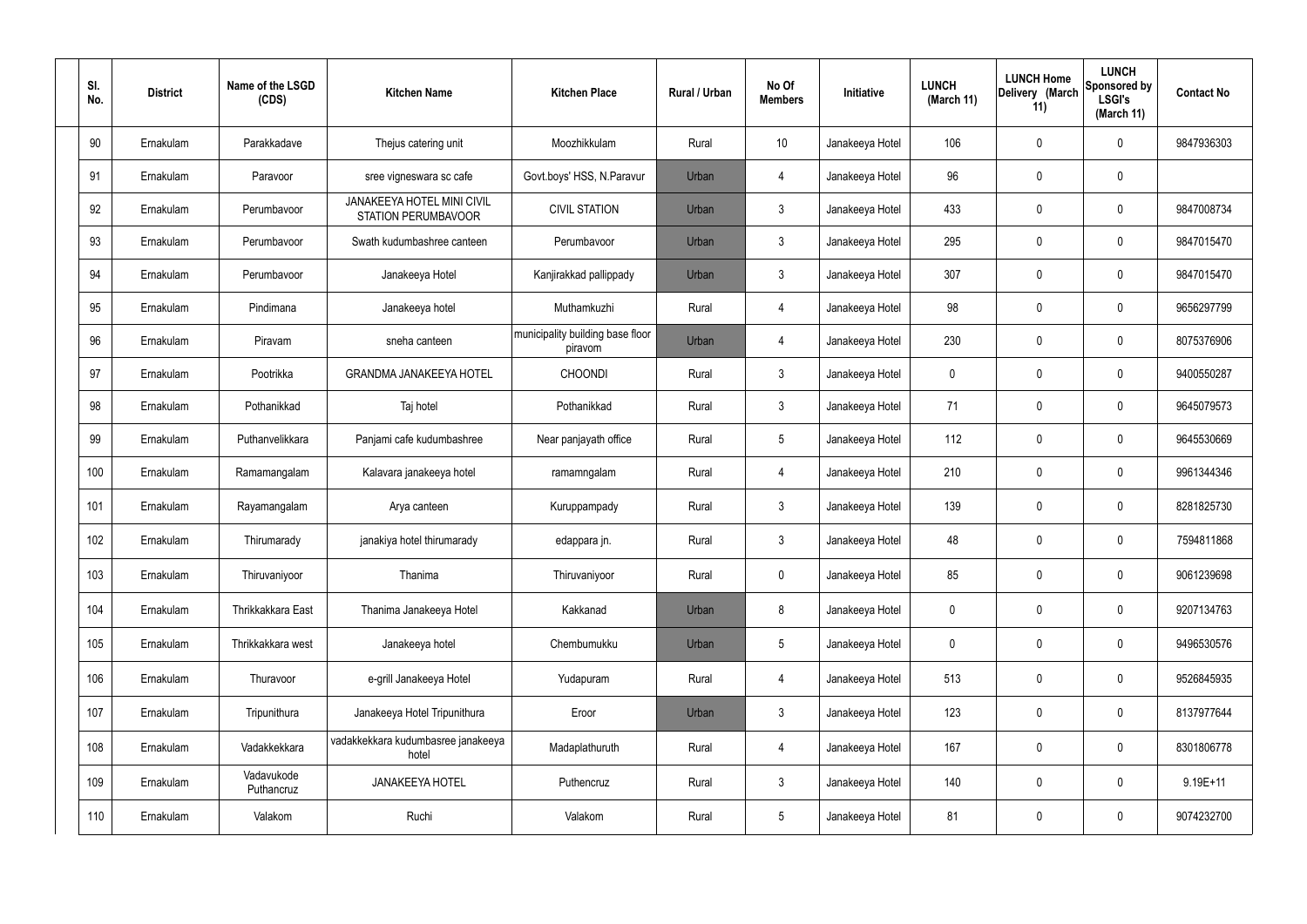|     | SI.<br>No.     | <b>District</b> | Name of the LSGD<br>(CDS) | <b>Kitchen Name</b>          | <b>Kitchen Place</b>                              | Rural / Urban | No Of<br><b>Members</b> | Initiative      | <b>LUNCH</b><br>(March 11) | <b>LUNCH Home</b><br>Delivery (March<br>11) | <b>LUNCH</b><br>Sponsored by<br><b>LSGI's</b><br>(March 11) | <b>Contact No</b> |
|-----|----------------|-----------------|---------------------------|------------------------------|---------------------------------------------------|---------------|-------------------------|-----------------|----------------------------|---------------------------------------------|-------------------------------------------------------------|-------------------|
|     | 111            | Ernakulam       | Varapuzha                 | DURGA ACTIVITY               | CHETTIBHAGAM                                      | Rural         | 8                       | Janakeeya Hotel | 123                        | 0                                           | $5\phantom{.0}$                                             | 9496160074        |
|     | 112            | Ernakulam       | Vazhakulam                | Three Star Hotel             | Marampally                                        | Rural         | $\mathbf{3}$            | Janakeeya Hotel | 311                        | $\mathbf 0$                                 | $\mathbf 0$                                                 | 6282644893        |
|     | 113            | Ernakulam       | Vengola                   | Janakeeya Hotel              | Pathipalam                                        | Rural         | $5\overline{)}$         | Janakeeya Hotel | 91                         | $\mathbf 0$                                 | $\mathbf 0$                                                 | 8137887455        |
|     | 114            | Ernakulam       | Vengoor                   | <b>JANAKEEYA HOTEL</b>       | Choorathod                                        | Rural         | $\overline{4}$          | Janakeeya Hotel | 135                        | $\mathbf 0$                                 | $\mathbf 0$                                                 | 9656904682        |
| 114 |                |                 |                           |                              |                                                   |               | 449                     |                 | 18853                      | 1132                                        | 8                                                           |                   |
|     |                | Idukki          | Adimaly                   | Friends Janakeeya Hotel      | Adimaly                                           | Rural         | $\overline{4}$          | Janakeeya Hotel | 151                        | $\mathbf 0$                                 | $\mathbf 0$                                                 | 9961635779        |
|     | $\overline{2}$ | Idukki          | Alackode                  | Five Star Canteen            | Elamdesham Block<br>Panchayath Building, Alakode  | Rural         | $5\overline{)}$         | Janakeeya Hotel | 33                         | $\mathbf 0$                                 | $\mathbf 0$                                                 | 9961482164        |
|     | 3              | Idukki          | Arakkulam                 | Sabhalyam                    | Moolamattom                                       | Rural         | $\overline{4}$          | Janakeeya Hotel | 285                        | $\mathbf 0$                                 | $\mathbf 0$                                                 | 8848124921        |
|     | $\overline{4}$ | Idukki          | Ayyappancovil             | Maria Janakeeya Hotel        | Parappu                                           | Rural         | $\mathbf{3}$            | Janakeeya Hotel | 107                        | $\mathbf 0$                                 | $\mathbf 0$                                                 | 9544622096        |
|     | 5              | Idukki          | Bysonvalley               | Famous Janakiya Hotel        | Pottankad                                         | Rural         | $\overline{4}$          | Janakeeya Hotel | 93                         | $\mathbf 0$                                 | $\mathbf 0$                                                 | 9744566398        |
|     | 6              | Idukki          | Chakkupallam              | Vanithasree Janakeeya Hotel  | Anakkara                                          | Rural         | $\mathbf{3}$            | Janakeeya Hotel | 238                        | 0                                           | $\mathbf 0$                                                 | 8075143547        |
|     |                | Idukki          | Devikulam                 | Kudumbashree Janakeeya Hotel | Echo point                                        | Rural         | $\mathbf{3}$            | Janakeeya Hotel | 112                        | $\mathbf 0$                                 | $\mathbf 0$                                                 | 8281640208        |
|     | 8              | Idukki          | Edavetty                  | Kudumbashree Janakeeya Hotel | Edavetty                                          | Rural         | $\mathbf{3}$            | Janakeeya Hotel | 0                          | 0                                           | $\mathbf 0$                                                 | 6238694173        |
|     | 9              | Idukki          | Erattayar                 | Vanitha Janakeeya Hotel      | Erattayar                                         | Rural         | $\overline{4}$          | Janakeeya Hotel | 117                        | $\mathsf{0}$                                | $\mathbf 0$                                                 | 9188166929        |
|     | 10             | Idukki          | Kamakshi                  | Kripa Catering               | Thankamani                                        | Rural         | $5\phantom{.0}$         | Janakeeya Hotel | 285                        | 0                                           | $\mathbf 0$                                                 | 9544021398        |
|     | 11             | Idukki          | Kanchiyar                 | Swadh Janakeeya Hotel        | Kanchiyar                                         | Rural         | $5\phantom{.0}$         | Janakeeya Hotel | 119                        | 0                                           | $\mathbf 0$                                                 | 8606856496        |
|     | 12             | Idukki          | Kanjikkuzhi               | Samarppanam                  | Kanjikkuzhi                                       | Rural         | $\overline{4}$          | Janakeeya Hotel | 148                        | 0                                           | $\mathbf{1}$                                                | 9447169262        |
|     | 13             | Idukki          | Kanthaloor                | Morningstar Janakeeya Hotel  | Sahayagiri complex, near<br>Kanthalloor Bus stand | Rural         | $\overline{4}$          | Janakeeya Hotel | 100                        | 0                                           | $\mathbf 0$                                                 | 9447941632        |
|     | 14             | Idukki          | Karimannoor               | Rujiya Catering Unit         | Karimannoor                                       | Rural         | $5\overline{)}$         | Janakeeya Hotel | 59                         | 0                                           | $\mathbf 0$                                                 | 9497454952        |
|     | 15             | Idukki          | Karunapuram               | Karuna Hotel                 | Panchayathu complex                               | Rural         | $\overline{4}$          | Janakeeya Hotel | 226                        | 0                                           | $\mathbf 0$                                                 | 9961152820        |
|     | 16             | Idukki          | Kattappana                | Karunya Janakeeya Hotel      | Kattappana                                        | Urban         | $5\phantom{.0}$         | Janakeeya Hotel | 275                        | 0                                           | $\mathbf 0$                                                 | 9497684477        |
|     | 17             | Idukki          | Kodikkulam                | Kulirma Janakiya Hotel       | Kodikkulam                                        | Rural         | $6\phantom{.}6$         | Janakeeya Hotel | 42                         | 0                                           | $\overline{0}$                                              | 9605111852        |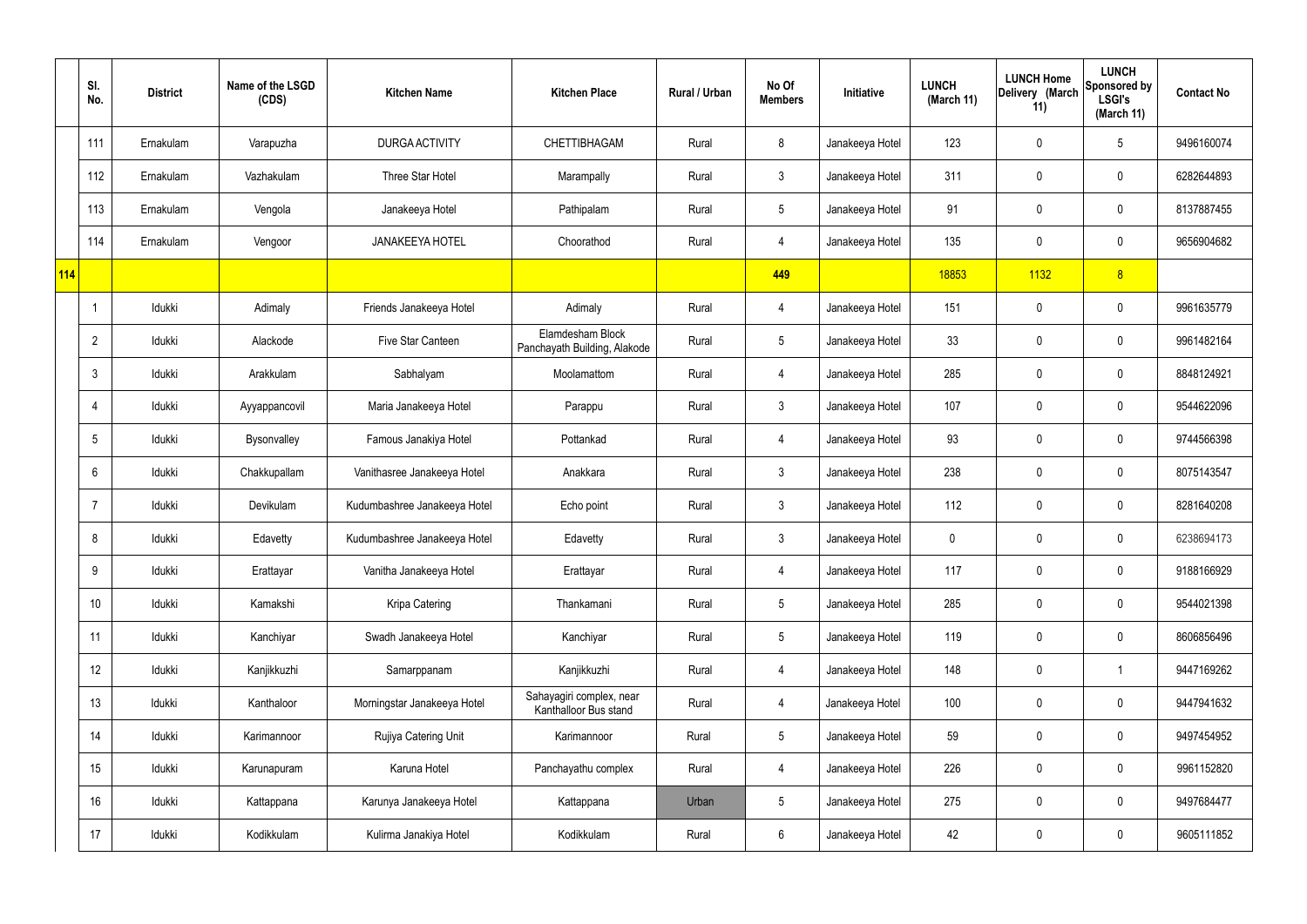|    | SI.<br>No. | <b>District</b> | Name of the LSGD<br>(CDS) | <b>Kitchen Name</b>                | <b>Kitchen Place</b>          | Rural / Urban | No Of<br><b>Members</b> | Initiative      | <b>LUNCH</b><br>(March 11) | <b>LUNCH Home</b><br>Delivery (March<br>11) | <b>LUNCH</b><br>Sponsored by<br><b>LSGI's</b><br>(March 11) | <b>Contact No</b> |
|----|------------|-----------------|---------------------------|------------------------------------|-------------------------------|---------------|-------------------------|-----------------|----------------------------|---------------------------------------------|-------------------------------------------------------------|-------------------|
|    | 18         | Idukki          | Kokkayar                  | Sevana Janakeeya hotel             | 35th Mile                     | Rural         | $\mathbf{3}$            | Janakeeya Hotel | 20                         | $\mathbf 0$                                 | $\mathbf 0$                                                 | 9562067674        |
|    | 19         | Idukki          | Konnathadi                | Friends Janakeeya Hotel            | Panickankudi                  | Rural         | $6\overline{6}$         | Janakeeya Hotel | 68                         | $\mathbf 0$                                 | $\mathbf 0$                                                 | 9544048878        |
|    | 20         | Idukki          | Konnathadi                | Janapriya Janakeeya Hotel          | Konnathadi                    | Rural         | 3                       | Janakeeya Hotel | 165                        | $\mathbf 0$                                 | $\mathbf 0$                                                 | 9895147074        |
|    | 21         | Idukki          | Kudayathoor               | Kudumbashree Janakeeya Hotel       | Kanjar                        | Rural         | $\mathbf{3}$            | Janakeeya Hotel | 98                         | $\mathbf 0$                                 | $\mathbf 0$                                                 | 9526762560        |
|    | 22         | Idukki          | Kumaramangalam            | Kumaramangalam Janakeeya Hotel     | Kumaramangalam                | Rural         | $\overline{4}$          | Janakeeya Hotel | 140                        | $\mathbf 0$                                 | $\mathbf 0$                                                 | 9745633509        |
|    | 23         | Idukki          | Kumili                    | Ruchi Hotel                        | Kumili                        | Rural         | 4                       | Janakeeya Hotel | 132                        | $\mathbf 0$                                 | $\mathbf 0$                                                 | 9447980637        |
|    | 24         | Idukki          | Manakkadu                 | Vanitha Hotel                      | Chittoor                      | Rural         | $\mathbf{3}$            | Janakeeya Hotel | $\mathbf 0$                | $\mathbf 0$                                 | $\mathbf 0$                                                 | 8330097933        |
| 50 | 25         | Idukki          | Mankulam                  | Jeevanam Catering Janakeeya Hotel  | Panchayathu Building          | Rural         | 4                       | Janakeeya Hotel | 175                        | $\mathbf 0$                                 | $\mathbf 0$                                                 | 9495060505        |
|    | 26         | Idukki          | Mankulam                  | Happy Janakéeya Hotel              | Aanakkulam                    | Rural         | $\mathbf{3}$            | Janakeeya Hotel | $\mathbf 0$                | $\mathbf 0$                                 | $\mathbf 0$                                                 | 9496251027        |
|    | 27         | Idukki          | Marayoor                  | Malabar food court Janakeeya Hotel | Marayoor Near IDCB bank       | Rural         | 4                       | Janakeeya Hotel | 164                        | $\mathbf 0$                                 | $\mathbf 0$                                                 | 9446925610        |
|    | 28         | Idukki          | Mariyapuram               | Anaswara Hotel & Catering          | Idukki                        | Rural         | $\overline{4}$          | Janakeeya Hotel | 175                        | 0                                           | $\mathbf 0$                                                 | 9526329438        |
|    | 29         | Idukki          | Munnar                    | Annapoorna catering                | Lorry stand, old munnar       | Rural         | $5\phantom{.0}$         | Janakeeya Hotel | 275                        | $\mathbf 0$                                 | $\mathbf 0$                                                 | 8281009478        |
|    | 30         | Idukki          | Muttom                    | Nila Janakeeya Hotel               | Muttom                        | Rural         | $\mathbf{3}$            | Janakeeya hotel | 245                        | $\mathbf 0$                                 | $\mathbf 0$                                                 | 9961104818        |
|    | 31         | Idukki          | Nedumkandam               | Annus catering                     | Nedumkandam<br>Kizhakkekavala | Rural         | $\overline{4}$          | Janakeeya Hotel | 218                        | $\pmb{0}$                                   | $\mathbf 0$                                                 | 9747458576        |
|    | 32         | Idukki          | Pallivasal                | <b>Blessing Janakeeya Hotel</b>    | Pallivasal                    | Rural         | $\overline{4}$          | Janakeeya Hotel | 126                        | $\pmb{0}$                                   | $\mathbf 0$                                                 | 9947981574        |
|    | 33         | Idukki          | Pampadumpara              | Thripthy Janakeeya Hotel           | Pampadumpara                  | Rural         | $\mathbf{3}$            | Janakeeya Hotel | 202                        | $\pmb{0}$                                   | $\mathbf 0$                                                 | 9207150558        |
|    | 34         | Idukki          | Peermedu                  | Thripthy Janakeeya Hotel           | Peermedu                      | Rural         | $\mathbf{3}$            | Janakeeya Hotel | 85                         | $\pmb{0}$                                   | $\mathbf 0$                                                 | 9633311267        |
|    | 35         | Idukki          | Peruvanthanam             | Janakeeya Hotel                    | Peruvanthanam                 | Rural         | $5\overline{)}$         | Janakeeya Hotel | 42                         | 0                                           | $\mathbf 0$                                                 | 9562274720        |
|    | 36         | Idukki          | Purappuzha                | Ammas Janakeeya Hotel              | Purappuzha                    | Rural         | 3                       | Janakeeya Hotel | 50                         | $\pmb{0}$                                   | $\mathbf 0$                                                 | 9744954032        |
|    | 37         | Idukki          | Rajakkadu                 | Janakeeya Hotel                    | Rajakkadu Town                | Rural         | 3                       | Janakeeya Hotel | 449                        | 0                                           | $\mathbf 0$                                                 | 9446766999        |
|    | 38         | Idukki          | Rajakumari                | Aiswarya Vanitha Restaurent        | Rajakumari South              | Rural         | $\overline{4}$          | Janakeeya Hotel | 390                        | 0                                           | $\mathbf 0$                                                 | 9526570410        |
|    | 39         | Idukki          | Santhanpara               | Janakeeya Hotel                    | Santhanpara                   | Rural         | 4                       | Janakeeya Hotel | 210                        | 0                                           | $\boldsymbol{0}$                                            | 9526174553        |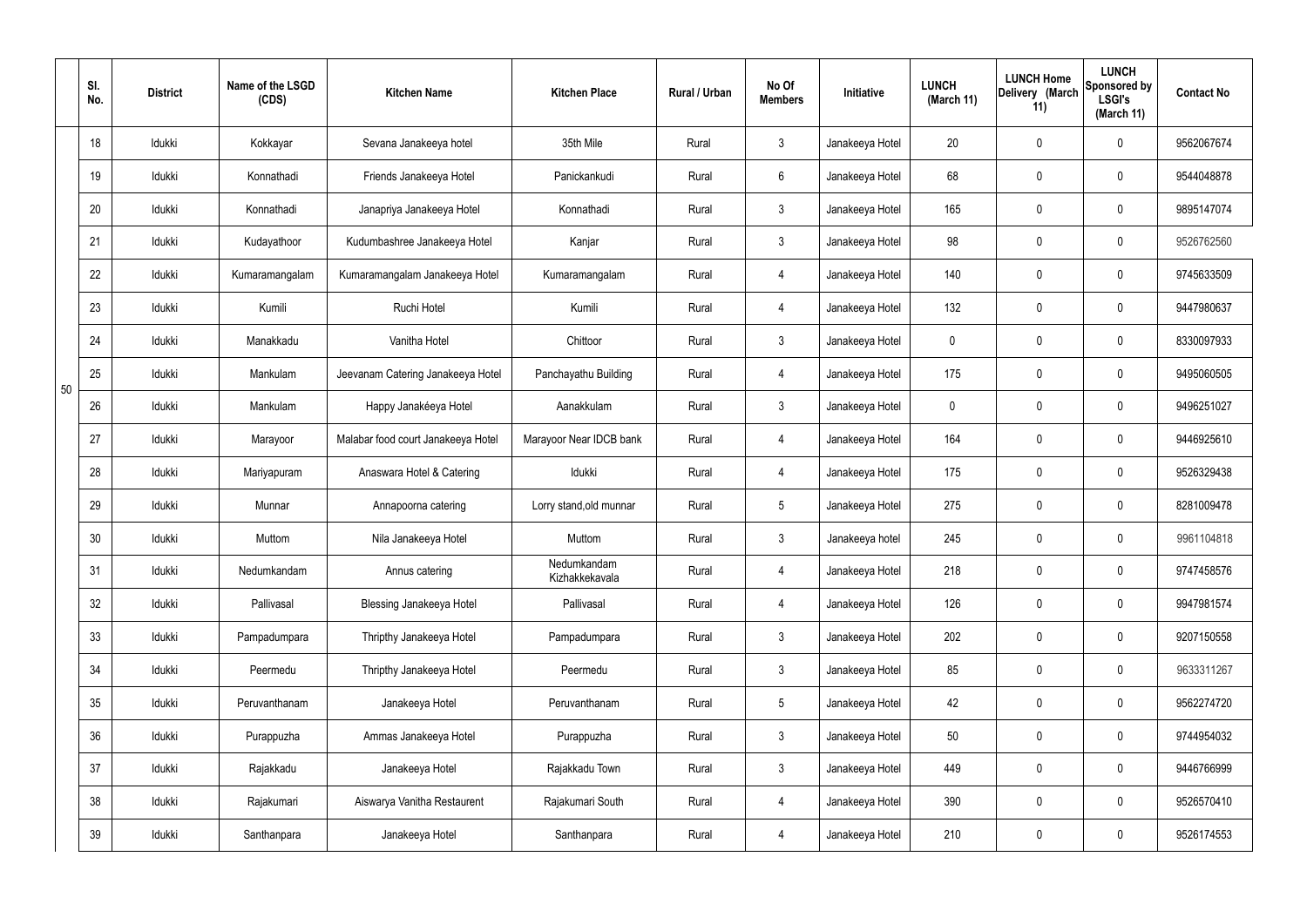|    | SI.<br>No.      | <b>District</b> | Name of the LSGD<br>(CDS)   | <b>Kitchen Name</b>                       | <b>Kitchen Place</b>                      | Rural / Urban | No Of<br><b>Members</b> | Initiative      | <b>LUNCH</b><br>(March 11) | <b>LUNCH Home</b><br>Delivery (March<br>11) | <b>LUNCH</b><br>Sponsored by<br><b>LSGI's</b><br>(March 11) | <b>Contact No</b> |
|----|-----------------|-----------------|-----------------------------|-------------------------------------------|-------------------------------------------|---------------|-------------------------|-----------------|----------------------------|---------------------------------------------|-------------------------------------------------------------|-------------------|
|    | 40              | Idukki          | Senapathy                   | Ammoose Hotel                             | Mangathotty                               | Rural         | $\mathbf{3}$            | Janakeeya Hotel | $\mathbf 0$                | $\mathbf 0$                                 | $\mathbf 0$                                                 | 9539396626        |
|    | 41              | Idukki          | Udumbannoor                 | Kudumbashree Janakeeya Hotel              | Udumbannor                                | Rural         | $\mathbf{3}$            | Janakeeya Hotel | 258                        | $\mathbf 0$                                 | $\mathbf 0$                                                 | 9633678438        |
|    | 42              | Idukki          | Upputhara                   | Samarppitha Janakeeya hotel               | Upputhara                                 | Rural         | 5 <sup>5</sup>          | Janakeeya Hotel | 116                        | $\mathbf 0$                                 | $\mathbf 0$                                                 | 9526590710        |
|    | 43              | Idukki          | Vandanmedu                  | Dharshana Janakeeya Hotel                 | Vandanmedu                                | Rural         | $\overline{4}$          | Janakeeya Hotel | 176                        | $\mathbf 0$                                 | $\mathbf 0$                                                 | 9744038737        |
|    | 44              | Idukki          | Vandiperiyar                | Vandiperiyar Janakeeya Hotel              | Vandiperiyar                              | Rural         | $5\phantom{.0}$         | Janakeeya Hotel | 253                        | $\mathbf 0$                                 | $\mathbf 0$                                                 | 8086863254        |
|    | 45              | Idukki          | Vannappuram                 | Souhrudham Janakeeya Hotel                | Vannappuram                               | Rural         | $5\overline{)}$         | Janakeeya Hotel | 44                         | $\mathbf 0$                                 | $\mathbf 0$                                                 | 8113054492        |
|    | 46              | Idukki          | Vathikudy                   | Mahima                                    | Murickassery                              | Rural         | 3                       | Janakeeya Hotel | 235                        | $\mathbf 0$                                 | $\mathbf 0$                                                 | 8289945652        |
|    | 47              | Idukki          | Vattavada                   | Vattavada Kudumbashree Janakeeya<br>Hotel | Keekkara, Kovilur                         | Rural         | $\overline{4}$          | Janakeeya Hotel | 160                        | $\mathbf 0$                                 | $\mathbf 0$                                                 | 9497790469        |
|    | 48              | Idukki          | Vazhathoppu                 | Grahalakshmi Hotel & Catering             | Cheruthoni                                | Rural         | $\overline{4}$          | Janakeeya Hotel | 180                        | $\mathbf 0$                                 | 4                                                           | 9496178884        |
|    | 49              | Idukki          | Vellathooval                | Flowers Janakeeya Hotel                   | Vellathooval                              | Rural         | $\overline{4}$          | Janakeeya Hotel | 53                         | $\mathbf 0$                                 | $\overline{\mathbf{1}}$                                     | 9961419892        |
|    | 50              | Idukki          | Velliyamattam               | Padhayam Kudumbashree Janakeeya<br>Hotel  | Velliyamattam                             | Rural         | $\overline{4}$          | Janakeeya Hotel | 43                         | $\mathbf 0$                                 | $\mathbf 0$                                                 | 7902854627        |
| 50 |                 |                 |                             |                                           |                                           |               | <b>197</b>              |                 | 7337                       | $\bullet$                                   | 6                                                           |                   |
|    |                 | Kannur          | Maloor                      | Maloor Janakeeya Hotel                    | Thrikandaripoyil, PO-<br>Thrikandaripoyil | Rural         | $\mathbf{3}$            | Janakeeya Hotel | 140                        | $\mathbf 0$                                 | $\mathbf 0$                                                 | 9656132294        |
|    | $\overline{2}$  | Kannur          | Kolachery                   | Janakeeya Hotel                           | Kolachery Paramba, PO-<br>Kolacheri       | Rural         | $5\overline{)}$         | Janakeeya Hotel | 275                        | $\pmb{0}$                                   | $\mathfrak{Z}$                                              | 9895324699        |
|    | 3               | Kannur          | Pinarayi                    | Janakeeya hotel, Pinarayi                 | Pinarayi                                  | Rural         | $6\overline{6}$         | Janakeeya Hotel | 237                        | $\pmb{0}$                                   | $\mathbf 0$                                                 | 9447215211        |
|    | 4               | Kannur          | Muzhakunnu                  | Thripthy Janakeeya Hotel                  | Kakkayangad, Muzhakkunnu                  | Rural         | 5 <sub>5</sub>          | Janakeeya Hotel | 406                        | $\mathbf 0$                                 | $\overline{2}$                                              | 9526047538        |
|    | $5\overline{)}$ | Kannur          | Chapparappadavu             | Kudumbasree janakeeya hotel               | Near village office,<br>Chapparappadav    | Rural         | $\mathbf{3}$            | Janakeeya Hotel | 199                        | $\pmb{0}$                                   | $\mathbf 0$                                                 | 9605413324        |
|    | 6               | Kannur          | Iritty                      | Roopasree Kudumbashree hotel              | Koolichembra                              | Urban         | 8                       | Janakeeya Hotel | 349                        | $\mathbf 0$                                 | $\mathbf 0$                                                 | 8589921533        |
|    | 7               | Kannur          | Dharmadam                   | Dharmadam Janakeeya hotel                 | Near Andalloor kav,<br>Dharmadam          | Rural         | $\mathbf{3}$            | Janakeeya Hotel | 97                         | $\mathbf 0$                                 | $\mathbf 0$                                                 | 9526975778        |
|    | 8               | Kannur          | Peralassery                 | Janakeeya Hotel                           | Peralassery Town, PO -<br>Mundallur       | Rural         | $9\phantom{.0}$         | Janakeeya Hotel | 438                        | $\pmb{0}$                                   | $\mathbf 0$                                                 | 70256213909       |
|    | 9               | Kannur          | Kadannappalli<br>Panappuzha | Kudumbasree janakeeya hotel               | Chanthappura                              | Rural         | $\overline{4}$          | Janakeeya Hotel | 131                        | $\pmb{0}$                                   | $\mathbf 0$                                                 | 9961089935        |
|    | 10 <sup>°</sup> | Kannur          | Anthur                      | Janakeeya hotel                           | Dharmasala                                | Urban         | 5 <sub>5</sub>          | Janakeeya Hotel | 248                        | $\pmb{0}$                                   | $\boldsymbol{0}$                                            | 9544138650        |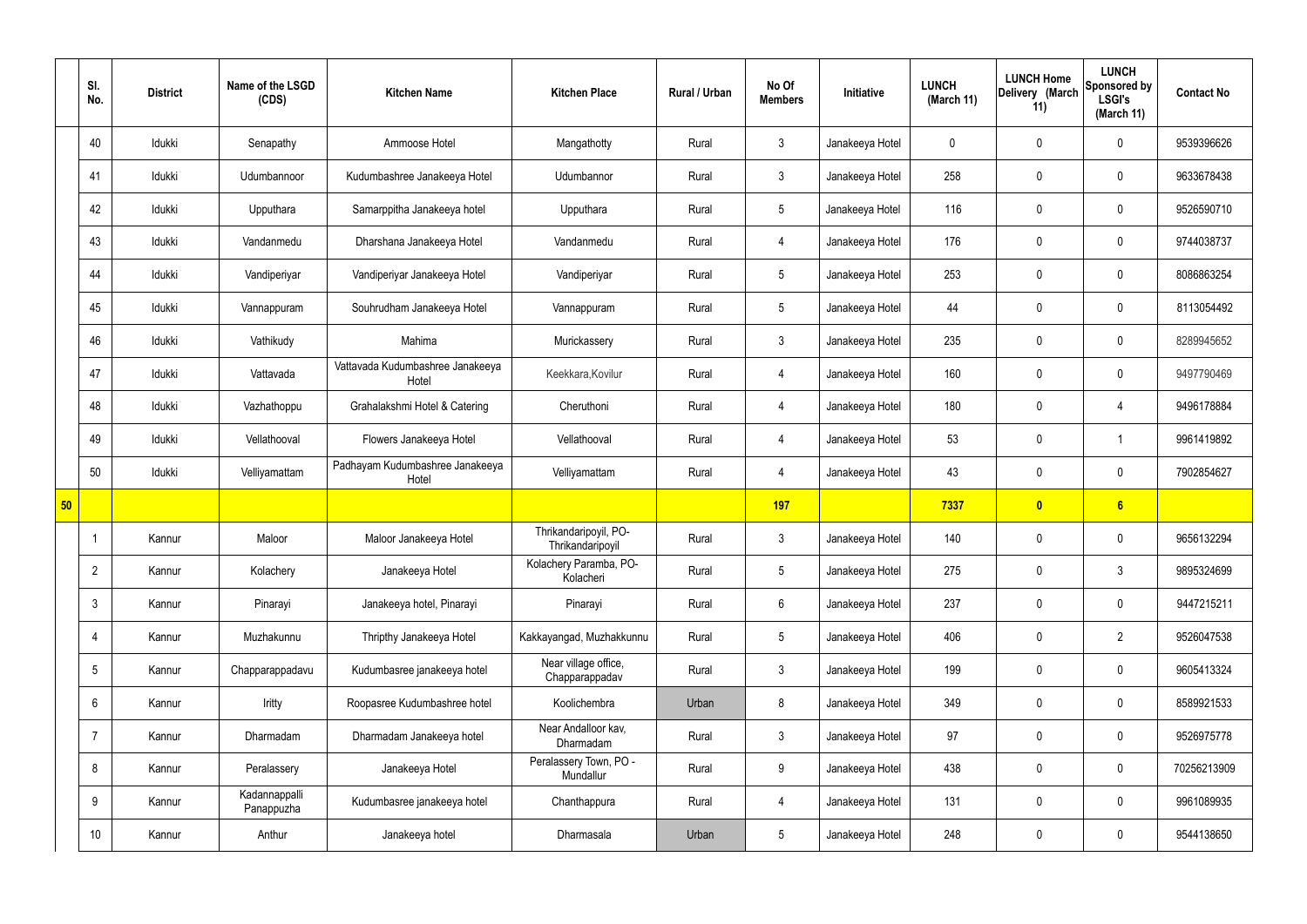| SI.<br>No. | <b>District</b> | Name of the LSGD<br>(CDS) | <b>Kitchen Name</b>                                | <b>Kitchen Place</b>                           | Rural / Urban | No Of<br><b>Members</b> | Initiative      | <b>LUNCH</b><br>(March 11) | <b>LUNCH Home</b><br>Delivery (March<br>11) | <b>LUNCH</b><br>Sponsored by<br><b>LSGI's</b><br>(March 11) | <b>Contact No</b> |
|------------|-----------------|---------------------------|----------------------------------------------------|------------------------------------------------|---------------|-------------------------|-----------------|----------------------------|---------------------------------------------|-------------------------------------------------------------|-------------------|
| 11         | Kannur          | Cheruthazham              | Janakeeya Hotel (Thripthi<br>Kudumbashree Canteen) | Pilathara                                      | Rural         | $\mathbf{3}$            | Janakeeya Hotel | 258                        | $\mathbf 0$                                 | $\mathbf 0$                                                 | 9947540361        |
| 12         | Kannur          | Peravoor                  | Kudumbashree Janakeeya Hotel                       | Peravoor Bus stand, Peravoor<br>P <sub>O</sub> | Rural         | $\mathbf{3}$            | Janakeeya Hotel | 224                        | $\mathbf 0$                                 | $\mathbf 0$                                                 | 9947567857        |
| 13         | Kannur          | Kalliassery               | Janakeeya Hotel                                    | Irinav Road, Payyattam, PO-<br>Irinav          | Rural         | $\overline{4}$          | Janakeeya Hotel | 239                        | $\mathbf 0$                                 | $\mathbf 0$                                                 | 8848330570        |
| 14         | Kannur          | Panniyannur               | Janakeeya Hotel                                    | Panoor Block office compound                   | Rural         | $6\phantom{.}6$         | Janakeeya Hotel | 300                        | $\mathbf 0$                                 | $\mathbf 0$                                                 | 9447449875        |
| 15         | Kannur          | Kannapuram                | Janakeeya Hotel                                    | Chynaclay road, Kannapuram                     | Rural         | $5\overline{)}$         | Janakeeya Hotel | 178                        | $\mathbf 0$                                 | 4                                                           | 8089127045        |
| 16         | Kannur          | Sreekandapuram            | Janakeeya Hotel                                    | Sreekandapuram, near bus<br>stand              | Urban         | $5\phantom{.0}$         | Janakeeya Hotel | 341                        | $\mathbf 0$                                 | $\mathbf 0$                                                 | 7591948757        |
| 17         | Kannur          | Thalasseri                | Janakeeya Hotel                                    | New bus stand, Thalasseri                      | Urban         | $6\phantom{.}6$         | Janakeeya Hotel | 741                        | $\mathbf 0$                                 | $\mathbf 0$                                                 | 9446263864        |
| 18         | Kannur          | Chokli                    | Janakeeya Hotel                                    | Olavilam, Chokli                               | Rural         | $5\phantom{.0}$         | Janakeeya Hotel | 108                        | $\mathbf 0$                                 | $\mathbf 0$                                                 | 9846892821        |
| 19         | Kannur          | Udayagiri                 | Janakeeya Hotel                                    | Karthikapuram                                  | Rural         | $\overline{4}$          | Janakeeya Hotel | 247                        | $\mathbf 0$                                 | $\mathbf 0$                                                 | 9562375342        |
| 20         | Kannur          | Karivellur Peralam        | Janakeeya Hotel                                    | Panchayah building,<br>Onakkunnu               | Rural         | $\overline{4}$          | Janakeeya Hotel | 244                        | $\mathbf 0$                                 | $\mathbf 0$                                                 | 7025519714        |
| 21         | Kannur          | Muzhappilangad            | Janakeeya Hotel                                    | Near FCI godown,<br>Muzhappilangad             | Rural         | $5\phantom{.0}$         | Janakeeya Hotel | 0                          | 0                                           | $\mathbf 0$                                                 | 7306005267        |
| 22         | Kannur          | Narath                    | Janakeeya Hotel                                    | Janakeeya Hotel, Kambil,<br>Narath             | Rural         | $\overline{7}$          | Janakeeya Hotel | 171                        | $\mathbf 0$                                 | $\overline{2}$                                              | 9747441162        |
| 23         | Kannur          | Payyannur                 | Janakeeya Hotel                                    | Municipality compoud,<br>Payyannur             | Urban         | $\mathbf{3}$            | Janakeeya Hotel | 335                        | $\mathbf 0$                                 | $\mathbf 0$                                                 | 9526620805        |
| 24         | Kannur          | Kangol Alappadamba        | Janakeeya Hotel                                    | Mathil, Near Kangol<br>Alappadamba Panchayath  | Rural         | $\overline{4}$          | Janakeeya Hotel | 143                        | $\mathbf 0$                                 | $\mathbf 0$                                                 | 9495296142        |
| 25         | Kannur          | Naduvil                   | Janakeeya Hotel                                    | Panchayath compound,<br>Naduvil town           | Rural         | $\overline{4}$          | Janakeeya Hotel | 0                          | $\mathbf 0$                                 | $\mathbf 0$                                                 | 7902902490        |
| 26         | Kannur          | Koothuparamba             | Janakeeya Hotel                                    | Manghad Vayal, Near HSS<br>Koothuparamba, PO-  | Urban         | 8                       | Janakeeya Hotel | 408                        | $\mathbf 0$                                 | $\mathbf 0$                                                 | 9645608253        |
| 27         | Kannur          | Kuttiatoor                | Janakeeya Hotel                                    | Near Panchayath office,<br>Chattukappara       | Rural         | $5\phantom{.0}$         | Janakeeya Hotel | 67                         | $\mathbf 0$                                 | $\mathbf 0$                                                 | 9544644195        |
| 28         | Kannur          | Kathirur                  | Janakeeya Hotel                                    | Panchayath office building,<br>Kathirur        | Rural         | $5\phantom{.0}$         | Janakeeya Hotel | 232                        | $\mathbf 0$                                 | $\mathbf 0$                                                 | 8129404833        |
| 29         | Kannur          | Panoor                    | Janakeeya Hotel                                    | Elangode, Panoor                               | Urban         | $5\phantom{.0}$         | Janakeeya Hotel | 216                        | 0                                           | $\mathbf 0$                                                 | 9605852157        |
| 30         | Kannur          | Chirakkal                 | Janakeeya Hotel                                    | Chirakkal weavers,<br>Puthiyatheru             | Rural         | $5\phantom{.0}$         | Janakeeya Hotel | 321                        | 0                                           | $\mathbf 0$                                                 | 9895854873        |
| 31         | Kannur          | Eranjoli                  | Janakeeya Hotel                                    | Near Thalassery RTO office,<br>Chungam         | Rural         | $5\phantom{.0}$         | Janakeeya Hotel | 179                        | $\mathbf 0$                                 | $\mathbf 0$                                                 | 9656368808        |
| 32         | Kannur          | Payam                     | Janakeeya Hotel                                    | Near Panchayath office,<br>Madathil            | Rural         | $\overline{4}$          | Janakeeya Hotel | 164                        | 0                                           | $\mathbf 0$                                                 | 9496554678        |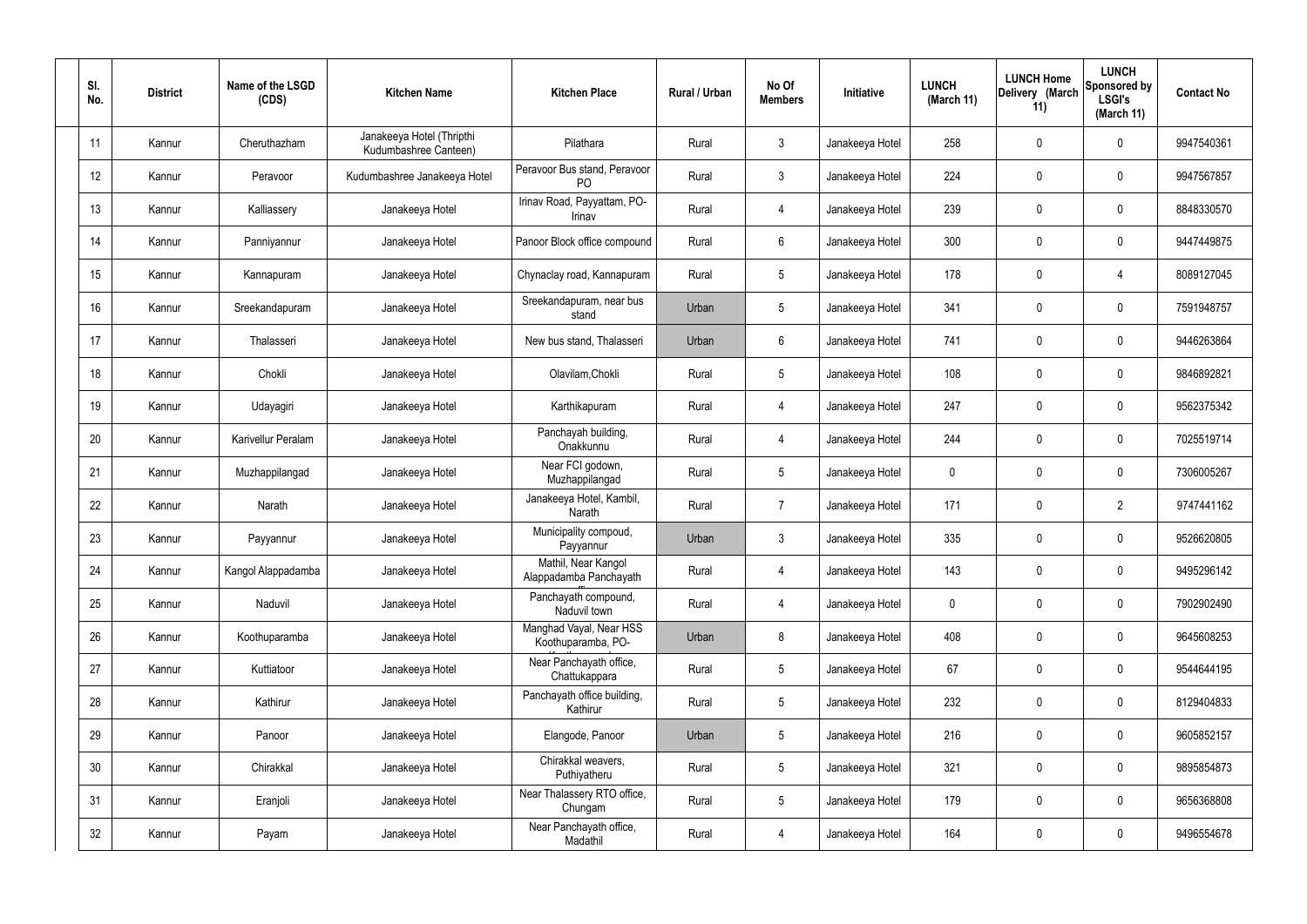|    | SI.<br>No. | <b>District</b> | Name of the LSGD<br>(CDS) | <b>Kitchen Name</b> | <b>Kitchen Place</b>                                           | Rural / Urban | No Of<br><b>Members</b> | Initiative      | <b>LUNCH</b><br>(March 11) | <b>LUNCH Home</b><br>Delivery (March<br>11) | <b>LUNCH</b><br>Sponsored by<br><b>LSGI's</b><br>(March 11) | <b>Contact No</b> |
|----|------------|-----------------|---------------------------|---------------------|----------------------------------------------------------------|---------------|-------------------------|-----------------|----------------------------|---------------------------------------------|-------------------------------------------------------------|-------------------|
|    | 33         | Kannur          | Eramam Kuttoor            | Janakeeya Hotel     | Mathamangalam, Near CDS<br>office                              | Rural         | 4                       | Janakeeya Hotel | 170                        | 0                                           | $\mathbf 0$                                                 | 9562473576        |
|    | 34         | Kannur          | Ramanthally               | Janakeeya hotel     | Ramanthally                                                    | Rural         | 4                       | Janakeeya Hotel | 233                        | $\mathbf 0$                                 | $\overline{0}$                                              | 9496705429        |
|    | 35         | Kannur          | Thripangottur             | Janakeeya Hotel     | Kallikkandy, Thripangottur                                     | Rural         | $\mathbf{3}$            | Janakeeya Hotel | 0                          | 0                                           | $\overline{0}$                                              | 9495191659        |
|    | 36         | Kannur          | Madayi                    | Janakeeya Hotel     | Eripuram, Near Vrindhavan<br>Residency, PO Pazhayangadi        | Rural         | $\mathbf{3}$            | Janakeeya Hotel | 140                        | 0                                           |                                                             | 7561006271        |
|    | 37         | Kannur          | Kelakam                   | Janakeeya Hotel     | Kelakam PO                                                     | Rural         | $\mathbf{3}$            | Janakeeya Hotel | 200                        | 0                                           | $\mathbf 0$                                                 | 8113866296        |
|    | 38         | Kannur          | Kurumathoor               | Janakeeya Hotel     | Near GVHSS, Kurumathoor                                        | Rural         | $\mathbf{3}$            | Janakeeya Hotel | 117                        | 0                                           | $\mathbf 0$                                                 | 9633816470        |
|    | 39         | Kannur          | Peringome Vayakkara       | Janakeeya Hotel     | Peringome, Near Police station                                 | Rural         | $5\phantom{.0}$         | Janakeeya Hotel | 105                        | 0                                           | $\mathbf 0$                                                 | 9961413726        |
|    | 40         | Kannur          | Munderi                   | Janakeeya Hotel     | Kanjirode Karakkadu, Munderi                                   | Rural         | $\overline{4}$          | Janakeeya Hotel | 340                        | 0                                           | $\mathbf 0$                                                 | 8547609196        |
|    | 41         | Kannur          | Anjarakandy               | Janakeeya Hotel     | Panayatham Paramba,<br>Anjarankandy                            | Rural         | 4                       | Janakeeya Hotel | 198                        | 0                                           | $\mathbf 0$                                                 | 9496900755        |
| 90 | 42         | Kannur          | Ayyankkunnu               | Janakeeya Hotel     | Ayyankunnu Panchayth<br>Anghadikkadavu                         | Rural         | $\overline{4}$          | Janakeeya Hotel | 168                        | 0                                           | $\mathbf 0$                                                 | 9946734976        |
|    | 43         | Kannur          | Padiyoor                  | Janakeeya Hotel     | Padiyoor PO                                                    | Rural         | 4                       | Janakeeya Hotel | 50                         | 0                                           | $\mathbf 0$                                                 | 9539028498        |
|    | 44         | Kannur          | Ezhome                    | Janakeeya Hotel     | Pazhayangadi bus stand,<br>Ezhom                               | Rural         | $5\phantom{.0}$         | Janakeeya Hotel | 267                        | 0                                           | $\mathbf 0$                                                 | 8086910862        |
|    | 45         | Kannur          | Koodali                   | Janakeeya Hotel     | Near Koodali Panchayath<br>Office, Kololam, PO -<br>Edavannoor | Rural         |                         | Janakeeya Hotel | 145                        | $\mathbf 0$                                 | 0                                                           | 9526524230        |
|    | 46         | Kannur          | Pappinisseri              | Janakeeya Hotel     | Near EMS Smaraka Govt.<br>Higher secondary school,             | Rural         | $\overline{4}$          | Janakeeya Hotel | 240                        | 0                                           | $\mathbf 0$                                                 | 9605727307        |
|    | 47         | Kannur          | Mattannur                 | Janakeeya Hotel     | Near Municipality office,<br>Mattannur                         | Urban         | $5\phantom{.0}$         | Janakeeya Hotel | 258                        | 0                                           | $\mathbf 0$                                                 | 7510706897        |
|    | 48         | Kannur          | Chenghalayi               | Janakeeya Hotel     | Valakai, Chenghalayi                                           | Rural         | $\mathbf{3}$            | Janakeeya Hotel | 210                        | 0                                           | $\mathbf 0$                                                 | 8547696233        |
|    | 49         | Kannur          | Pattiam                   | Janakeeya Hotel     | Cheruvancheri PO,<br>Cheruvancheri                             | Rural         | $\overline{4}$          | Janakeeya Hotel | 258                        | 0                                           | $\mathbf 0$                                                 | 7025025275        |
|    | 50         | Kannur          | Thaliparamba              | Janakeeya Hotel     | Municipality compoud,<br>Thaliparamba                          | Urban         | $\overline{4}$          | Janakeeya Hotel | 169                        | 0                                           | $\mathbf 0$                                                 | 8547849019        |
|    | 51         | Kannur          | Payyavoor                 | Janakeeya Hotel     | Payyavoor - PO, Payyavoor                                      | Rural         | $5\phantom{.0}$         | Janakeeya Hotel | 290                        | 0                                           | $\mathbf 0$                                                 | 9495311608        |
|    | 52         | Kannur          | Kottiyoor                 | Janakeeya Hotel     | Neendunokki, Kottiyoor - PO                                    | Rural         | $5\phantom{.0}$         | Janakeeya Hotel | 125                        | 0                                           | $\mathbf 0$                                                 | 6282565854        |
|    | 53         | Kannur          | Kunnothparamba            | Janakeeya Hotel     | Kunnothparamba PO,<br>Kunnothparamba                           | Rural         | $\mathbf{3}$            | Janakeeya Hotel | 295                        | 0                                           | $\boldsymbol{0}$                                            | 8156840487        |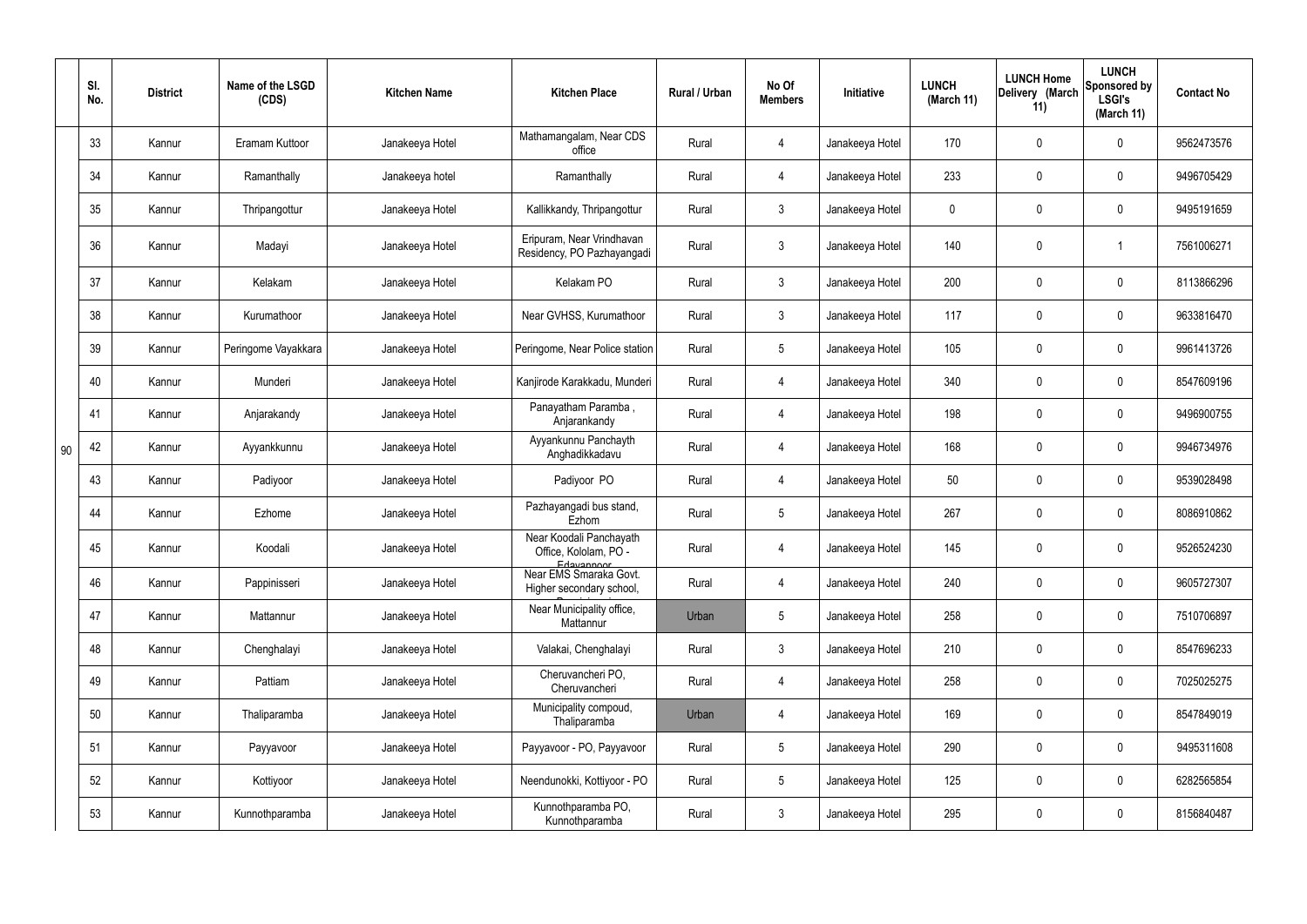| SI.<br>No. | <b>District</b> | Name of the LSGD<br>(CDS) | <b>Kitchen Name</b>                          | <b>Kitchen Place</b>                                    | Rural / Urban | No Of<br><b>Members</b> | Initiative      | <b>LUNCH</b><br>(March 11) | <b>LUNCH Home</b><br>Delivery (March<br>11) | <b>LUNCH</b><br>Sponsored by<br><b>LSGI's</b><br>(March 11) | <b>Contact No</b> |
|------------|-----------------|---------------------------|----------------------------------------------|---------------------------------------------------------|---------------|-------------------------|-----------------|----------------------------|---------------------------------------------|-------------------------------------------------------------|-------------------|
| 54         | Kannur          | Pariyaram                 | Janakeeya Hotel                              | Near Panchayath Office,<br>Chithappile poyil, Pariyaram | Rural         | 4                       | Janakeeya Hotel | 134                        | 0                                           | $\mathbf 0$                                                 | 9744385083        |
| 55         | Kannur          | Kunjimangalam             | Janakeeya Hotel                              | Old Post office building,<br>Andamkovil, Kunjimangalam  | Rural         | $\overline{4}$          | Janakeeya Hotel | 141                        | 0                                           | $\mathbf 0$                                                 | 9526981326        |
| 56         | Kannur          | Thillenkeri               | Janakeeya Hotel                              | Thekkam poyil, Near Uliyil<br>Town                      | Rural         | $\mathbf{3}$            | Janakeeya Hotel | 286                        | $\boldsymbol{0}$                            | $\overline{0}$                                              | 9745059451        |
| 57         | Kannur          | Chittariparamba           | Janakeeya Hotel                              | Poovathinkeezhil, PO-<br>Chittariparamba                | Rural         | $6\phantom{.0}$         | Janakeeya Hotel | $\mathbf 0$                | 0                                           | $\mathbf 0$                                                 | 8943506825        |
| 58         | Kannur          | Mayyil                    | Janakeeya Hotel                              | Near Mayyil Panchayath office,<br>Mayyil                | Rural         | 4                       | Janakeeya Hotel | 177                        | 0                                           | $\mathbf 0$                                                 | 9526072638        |
| 59         | Kannur          | Cherukunnu                | Janakeeya Hotel                              | Pallichal, PO - Cherukunnu,<br>Pin -670301              | Rural         | $\overline{4}$          | Janakeeya Hotel | 198                        | 0                                           | $\mathbf 0$                                                 | 8547361298        |
| 60         | Kannur          | Aaralam                   | Janakeeya Hotel                              | Athikkal, PO - Keezhpally                               | Rural         | $5\phantom{.0}$         | Janakeeya Hotel | 260                        | $\mathbf 0$                                 | $\mathbf 0$                                                 | 9961285762        |
| 61         | Kannur          | Alakkode                  | Janakeeya Hotel                              | Therthally, Therthally PO,<br>Alakkode                  | Rural         | $5\overline{)}$         | Janakeeya Hotel | 205                        | $\mathbf 0$                                 | $\mathbf 0$                                                 | 8547045070        |
| 62         | Kannur          | Malappattam               | Janakeeya Hotel                              | Near Malappattam<br>panchayath, Malappattam             | Rural         | $\mathbf{3}$            | Janakeeya Hotel | 170                        | $\mathbf 0$                                 | $\mathbf 0$                                                 | 9400571842        |
| 63         | Kannur          | Kanichar                  | Janakeeya Hotel                              | Kanichar PO, Kanichar                                   | Rural         | $\mathbf{3}$            | Janakeeya Hotel | 180                        | 0                                           | $\pmb{0}$                                                   | 9526167667        |
| 64         | Kannur          | Mokeri                    | Kudumbashree Janakeeya Hotel,<br>Mokeri      | Vallangad, Mokeri                                       | Rural         | $5\overline{)}$         | Janakeeya Hotel | 206                        | 0                                           | $\mathbf 0$                                                 | 9947037223        |
| 65         | Kannur          | Anjarakandy 2             | Kudumbashree Janakeeya Hotel,<br>Anjarakandy | Kavinmoola, Anjarakandy                                 | Rural         | $5\phantom{.0}$         | Janakeeya Hotel | 220                        | 0                                           | $\mathbf 0$                                                 | 9446657510        |
| 66         | Kannur          | Newmahi                   | Kudumbashree Janakeeya Hotel                 | Newmahi bridge, Newmahi                                 | Rural         | 3                       | Janakeeya Hotel | 0\$                        | 0\$                                         | 0\$                                                         | 9946056862        |
| 67         | Kannur          | Keezhallur                | Janakeeya Hotel                              | Kummanam, Elambara                                      | Rural         | 3                       | Janakeeya Hotel | 162                        | 0                                           | $\mathbf 0$                                                 | 9947648580        |
| 68         | Kannur          | Chembilode                | Janakeeya hotel                              | Chakkarakal bus stand,<br>mowanchery                    | Rural         | 5 <sub>5</sub>          | Janakeeya Hotel | 510                        | 0                                           | $\overline{0}$                                              | 9847951631        |
| 69         | Kannur          | vengad                    | Janakeeya hotel                              | mambaram                                                | Rural         | 6                       | Janakeeya Hotel | 184                        | 0                                           | $\overline{0}$                                              | 7902970902        |
| 70         | Kannur          | Azhikode                  | Janakeeya hotel                              | vankulathvayayal                                        | Rural         | 4                       | Janakeeya Hotel | 122                        | 0                                           | $\overline{0}$                                              | 9895910633        |
| 71         | Kannur          | Kolayad                   | Janakeeya hotel                              | kolayad                                                 | rural         | $\mathbf{3}$            | janakeeya hotel | 150                        | 0                                           | $\mathbf 0$                                                 | 8592065431        |
| 72         | Kannur          | valapattanam              | janakeeya hotel                              | mill road, valapattanam                                 | rural         | $\mathbf{3}$            | janakeeya hotel | $\mathbf 0$                | 0                                           | $\mathbf 0$                                                 | 9061345312        |
| 73         | Kannur          | Anthur 2                  | annapoorna janakeeya hotel                   | paliyath valapp, po morazha                             | urban         | $\mathbf{3}$            | janakeeya hotel | 172                        | 0                                           | $\mathbf 0$                                                 | 9526183004        |
| 74         | Kannur          | payyannur 2               | janakeeya hotel                              | kaniyeri, po vellur                                     | urban         | 3                       | janakeeya hotel | 50                         | 0                                           | $\overline{0}$                                              | 8301817232        |
| 75         | Kannur          | cherupuzha                | janakeeya hotel                              | near panjayath office,<br>cherupuzha, 670511            | rural         | $\overline{4}$          | janakeeya hotel | 270                        | 0                                           | $\overline{0}$                                              | 8547114024        |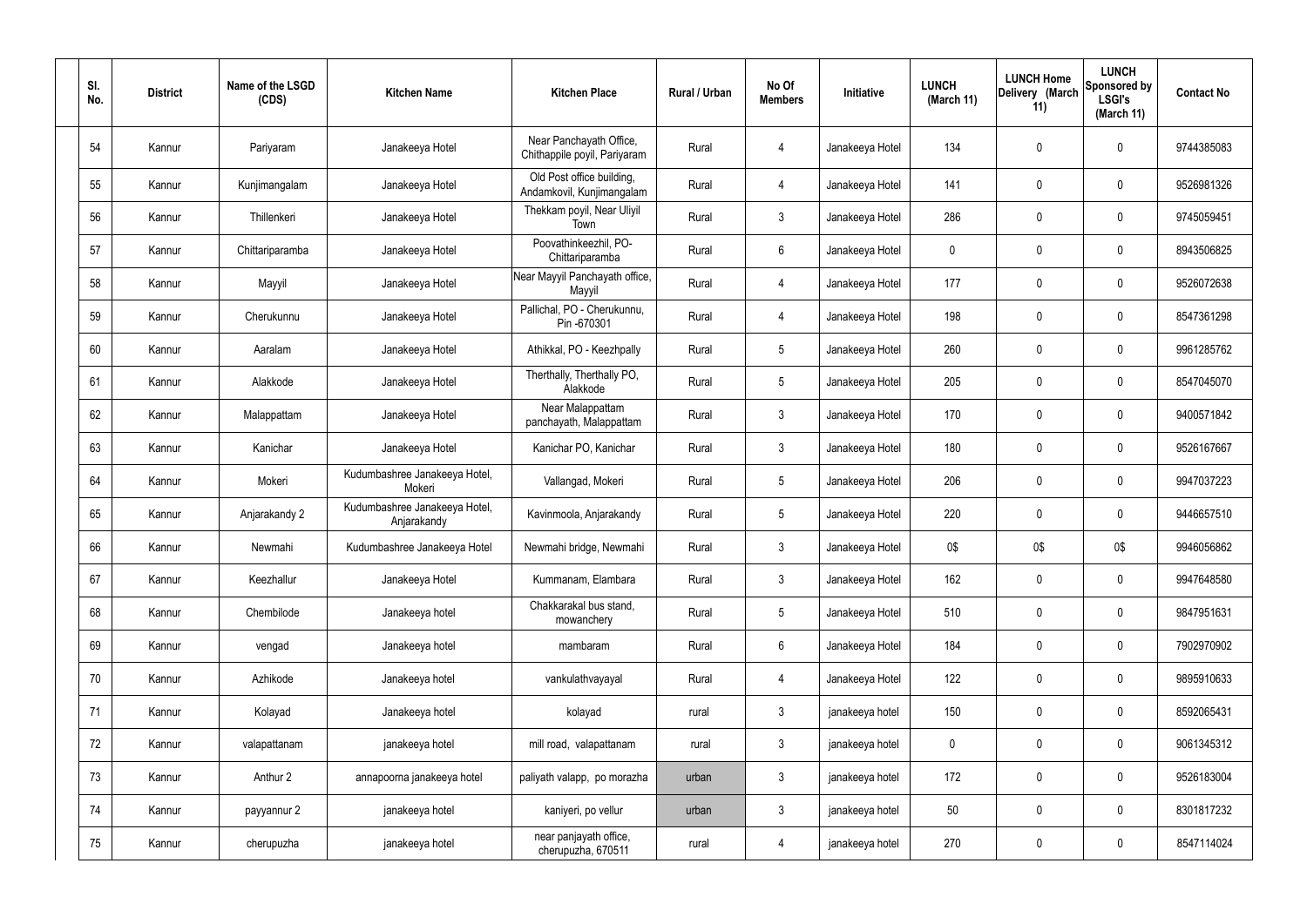|    | SI.<br>No.      | <b>District</b> | Name of the LSGD<br>(CDS) | <b>Kitchen Name</b>             | <b>Kitchen Place</b>                                        | <b>Rural / Urban</b> | No Of<br><b>Members</b> | Initiative      | <b>LUNCH</b><br>(March 11) | <b>LUNCH Home</b><br>Delivery (March<br>11) | <b>LUNCH</b><br>Sponsored by<br><b>LSGI's</b><br>(March 11) | <b>Contact No</b> |
|----|-----------------|-----------------|---------------------------|---------------------------------|-------------------------------------------------------------|----------------------|-------------------------|-----------------|----------------------------|---------------------------------------------|-------------------------------------------------------------|-------------------|
|    | 76              | Kannur          | Eruvessy                  | Janakeeya hotel                 | Panchayath office road,<br>Chemberi                         | Rural                | 4                       | Janakeeya hotel | 243                        | $\mathbf 0$                                 | $\mathbf 0$                                                 | 9544893463        |
|    | 77              | Kannur          | Pattuvam                  | Janakeeya Hotel                 | Near Pattuvam panchayath<br>office, Pattuvam                | Rural                | 5                       | Janakeeya hotel | 203                        | $\mathbf 0$                                 | $\mathbf 0$                                                 | 9539731430        |
|    | 78              | Kannur          | Mangattidom               | Janakeeya Hotel                 | Kaitheri idam, Nirmalagiri PO,<br>Mangattidom               | Rural                | $\overline{7}$          | Janakeeya hotel | 172                        | $\mathbf 0$                                 | $\mathbf{3}$                                                | 9207253934        |
|    | 79              | Kannur          | Panoor                    | Janakeeya Hotel                 | Thundayi peedika, Pukkom,<br>Panoor PO                      | Urban                | 5                       | Janakeeya hotel | 218                        | $\mathbf 0$                                 | $\mathbf 0$                                                 | 9605852157        |
|    | 80              | Kannur          | Kottayam                  | Janakeeya hotel                 | Kottayam malabar, Kottayam<br>panchayath building, Kottayam | Rural                | 5                       | Janakeeya hotel | 148                        | $\mathbf 0$                                 | $\mathbf 0$                                                 | 9656672187        |
|    | 81              | Kannur          | Ulikkal                   | Janakeeya hotel                 | Vattiyam thodu (po) Mattara,<br><b>Ulikkal, 670705</b>      | Rural                | 5                       | Janakeeya hotel | 135                        | $\mathbf 0$                                 | $\mathbf 0$                                                 | 8086777517        |
|    | 82              | Kannur          | Kadambur                  | Janakeeya hotel                 | Kadachira, Kadambur                                         | Rural                | 5                       | Janakeeya hotel | 157                        | $\mathbf 0$                                 | $\mathbf 0$                                                 | 9847178332        |
|    | 83              | Kannur          | Irikkoor                  | Janakeeya hotel                 | Peruvalathuparambu, PO -<br>Irikkoor                        | Rural                | 4                       | Janakeeya hotel | 208                        | $\mathbf 0$                                 | $\mathbf 0$                                                 | 9746864255        |
|    | 84              | Kannur          | Mattool                   | Janakeeya hotel                 | Mattool central, Mattool                                    | Rural                | 5                       | Janakeeya hotel | $\mathbf 0$                | $\mathbf 0$                                 | $\mathbf 0$                                                 | 9895321842        |
|    | 85              | Kannur          | Thalasseri -2             | Janakeeya hotel                 | Thalayi harbour, Thalasseri                                 | Urban                | 5                       | Janakeeya hotel | 141                        | $\pmb{0}$                                   | $\mathbf 0$                                                 | 9605745402        |
|    | 86              | Kannur          | Kannur                    | Janakeeya hotel                 | Pallipoyil division, Kannur<br>corporation                  | Urban                | $\mathbf{3}$            | Janakeeya hotel | 150                        | $\pmb{0}$                                   | $\mathbf 0$                                                 | 9745243643        |
|    | 87              | Kannur          | Ulikkal                   | Janakeeya hotel                 | Manikkadavu PO,<br>Manikkadadavu - 670705                   | Rural                | 5                       | Janakeeya hotel | 145                        | $\mathbf 0$                                 | $\mathbf 0$                                                 | 8547972988        |
|    | 88              | Kannur          | payam                     | Janakeeya hotel                 | vallithod, Kiliyanthara po<br>670706                        | Rural                | 5                       | Janakeeya Hotel | 269                        | $\mathbf 0$                                 | $\mathbf 0$                                                 | 8848760234        |
|    | 89              | Kannur          | Naduvil                   | Janakeeya Hotel                 | karuvanchal                                                 | Rural                | $6\overline{6}$         | janakeeya hotel | 220                        | $\pmb{0}$                                   | $\mathbf 0$                                                 | 9495191934        |
|    | 90              | Kannur          | Mattanur-2                | Janakeeya Hotel                 | Uruvachal                                                   | Urban                |                         | Janakeeya Hotel | 230                        | $\pmb{0}$                                   | $\mathbf 0$                                                 | 9400477400        |
| 90 |                 |                 |                           |                                 |                                                             |                      | 396                     |                 | 17820                      | $\pmb{0}$                                   | 15                                                          |                   |
|    |                 | kasaragod       | kayyur cheemeni           | janakeeya hotel cheemeni        | cheemeni                                                    | Rural                | $\overline{4}$          | janakeeya hotel | 180                        |                                             |                                                             |                   |
|    | $\overline{2}$  | Kasaragod       | Pilicode                  | Janakeeya Hotel, Pilicode       | Kalikkadavu                                                 | Rural                | $\overline{4}$          | Janakeeya Hotel | 207                        | $\pmb{0}$                                   | $\mathbf 0$                                                 | 9944087661        |
|    | $\mathbf{3}$    | Kasaragod       | Kodom belur               | janakeeya hotel kalichanadukkam | Kalichanadukkam                                             | Rural                | $\overline{4}$          | Janakeeya Hotel | 129                        | $\pmb{0}$                                   | $\mathbf 0$                                                 | 9562820280        |
|    | 4               | Kasaragod       | Chemnad                   | Oruma janakeeya hotel           | Koliyadkam                                                  | Rural                | $5\phantom{.0}$         | Janakeeya Hotel | 285                        | $\pmb{0}$                                   | $\mathbf 0$                                                 | 9567660603        |
|    | $5\phantom{.0}$ | Kasaragod       | Trikarpur                 | Janakeeya Hotel                 | Trikaripur                                                  | Rural                | $5\phantom{.0}$         | Janakeeya Hotel | 284                        | $\mathbf 0$                                 | $\mathbf 0$                                                 | 8086392698        |
|    | $6\phantom{.}6$ | Kasaragod       | Panathady                 | janakeeya hotel panthoor        | Panathoor                                                   | Rural                | 4                       | Janakeeya Hotel | 113                        | $\pmb{0}$                                   | $\mathbf 0$                                                 | 8943109804        |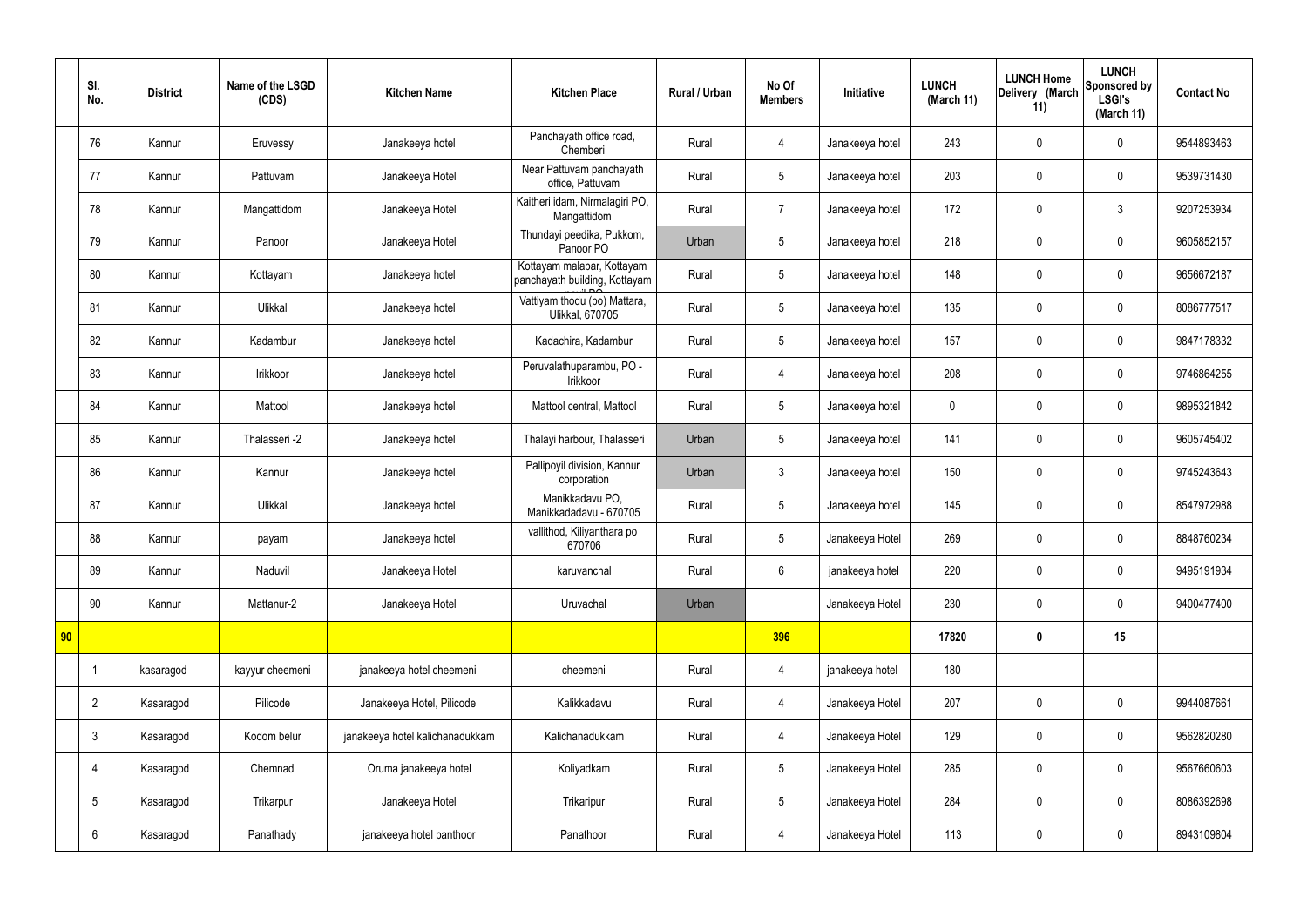| SI.<br>No.      | <b>District</b> | Name of the LSGD<br>(CDS) | <b>Kitchen Name</b>      | <b>Kitchen Place</b>  | Rural / Urban | No Of<br><b>Members</b> | Initiative      | <b>LUNCH</b><br>(March 11) | <b>LUNCH Home</b><br>Delivery (March<br>11) | <b>LUNCH</b><br>Sponsored by<br><b>LSGI's</b><br>(March 11) | <b>Contact No</b> |
|-----------------|-----------------|---------------------------|--------------------------|-----------------------|---------------|-------------------------|-----------------|----------------------------|---------------------------------------------|-------------------------------------------------------------|-------------------|
| $\overline{7}$  | Kasaragod       | West eleri                | Thripthi Janakeeya hotel | Bheemanadi            | Rural         | $\overline{4}$          | Janakeeya Hotel | 238                        | $\pmb{0}$                                   | $\mathbf 0$                                                 | 9497847040        |
| 8               | Kasaragod       | Madikai                   | Salkara Janakeeya hotel  | Madikai               | Rural         | $\mathbf{3}$            | Janakeeya Hotel | 110                        | $\pmb{0}$                                   | $\mathbf 0$                                                 | 8281850733        |
| 9               | Kasaragod       | Valiyaparamba             | Janakeeya hotel          | Valiyaparamba         | Rural         | $\mathbf{3}$            | Janakeeya Hotel | 155                        | $\pmb{0}$                                   | $\mathbf 0$                                                 | 9745962447        |
| 10 <sup>°</sup> | Kasaragod       | Ajanur                    | Janakeeya hotel          | Vellikkoth            | Rural         | $\mathbf{3}$            | Janakeeya Hotel | $\mathbf 0$                | $\pmb{0}$                                   | $\mathbf 0$                                                 | 7558068272        |
| 11              | Kasaragod       | Badiadka                  | Janakeeya hotel          | Badiadka              | Rural         | $\overline{4}$          | Janakeeya Hotel | 273                        | $\pmb{0}$                                   | $\mathbf 0$                                                 | 9539359291        |
| 12              | Kasaragod       | Kuttikkol                 | Janakeeya hotel          | Kuttikkol             | Rural         | $\overline{4}$          | Janakeeya Hotel | 138                        | $\mathbf 0$                                 | $\mathbf 0$                                                 | 8547062480        |
| 13              | Kasaragod       | Delampadi                 | Janakeeya hotel          | Delampadi             | Rural         | $\overline{4}$          | Janakeeya hotel | 102                        | $\pmb{0}$                                   | $\mathbf 0$                                                 | 9496702505        |
| 14              | Kasaragod       | Meenja                    | Janakeeya hotel          | Miyapadav             | Rural         | $\overline{4}$          | Janakeeya Hotel | 98                         | $\pmb{0}$                                   | $\mathbf 0$                                                 | 9497161960        |
| 15              | Kasaragod       | Puthige                   | Janakeeya hotel          | Puthige               | Rural         | $\mathbf{3}$            | Janakeeya hotel | 65                         | $\pmb{0}$                                   | $\mathbf 0$                                                 | 8592071686        |
| 16              | Kasaragod       | Bedaduka                  | Janakeeya hotel          | Kundamkuzhi           | Rural         | $\mathbf{3}$            | Janakeeya hotel | 140                        | $\mathbf 0$                                 | $\mathbf 0$                                                 | 8281092860        |
| 17              | Kasaragod       | muliyar                   | Janakeeya Hotel          | Bovikanam             | Rural         | 9                       | Janakeeya Hotel | 349                        | $\mathbf 0$                                 | $\mathbf 0$                                                 | 7034632654        |
| 18              | Kasaragod       | Pallikara                 | Janakeeya Hotel          | Pallikara             | Rural         | $\overline{4}$          | Janakeeya Hotel | 212                        | $\pmb{0}$                                   | $\overline{0}$                                              | 7034016505        |
| 19              | Kasaragod       | Kinanoor karinthalam      | Janakeeya Hotel          | Parappa               | Rural         | 5                       | Janakeeya hotel | 242                        | 0                                           | $\mathbf 0$                                                 | 9526063885        |
| 20              | Kasaragod       | Nileswaram                | Janakeeya Hotel          | Nileswaram market     | Urban         | 5                       | Janakeeya hotel | 334                        | $\pmb{0}$                                   | $\mathbf 0$                                                 | 6235177323        |
| 21              | Kasaragod       | Kanhangad 1               | Janakeeya hotel          | Kanhangad town        | Urban         | $5\phantom{.0}$         | Janakeeya hotel | \$655                      | $\pmb{0}$                                   | $\mathbf 0$                                                 | 8111858204        |
| 22              | Kasaragod       | Kanhangad 1               | Janakeeya hotel          | Nr.Mini civil station | Urban         | $\mathbf{3}$            | Janakeeya hotel | 155                        | 125                                         | $\mathbf 0$                                                 | 9495561250        |
| 23              | Kasaragod       | Paivalige                 | Janakeeya hotel          | Paivalige             | Rural         | $\overline{4}$          | Janakeeya hotel | 100                        | $\pmb{0}$                                   | $\mathbf 0$                                                 | 7356491447        |
| 24              | Kasaragod       | Manjeswaram               | Janakeeya Hotel          | Manjeswaram           | Rural         | $\overline{4}$          | Janakeeya Hotel | 72                         | $\pmb{0}$                                   | $\mathbf 0$                                                 | 9562867549        |
| 25              | Kasaragod       | Kanhangad 2               | Janakeeya Hotel          | Kottrachal            | Urban         | $\mathfrak{Z}$          | Janakeeya Hotel | 133                        | $\pmb{0}$                                   | $\mathbf 0$                                                 | 7025961094        |
| 26              | Kasaragod       | Cheruvathur               | Janakeeya hotel          | Kavumchira            | Rural         | $5\phantom{.0}$         | Janakeeya Hotel | 230                        | $\pmb{0}$                                   | $\mathbf 0$                                                 | 9562358039        |
| 27              | Kasaragod       | Padne                     | Janakeeya Hotel          | Nadakkavu             | Rural         | $\mathfrak{Z}$          | Janakeeya Hotel | 229                        | $\pmb{0}$                                   | $\mathbf 0$                                                 | 9744087661        |
| 28              | Kasaragod       | Kasaragod                 | Janakeeya Hotel          | Kasaragod             | Urban         | 4                       | Janakeeya Hotel | 175                        | $\pmb{0}$                                   | $\boldsymbol{0}$                                            | 9633400269        |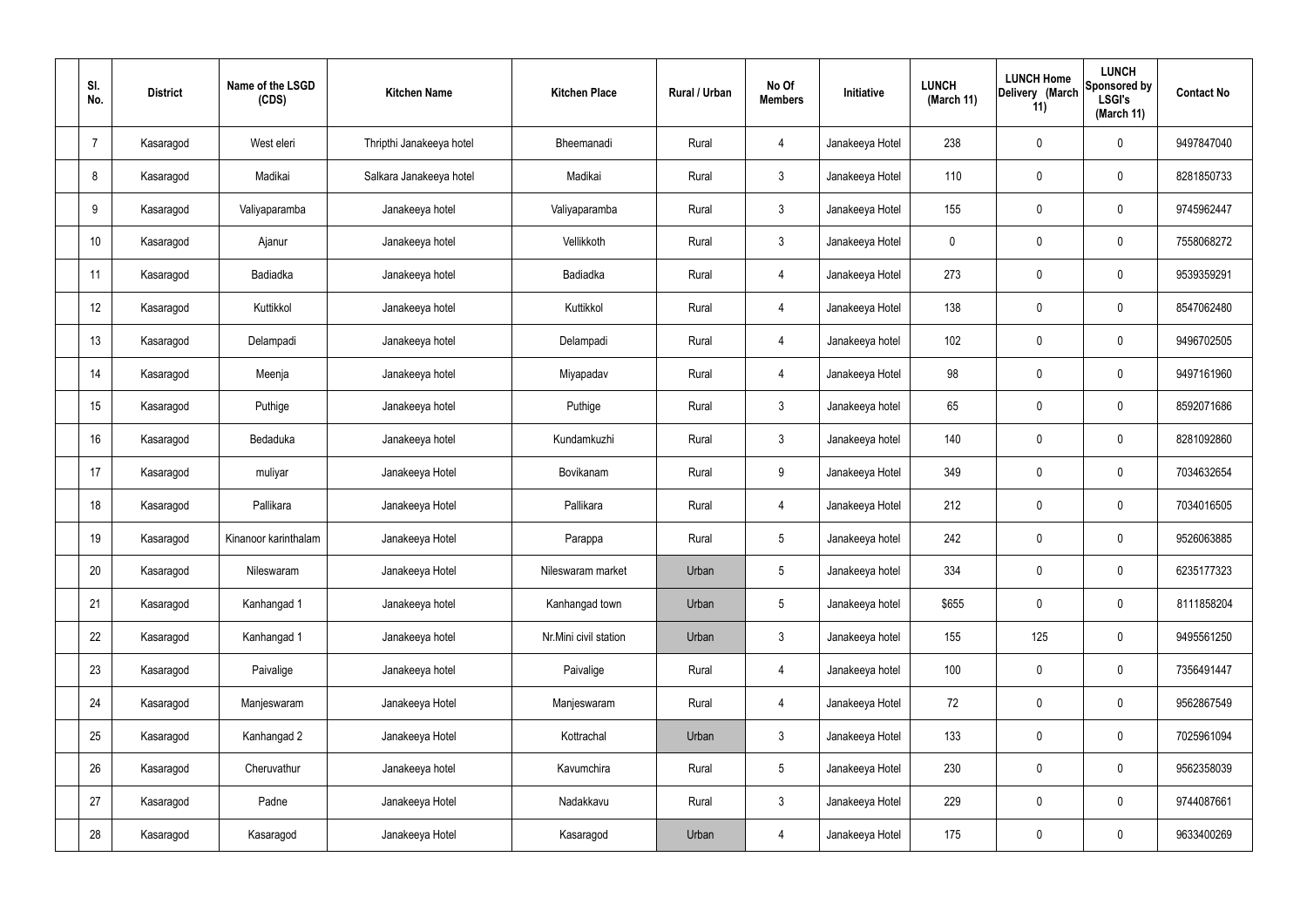|    | SI.<br>No.     | <b>District</b> | Name of the LSGD<br>(CDS) | <b>Kitchen Name</b>          | <b>Kitchen Place</b>                 | Rural / Urban | No Of<br><b>Members</b> | Initiative      | <b>LUNCH</b><br>(March 11) | <b>LUNCH Home</b><br>Delivery (March<br>11) | <b>LUNCH</b><br>Sponsored by<br><b>LSGI's</b><br>(March 11) | <b>Contact No</b> |
|----|----------------|-----------------|---------------------------|------------------------------|--------------------------------------|---------------|-------------------------|-----------------|----------------------------|---------------------------------------------|-------------------------------------------------------------|-------------------|
|    | 29             | Kasarkode       | Pallikkara                | Janakeeya Hotel              | Perladukkam                          | Rural         | $\overline{4}$          | Janakeeya Hotel | 284                        | $\pmb{0}$                                   | $\mathbf 0$                                                 | 9544582935        |
|    | 30             | Kasargode       | Kumbala                   | Janakeeya Hotel              | Kumbala                              | Rural         | $\mathbf{3}$            | Janakeeya Hotel | 46                         | $\mathbf 0$                                 | $\mathbf 0$                                                 | 7012142329        |
|    | 31             | Kasargode       | Karadka                   | Janakeeya Hotel              | Mulleria                             | Rural         | $\overline{7}$          | Janakeeya Hotel | 110                        | $\pmb{0}$                                   | $\mathbf 0$                                                 | 8281395910        |
|    | 32             | Kasaragode      | Vorkady                   | Janakeeya Hotel              | Vorkady                              | Rural         | $\mathfrak{Z}$          | Janakeeya Hotel | $\mathbf 0$                | $\pmb{0}$                                   | $\mathbf 0$                                                 | 8547223339        |
|    | 33             | Kasaragode      | Balal                     | Janakeeya hotel              | Balal                                | Rural         | $\mathfrak{Z}$          | Janakeeya hotel | 102                        | $\pmb{0}$                                   | $\mathbf 0$                                                 | 7510839676        |
|    | 34             | Kasaragod       | Nileswaram                | mahima janakeeya hotel       | kanichira                            | urban         | $\overline{4}$          | janakeeya hotel | 150                        | $\pmb{0}$                                   | $\mathbf 0$                                                 | 8590121681        |
|    | 35             | Kasaragode      | Kallar                    | janakeeya hotel              | kallar                               | rural         | $\overline{4}$          | janakeeya hotel | 151                        | $\pmb{0}$                                   | $\mathbf 0$                                                 | 9562820280        |
|    | 36             | Kasaragode      | Mangalpady                | janakeeya hotel              | mangalpady                           | rural         | $\overline{4}$          | janakeeya hotel | $\mathbf 0$                | $\mathbf 0$                                 | $\mathbf 0$                                                 | 9633488309        |
|    | 37             | kasaragod       | Uduma                     | granma janakeeya hotel       | palakkunnu                           | Rural         | $\overline{4}$          | janakeeya hotel | 381                        | $\pmb{0}$                                   | $\mathbf 0$                                                 | 8129957159        |
|    | 38             | Kasaragod       | pullur periya             | Salkara Janakeeya hotel      | periya                               | Rural         | $5\phantom{.0}$         | janakeeya hotel | 386                        | $\pmb{0}$                                   | $\mathbf 0$                                                 | 8547309266        |
|    | 39             | kasaragod       | kumbadaje                 | janakeeya hotel              | kumbadaje                            | Rural         | $\mathfrak{Z}$          | janakeeya hotel | 75                         | $\pmb{0}$                                   | $\mathbf 0$                                                 | 8593848698        |
|    | 40             | Kasaragod       | Chengala                  | Janakeeya Hotel              | Cherkkala                            | Rural         | $\mathbf{3}$            | Janakeeya Hotel | $\mathbf 0$                | $\pmb{0}$                                   | $\mathbf 0$                                                 |                   |
|    | 41             | kasaragod       | East eleri                | janakeeya hotel              | east eleri                           | Rural         | $\mathbf{3}$            | janakeeya hotel | 168                        | $\pmb{0}$                                   | $\mathbf 0$                                                 |                   |
|    | 42             | kasaragod       | karadka                   | janakeeya hotel              | karmam thody                         | Rural         | 10                      | janakeeya hotel | 80                         | $\pmb{0}$                                   | $\mathbf 0$                                                 |                   |
|    | 43             | kasargod        | madhur                    | janakeeya hotel              | madhur                               | Rural         |                         | janakeeya hotel | 264                        |                                             |                                                             |                   |
| 43 |                |                 |                           |                              |                                      |               | 175                     |                 | 7600                       | $\pmb{0}$                                   | $\mathbf 0$                                                 |                   |
|    | $\overline{1}$ | Kollam          | Chathannur                | Memsahib                     | Sheemaaty junction                   | Rural         | $5\phantom{.0}$         | Janakeeya Hotel | 313                        | $\pmb{0}$                                   | $\mathbf 0$                                                 | 9446246685        |
|    | $\overline{2}$ | Kollam          | Melila                    | <b>Atham Unit</b>            | Melila                               | Rural         | $\overline{7}$          | Janakeeya Hotel | 205                        | $\pmb{0}$                                   | $\mathbf 0$                                                 | 9961178040        |
|    | $\mathbf{3}$   | Kollam          | Kulakkada                 | Ruchi Snacks & Catering Unit | Poovattoor                           | Rural         | $\overline{4}$          | Janakeeya Hotel | 187                        | $\pmb{0}$                                   | $\mathbf 0$                                                 | 7907941183        |
|    | $\overline{4}$ | Kollam          | Ittiva                    | Nanma Janakeeya hotel        | Kattampally                          | Rural         | $5\phantom{.0}$         | Janakeeya Hotel | $\pmb{0}$                  | $\pmb{0}$                                   | $\mathbf 0$                                                 | 9809171887        |
|    | 5              | Kollam          | Sooranad North            | Nanma catering unit          | Sooranadu higher secondary<br>school | Rural         | $\overline{5}$          | Janakeeya Hotel | 196                        | $\pmb{0}$                                   | $\mathbf 0$                                                 | 9846082469        |
|    | 6              | Kollam          | Clappana                  | Bismi catering               | Palakulangara                        | Rural         | $5\phantom{.0}$         | Janakeeya Hotel | 92                         | $\pmb{0}$                                   | $\boldsymbol{0}$                                            | 9847901413        |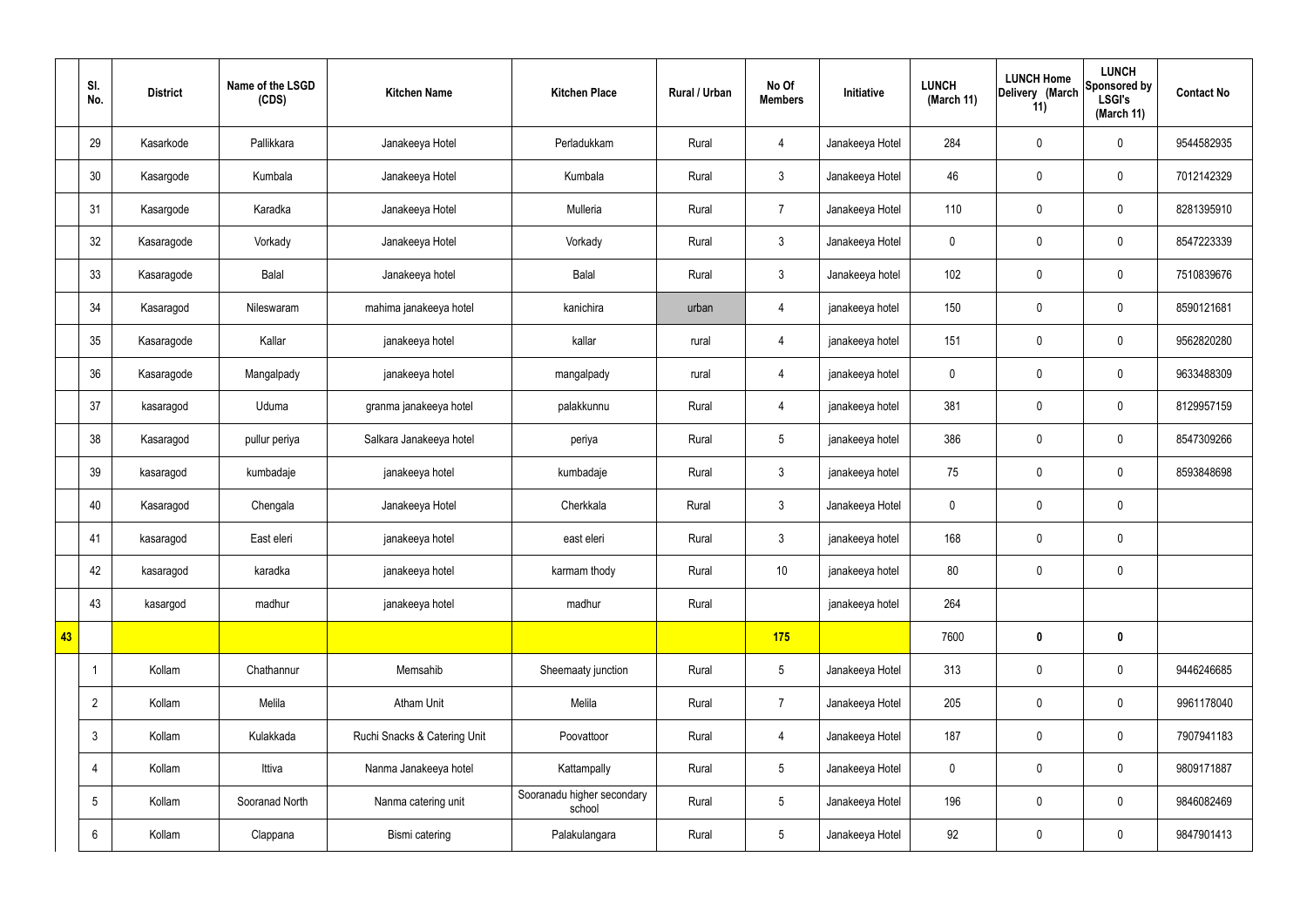| SI.<br>No.     | <b>District</b> | Name of the LSGD<br>(CDS) | <b>Kitchen Name</b>              | <b>Kitchen Place</b>         | Rural / Urban | No Of<br><b>Members</b> | Initiative      | <b>LUNCH</b><br>(March 11) | <b>LUNCH Home</b><br>Delivery (March<br>11) | <b>LUNCH</b><br>Sponsored by<br><b>LSGI's</b><br>(March 11) | <b>Contact No</b> |
|----------------|-----------------|---------------------------|----------------------------------|------------------------------|---------------|-------------------------|-----------------|----------------------------|---------------------------------------------|-------------------------------------------------------------|-------------------|
| $\overline{7}$ | Kollam          | Mayyanad                  | Krishnas Janakeeya hotel         | Eravipuram                   | Rural         | $\mathbf{3}$            | Janakeeya Hotel | 123                        | 0                                           | $\mathbf 0$                                                 | 9656477455        |
| 8              | Kollam          | Mayyanad                  | Souhridha Janakeeya hotel        | Pattarumukku,                | Rural         | 9                       | Janakeeya Hotel | 217                        | $\mathbf 0$                                 | $\mathbf 0$                                                 | 7902645448        |
| 9              | Kollam          | Kulasekharapuram          | adi sakthi                       | Puthentheruvu.               | Rural         | $5\phantom{.0}$         | Janakeeya Hotel | $\mathbf 0$                | 0                                           | $\mathbf 0$                                                 | 9656890790        |
| 10             | Kollam          | Thekkumbhagam             | Krishna hotel                    | Nadakavu junction            | Rural         | $\overline{4}$          | Janakeeya Hotel | 46                         | 0                                           | $\mathbf 0$                                                 | 9961070031        |
| 11             | Kollam          | Oachira                   | Parabhramam catering             | near oachira , ITI canteen,  | Rural         | $\overline{4}$          | Janakeeya Hotel | $\mathbf 0$                | 0                                           | $\mathbf 0$                                                 | 9562283927        |
| 12             | Kollam          | Thodiyoor                 | Samridhi activity group          | Lpschool thodiyoor           | Rural         | $5\phantom{.0}$         | Janakeeya Hotel | 207                        | 0                                           | $\mathbf 0$                                                 | 9895703572        |
| 13             | Kollam          | Thrikkovilvattom          | Murari catering, janakeeya hotel | Mukhathala                   | Rural         | $\overline{4}$          | Janakeeya Hotel | 86                         | $\mathbf 0$                                 | $\mathbf 0$                                                 | 9847072544        |
| 14             | Kollam          | Sasthamcotta              | Sreedurgha catering              | Jemini hotel sasthamcotta    | Rural         | $\overline{7}$          | Janakeeya Hotel | $\mathbf 0$                | 0                                           | $\mathbf 0$                                                 | 9744368496        |
| 15             | Kollam          | Kollam                    | Athulya catering                 | Thirumullavaram              | Urban         | 4                       | Janakeeya Hotel | 205                        | $\mathbf 0$                                 | $\mathbf 0$                                                 | 9048646080        |
| 16             | Kollam          | West Kallada              | Keerthi catering                 | Karalimukku                  | Rural         | $5\phantom{.0}$         | Janakeeya Hotel | 212                        | 0                                           | $\mathbf 0$                                                 | 9605206907        |
| 17             | Kollam          | Thazhava                  | Pavizham                         | Karutheri junction           | Rural         | $5\phantom{.0}$         | Janakeeya Hotel | 218                        | 0                                           | $\mathbf 0$                                                 | 8086704216        |
| 18             | Kollam          | Kollam                    | Niravu catering                  | Chinnakkada                  | Urban         | $5\phantom{.0}$         | Janakeeya Hotel | 236                        | 0                                           | $\mathbf 0$                                                 | 9633073613        |
| 19             | Kollam          | Kundara                   | Ammu Catering unit               | Mulavana LP school           | Rural         | 4                       | Janakeeya Hotel | 163                        | 0                                           | $\mathbf 0$                                                 | 9633518572        |
| 20             | Kollam          | Neduvathur                | Pooja hotel                      | Thevalappuram                | Rural         | $\mathbf{3}$            | Janakeeya Hotel | $\mathbf 0$                | $\mathbf 0$                                 | $\mathbf 0$                                                 | 9745376675        |
| 21             | Kollam          | Punalur                   | Jyothi Catering                  | Punalur                      | Urban         | $\overline{4}$          | Janakeeya Hotel | 255                        | $\mathbf 0$                                 | $\mathbf 0$                                                 | 9961249345        |
| 22             | Kollam          | Punalur                   | Mahima Catering                  | Punalur                      | Urban         | $5\phantom{.0}$         | Janakeeya Hotel | 279                        | 0                                           | $\mathbf 0$                                                 | 9496112957        |
| 23             | Kollam          | Punalur                   | Safalyam Catering                | Punalur                      | Urban         | $5\phantom{.0}$         | Janakeeya Hotel | 329                        | 0                                           | $\mathbf 0$                                                 | 9495476197        |
| 24             | Kollam          | Thrikkaruva               | Janakeeya Bhakshanashala         | Thinavila Junction Kanjaveli | Rural         | $\overline{4}$          | Janakeeya Hotel | $\mathbf 0$                | 0                                           | $\mathbf 0$                                                 | 9645069880        |
| 25             | Kollam          | Chithara                  | AKG Janakeeya Hotel              | Kizhakkumbagom               | Rural         | $5\phantom{.0}$         | Janakeeya Hotel | 119                        | 0                                           | $\mathbf 0$                                                 | 9495701987        |
| 26             | Kollam          | South Paravur             | Kshree janakeeya hotel           | Busstand , paravur           | Urban         | $5\phantom{.0}$         | Janakeeya Hotel | 160                        | 0                                           | $5\phantom{.0}$                                             | 8606179380        |
| 27             | Kollam          | Mynagappally              | Anugraha hotel                   | Kadappa                      | Rural         | $5\phantom{.0}$         | Janakeeya Hotel | 213                        | 0                                           | $\mathbf 0$                                                 | 9995085705        |
| 28             | Kollam          | Mandrothuruthu            | Janakeeya Bhakshanashala         | Thoombummukham               | 121           | 4                       | Janakeeya Hotel | 64                         | 0                                           | $\mathbf 0$                                                 | 9526648057        |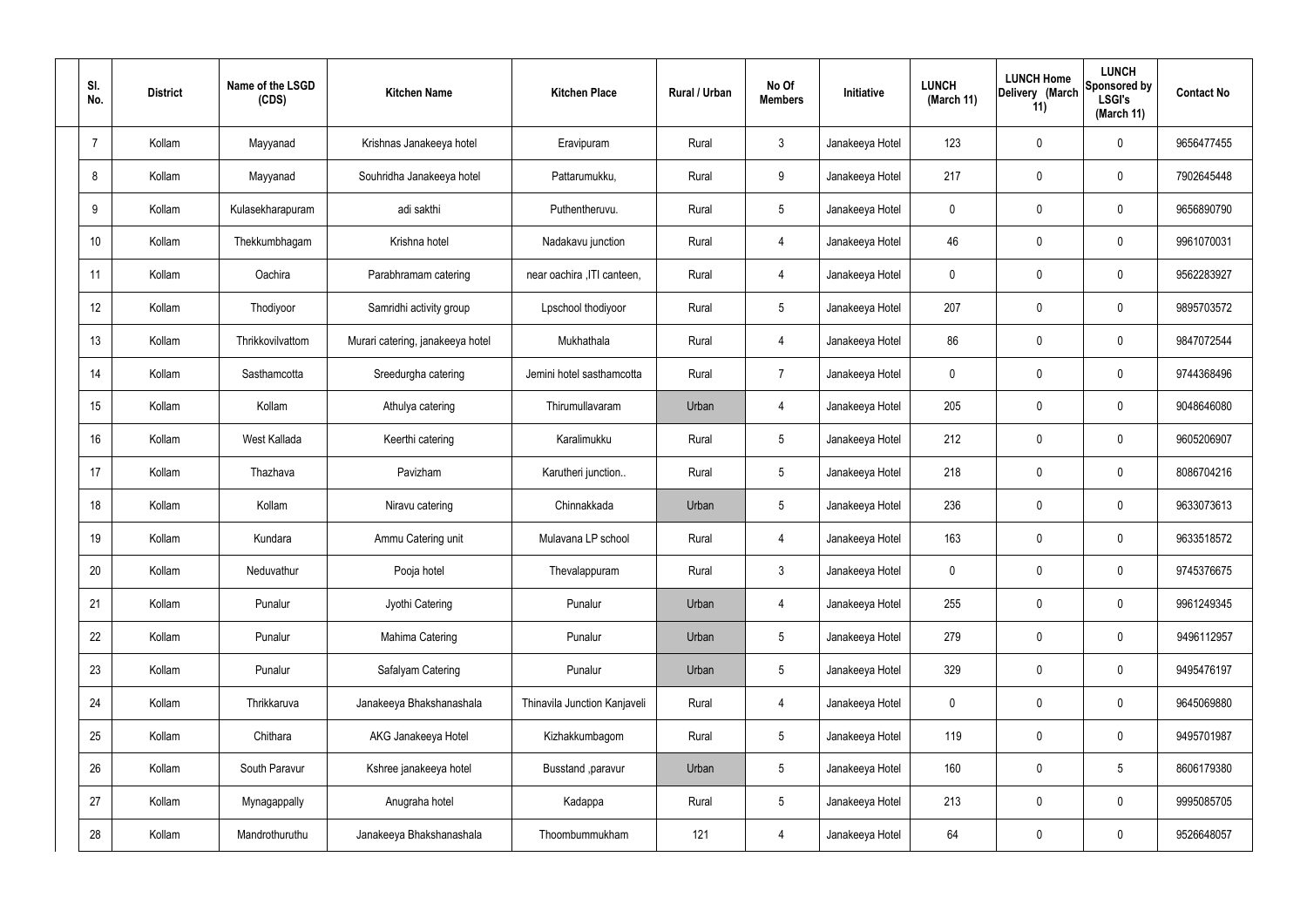|    | SI.<br>No. | <b>District</b> | Name of the LSGD<br>(CDS) | <b>Kitchen Name</b>         | <b>Kitchen Place</b>                                 | Rural / Urban | No Of<br><b>Members</b> | Initiative      | <b>LUNCH</b><br>(March 11) | <b>LUNCH Home</b><br>Delivery (March<br>11) | <b>LUNCH</b><br>Sponsored by<br><b>LSGI's</b><br>(March 11) | <b>Contact No</b> |
|----|------------|-----------------|---------------------------|-----------------------------|------------------------------------------------------|---------------|-------------------------|-----------------|----------------------------|---------------------------------------------|-------------------------------------------------------------|-------------------|
|    | 29         | Kollam          | Karungappally             | Bagya catering              | Muncipality                                          | Urban         | 4                       | Janakeeya Hotel | $\mathbf 0$                | 0                                           | $\mathbf 0$                                                 | 9947702130        |
|    | 30         | Kollam          | Kollam East               | Bharathlekshmi              | Vadakkevila                                          | Urban         | $\mathbf{3}$            | Janakeeya Hotel | 325                        | 0                                           | $\mathbf 0$                                                 | 9744300901        |
|    | 31         | Kollam          | Chavara                   | Harisree janakeya hotel     | Panchayath                                           | Rural         | $\mathbf{3}$            | Janakeeya Hotel | 65                         | 0                                           | $\mathbf 0$                                                 | 9995166343        |
|    | 32         | Kollam          | Pavithreswaram            | Kairali                     | Pavithreswaram                                       | Rural         | $\overline{4}$          | Janakeeya Hotel | 204                        | 0                                           | $\mathbf 0$                                                 | 9605836414        |
|    | 33         | Kollam          | Veliyam                   | Kantharees                  | Panchayathu building                                 | Rural         | $5\phantom{.0}$         | Janakeeya Hotel | 139                        | $\mathbf 0$                                 | $\mathbf 0$                                                 | 9562111715        |
|    | 34         | Kollam          | Velinalloor               | Quality Janakeeya hotel     | Alummod, Velinalloor                                 | Rural         | $\overline{4}$          | Janakeeya Hotel | 115                        | 0                                           | $\mathbf 0$                                                 | 9605896303        |
|    | 35         | Kollam          | Elamadu                   | Swaruma janakeeya hotel     | Near cooperative bank,<br>Elamadu                    | Rural         | $\mathbf{3}$            | Janakeeya Hotel | 167                        | $\mathbf 0$                                 | -1                                                          | 8129611321        |
|    | 36         | Kollam          | Kadakkal                  | Nanma janakeeya hotel       | Kadakkal                                             | Rural         | $\overline{4}$          | Janakeeya Hotel | $\mathbf 0$                | 0                                           | $\mathbf 0$                                                 | 9847936390        |
|    | 37         | Kollam          | Perayam                   | Janakeeya hotel             | Onambalam                                            | Rural         | $\overline{4}$          | Janakeeya Hotel | $\mathbf 0$                | 0                                           | $\mathbf 0$                                                 | 9446855866        |
|    | 38         | Kollam          | Ezhukone                  | Ezhukone janakeeya hotel    | Near panchayathu office                              | Rural         | $5\phantom{.0}$         | Janakeeya Hotel | 195                        | 0                                           | $\mathbf 0$                                                 | 8086757275        |
| 80 | 39         | Kollam          | Adichanalloor             | Ruchikkoottu                | Mylakkaadu                                           | Rural         | 4                       | Janakeeya Hotel | 81                         | 0                                           | $\mathbf 0$                                                 | 8136954461        |
|    | 40         | Kollam          | Poruvazhi                 | Amma janakeeya hotel        | Poruvaxhy                                            | Rural         | $5\phantom{.0}$         | Janakeeya Hotel | 197                        | 0                                           | $\mathbf 0$                                                 | 9656421272        |
|    | 41         | Kollam          | Nilamel                   | Vanitha Janakeeya Hotel     | Nilamel                                              | Rural         | 4                       | Janakeeya Hotel | 104                        | 0                                           | $\mathbf 0$                                                 | 9447407264        |
|    | 42         | Kollam          | Panmana                   | SV janakeeya hotel          | Kollaka CN junction                                  | Rural         | $\mathbf{3}$            | Janakeeya Hotel | 232                        | $\mathbf 0$                                 | $\mathbf 0$                                                 | 8113020216        |
|    | 43         | Kollam          | Ummannoor                 | Thanal                      | Nellikunnam                                          | Rural         | $\overline{4}$          | Janakeeya Hotel | 210                        | $\mathbf 0$                                 | $\mathbf 0$                                                 | 9656194614        |
|    | 44         | Kollam          | Kulathupuzha              | Karunya Janakeeya Hotel     | Thinkal karikkam                                     | Rural         | $\overline{4}$          | Janakeeya Hotel | 181                        | 0                                           | $\mathbf 0$                                                 | 9048034267        |
|    | 45         | Kollam          | Kareepra                  | Kareepra janakeeya hotel    | Panchayathu office junction                          | Rural         | $5\phantom{.0}$         | Janakeeya Hotel | $\mathbf 0$                | 0                                           | $\mathbf 0$                                                 | 9656783244        |
|    | 46         | Kollam          | Piravanthur               | Thanima catering unit       | Piravanthoor                                         | Rural         | $5\phantom{.0}$         | Janakeeya Hotel | 157                        | 0                                           | $\mathbf 0$                                                 | 9207907284        |
|    | 47         | Kollam          | Karavaloor                | Sreelekshmi Janakeeya Hotel | Karavalur                                            | Rural         | $5\phantom{.0}$         | Janakeeya Hotel | 183                        | 0                                           | $\mathbf 0$                                                 | 9745719860        |
|    | 48         | Kollam          | Kunnathur                 | Sneha janakeeya hotel       | Bhoothakuzhi                                         | Rural         | $\mathfrak{Z}$          | Janakeeya Hotel | 220                        | 0                                           | $\mathbf 0$                                                 | 9061504141        |
|    | 49         | Kollam          | Alayaman                  | Sreelakam Janakeeya Hotel   | Karukone                                             | Rural         | $\overline{4}$          | Janakeeya Hotel | 208                        | 0                                           | $\mathbf 0$                                                 | 8592858448        |
|    | 50         | Kollam          | Kottarakkara              | Ruchi                       | Kottarakkara christuraj hospital<br>hospital canteen | Urban         | $5\phantom{.0}$         | Janakeeya Hotel | 197                        | 0                                           | $\mathbf 0$                                                 | 9447997809        |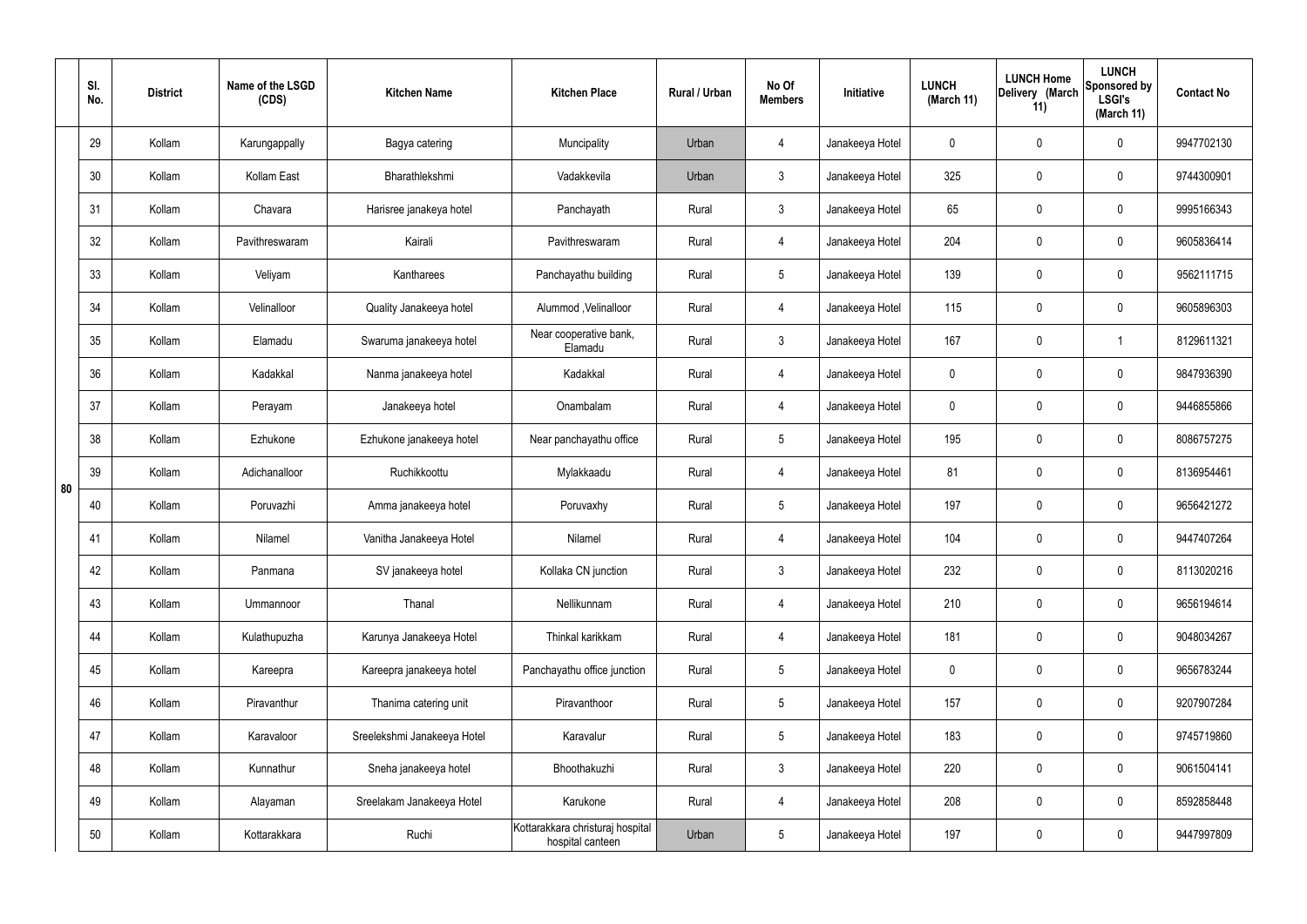| SI.<br>No. | <b>District</b> | Name of the LSGD<br>(CDS) | <b>Kitchen Name</b>                              | <b>Kitchen Place</b>                    | Rural / Urban | No Of<br><b>Members</b> | Initiative      | <b>LUNCH</b><br>(March 11) | <b>LUNCH Home</b><br>Delivery (March<br>11) | <b>LUNCH</b><br>Sponsored by<br><b>LSGI's</b><br>(March 11) | <b>Contact No</b> |
|------------|-----------------|---------------------------|--------------------------------------------------|-----------------------------------------|---------------|-------------------------|-----------------|----------------------------|---------------------------------------------|-------------------------------------------------------------|-------------------|
| 51         | Kollam          | Chirakkara                | Bhoomika Jh                                      | Bhajanamadam mukku                      | Rural         | $5\phantom{.0}$         | Janakeeya Hotel | $\mathbf 0$                | $\mathbf 0$                                 | $\mathbf 0$                                                 | 9567024263        |
| 52         | Kollam          | Kalluvathukkal            | Deepam Jh                                        | Parippally                              | Rural         | $\overline{4}$          | Janakeeya Hotel | $\mathbf 0$                | 0                                           | $\mathbf 0$                                                 | 8593984144        |
| 53         | Kollam          | Chirakkara                | Niram Jh                                         | Vadakkemukku ,chirakkara                | Rural         | $\overline{4}$          | Janakeeya Hotel | 188                        | $\mathbf 0$                                 | $\mathbf 0$                                                 | 9847286593        |
| 54         | Kollam          | Velinalloor               | Mathrika janakeeya hotel                         | Govt PHC canteen                        | Rural         | $\overline{4}$          | Janakeeya Hotel | 144                        | $\mathbf 0$                                 | $\mathbf 0$                                                 | 7592859804        |
| 55         | Kollam          | East Kallada              | kudumbashree janakeeya hotel                     | marthandapuram                          | Rural         | $5\phantom{.0}$         | Janakeeya Hotel | 242                        | $\mathbf 0$                                 | $\mathbf 0$                                                 | 9746964557        |
| 56         | Kollam          | Anchal                    | Malu janakeeya hotel                             | Anchal, Town ward                       | Rural         | $\mathbf{3}$            | Janakeeya Hotel | 242                        | 0                                           | $\mathbf 0$                                                 | 9656920091        |
| 57         | Kollam          | Kummil                    | Sreebhadra janakeeya hotel                       | Thachonam                               | Rural         | $\mathbf{3}$            | Janakeeya Hotel | $\mathbf 0$                | $\mathbf 0$                                 | $\mathbf 0$                                                 | 9846327312        |
| 58         | Kollam          | Yeroor                    | Oottupura janakeeya hotel                        | yeroor                                  | Rural         | $6\phantom{.}6$         | Janakeeya Hotel | 246                        | 0                                           | $\mathbf 0$                                                 | 9526031467        |
| 59         | Kollam          | Nedumpana                 | Samthripthy janakeeya hotel                      | Pallimon                                | Rural         | $\overline{4}$          | Janakeeya Hotel | 45                         | $\mathbf 0$                                 | $\mathbf 0$                                                 | 9539780119        |
| 60         | Kollam          | Kollam                    | Ishwarya janakeeya hotel                         | Near collectorate, Thevally<br>division | Urban         | $\mathbf{3}$            | Janakeeya Hotel | 286                        | 0                                           | $\mathbf 0$                                                 | 8848893882        |
| 61         | Kollam          | Edamulakkal               | Sahya janakeeya hotel                            | Edamulackal                             | Rural         | 4                       | Janakeeya Hotel | 162                        | 0                                           | $\mathbf 0$                                                 | 7025532998        |
| 62         | Kollam          | Mylom                     | Amrutha                                          | Inchakkadu                              | Rural         | $5\phantom{.0}$         | Janakeeya Hotel | $\mathbf 0$                | 0                                           | $\mathbf 0$                                                 | 9539780965        |
| 63         | Kollam          | Thevalakkara              | Kerala Janakeeya Hotel                           | Thevalakkara                            | Rural         | $\mathbf{3}$            | Janakeeya Hotel | 72                         | 0                                           | $\mathbf 0$                                                 | 9847291089        |
| 64         | Kollam          | Thalavoor                 | Kudumbasheree Nadan<br>Bhakshanashala            | Pidavoor                                | Rural         | $\overline{4}$          | Janakeeya Hotel | 120                        | $\mathbf 0$                                 | $\mathbf 0$                                                 | 9747324839        |
| 65         | Kollam          | Vilakkudy                 | vadhanam                                         | <b>KUNNICODU</b>                        | Rural         | $5\phantom{.0}$         | Janakeeya Hotel | 170                        | $\mathbf 0$                                 | $\mathbf 0$                                                 | 9526354689        |
| 66         | Kollam          | Poothakkulam              | Avani catering                                   | Poothakkulam gp                         | Rural         | $\overline{4}$          | Janakeeya Hotel | 90                         | $\mathbf 0$                                 | $\mathbf 0$                                                 | 9562782082        |
| 67         | Kollam          | Pathanapuram              | Pathanapuram Grama Panchayath<br>Janakeeya Hotel | Pathanapuram                            | Rural         | $\overline{4}$          | Janakeeya Hotel | 119                        | $\mathbf 0$                                 | $\mathbf 0$                                                 | 9061291033        |
| 68         | Kollam          | Chadayamangalam           | Real janakeeya hotel                             | Chadayamangalam                         | Rural         | $\mathfrak{Z}$          | Janakeeya Hotel | 100                        | 0                                           | $\mathbf 0$                                                 | 9562123039        |
| 69         | Kollam          | Elampalloor               | Kalavara janakeeya hotel                         | Ashupathri mukku, Kundara               | Rural         | $5\phantom{.0}$         | Janakeeya Hotel | 267                        | 0                                           | $\mathbf 0$                                                 | 8943182967        |
| 70         | Kollam          | Kottamkara                | Ishwarya janakeeya hotel                         | Keralapuram                             | Rural         | $5\phantom{.0}$         | Janakeeya Hotel | $\mathbf 0$                | 0                                           | $\mathbf 0$                                                 | 9747765979        |
| 71         | Kollam          | Vettikavala               | Nanma                                            | Vettikkavala                            | Rural         | $\mathfrak{Z}$          | Janakeeya Hotel | $\mathbf 0$                | $\mathbf 0$                                 | $\mathbf 0$                                                 | 9645070430        |
| 72         | Kollam          | Pooyappally               | Anaswara janakeeya hotel                         | Maruthamanpally                         | Rural         | $5\,$                   | Janakeeya Hotel | 193                        | 0                                           | $\mathbf 0$                                                 | 9947289476        |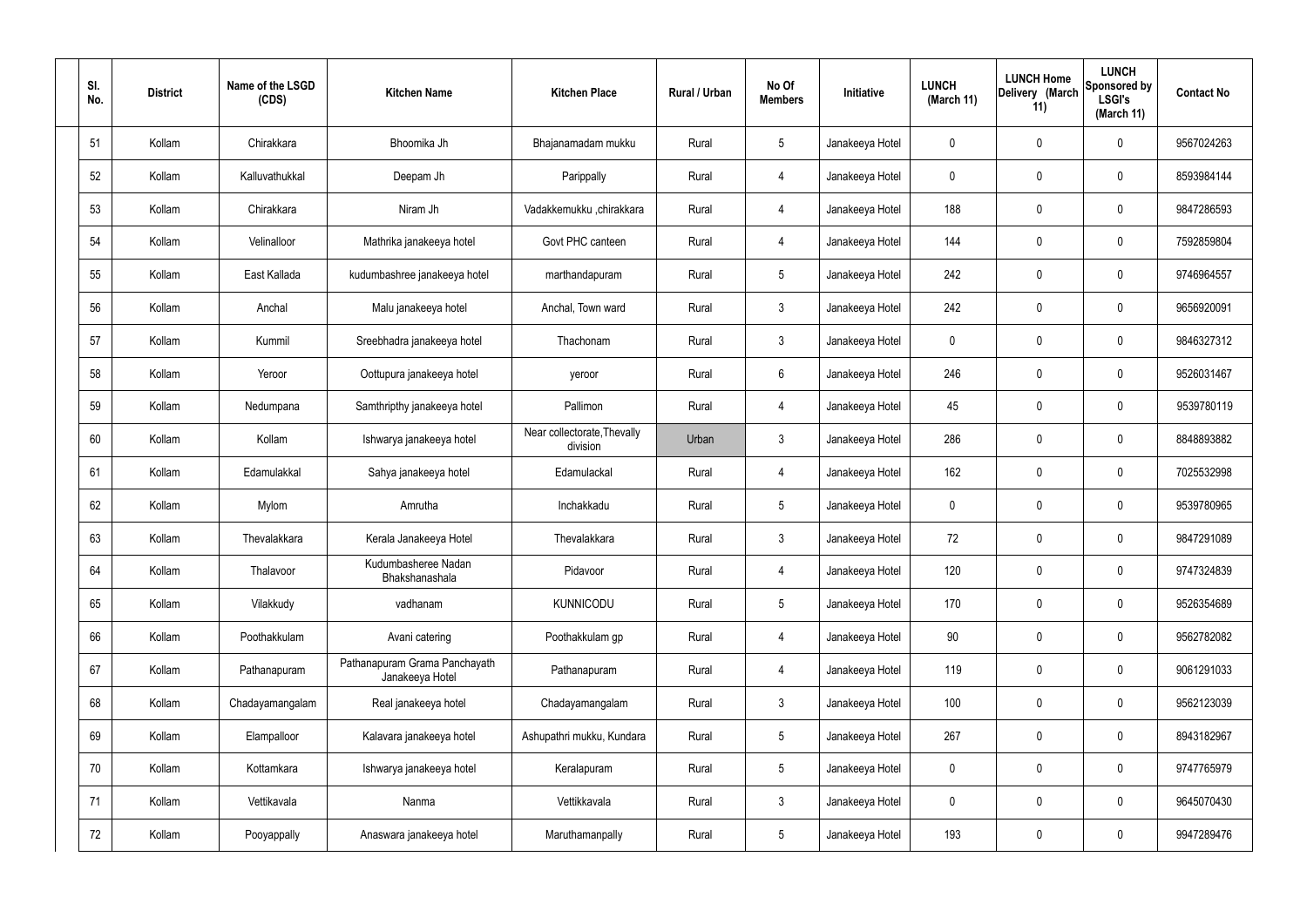|    | SI.<br>No.      | <b>District</b> | Name of the LSGD<br>(CDS) | <b>Kitchen Name</b>             | <b>Kitchen Place</b>                   | Rural / Urban | No Of<br><b>Members</b> | Initiative      | <b>LUNCH</b><br>(March 11) | <b>LUNCH Home</b><br>Delivery (March<br>11) | <b>LUNCH</b><br>Sponsored by<br><b>LSGI's</b><br>(March 11) | <b>Contact No</b> |
|----|-----------------|-----------------|---------------------------|---------------------------------|----------------------------------------|---------------|-------------------------|-----------------|----------------------------|---------------------------------------------|-------------------------------------------------------------|-------------------|
|    | 73              | Kollam          | Thenmala                  | Nanma janakeeya hotel           | Thennala                               | Rural         | 4                       | Janakeeya Hotel | 220                        | $\mathbf 0$                                 | $\mathbf 0$                                                 | 9446274943        |
|    | 74              | Kollam          | Pattazhi                  | Suprabhatham Catering Unit      | pattazhy                               | Rural         | $\overline{4}$          | Janakeeya Hotel | 46                         | $\mathbf 0$                                 | $\mathbf 0$                                                 | 9495195796        |
|    | 75              | Kollam          | Neendakara                | Darshana Janakeeya Hotel        | Puthenthura Junction                   | Rural         | $\mathbf{3}$            | Janakeeya Hotel | 215                        | $\mathbf 0$                                 | $\mathbf 0$                                                 | 9633106463        |
|    | 76              | Kollam          | Panayam                   | snehadeepam activity group      | Thanikkamukku                          | Rural         | $\overline{4}$          | Janakeeya Hotel | $\mathbf 0$                | $\mathbf 0$                                 | $\mathbf 0$                                                 | 8606117577        |
|    | 77              | Kollam          | Clappana                  | Vijayasree                      | Near alumpeedika junction              | Rural         | $5\phantom{.0}$         | Janakeeya Hotel | 155                        | $\mathbf 0$                                 | $\mathbf 0$                                                 | 9567797660        |
|    | 78              | Kollam          | Sooranad South            | Akshaya janakeeya hotel         | Patharam                               | Rural         | $\overline{4}$          | Janakeeya Hotel | 288                        | $\mathbf 0$                                 | $\mathbf 0$                                                 | 9746919825        |
|    | 79              | Kollam          | Edamulakkal               | Deepam janakeeya hotel          | Edamulackal                            | Rural         | $\mathbf{3}$            | Janakeeya Hotel | 302                        | $\mathbf 0$                                 | $\mathbf 0$                                                 | 9400684494        |
|    | 80              | Kollam          | Aryankavu                 | Sevana janakeeya hotel          | Kazhuthurutty                          | Rural         | $\mathbf{3}$            | Janakeeya Hotel | 161                        | $\mathbf 0$                                 | $\mathbf 0$                                                 | 8921381398        |
|    | 81              | Kollam          | Pattazhi Vadakkekara      | Annapoorna                      | Kaduvathode                            | Rural         | 4                       | Janakeeya Hotel | $\mathbf 0$                | $\mathbf 0$                                 | $\mathbf 0$                                                 | 7561013776        |
|    | 82              | Kollam          | Kulasekharapuram          | Vinayaka                        | Puthiykavu                             | Rural         | $\overline{4}$          | Janakeeya Hotel | 200                        | $\mathbf 0$                                 | $\mathbf 0$                                                 | 9947499053        |
| 82 |                 |                 |                           |                                 |                                        |               | 354                     |                 | 11578                      | $\boldsymbol{0}$                            | 6                                                           |                   |
|    | -1              | Kottayam        | Akalakkunnam              | Navaruchi                       | Chengalam                              | Rural         | $5\phantom{.0}$         | Janakeeya Hotel | 147                        | $\mathbf 0$                                 | $\mathbf 0$                                                 | 9188362235        |
|    | $\overline{2}$  | Kottayam        | Arpookkara                | Niravu                          | <b>Medical College</b>                 | Rural         | 8                       | Janakeeya Hotel | 125                        | $\mathbf 0$                                 | $\mathbf 0$                                                 | 9744719092        |
|    | $\mathbf{3}$    | Kottayam        | Arpookkara                | Ruchi Janakeeya Hotel           | Kaippuzha mutt                         | Rural         | $\overline{4}$          | Janakeeya Hotel | 145                        | $\pmb{0}$                                   | $\mathbf 0$                                                 | 9847147156        |
|    | $\overline{4}$  | Kottayam        | Athirampuzha              | Hannas                          | Mannanam                               | Rural         | $\overline{4}$          | Janakeeya Hotel | 76                         | $\pmb{0}$                                   | $\mathbf 0$                                                 | 9496136682        |
|    | $5\overline{)}$ | Kottayam        | Ayarkunnam                | Panchami Unit                   | Near PHC Ayarkunnam                    | Rural         | $5\phantom{.0}$         | Janakeeya Hotel | $\mathbf 0$                | $\mathbf 0$                                 | $\mathbf 0$                                                 | 9744560994        |
|    | 6               | Kottayam        | Aymanam                   | Bisiya                          | Aymanam panchayath hall                | Rural         | $\mathbf{3}$            | Janakeeya Hotel | $\mathbf 0$                | 0                                           | $\mathbf 0$                                                 | 9544560606        |
|    | 7               | Kottayam        | Bharananganam             | Kudumbshree nadan bhakshanasala | Bharananganam                          | Rural         | $\mathbf{3}$            | Janakeeya Hotel | 182                        | 0                                           | $\mathbf 0$                                                 | 8113827680        |
|    | 8               | Kottayam        | Changanassery             | Janakeeya Hotel                 | Near Railway station                   | Urban         | $\mathbf{3}$            | Janakeeya Hotel | 220                        | 0                                           | $\mathbf 0$                                                 | 7560866821        |
|    | 9               | Kottayam        | Chemp                     | Thanima                         | Chemp                                  | Rural         | $\overline{4}$          | Janakeeya Hotel | $\mathbf 0$                | 0                                           | $\mathbf 0$                                                 | 9809940907        |
|    | 10              | Kottayam        | Chirakkadav               | <b>Udaya Catering Unit</b>      | Mahatma Gandhi Town Hall,<br>Ponkunnam | Rural         | $5\phantom{.0}$         | Janakeeya Hotel | 124                        | 0                                           | $\mathbf 0$                                                 | 6282479410        |
|    | 11              | Kottayam        | Chirakkadav               | Sargam                          | Thekkethu Kavala                       | Rural         | $\mathbf{3}$            | Janakeeya Hotel | 53                         | 0                                           | $\boldsymbol{0}$                                            | 9656087110        |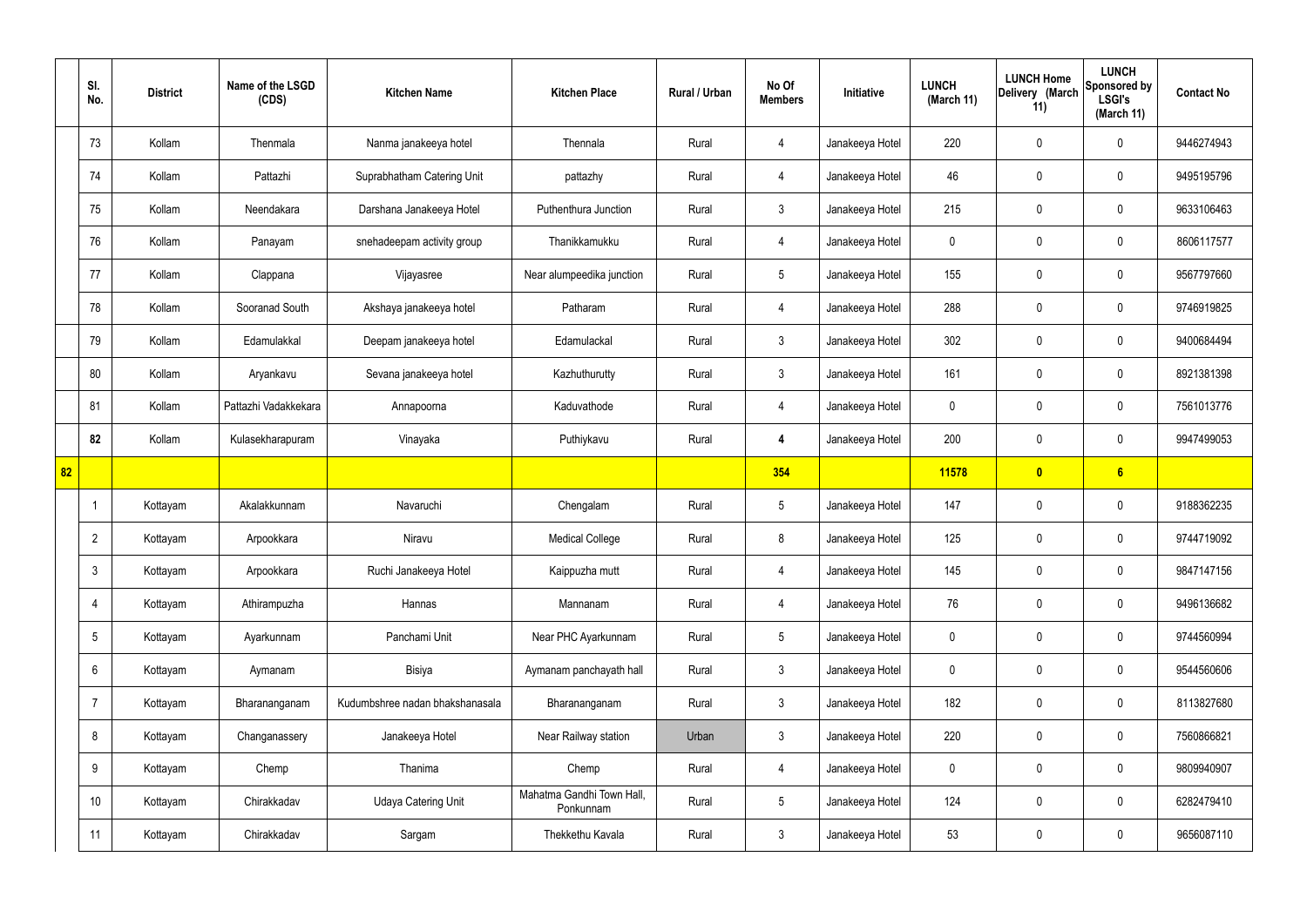| SI.<br>No.      | <b>District</b> | Name of the LSGD<br>(CDS) | <b>Kitchen Name</b>            | <b>Kitchen Place</b>               | Rural / Urban | No Of<br><b>Members</b> | Initiative      | <b>LUNCH</b><br>(March 11) | <b>LUNCH Home</b><br>Delivery (March<br>11) | <b>LUNCH</b><br><b>Sponsored by</b><br><b>LSGI's</b><br>(March 11) | <b>Contact No</b> |
|-----------------|-----------------|---------------------------|--------------------------------|------------------------------------|---------------|-------------------------|-----------------|----------------------------|---------------------------------------------|--------------------------------------------------------------------|-------------------|
| 12              | Kottayam        | Elikulam                  | Janakeeya Hotel Elikkulam      | Manchakuzhy                        | Rural         | $\mathbf{3}$            | Janakeeya Hotel | 179                        | $\mathbf 0$                                 | 0                                                                  | 9074768314        |
| 13              | Kottayam        | Erumeli                   | Janakeeya Hotel Erumeli        | Erumeli                            | Rural         | $\overline{4}$          | Janakeeya Hotel | 153                        | $\mathbf 0$                                 | 0                                                                  | 8078201554        |
| 14              | Kottayam        | Ettumanoor                | Gramashree cafe kudumbasree    | Nandanam auditorium,<br>Ettumanoor | Urban         | $5\phantom{.0}$         | Janakeeya Hotel | 152                        | $\mathbf 0$                                 | 0                                                                  | 9847334071        |
| 15              | Kottayam        | Kadanad                   | Thanal catering                | Kadanad                            | Rural         | $5\phantom{.0}$         | Janakeeya Hotel | 110                        | $\mathbf 0$                                 | 0                                                                  | 9048099040        |
| 16              | Kottayam        | Kadaplamattam             | Salt &pepper                   | Near Kadaplamattom CDS             | Rural         | $\overline{4}$          | Janakeeya Hotel | 45                         | 23                                          | 0                                                                  | 9645400860        |
| 17              | Kottayam        | Kadaplamattam             | Kadaplamattam Janakeeya Hotel  | Vayala                             | Rural         | $\overline{4}$          | Janakeeya Hotel | 79                         | 48                                          | 0                                                                  | 9446804954        |
| 18              | Kottayam        | Kaduthuruthy              | Janakeeya Hotel                | Panchayath premise                 | Rural         | 6                       | Janakeeya Hotel | 103                        | $\mathbf 0$                                 | 0                                                                  | 9847166464        |
| 19              | Kottayam        | Kallara                   | Vasuki Janakeeya hotel         | Kallara                            | Rural         | $\mathbf{3}$            | Janakeeya Hotel | 110                        | $\mathbf 0$                                 | 0                                                                  | 9846103478        |
| 20              | Kottayam        | Kanakkari                 | Jesus                          | Pattithanam                        | Rural         | $5\phantom{.0}$         | Janakeeya Hotel | 154                        | $\mathbf 0$                                 | 0                                                                  | 9447192439        |
| 21              | Kottayam        | Kangazha                  | Sulabha                        | Pathanadu                          | Rural         | $5\phantom{.0}$         | Janakeeya Hotel | 48                         | $\mathbf 0$                                 | 0                                                                  | 9847438293        |
| 22              | Kottayam        | Kanjirapally              | Vanitha canteen                | Panchayath premise                 | Rural         | $\mathbf{3}$            | Janakeeya Hotel | 135                        | 0                                           | 0                                                                  | 9605391868        |
| 23              | Kottayam        | Karoor                    | Unarvu janakeeya hotel         | Valavoor                           | Rural         | $5\phantom{.0}$         | Janakeeya Hotel | 98                         | 0                                           | 0                                                                  | 8304903250        |
| 24              | Kottayam        | Karukachal                | <b>Sukrutham Catering Unit</b> | Karukachal                         | Rural         | 5                       | Janakeeya Hotel | 50                         | $\mathbf 0$                                 | 0                                                                  | 9847766843        |
| 25              | Kottayam        | Kidangoor                 | Janakeeya hotel                | Kidangoor Panchayath               | Rural         | $\mathbf{3}$            | Janakeeya Hotel | 154                        | $\mathbf 0$                                 | 0                                                                  | 9048080292        |
| 26              | Kottayam        | Kooroppada                | Achus Janakeeya Hotel          | Panchayath                         | Rural         | $\mathbf{3}$            | Janakeeya Hotel | 110                        | $\pmb{0}$                                   | 0                                                                  | 9778121989        |
| 27              | Kottayam        | Koottickal                | Janakeeya hotel                | Koottickal                         | Rural         | $5\phantom{.0}$         | Janakeeya Hotel |                            | $\mathbf 0$                                 | 0                                                                  | 9645219929        |
| 28              | Kottayam        | Koruthodu                 | Koruthodu Janakeeya Hotel      | Koruthodu                          | Rural         | $6\overline{6}$         | Janakeeya Hotel | 163                        | $\pmb{0}$                                   | 0                                                                  | 7510770418        |
| 29              | Kottayam        | KottayamNorth             | Alfa Canteen                   | Municipality Kottayam              | Urban         | $5\phantom{.0}$         | Janakeeya Hotel | 145                        | $\mathbf 0$                                 | 0                                                                  | 9846571923        |
| 30 <sub>2</sub> | Kottayam        | KottayamNorth             | Kerala cafe janakeeya hotel    | Choottuveli                        | Urban         | $\mathbf{3}$            | Janakeeya Hotel | 388                        | $\pmb{0}$                                   | 0                                                                  | 8129337294        |
| 31              | Kottayam        | KottayamNorth             | Maria Janakeeya Hotel          | Chungam                            | Urban         | $5\phantom{.0}$         | Janakeeya Hotel | 289                        | $\mathbf 0$                                 | 0                                                                  | 9744843928        |
| 32              | Kottayam        | Kuravilangadu             | kudumbashree janakeeya hotel   | kuravilangady by pass junction     | Rural         | $5\phantom{.0}$         | Janakeeya Hotel | 220                        | $\mathbf 0$                                 | 0                                                                  | 7559022364        |
| 33              | Kottayam        | Kurichi                   | Swad Catering                  | Cheruvelippadi                     | Rural         | $\overline{4}$          | Janakeeya Hotel | 258                        | $\pmb{0}$                                   | 0                                                                  | 9847891917        |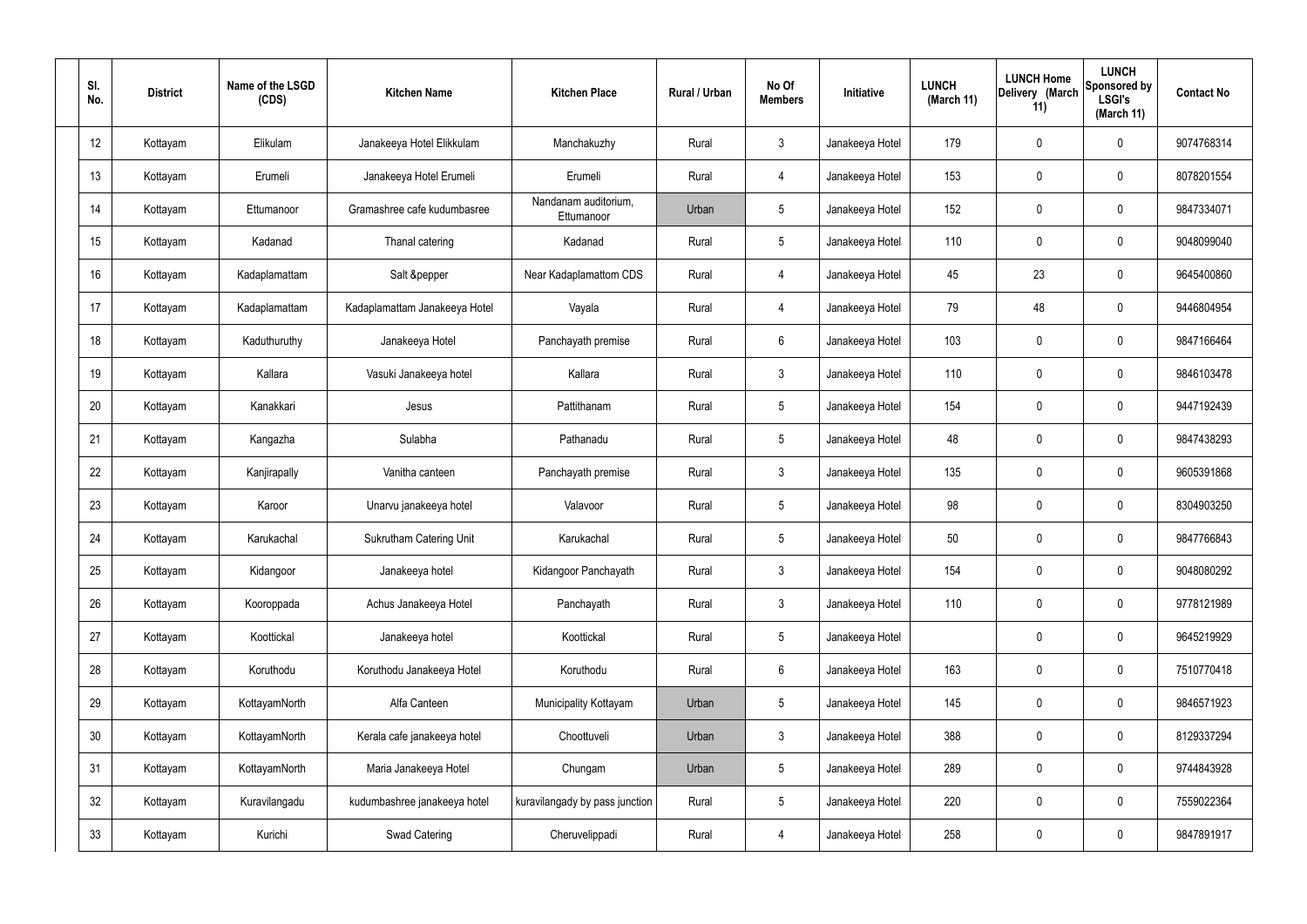|    | SI.<br>No. | <b>District</b> | Name of the LSGD<br>(CDS) | <b>Kitchen Name</b>             | <b>Kitchen Place</b>    | Rural / Urban | No Of<br><b>Members</b> | Initiative      | <b>LUNCH</b><br>(March 11) | <b>LUNCH Home</b><br>Delivery (March<br>11) | <b>LUNCH</b><br>Sponsored by<br><b>LSGI's</b><br>(March 11) | <b>Contact No</b> |
|----|------------|-----------------|---------------------------|---------------------------------|-------------------------|---------------|-------------------------|-----------------|----------------------------|---------------------------------------------|-------------------------------------------------------------|-------------------|
|    | 34         | Kottayam        | Madappally                | SR catering                     | Mammoodu                | Rural         | $\mathbf{3}$            | Janakeeya Hotel | 0                          | $\mathbf 0$                                 | $\mathbf 0$                                                 | 9747702203        |
|    | 35         | Kottayam        | Manimala                  | Vanitha canteen                 | Manimala                | Rural         | $\mathbf{3}$            | Janakeeya Hotel |                            | $\mathbf 0$                                 | $\mathbf 0$                                                 | 9946318069        |
|    | 36         | Kottayam        | Manjoor                   | Oruma catering unit             | Kuruppanthara           | Rural         | $5\overline{)}$         | Janakeeya Hotel | 75                         | 0                                           | $\mathbf 0$                                                 | 9349189590        |
|    | 37         | Kottayam        | Marangattupilly           | Marangattupilly Janakeeya Hotel | Marangattupilly         | Rural         | $\overline{4}$          | Janakeeya Hotel | 195                        | $\mathbf 0$                                 | $\mathbf 0$                                                 | 9544416772        |
|    | 38         | Kottayam        | Maravanthuruth            | Changathi                       | Maravanthuruth          | Rural         | $\overline{4}$          | Janakeeya Hotel | 55                         | $\mathbf 0$                                 | $\mathbf 0$                                                 | 9744598169        |
|    | 39         | Kottayam        | Meenachil                 | Akshaya Janakeeya hotel         | Idamattam               | Rural         | $\overline{4}$          | Janakeeya Hotel | 110                        | $\mathbf 0$                                 | $\mathbf 0$                                                 | 9747190979        |
|    | 40         | Kottayam        | Meenachil                 | Archana janakeeya Hotel         | Paika                   | Rural         | $5\overline{)}$         | Janakeeya Hotel | 191                        | $\mathbf 0$                                 | $\mathbf 0$                                                 | 9048759539        |
| 82 | 41         | Kottayam        | Meenadom                  | <b>Nainus</b>                   | Meenadom                | Rural         | $\mathbf{3}$            | Janakeeya Hotel | 83                         | $\mathbf 0$                                 | $\mathbf 0$                                                 | 9539752801        |
|    | 42         | Kottayam        | Melukavu                  | Seenayi Cafe centre             | Melukavumattam          | Rural         | $5\overline{)}$         | Janakeeya Hotel | 0                          | $\mathbf 0$                                 | $\mathbf 0$                                                 | 9744546703        |
|    | 43         | Kottayam        | Moonnilav                 | Aiswarya                        | Moonnilav               | Rural         | $\mathbf{3}$            | Janakeeya Hotel | 143                        | $\mathbf 0$                                 | $\mathbf 0$                                                 | 8281227689        |
|    | 44         | Kottayam        | Mulakkulam                | Janakeeya Hotel                 | Moorkkattilpadi         | Rural         | 4                       | Janakeeya Hotel | 86                         | 0                                           | $\mathbf 0$                                                 | 9747856382        |
|    | 45         | Kottayam        | Mundakkayam               | Janakeeya Hotel Mundakkayam     | Mundakkayam             | Rural         | $6\overline{6}$         | Janakeeya Hotel | 112                        | $\mathbf 0$                                 | $\mathbf 0$                                                 | 9495314979        |
|    | 46         | Kottayam        | Nedumkunnam               | Nanma Kudumbashree Unit         | Nedumkunnam             | Rural         | $5\phantom{.0}$         | Janakeeya Hotel | 49                         | 0                                           | $\overline{2}$                                              | 7306791612        |
|    | 47         | Kottayam        | Neendoor                  | Gruhasree ME Unit               | Panchayath              | Rural         | $\mathbf{3}$            | Janakeeya Hotel | 89                         | $\mathsf{0}$                                | $\mathbf 0$                                                 | 9847756958        |
|    | 48         | Kottayam        | Njeezhoor                 | Annapoorna Janakeeya Hotel      | Panchayath              | Rural         | $\overline{4}$          | Janakeeya Hotel | 98                         | 0                                           | $\mathbf 0$                                                 | 9745246839        |
|    | 49         | Kottayam        | Pala                      | Angel Janakeeya Hotel           | Pala Municipality       | Urban         | $\overline{4}$          | Janakeeya Hotel | 220                        | 0                                           | $\mathbf 0$                                                 | 9745963125        |
|    | 50         | Kottayam        | Pala                      | Harithasree catering            | Chethimattam            | Urban         | $5\phantom{.0}$         | Janakeeya Hotel | 239                        | 0                                           | $\mathbf 0$                                                 | 9895154240        |
|    | 51         | Kottayam        | Pallickathodu             | Sangeetha                       | Pallickathodu Bus stand | Rural         | $\mathbf{3}$            | Janakeeya Hotel | 86                         | 0                                           | $\mathbf 0$                                                 | 9633814381        |
|    | 52         | Kottayam        | Pampady                   | Thrupthi                        | Pampady Town            | Rural         | $5\overline{)}$         | Janakeeya Hotel | $\mathbf 0$                | 0                                           | $\mathbf 0$                                                 | 9633013622        |
|    | 53         | Kottayam        | Panachikkadu              | Ruchi Canteen                   | Paruthumpara            | Rural         | $5\overline{)}$         | Janakeeya Hotel | 105                        | 0                                           | $\mathbf 0$                                                 | 9656411494        |
|    | 54         | Kottayam        | Parathodu                 | Janakeeya Hotel Parathodu       | Panchayath              | Rural         | $\overline{4}$          | Janakeeya Hotel | 142                        | 0                                           | $\mathbf 0$                                                 | 7907455541        |
|    | 55         | Kottayam        | Paippadu                  | Thejus                          | Paippadu                | Rural         | $5\phantom{.0}$         | Janakeeya Hotel | 300                        | 0                                           | $\boldsymbol{0}$                                            | 7034621426        |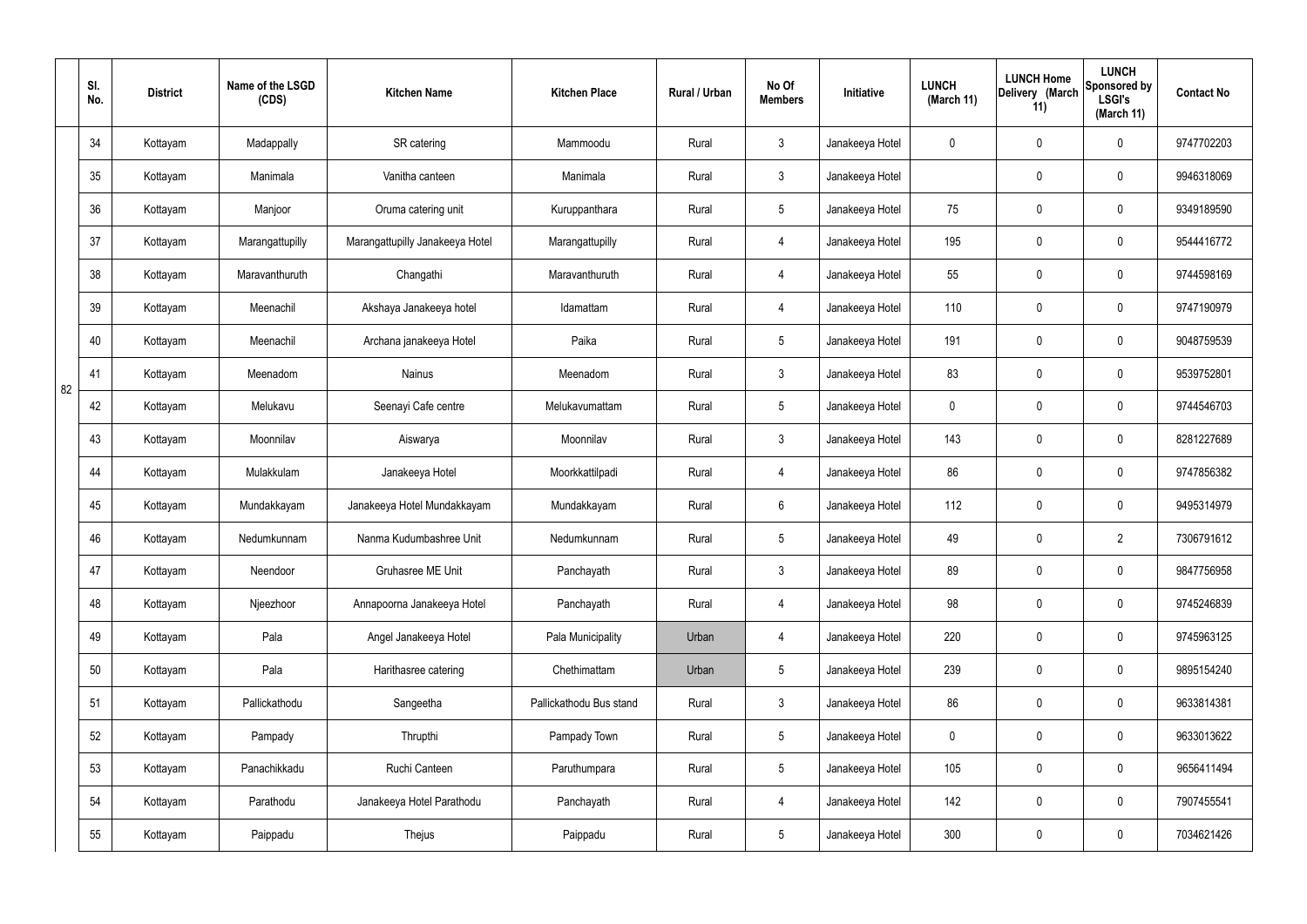| SI.<br>No. | <b>District</b> | Name of the LSGD<br>(CDS) | <b>Kitchen Name</b>                                      | <b>Kitchen Place</b>                        | Rural / Urban | No Of<br><b>Members</b> | Initiative      | <b>LUNCH</b><br>(March 11) | <b>LUNCH Home</b><br>Delivery (March<br>11) | <b>LUNCH</b><br>Sponsored by<br><b>LSGI's</b><br>(March 11) | <b>Contact No</b> |
|------------|-----------------|---------------------------|----------------------------------------------------------|---------------------------------------------|---------------|-------------------------|-----------------|----------------------------|---------------------------------------------|-------------------------------------------------------------|-------------------|
| 56         | Kottayam        | Poonjar                   | Haritham                                                 | Poonjar                                     | Rural         | $5\phantom{.0}$         | Janakeeya Hotel | 95                         | $\mathbf 0$                                 | 0                                                           | 9495235348        |
| 57         | Kottayam        | poonjar south             | Sowbhagya Janakeeya Hotel                                | poonjar south                               | Rural         | $\overline{4}$          | Janakeeya Hotel | 176                        | $\mathbf 0$                                 | 0                                                           | 9495151799        |
| 58         | Kottayam        | Puthuppalli               | Ammaveedu                                                | Puthuppally bus stand                       | Rural         | $5\overline{)}$         | Janakeeya Hotel | 110                        | $\mathbf 0$                                 | 0                                                           | 9947156548        |
| 59         | Kottayam        | Ramapuram                 | Ruchi                                                    | Ramapuram                                   | Rural         | $\overline{4}$          | Janakeeya Hotel | 298                        | 40                                          | 0                                                           | 9495107277        |
| 60         | Kottayam        | T.V.Puram                 | Vijaya Janakeeya Hotel                                   | TV Puram                                    | Rural         | $\mathbf{3}$            | Janakeeya Hotel | 0                          | 0                                           | 0                                                           | 9847614136        |
| 61         | Kottayam        | Teekkoy                   | Kairali                                                  | Vagamattom, Kallambhagam                    | Rural         | $\mathbf{3}$            | Janakeeya Hotel | 149                        | $\mathbf 0$                                 | 0                                                           | 7025702768        |
| 62         | Kottayam        | Thalanad                  | Nanma                                                    | Muttambhagam Kavala                         | Rural         | $\mathbf{3}$            | Janakeeya Hotel | 0                          | 0                                           | 0                                                           | 9961289547        |
| 63         | Kottayam        | Thalappalam               | Ameya                                                    | Thalappalam                                 | Rural         | $\overline{4}$          | Janakeeya Hotel | 163                        | $\mathbf 0$                                 | 4                                                           | 7025932626        |
| 64         | Kottayam        | Thalayolaparambu          | kudumbashree janakeeya hotel                             | Thalayolaparambu                            | Rural         | $\mathbf{3}$            | Janakeeya Hotel | 91                         | 0                                           | 0                                                           | 7994830570        |
| 65         | Kottayam        | Thidanadu                 | Janani                                                   | Chemmlamattam                               | Rural         | $6\phantom{.}6$         | Janakeeya Hotel | 116                        | 0                                           | 0\$                                                         | 9562695545        |
| 66         | Kottayam        | Thidanadu                 | Krishna                                                  | Near Panchayath                             | Rural         | $\overline{4}$          | Janakeeya Hotel | 234                        | 0                                           | 0                                                           | 9605565960        |
| 67         | Kottayam        | Thiruvarppu               | Sreeparvathy food products                               | Illickal                                    | Rural         | $\mathbf{3}$            | Janakeeya Hotel | 153                        | 0                                           | 0                                                           | 9747289846        |
| 68         | Kottayam        | Thrikkodithanam           | Swanthanam                                               | Thrikkodithanam                             | Rural         | 5                       | Janakeeya Hotel | 60                         | 0                                           | 0                                                           | 7902729237        |
| 69         | Kottayam        | Udayanapuram              | Uppum Mulakum                                            | Nerekadavu                                  | Rural         | $\mathbf{3}$            | Janakeeya Hotel | 71                         | $\mathbf 0$                                 | 0                                                           | 8111850728        |
| 70         | Kottayam        | Udayanapuram              | Aiswarya Activity Group                                  | Vaikom Block Panchayath                     | Rural         | $5\phantom{.0}$         | Janakeeya Hotel | 107                        | $\pmb{0}$                                   | $\mathbf 0$                                                 | 9847437286        |
| 71         | Kottayam        | Uzhavoor                  | Uzhavoor Janakeeya Hotel                                 | Uzhavoor Town                               | Rural         | 8                       | Janakeeya Hotel | 210                        | $\mathbf 0$                                 | 0                                                           | 9746074266        |
| 72         | Kottayam        | Vaikom                    | <b>Chanees Eats</b>                                      | Chalapparambu                               | Urban         | $\overline{4}$          | Janakeeya Hotel | 97                         | $\pmb{0}$                                   | 0                                                           | 9446467389        |
| 73         | Kottayam        | Vakathanam                | Padheyam                                                 | Njaliakuzhi                                 | Rural         | $6\phantom{.}6$         | Janakeeya Hotel | 174                        | $\mathbf 0$                                 | 0                                                           | 9495010073        |
| 74         | Kottayam        | Vazhappally               | Udayam                                                   | Vazhappally                                 | Rural         | $\overline{4}$          | Janakeeya Hotel | 241                        | $\pmb{0}$                                   | $\mathbf 0$                                                 | 9562267564        |
| 75         | Kottayam        | Vazhoor                   | Kudumbashree Canteen Unit At<br>Vazhoor Grama Panchayath | Vazhoor Grama Panchayath<br><b>Building</b> | Rural         | $5\phantom{.0}$         | Janakeeya Hotel | 67                         | $\mathbf 0$                                 | 0                                                           | 9544717796        |
| 76         | Kottayam        | Vazhoor                   | New India                                                | Nedumavu                                    | Rural         | $\mathbf{3}$            | Janakeeya Hotel | 24                         | $\mathbf 0$                                 | 0                                                           | 9744581242        |
| 77         | Kottayam        | Vechoor                   | Treeland Annapoorna                                      | <b>Bund Road</b>                            | Rural         | $\mathbf{3}$            | Janakeeya Hotel | $\pmb{0}$                  | $\boldsymbol{0}$                            | 0                                                           | 8606814487        |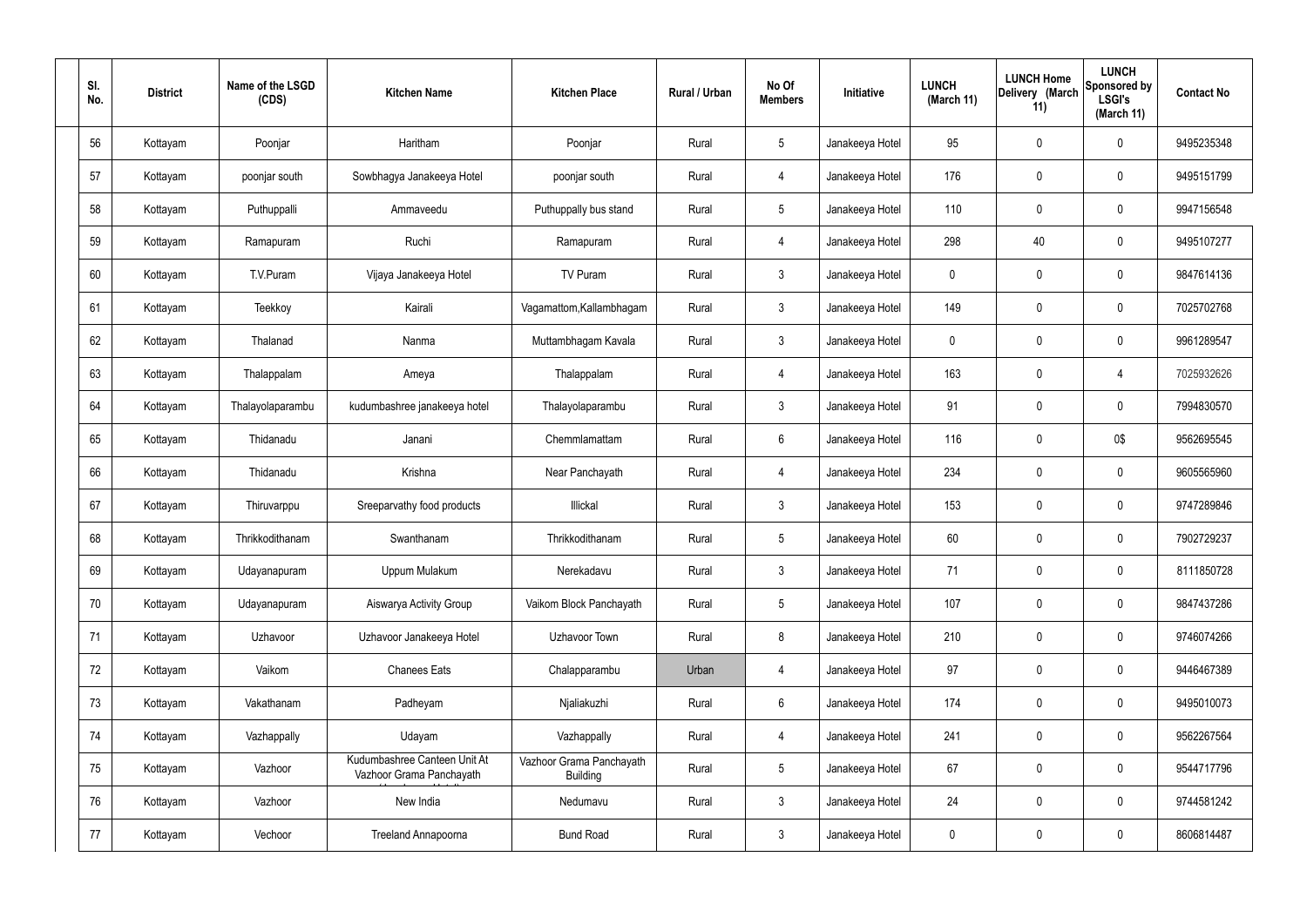|    | SI.<br>No.      | <b>District</b> | Name of the LSGD<br>(CDS) | <b>Kitchen Name</b>            | <b>Kitchen Place</b>                  | Rural / Urban | No Of<br><b>Members</b> | <b>Initiative</b> | <b>LUNCH</b><br>(March 11) | <b>LUNCH Home</b><br>Delivery (March<br>11) | <b>LUNCH</b><br>Sponsored by<br><b>LSGI's</b><br>(March 11) | <b>Contact No</b> |
|----|-----------------|-----------------|---------------------------|--------------------------------|---------------------------------------|---------------|-------------------------|-------------------|----------------------------|---------------------------------------------|-------------------------------------------------------------|-------------------|
|    | 78              | Kottayam        | Veliyannoor               | Thanima foods                  | Veliyannoor                           | Rural         | $\mathbf{3}$            | Janakeeya Hotel   | 170                        | $\mathbf 0$                                 | $\mathbf 0$                                                 | 9744392147        |
|    | 79              | Kottayam        | Vellavoor                 | Uppum Mulakum Janakeeya Hotel  | Panchayath premise                    | Rural         | $5\phantom{.0}$         | Janakeeya Hotel   | 156                        | $\mathbf 0$                                 | $\mathbf 0$                                                 | 9188317288        |
|    | 80              | Kottayam        | Velloor                   | Puzhayoram catering            | Near Velloor cds office               | Rural         | $\overline{4}$          | Janakeeya Hotel   | 97                         | $\mathbf 0$                                 | $\mathbf 0$                                                 | 9895522286        |
|    | 81              | Kottayam        | Vijayapuram               | Niravu                         | Iranjal                               | Rural         | $\mathbf{3}$            | Janakeeya Hotel   | 307                        | 0                                           | $\mathbf 0$                                                 | 9495245895        |
|    | 82              | Kottayam        | Vijayapuram               | Renown Janakeeya Hotel         | Vadavathoor                           | Rural         | $5\overline{)}$         | Janakeeya Hotel   | 113                        | $\mathbf 0$                                 | $\mathbf 0$                                                 | 8606536302        |
| 82 |                 |                 |                           |                                |                                       |               | 336                     |                   | 10072                      | 111                                         | $6\phantom{.}6$                                             |                   |
|    | -1              | Kozhikode       | Balussery                 | Unarvu Janakeeya Hotel         | Balussery                             | Rural         | $5\phantom{.0}$         | Janakeeya Hotel   | $\mathbf 0$                | $\mathbf 0$                                 | $\mathbf 0$                                                 | 95440 03929       |
|    | $\overline{2}$  | Kozhikode       | Panangad                  | Kairali Janakeeya Hotel        | Balussery mukku at KK<br>hospital     | Rural         | $\mathbf{3}$            | Janakeeya Hotel   | 393                        | 0                                           | $\mathbf 0$                                                 | 97450 85782       |
|    | $\mathbf{3}$    | Kozhikode       | Koorachundu               | Koorachundu Janakeeya hotel    | Koorachundu                           | Rural         | $\overline{4}$          | Janakeeya Hotel   | 270                        | $\mathbf 0$                                 | $\mathbf 0$                                                 | 94967 07886       |
|    | $\overline{4}$  | Kozhikode       | Koorachundu               | Koottayma Janakeeya Hotel      | Kallanode                             | Rural         | $5\phantom{.0}$         | Janakeeya Hotel   | 325                        | 0                                           | $\mathbf 0$                                                 | 94967 26850       |
|    | $5\overline{)}$ | Kozhikode       | Kottur                    | Sneha Janakeeya Hotel          | Kottur                                | Rural         | $5\phantom{.0}$         | Janakeeya Hotel   | 167                        | 0                                           | $\mathbf 0$                                                 | 97456 72101       |
|    | 6               | Kozhikode       | Naduvannur                | Naduvannur Janakeeya Hotel     | Naduvannur                            | Rural         | $\overline{7}$          | Janakeeya Hotel   | 320                        | 0                                           | $\mathbf 0$                                                 | 8592-031802       |
|    | $\overline{7}$  | Kozhikode       | Naduvannur                | Kudumbashree Janakeeya Hotel   | Anjolimukku                           | Rural         | $\mathbf{3}$            | Janakeeya Hotel   | 337                        | 0                                           | $\mathbf 0$                                                 | 9995947043        |
|    | 8               | Kozhikode       | Ulliyeri                  | Ulliyeri Janakeeya Hotel       | Ulliyeri                              | Rural         | $\overline{4}$          | Janakeeya Hotel   | 326                        | $\mathbf 0$                                 | $\mathbf 0$                                                 | 89434 06681       |
|    | 9               | Kozhikode       | Unnikulam                 | Swad Janakeeya Hotel           | Ekarool Kaappil Road                  | Rural         | $\mathbf{3}$            | Janakeeya Hotel   | 694                        | $\mathbf 0$                                 | $\mathbf 0$                                                 | 85475 75474       |
|    | 10              | Kozhikode       | Unnikulam                 | Chaithanya Janakeeya Hotel     | Opposite unnikulam<br>gramapanchayath | Rural         | $\mathfrak{Z}$          | Janakeeya Hotel   | 680                        | 0                                           | $\mathbf 0$                                                 | 87141 31460       |
|    | 11              | Kozhikode       | Nanminda                  | Akshaya vanitha hotel          | Nanminda panchayath building          | Rural         | $\mathfrak{Z}$          | Janakeeya Hotel   | 150                        | 0                                           | $\mathbf 0$                                                 | 9961184212        |
|    | 12              | Kozhikode       | Thalakkulathur            | Thalakkulathur Janakeeya Hotel | Parambath                             | Rural         | $\overline{4}$          | Janakeeya Hotel   | 224                        | 0                                           | $\mathbf 0$                                                 | 7593067511        |
|    | 13              | Kozhikode       | Kakkodi                   | Kakkodi Janakeeya Hotel        | Kakkodi Bazar                         | Rural         | $\overline{7}$          | Janakeeya Hotel   | 279                        | 0                                           | $\mathbf 0$                                                 | 8943123615        |
|    | 14              | Kozhikode       | Chelannur                 | Oottupura Janakeeya Hotel      | Ambalathukulangara                    | Rural         | $\overline{7}$          | Janakeeya Hotel   | 145                        | 0                                           | $\mathbf 1$                                                 | 9846010528        |
|    | 15              | Kozhikode       | Narikkuni                 | Amma Janakeeya Hotel           | Narikkuni                             | Rural         | $\mathfrak{Z}$          | Janakeeya Hotel   | 172                        | 0                                           | $\mathbf 0$                                                 | 9645606562        |
|    | 16              | Kozhikode       | Kakkoor                   | Janakeeya Hotel Kakkoor        | Kakkoor                               | Rural         | $5\,$                   | Janakeeya Hotel   | 134                        | 0                                           | $\mathbf 0$                                                 | 8592050112        |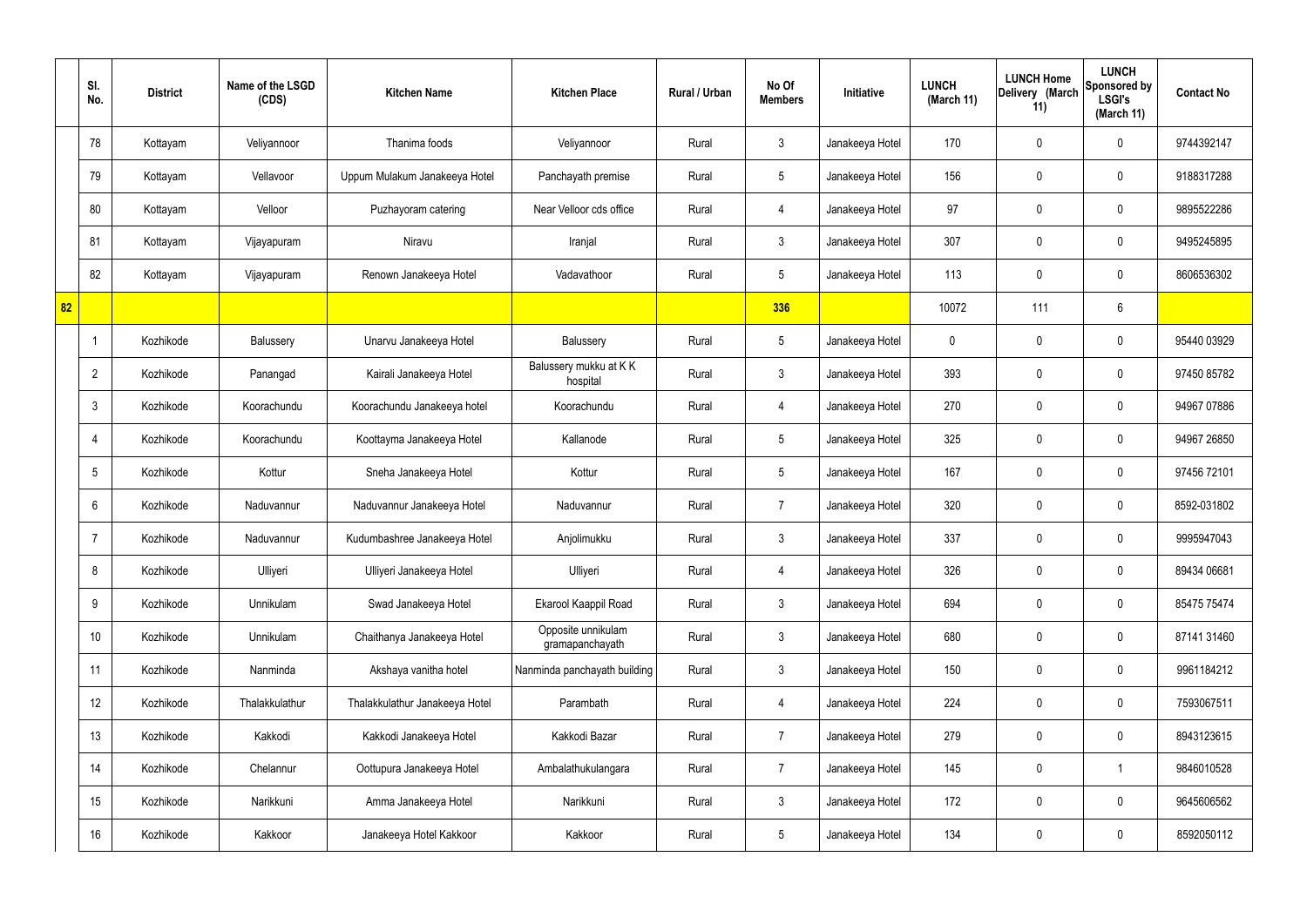| SI.<br>No. | <b>District</b> | Name of the LSGD<br>(CDS) | <b>Kitchen Name</b>                      | <b>Kitchen Place</b>      | Rural / Urban | No Of<br><b>Members</b> | <b>Initiative</b> | <b>LUNCH</b><br>(March 11) | <b>LUNCH Home</b><br>Delivery (March<br>11) | <b>LUNCH</b><br>Sponsored by<br><b>LSGI's</b><br>(March 11) | <b>Contact No</b> |
|------------|-----------------|---------------------------|------------------------------------------|---------------------------|---------------|-------------------------|-------------------|----------------------------|---------------------------------------------|-------------------------------------------------------------|-------------------|
| 17         | Kozhikode       | Koduvally                 | Sadhya Janakeeya Hotel                   | G M L P School, Koduvally | Urban         | $5\phantom{.0}$         | Janakeeya Hotel   | 589                        | 0                                           | $\mathbf 0$                                                 | 8593898831        |
| 18         | Kozhikode       | Koduvally                 | KKN Janakeeya Hotel Koduvally            | Nellamkandi               | Urban         | $\mathbf{3}$            | Janakeeya Hotel   | 182                        | 0                                           | $\mathbf 0$                                                 | 9847650894        |
| 19         | Kozhikode       | Koduvally                 | Swad Janakeeya Hotel                     | Manipuram                 | Urban         | $5\phantom{.0}$         | Janakeeya Hotel   | 246                        | 0                                           | $\mathbf 0$                                                 | 9946991995        |
| 20         | Kozhikode       | Madavoor                  | Madavoor Janakeeya Hotel                 | Near madavoor panchayath  | Rural         | $5\phantom{.0}$         | Janakeeya Hotel   | $\mathbf 0$                | 0                                           | $\mathbf 0$                                                 | 8547590842        |
| 21         | Kozhikode       | Omasseri                  | Annapoornna Janakeeya Hotel              | Omasseri                  | Rural         | $\overline{4}$          | Janakeeya Hotel   | 288                        | 0                                           | $\mathbf 0$                                                 | 9605102599        |
| 22         | Kozhikode       | Puthuppadi                | Ruchi Janakeeya Hotel                    | Puthupadi                 | Rural         | $5\phantom{.0}$         | Janakeeya Hotel   | 300                        | 0                                           | $\mathbf 0$                                                 | 7909113114        |
| 23         | Kozhikode       | Kizhakkoth                | Swad Janakeeya Hotel                     | Mariveettilthazham        | Rural         | $\overline{4}$          | Janakeeya Hotel   | 160                        | 0                                           | $\mathbf 0$                                                 | 9847086665        |
| 24         | Kozhikode       | Thamarassery              | Pavithram Janakeeya hotel                | Thamarassery old stand    | Rural         | $6\phantom{.}6$         | Janakeeya Hotel   | 336                        | 0                                           | $\mathbf 0$                                                 | 9048389661        |
| 25         | Kozhikode       | Kodenchery                | Kairali Janakeeya Hotel                  | Kodenchery                | Rural         | 4                       | Janakeeya Hotel   | 177                        | 0                                           | $\mathbf 0$                                                 | 9446037829        |
| 26         | Kozhikode       | Koodaranji                | Ruchikkoot Janakeeya Hotel               | Koodaranji                | Rural         | $6\phantom{.}6$         | Janakeeya Hotel   | 216                        | 0                                           | $\mathbf 0$                                                 | 9496439278        |
| 27         | Kozhikode       | Thiruvambadi              | Pulari Janakeeya Hotel                   | Thondimmal                | Rural         | $5\phantom{.0}$         | Janakeeya Hotel   | 162                        | 0                                           | $\mathbf 0$                                                 | 7034264232        |
| 28         | Kozhikode       | Kattippara                | Ruchi Janakeeya Hotel                    | Chamal                    | Rural         | $6\phantom{.}6$         | Janakeeya Hotel   | 125                        | 0                                           | $\mathbf 0$                                                 | 7591974045        |
| 29         | Kozhikode       | Koyilandy North           | Naveena canteen                          | Near new bus stand        | Urban         | $\overline{7}$          | Janakeeya Hotel   | 672                        | 0                                           | 0                                                           | 9544185262        |
| 30         | Kozhikode       | Koyilandy North           | Koyilandi Nagarasabha Janakeeya<br>Hotel | Near Kollamchira          | Urban         | 10 <sup>°</sup>         | Janakeeya Hotel   | 439                        | $\mathsf{0}$                                | $\mathbf 1$                                                 | 8943191728        |
| 31         | Kozhikode       | Koyilandi South           | Snehadeepam Janakeeya Hotel              | Muthambi                  | Urban         | $6\overline{6}$         | Janakeeya Hotel   | 106                        | 0                                           | $\mathbf 0$                                                 | 9188198658        |
| 32         | Kozhikode       | Koyilandi South           | Kudumbashree Janakeeya Hotel             | Koyilandi Market          | Urban         | $\mathbf{3}$            | Janakeeya Hotel   | 346                        | 0                                           | $\mathbf 0$                                                 | 9544185262        |
| 33         | Kozhikode       | Chengottukavu             | Amma Janakeeya Hotel                     | Edakkulam                 | Rural         | $5\phantom{.0}$         | Janakeeya Hotel   | 146                        | 0                                           | $\mathbf 0$                                                 | 9048235785        |
| 34         | Kozhikode       | Atholi                    | Atholi Janakeeya Hotel                   | Kodassery                 | Rural         | $\overline{4}$          | Janakeeya Hotel   | $\mathbf 0$                | 0                                           | $\mathbf 0$                                                 | 9072499251        |
| 35         | Kozhikode       | Moodadi                   | Ruchi Janakeeya Hotel                    | Moodadi                   | Rural         | $5\phantom{.0}$         | Janakeeya Hotel   | 362                        | 0                                           | $\mathbf 0$                                                 | 8281226403        |
| 36         | Kozhikode       | Chemancheri               | Annapoornna Janakeeya Hotel              | Pookkad                   | Rural         | $5\phantom{.0}$         | Janakeeya Hotel   | 218                        | 0                                           | $\mathbf 0$                                                 | 9048235785        |
| 37         | Kozhikode       | Arikkulam                 | Thanima Janakeeya Hotel                  | Kurudimukku               | Rural         | $\overline{4}$          | Janakeeya Hotel   | 163                        | 0                                           | $\overline{1}$                                              | 9645137125        |
| 38         | Kozhikode       | Arikkulam                 | Ruchiyidam Janakeeya Hotel               | Arikkulam                 | Rural         | 4                       | Janakeeya Hotel   | 77                         | 0                                           | $\overline{2}$                                              | 9048410803        |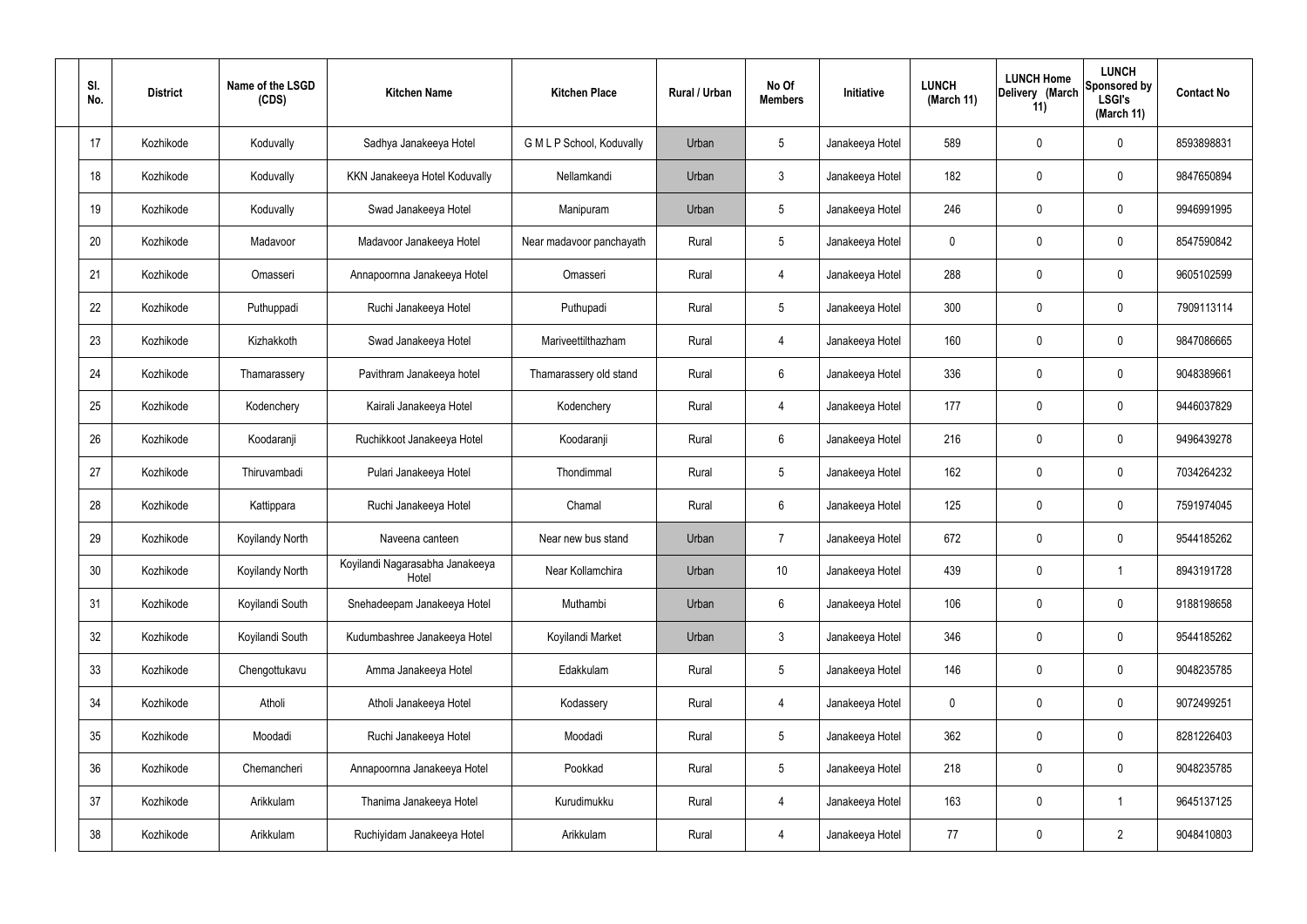|     | SI.<br>No. | <b>District</b> | Name of the LSGD<br>(CDS) | <b>Kitchen Name</b>            | <b>Kitchen Place</b>                        | <b>Rural / Urban</b> | No Of<br><b>Members</b> | Initiative      | <b>LUNCH</b><br>(March 11) | <b>LUNCH Home</b><br>Delivery (March<br>11) | <b>LUNCH</b><br>Sponsored by<br><b>LSGI's</b><br>(March 11) | <b>Contact No</b> |
|-----|------------|-----------------|---------------------------|--------------------------------|---------------------------------------------|----------------------|-------------------------|-----------------|----------------------------|---------------------------------------------|-------------------------------------------------------------|-------------------|
|     | 39         | Kozhikode       | Kozhikode Central.        | Ruchikkoott                    | <b>District Veterinary Hospital</b>         | Urban                | $\mathbf{3}$            | Janakeeya Hotel | 962                        | 185                                         | $\mathbf 0$                                                 | 7025774213        |
|     | 40         | Kozhikode       | Kozhikode Central         | Sneha Ruchikkoott              | Mankavu                                     | Urban                | 4                       | Janakeeya Hotel | 485                        | 70                                          | $\mathbf 0$                                                 | 8921995031        |
|     | 41         | Kozhikode       | Kozhikode Central         | Tripthi Janakeeya Hotel        | Near AMLP School,<br>Moozhikkal             | Urban                | $\mathbf{3}$            | Janakeeya Hotel | 760                        | 124                                         | $\mathbf 0$                                                 | 8129200288        |
|     | 42         | Kozhikode       | Kozhikode Central         | New Ganesh                     | Kovoor, near library                        | Urban                | $5\phantom{.0}$         | Janakeeya Hotel | 920                        | 85                                          | $\mathbf 0$                                                 | 9349123701        |
|     | 43         | Kozhikode       | Kozhikode Central         | Ruchippura Janakeeya Hotel     | Near Focus mall, New bus<br>stand Kozhikode | Urban                | $\mathbf{3}$            | Janakeeya Hotel | 984                        | $\mathbf 0$                                 | $\mathbf 0$                                                 | 9605602806        |
|     | 44         | Kozhikode       | Kozhikode Central         | Souparnika Janakeeya Hotel     | Medical college near chest<br>hospital      | Urban                | $6\phantom{.}6$         | Janakeeya Hotel | 476                        | $\mathbf 0$                                 | $\mathbf 0$                                                 | 8281709784        |
|     | 45         | Kozhikode       | Kozhikode North           | Udayam kudumbasree canteen     | Thadambattuthazham                          | Urban                | $5\overline{)}$         | Janakeeya Hotel | 550                        | 58                                          | $\mathbf 0$                                                 | 7736850096        |
|     | 46         | Kozhikode       | Kozhikode North           | Ruchi                          | Elathoor, Chettikulam                       | Urban                | 4                       | Janakeeya Hotel | 326                        | $\mathbf 0$                                 | $\mathbf 0$                                                 | 9947743713        |
|     | 47         | Kozhikode       | Kozhikode North           | Tasty Janakeeya Hotel          | <b>Butt road</b>                            | Urban                | $5\overline{)}$         | Janakeeya Hotel | 628                        | 65                                          | $\mathbf 0$                                                 | 9074462795        |
|     | 48         | Kozhikode       | Kozhikode North           | Oruma                          | Eranjikkal                                  | Urban                | 4                       | Janakeeya Hotel | 506                        | 23                                          | $\mathbf 0$                                                 |                   |
|     | 49         | Kozhikode       | Feroke                    | Ruchi vanitha mess             | <b>Feroke Muncipality</b>                   | Urban                | $\overline{7}$          | Janakeeya Hotel | 259                        | $\mathbf 0$                                 | $\mathbf 0$                                                 | 9544468026        |
|     | 50         | Kozhikode       | Feroke                    | Mithra Janakeeya Hotel         | Ambalangadi                                 | Urban                | $5\overline{)}$         | Janakeeya Hotel | 321                        | $\mathbf 0$                                 | $\mathbf 0$                                                 | 9847657229        |
|     | 51         | Kozhikode       | Feroke                    | Chemmeen Janakeeya Hotel       | Karuvanthuruthi                             | Urban                | 4                       | Janakeeya Hotel | 356                        | $\mathbf 0$                                 | $\mathbf 0$                                                 | 9747265293        |
|     | 52         | Kozhikode       | Ramanattukara             | Tasty catering unit            | Ramanattukara                               | Urban                | $6\phantom{.}6$         | Janakeeya Hotel | 490                        | $\mathbf 0$                                 | $\mathbf 0$                                                 | 9961004004        |
| 106 | 53         | Kozhikode       | KozhikodeSouth            | Ushass cattering               | Meenchantha school                          | Urban                | $5\phantom{.0}$         | Janakeeya Hotel | 765                        | 0                                           | $\mathbf 0$                                                 | 9645629224        |
|     | 54         | Kozhikode       | Kozhikode South           | Oruma                          | Naduvattam                                  | Urban                | 4                       | Janakeeya Hotel | 282                        | 0                                           | $\mathbf 0$                                                 | 9747405960        |
|     | 55         | Kozhikode       | Kozhikode South           | Ruchi Janakeeya Hotel          | Kundayithode                                | Urban                | $5\phantom{.0}$         | Janakeeya Hotel | 562                        | 0                                           | $\mathbf 0$                                                 | 9526521036        |
|     | 56         | Kozhikode       | Kozhikode South           | Five star                      | Palayam                                     | Urban                | 4                       | Janakeeya Hotel | $\mathbf 0$                | 0                                           | $\mathbf 0$                                                 | 9744307041        |
|     | 57         | Kozhikode       | Olavanna                  | Kailamadam Janakeeya Hotel     | Pantheerankavu bypass                       | Rural                | $6\overline{6}$         | Janakeeya Hotel | 421                        | 109                                         | $\mathbf 0$                                                 | 9526123535        |
|     | 58         | Kozhikode       | Olavanna                  | Snehitha Janakeeya Hotel       | Kunnathupalam                               | Rural                | $6\overline{6}$         | Janakeeya Hotel | 299                        | 154                                         | $\mathbf 0$                                                 | 9072771905        |
|     | 59         | Kozhikode       | Kadalundi                 | Kadambhari Janakeeya Hotel     | Mannoor valavil                             | Rural                | $6\overline{6}$         | Janakeeya Hotel | 34                         | 137                                         | $\mathbf 0$                                                 | 9349923675        |
|     | 60         | Kozhikode       | Mukkam                    | Mukkam Friends Janakeeya hotel | Mukkam                                      | Urban                | 4                       | Janakeeya Hotel | 462                        | 0                                           | $\overline{0}$                                              | 9497215604        |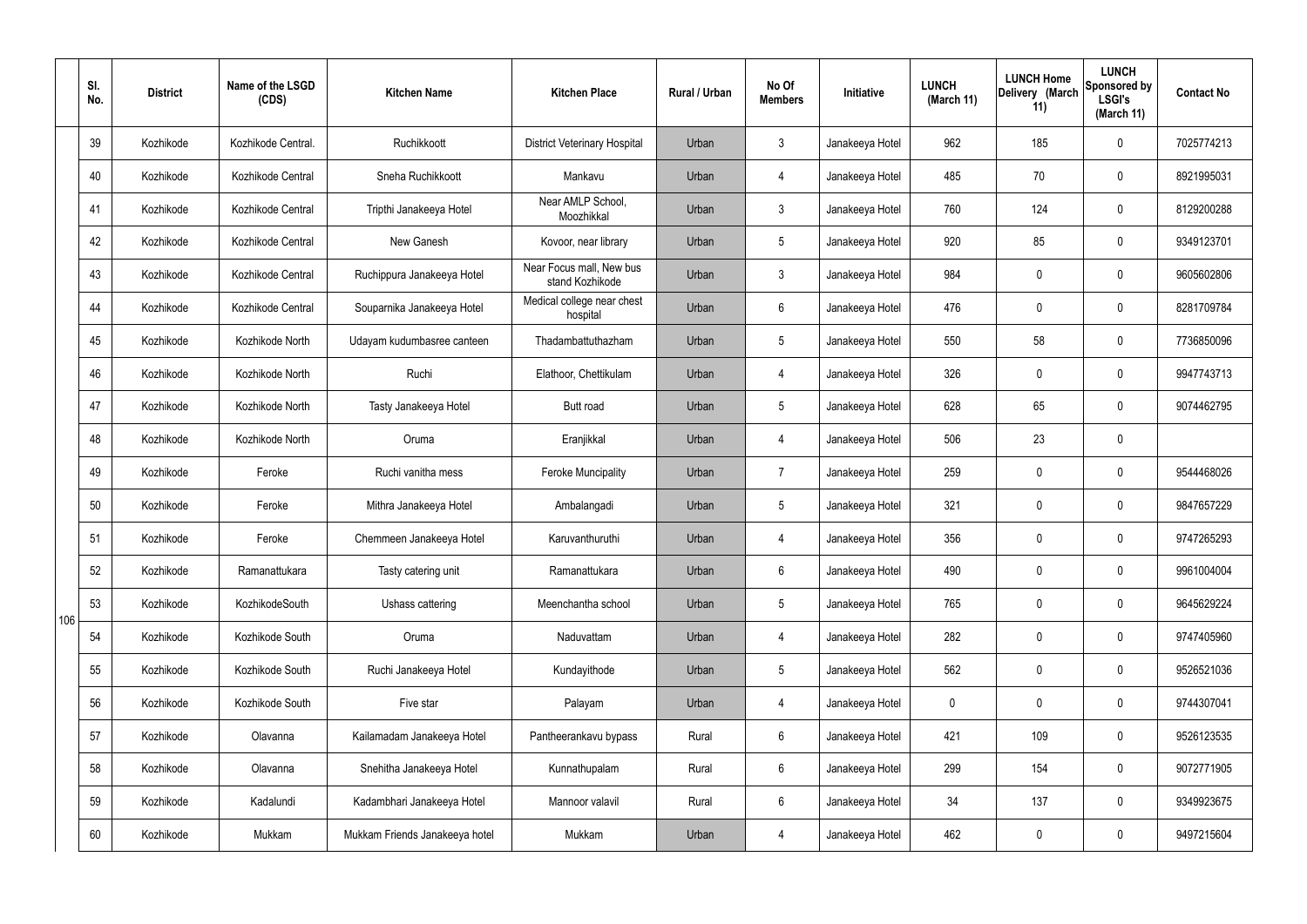| SI.<br>No. | <b>District</b> | Name of the LSGD<br>(CDS) | <b>Kitchen Name</b>                       | <b>Kitchen Place</b>               | Rural / Urban | No Of<br><b>Members</b> | Initiative      | <b>LUNCH</b><br>(March 11) | <b>LUNCH Home</b><br>Delivery (March<br>11) | <b>LUNCH</b><br>Sponsored by<br><b>LSGI's</b><br>(March 11) | <b>Contact No</b> |
|------------|-----------------|---------------------------|-------------------------------------------|------------------------------------|---------------|-------------------------|-----------------|----------------------------|---------------------------------------------|-------------------------------------------------------------|-------------------|
| 61         | Kozhikode       | Mukkam                    | Oottupura Janakeeya Hotel                 | Manassery                          | Urban         | 4                       | Janakeeya Hotel | 491                        | $\mathbf 0$                                 | 0                                                           | 9645563417        |
| 62         | Kozhikode       | Chathamangalam            | Prakruthi                                 | Chathamangalam vipanana<br>kendram | Rural         | $5\phantom{.0}$         | Janakeeya Hotel | 95                         | $\mathbf 0$                                 | 0                                                           | 9745828787        |
| 63         | Kozhikode       | Chathamangalam            | Oruma                                     | Milk society                       | Rural         | $5\phantom{.0}$         | Janakeeya Hotel | 105                        | $\mathbf 0$                                 | 0                                                           | 9847872378        |
| 64         | Kozhikode       | Perumanna                 | Thushara Janakeeya Hotel                  | Vallikkunnu                        | Rural         | $5\phantom{.0}$         | Janakeeya Hotel | 188                        | $\mathbf 0$                                 | 0                                                           | 8113873612        |
| 65         | Kozhikode       | Kodiyathur                | Kanivu                                    | Eranjimavu                         | Rural         | 4                       | Janakeeya Hotel | 118                        | $\mathbf 0$                                 | 0                                                           | 9048094053        |
| 66         | Kozhikode       | Karassery                 | Karassery CDS Janakeeya Hotel             | Near karassery panchayath          | Rural         | 4                       | Janakeeya Hotel | 228                        | $\mathbf 0$                                 | 0                                                           | 9645120636        |
| 67         | Kozhikode       | Kuruvattoor               | Nanma Janakeeya Hotel                     | Payambra                           | Rural         | $\overline{4}$          | Janakeeya Hotel | 135                        | $\boldsymbol{0}$                            | 0                                                           | 8547413299        |
| 68         | Kozhikode       | Mavoor                    | Koottayma Janakeeya Hotel                 | Mavoor                             | Rural         | $\overline{4}$          | Janakeeya Hotel | 342                        | $\mathbf 0$                                 | 0                                                           | 9961856227        |
| 69         | Kozhikode       | Peruvayal                 | Tripthi Janakeeya Hotel                   | Velliparambu                       | Rural         | $5\phantom{.0}$         | Janakeeya Hotel | 133                        | $\mathbf 0$                                 | 0                                                           | 6238723687        |
| 70         | Kozhikode       | Kuttiadi                  | Janakeeya Hotel                           | Kuttiadi Town                      | Rural         | 9                       | Janakeeya Hotel | 230                        | 0                                           | 0                                                           | 8606099575        |
| 71         | Kozhikode       | Kavilumpara               | Kavilumpara panchayath Janakeeya<br>Hotel | Thottilpalam                       | Rural         | $\overline{4}$          | Janakeeya Hotel | 325                        | 0                                           | 0                                                           | 8157900256        |
| 72         | Kozhikode       | Maruthonkara              | Thanima Janakeeya Hotel                   | Adukkath                           | Rural         | $5\phantom{.0}$         | Janakeeya Hotel | 326                        | 0                                           | 0                                                           | 9846974198        |
| 73         | Kozhikode       | Velom                     | Samridhi                                  | Kallumpuram - Theekkuni            | Rural         | 5                       | Janakeeya Hotel | 196                        | 0                                           | 0                                                           | 9846813401        |
| 74         | Kozhikode       | Kunnummal                 | Ruchi Janakeeya Hotel                     | Kakkattil                          | Rural         | $5\phantom{.0}$         | Janakeeya Hotel | 326                        | $\mathbf 0$                                 | 0                                                           | 9605800608        |
| 75         | Kozhikode       | Naripatta                 | Sthree sakthi Janakeeya Hotel             | Kaiveli                            | Rural         | $5\phantom{.0}$         | Janakeeya Hotel | 156                        | $\mathbf 0$                                 | 0                                                           | 9645339232        |
| 76         | Kozhikode       | Kayakkodi                 | Samridhi Janakeeya Hotel                  | Kayakkodi                          | Rural         | $5\phantom{.0}$         | Janakeeya Hotel | 208                        | $\mathbf 0$                                 | 0                                                           | 9495587551        |
| 77         | Kozhikode       | Thurayur                  | Cds coffee house                          | Thurayur                           | Rural         | $5\phantom{.0}$         | Janakeeya Hotel | 201                        | $\mathbf 0$                                 | 0                                                           | 9048028293        |
| 78         | Kozhikode       | Payyoli                   | Mithra                                    | Payyoli Municipality               | Urban         | $5\phantom{.0}$         | Janakeeya Hotel | 160                        | $\boldsymbol{0}$                            | 0                                                           | 8606505900        |
| 79         | Kozhikode       | Meppayur                  | Ruchi canteen                             | Meppayur                           | Rural         | $5\phantom{.0}$         | Janakeeya Hotel | 276                        | $\pmb{0}$                                   | 0                                                           | 9447469729        |
| 80         | Kozhikode       | Thikkodi                  | Kaippunnyam Janakeeya Hotel               | Thikkodi                           | Rural         | $5\phantom{.0}$         | Janakeeya Hotel | 205                        | $\boldsymbol{0}$                            | 0                                                           | 9526071250        |
| 81         | Kozhikode       | Keezhariyur               | Tripthi Janakeeya Hotel                   | Arayanattu para                    | Rural         | $\,8\,$                 | Janakeeya Hotel | 279                        | $\mathbf 0$                                 | 0                                                           | 8592834034        |
| 82         | Kozhikode       | Chakkittappara            | Chakkittapara cds Hotel                   | Chakkittapara CDS                  | Rural         | $\mathbf{3}$            | Janakeeya Hotel | 264                        | 0                                           | 0                                                           | 9526881089        |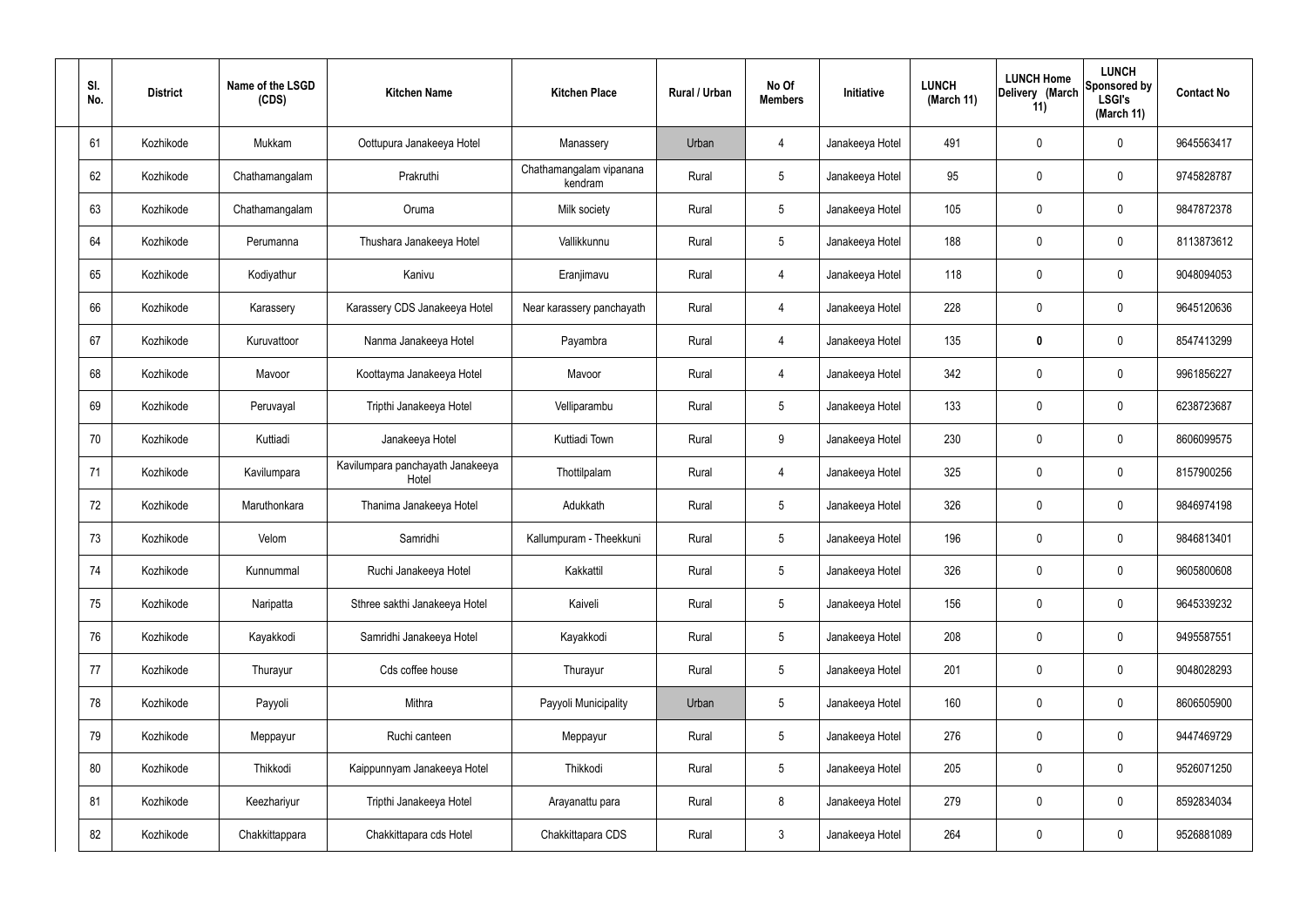| SI.<br>No. | <b>District</b> | Name of the LSGD<br>(CDS) | <b>Kitchen Name</b>                                  | <b>Kitchen Place</b>                               | Rural / Urban | No Of<br><b>Members</b> | Initiative      | <b>LUNCH</b><br>(March 11) | <b>LUNCH Home</b><br>Delivery (March<br>11) | <b>LUNCH</b><br>Sponsored by<br><b>LSGI's</b><br>(March 11) | <b>Contact No</b> |
|------------|-----------------|---------------------------|------------------------------------------------------|----------------------------------------------------|---------------|-------------------------|-----------------|----------------------------|---------------------------------------------|-------------------------------------------------------------|-------------------|
| 83         | Kozhikode       | Cheruvannur               | Vanitha canteen                                      | near cheruvannur panchayath<br>office, Cheruvannur | Rural         | $5\phantom{.0}$         | Janakeeya Hotel | $\mathbf 0$                | 0                                           | $\mathbf 0$                                                 | 9400676505        |
| 84         | Kozhikode       | Koothali                  | Salkara stationary cum Coffee house<br>and photostat | Near Koothali panchayath<br>office                 | Rural         | $6\phantom{.}6$         | Janakeeya Hotel | 165                        | 0                                           | $\mathbf 0$                                                 | 9847642496        |
| 85         | Kozhikode       | Changaroth                | Changorath Janakeeya Hotel                           | Near Vadakkumbad HSS                               | Rural         | $5\phantom{.0}$         | Janakeeya Hotel | 170                        | 0                                           | $\mathbf 0$                                                 | 9747353283        |
| 86         | Kozhikode       | Perambra                  | Perambra Janakeeya Hotel                             | Perambra                                           | Rural         | $\overline{4}$          | Janakeeya Hotel | 330                        | 0                                           | $\mathbf 0$                                                 | 6238677483        |
| 87         | Kozhikode       | Kayanna                   | Kudumbashree Janakeeya Hotel<br>Kayanna              | Kayanna Bazar                                      | Rural         | $\mathbf{3}$            | Janakeeya Hotel | 60                         | 0                                           | $\mathbf 0$                                                 | 9496130121        |
| 88         | Kozhikode       | Nochad                    | Kudumbashree Janakeeya Hotel                         | Muliyangal                                         | Rural         | $5\phantom{.0}$         | Janakeeya Hotel | 234                        | 0                                           | $\mathbf 0$                                                 | 7034944936        |
| 89         | Kozhikode       | Nochad                    | Ruchi Janakeeya Hotel                                | Kalpathur                                          | Rural         | $5\phantom{.0}$         | Janakeeya Hotel | 127                        | 0                                           | $\mathbf 0$                                                 | 9946006742        |
| 90         | Kozhikode       | Ayenchery                 | Janakeeya Hotel Ayanchery                            | Ayanchery                                          | Rural         | $\overline{4}$          | Janakeeya Hotel | 203                        | 0                                           | $\mathbf 0$                                                 | 8078369520        |
| 91         | Kozhikode       | Maniyur                   | Ruchikoott Vanitha Hotel                             | Near maniyur panchayath<br>office, Navodaya stop   | Rural         | $\overline{4}$          | Janakeeya Hotel | 105                        | 0                                           | $\mathbf 0$                                                 | 9400097895        |
| 92         | Kozhikode       | Villiappally              | Janakeeya Hotel Villiappally                         | <b>Keezhal Mukku</b>                               | Rural         | 4                       | Janakeeya Hotel | 224                        | 0                                           | $\mathbf 0$                                                 | 8086472039        |
| 93         | Kozhikode       | Thiruvallur               | Ruchi Janakeeya Hotel                                | Thiruvallur                                        | Rural         | $5\,$                   | Janakeeya Hotel | 214                        | 0                                           | $\mathbf 0$                                                 | 9400723619        |
| 94         | Kozhikode       | Edachery                  | Kudumbasree cafe and helpdesk                        | Edachery                                           | Rural         | 4                       | Janakeeya Hotel | 214                        | 0                                           | $\mathbf 0$                                                 | 7736287974        |
| 95         | Kozhikode       | Nadapuram                 | Uttupura canteen and catering                        | Kallachi                                           | Rural         | $6\phantom{.}6$         | Janakeeya Hotel | 525                        | 0                                           | 0                                                           | 9946448011        |
| 96         | Kozhikode       | Chekkyad                  | Ruchi vanitha hotel                                  | Puliyav                                            | Rural         | $\overline{4}$          | Janakeeya Hotel | 237                        | 0                                           | $\mathbf 0$                                                 | 9048541152        |
| 97         | Kozhikode       | Valayam                   | Nanma Janakeeya Hotel                                | Valayam                                            | Rural         | $5\phantom{.0}$         | Janakeeya Hotel | 120                        | 0                                           | $\mathbf 0$                                                 | 9207821783        |
| 98         | Kozhikode       | Purameri                  | Nanma Janakeeya Hotel                                | Purameri                                           | Rural         | $6\overline{6}$         | Janakeeya Hotel | 280                        | 0                                           | $\mathbf 0$                                                 | 9745393164        |
| 99         | Kozhikode       | Vanimel                   | Vanimel Janakeeya Hotel                              | Bhoomivathukkal                                    | Rural         | $5\phantom{.0}$         | Janakeeya Hotel | 206                        | 0                                           | $\mathbf 0$                                                 | 9048163049        |
| 100        | Kozhikode       | Tuneri                    | Menma Oottupura Janakeeya Hotel                      | Tuneri                                             | Rural         | $\mathbf{3}$            | Janakeeya Hotel | 175                        | 0                                           | $\mathbf 0$                                                 | 9745251928        |
| 101        | Kozhikode       | Onchiyam                  | Adukkala                                             | Kannookkara                                        | Rural         | $\mathbf{3}$            | Janakeeya Hotel | 200                        | 0                                           | $\mathbf 0$                                                 | 8606115054        |
| 102        | Kozhikode       | Chorode                   | Janani Hotel and Catering Unit                       | Chorode                                            | Rural         | $\overline{4}$          | Janakeeya Hotel | 228                        | 0                                           | $\mathbf 0$                                                 | 9645426343        |
| 103        | Kozhikode       | Eramala                   | Janakeeya Hotel - Eramala                            | Orkkatteri                                         | Rural         | $\bf 8$                 | Janakeeya Hotel | 117                        | $\pmb{0}$                                   | $\mathbf 0$                                                 | 9645239675        |
| 104        | Kozhikode       | Vadakara West             | Chithra Janakeeya Hotel                              | Vadakara New bus stand                             | Urban         | $\mathbf{3}$            | Janakeeya Hotel | 357                        | $\pmb{0}$                                   | $\bm{0}$                                                    | 9387762939        |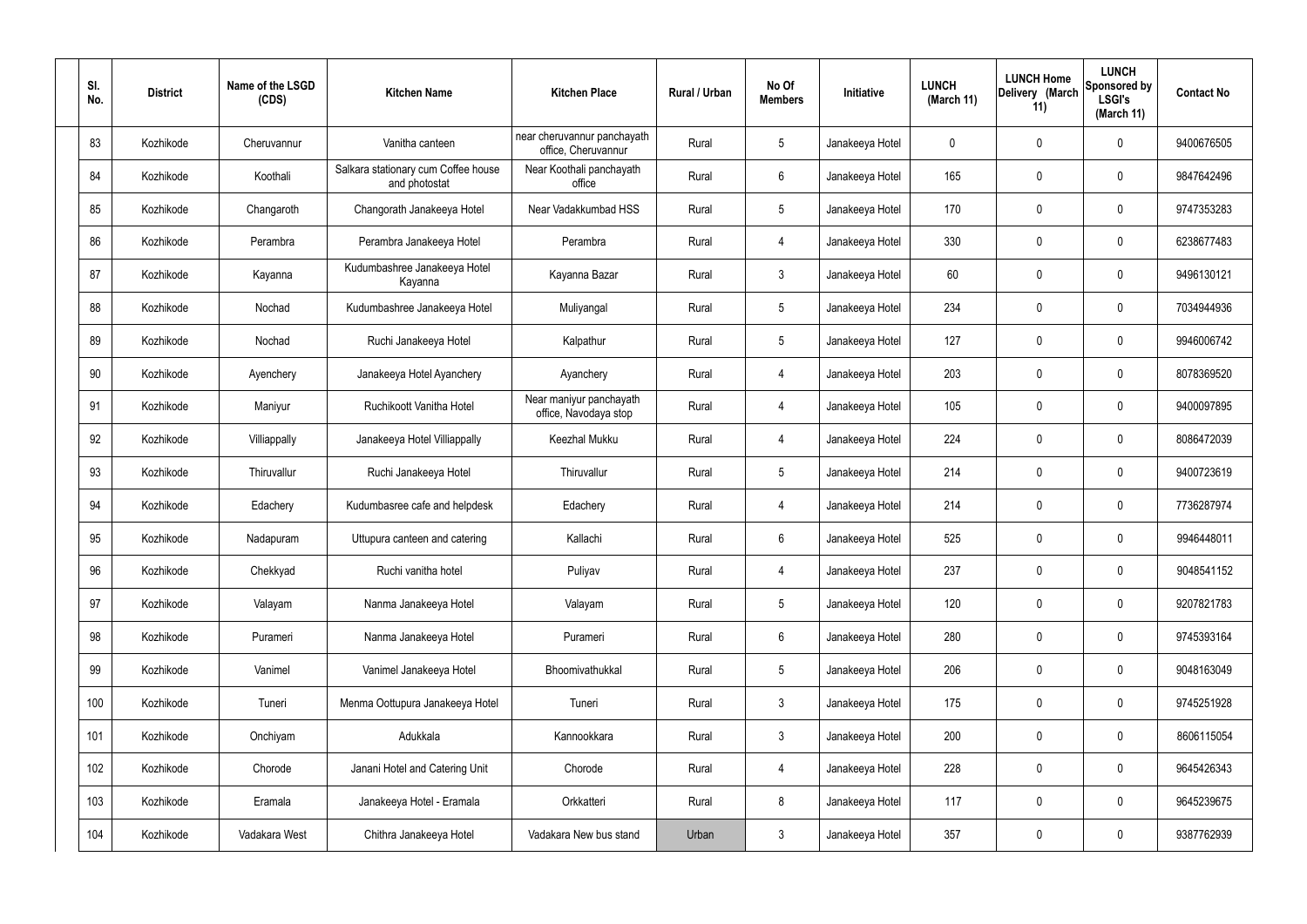|     | SI.<br>No.      | <b>District</b> | Name of the LSGD<br>(CDS) | <b>Kitchen Name</b>                   | <b>Kitchen Place</b>                            | Rural / Urban | No Of<br><b>Members</b> | Initiative      | <b>LUNCH</b><br>(March 11) | <b>LUNCH Home</b><br>Delivery (March<br>11) | <b>LUNCH</b><br>Sponsored by<br><b>LSGI's</b><br>(March 11) | <b>Contact No</b> |
|-----|-----------------|-----------------|---------------------------|---------------------------------------|-------------------------------------------------|---------------|-------------------------|-----------------|----------------------------|---------------------------------------------|-------------------------------------------------------------|-------------------|
|     | 105             | Kozhikode       | Vadakara East             | Janakeeya Hotel Vadakara Municipality | Edodi                                           | Urban         | 6                       | Janakeeya Hotel | 391                        | $\mathbf 0$                                 | $\mathbf 0$                                                 | 9207604876        |
|     | 106             | Kozhikode       | Azhiyoor                  | Janakeeya Hotel Azhiyoor              | Chombala near Block Office                      | Rural         | 3                       | Janakeeya Hotel | 198                        | $\mathbf 0$                                 | $\mathbf 0$                                                 | 8086159250        |
| 106 |                 |                 |                           |                                       |                                                 |               | 505                     |                 | 30841                      | 1010                                        | $5\overline{)}$                                             |                   |
|     |                 | Malappuram      | Triprangode               | Vishista Vanitha Canteen              | Ottumpuram                                      | Rural         | $5\overline{)}$         | Janakeeya Hotel | 238                        | 25                                          | $\mathbf 0$                                                 | 9526951352        |
|     | $\overline{2}$  | Malappuram      | Kondotty-2                | Amrutham Janakeeya Hotel              | Kondotty busstand                               | Urban         | $\overline{4}$          | Janakeeya Hotel | 584                        | $\mathbf 0$                                 | 4                                                           | 7356582539        |
|     | $\mathbf{3}$    | Malappuram      | Ponmundam                 | Janakeeya hotel                       | Athanikkal                                      | Rural         | 4                       | Janakeeya Hotel | 153                        | $\mathbf 0$                                 | $\mathbf 0$                                                 |                   |
|     | $\overline{4}$  | Malappuram      | Ponnani-1                 | Samridhi                              | Ponnani                                         | Urban         | $5\overline{)}$         | Janakeeya Hotel | 70                         | $\mathbf 0$                                 | $\mathbf 0$                                                 |                   |
|     | $5\phantom{.0}$ | Malappuram      | Parappanangadi            | Thathoos janakeeya hotel              | Parappanangadi                                  | Urban         | $\mathbf{3}$            | Janakeeya Hotel | 175                        | 161                                         | $\mathbf 0$                                                 |                   |
|     | 6               | Malappuram      | Edayur                    | mathuraka vanita hotel                | vattaparamb                                     | Rural         | 3                       | Janakeeya Hotel | 210                        | $\mathbf 0$                                 | $\mathbf 0$                                                 |                   |
|     | $\overline{7}$  | Malappuram      | Kaladi                    | Thripthi Janakeeya Hotel              | Naripparamb                                     | Rural         | 4                       | Janakeeya Hotel | 129                        | $\mathbf 0$                                 | $\mathbf 0$                                                 |                   |
|     | 8               | Malappuram      | Tavanur                   | Snehitha                              | Ayankalam                                       | Rural         | $5\overline{)}$         | Janakeeya Hotel | 75                         | $\mathbf 0$                                 | $\mathbf 0$                                                 |                   |
|     | 9               | Malappuram      | Karulai                   | Janakeeya Hotel                       | Karulayi Town                                   | Rural         | 4                       | Janakeeya Hotel | $\mathbf 0$                | $\mathbf 0$                                 | $\mathbf 0$                                                 | 9388070564        |
|     | 10              | Malappuram      | Melattur                  | Melattur Janakeeya Hotel              | Melattur                                        | Rural         | 5                       | Janakeeya Hotel | 248                        | $\mathbf 0$                                 | $\mathbf 0$                                                 | 9497644650        |
|     | 11              | Malappuram      | Vallikkunnu               | Ruchikootu                            | Anangadi                                        | Rural         | $\overline{4}$          | Janakeeya Hotel | 215                        | 87                                          | $\mathbf 0$                                                 | 9846828029        |
|     | 12              | Malappuram      | Parappanangadi            | Sobhika Janakeeya hotel               | Parappanangadi                                  | Urban         | $5\overline{)}$         | Janakeeya Hotel | 469                        | 160                                         | $\mathbf 0$                                                 | 9048220552        |
|     | 13              | Malappuram      | Vazhakkad                 | Ruchi hotel vazhakkad                 | Gup school vazhakkad                            | Rural         | 5 <sup>5</sup>          | Janakeeya Hotel | 357                        | 240                                         | $\mathbf 0$                                                 | 9656316072        |
|     | 14              | Malappuram      | Amarambalam               | Janakeeya Hotel                       | <b>Opposite Federal Bank</b><br>Pookkottumpadam | Rural         | $\overline{4}$          | Janakeeya Hotel | 97                         | $\mathfrak{Z}$                              | $\mathbf{3}$                                                | 8157060589        |
|     | 15              | Malappuram      | Marakkara                 | Famous Hotel                          | marakkara                                       | Rural         | 3                       | Janakeeya Hotel | $\mathbf 0$                | 0                                           | $\mathbf 0$                                                 | 6238909658        |
|     | 16              | Malappuram      | Ozhur                     | Archana Vanitha Canteen               | Pulparambu                                      | Rural         | $\overline{2}$          | Janakeeya Hotel | 180                        | 0                                           | $\mathbf 0$                                                 | 9645906084        |
|     | 17              | Malappuram      | Keezhuparambu             | Sisiram hotel keezhuparambu           | New bazar kuniyil                               | Rural         | 5 <sup>5</sup>          | Janakeeya Hotel | 207                        | 65                                          | $\mathbf 0$                                                 | 8086830582        |
|     | 18              | Malappuram      | Irimbiliyam               | nandanam vanita hotel                 | kotappuram                                      | Rural         | $5\phantom{.0}$         | janakeeya Hotel | 213                        | 0                                           | $\mathbf 0$                                                 | 7306302029        |
|     | 19              | Malappuram      | Porur                     | Kudumbasree vanitha canteen           | Cherukod                                        | Rural         | 4                       | Janakeeya Hotel | 186                        | 0                                           | $\overline{0}$                                              | 9745425647        |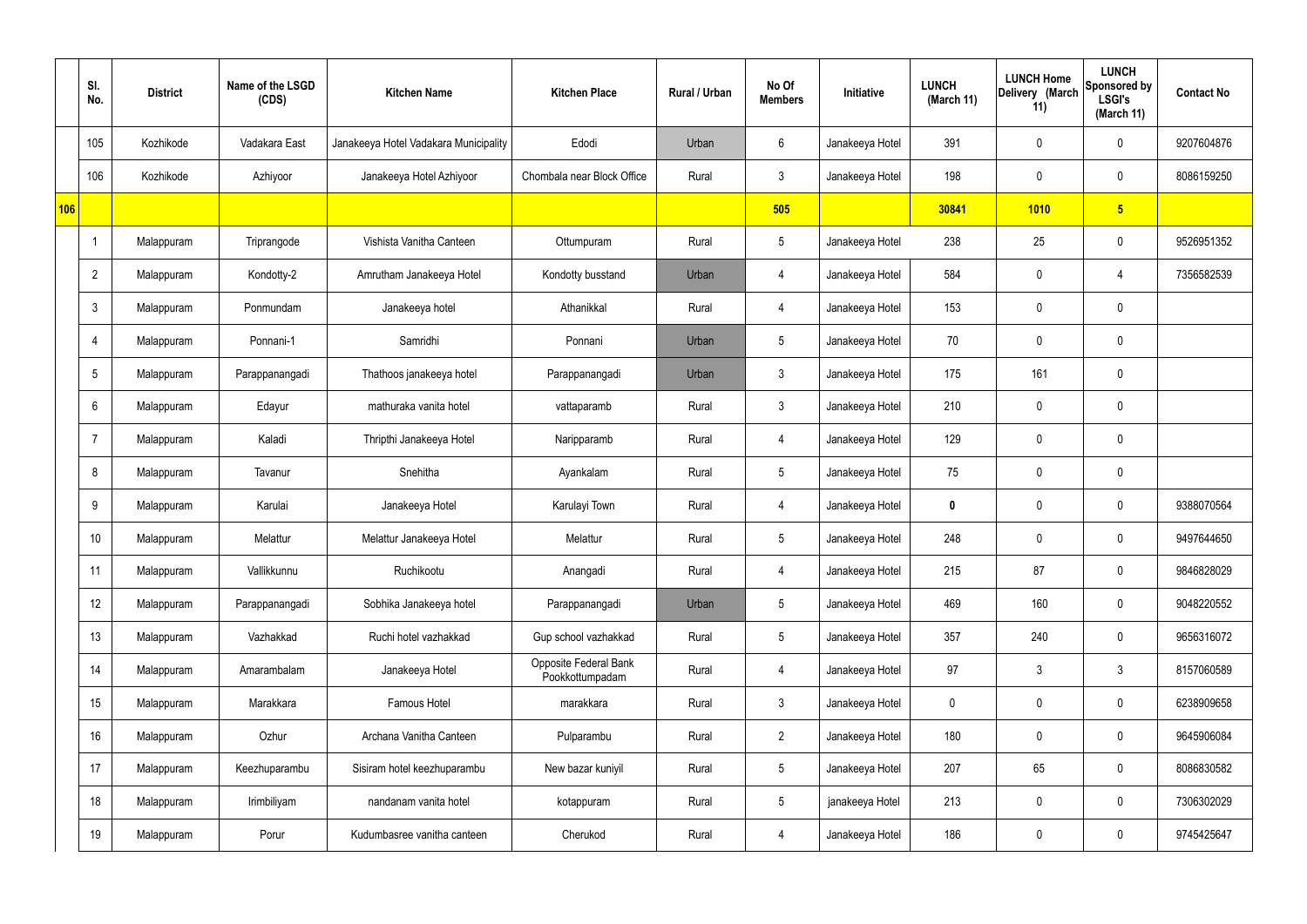| SI.<br>No. | <b>District</b> | Name of the LSGD<br>(CDS) | <b>Kitchen Name</b>        | <b>Kitchen Place</b> | Rural / Urban | No Of<br><b>Members</b> | Initiative      | <b>LUNCH</b><br>(March 11) | <b>LUNCH Home</b><br>Delivery (March<br>11) | <b>LUNCH</b><br>Sponsored by<br><b>LSGI's</b><br>(March 11) | <b>Contact No</b> |
|------------|-----------------|---------------------------|----------------------------|----------------------|---------------|-------------------------|-----------------|----------------------------|---------------------------------------------|-------------------------------------------------------------|-------------------|
| 20         | Malappuram      | Tirunavaya                | Vibhava Cafesree           | Karathoor            | Rural         | $\overline{4}$          | Janakeeya Hotel | 104                        | 22                                          | $\mathbf 0$                                                 | 9645414837        |
| 21         | Malappuram      | Moothedam                 | Moothedam janakeeya hotel  | Karappuram           | Rural         | $\mathbf{3}$            | Janakeeya Hotel | 233                        | $\mathsf{0}$                                | $\mathbf 0$                                                 | 9447630154        |
| 22         | Malappuram      | Vazhayur                  | Three Star Janakeeya Hotel | Karad                | Rural         | 4                       | Janakeeya Hotel | 256                        | 38                                          | $\mathbf 0$                                                 | 9744305921        |
| 23         | Malappuram      | urngattiri                | Oottupura                  | Therattummal         | Rural         | $5\phantom{.0}$         | Janakeeya Hotel | 103                        | 76                                          |                                                             | 9562851125        |
| 24         | Malappuram      | Maranchery                | Janakeeya Hotel maranchey  | Panambad             | Rural         | $5\phantom{.0}$         | Janakeeya Hotel | 74                         | 93                                          | $\mathbf 0$                                                 | 9048081621        |
| 25         | Malappuram      | Athavanad                 | Janakeeya Bhakshanasala    | Vettichira           | Rural         | $5\phantom{.0}$         | Janakeeya Hotel | $\mathbf 0$                | $\mathbf 0$                                 | $\mathbf 0$                                                 | 9495291580        |
| 26         | Malappuram      | Pothukal                  | Vanitha Canteen            | Nettikulam           | Rural         | $6\phantom{.}6$         | Janakeeya Hotel | 130                        | 0                                           | $\mathbf 0$                                                 | 9048501397        |
| 27         | Malappuram      | Mampad                    | <b>Bismi Cafe</b>          | Mampad               | Rural         | $\mathbf{3}$            | Janakeeya Hotel | 145                        | $\mathbf 0$                                 | $\mathbf 0$                                                 | 9961170251        |
| 28         | Malappuram      | Marakkara                 | Ruchikoottu                | <b>AC Nirappu</b>    | Rural         | $5\phantom{.0}$         | Janakeeya Hotel | 85                         | $\boldsymbol{0}$                            | $\mathbf 0$                                                 | 9745625415        |
| 29         | Malappuram      | Alipparambu               | Oottupura                  | Alipparambu          | Rural         | $5\phantom{.0}$         | Janakeeya Hotel | 186                        | 0                                           | $\mathbf 0$                                                 | 9847690941        |
| 30         | Malappuram      | Valanchery                | Janakkeeya Hotel           | Valanchery           | Urban         | $5\phantom{.0}$         | Janakeeya Hotel | 196                        | $\mathbf 0$                                 | $\mathbf 0$                                                 | 8593812408        |
| 31         | Malappuram      | Chaliyar                  | Chaliyar Janakeeya Hotel   | Akambaadam           | Rural         | $\mathbf{3}$            | Janakeeya Hotel | 153                        | 43                                          | $\mathbf 0$                                                 | 9605274841        |
| 32         | Malappuram      | Kalikavu                  | Friends Janakeeya Hotel    | Kalikavu             | Rural         | $\overline{4}$          | Janakeeya Hotel | 113                        | 10                                          | $\boldsymbol{0}$                                            | 9745751684        |
| 33         | Malappuram      | Angadipuram               | Janakeeya Hotel            | Angadipuram          | Rural         | $\overline{4}$          | Janakeeya Hotel | 217                        | $\mathsf{0}$                                | $\mathbf 0$                                                 | 7902314724        |
| 34         | Malappuram      | Puzhakkattri              | Jasmin                     | Puzhakkattiri        | Rural         | $5\phantom{.0}$         | Janakeeya Hotel | 153                        | 117                                         | $\mathbf 0$                                                 | 9495497872        |
| 35         | Malappuram      | Nannamukku                | Tanima                     | Nannamukku           | Rural         | $5\phantom{.0}$         | Janakeeya Hotel | 144                        | 117                                         | $\mathbf 0$                                                 | 8943417885        |
| 36         | Malappuram      | Moorkkanad                | Oruma Janakeeya Hotel      | Moorkkanad           | Rural         | $5\phantom{.0}$         | Janakeeya Hotel | 142                        | 43                                          | $\mathbf 0$                                                 | 9605728248        |
| 37         | Malappuram      | Edavanna                  | Souhrtham Janakeeya Hotel  | Edavanna             | Rural         | $5\phantom{.0}$         | Janakeeya Hotel | 401                        | 70                                          | $\mathbf 0$                                                 | 9746986110        |
| 38         | Malappuram      | Tirur                     | Ruchi Janakeeya Hotel      | Tirur                | Urban         | $\overline{4}$          | Janakeeya Hotel | 480                        | 50                                          | $\mathbf 0$                                                 | 9895409528        |
| 39         | Malappuram      | Tirur                     | Amrutham Janakeeya Hotel   | Tirur                | Urban         | $\overline{4}$          | Janakeeya Hotel | 295                        | $\mathbf 0$                                 | $\mathbf 0$                                                 | 9745074259        |
| 40         | Malappuram      | Edappal                   | Daya Cafesree              | Edappal              | Rural         | $5\,$                   | Janakeeya Hotel | 151                        | 0                                           | $\mathbf 0$                                                 | 9895439056        |
| 41         | Malappuram      | Koottilangadi             | Janakeeya Hotel            | Koottilangadi        | Rural         | 4                       | Janakeeya Hotel | 100                        | $20\,$                                      | $\overline{2}$                                              | 9539471939        |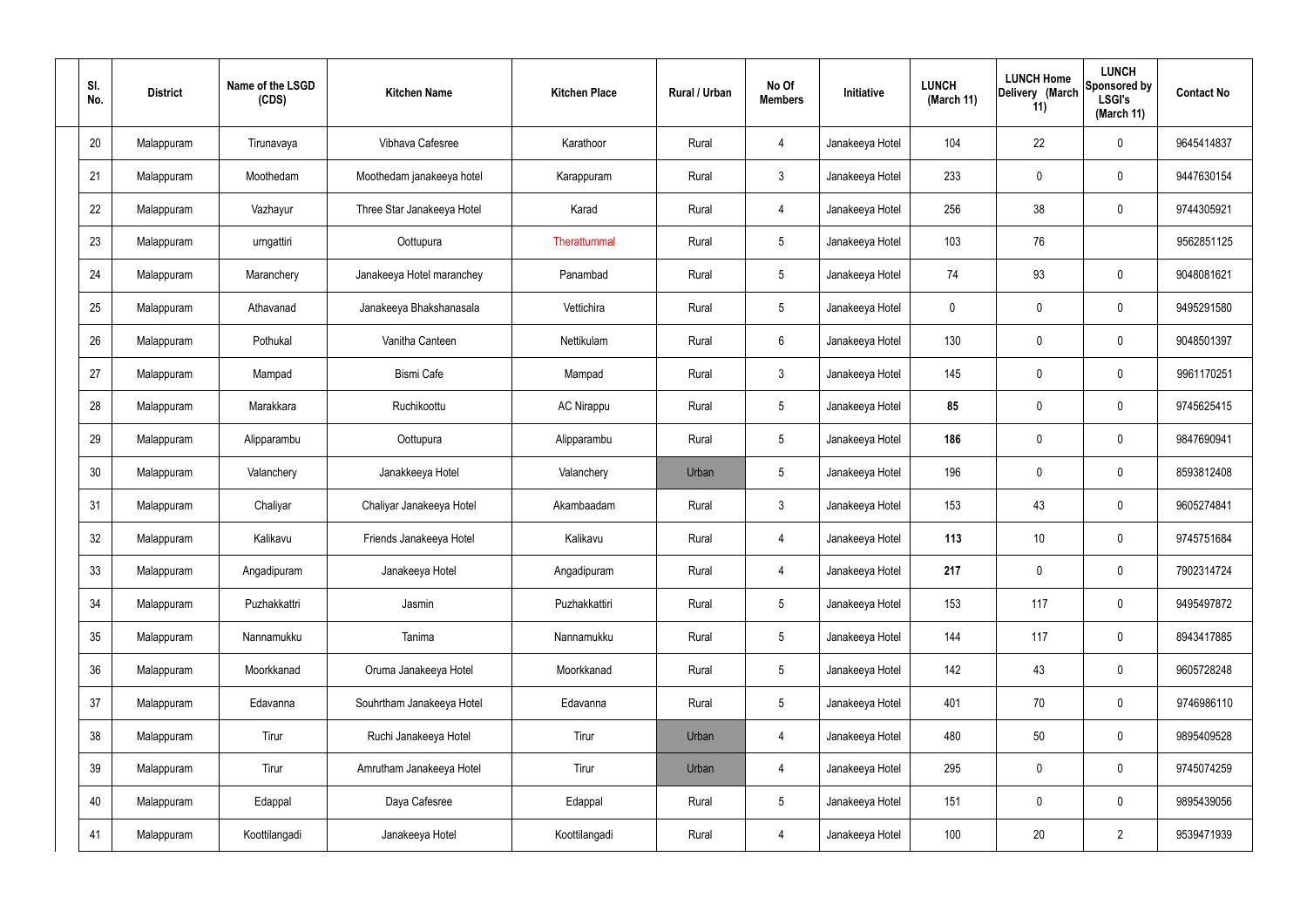| SI.<br>No. | <b>District</b> | Name of the LSGD<br>(CDS) | <b>Kitchen Name</b>                               | <b>Kitchen Place</b>   | Rural / Urban | No Of<br><b>Members</b> | Initiative      | <b>LUNCH</b><br>(March 11) | <b>LUNCH Home</b><br>Delivery (March<br>11) | <b>LUNCH</b><br>Sponsored by<br><b>LSGI's</b><br>(March 11) | <b>Contact No</b> |
|------------|-----------------|---------------------------|---------------------------------------------------|------------------------|---------------|-------------------------|-----------------|----------------------------|---------------------------------------------|-------------------------------------------------------------|-------------------|
| 42         | Malappuram      | Vattamkulam               | Vibhava Janakeeya Hotel                           | Edappal                | Rural         | 4                       | Janakeeya Hotel | 203                        | $\mathbf 0$                                 | 0                                                           | 9744844512        |
| 43         | Malappuram      | Nilambur                  | Annapporna Janakeeya Hotel                        | Nilambur               | Urban         | 8                       | Janakeeya Hotel | 371                        | 102                                         | 0                                                           | 8547795364        |
| 44         | Malappuram      | Puzhakkattri              | PT Group                                          | Ramapuram              | Rural         | 4                       | Janakeeya Hotel | 140                        | 48                                          | 0                                                           | 9745108676        |
| 45         | Malappuram      | Vazhikkadavu              | Vanitha Janakeeya Hotel                           | Manimooli              | Rural         | 4                       | Janakeeya Hotel | 166                        | 32                                          | 0                                                           | 8943046755        |
| 46         | Malappuram      | Chungathara               | Chungathara Annapoorna Vanitha<br>Janakeeya Hotel | Chalikkulam            | Rural         | $\mathbf{3}$            | Janakeeya Hotel | 58                         | $\mathbf 0$                                 | 0                                                           | 9745674102        |
| 47         | Malappuram      | Vallikunnu                | Punathil Janakeeya Hotel                          | Vallikunnu             | Rural         | 4                       | Janakeeya Hotel | 52                         | 208                                         | 0                                                           | 9946051042        |
| 48         | Malappuram      | Tirurangadi               | Nirmalyam Janakeeya Hotel                         | Chanthappadi           | Urban         | $5\phantom{.0}$         | Janakeeya Hotel | 302                        | 291                                         | 0                                                           | 9895168511        |
| 49         | Malappuram      | Purathur                  | Purathur Janakeeya Hotel                          | Kavilakkad             | Rural         | $\mathbf{3}$            | Janakeeya Hotel | 113                        | 89                                          | 0                                                           | 9645170119        |
| 50         | Malappuram      | Kuruva                    | Swad                                              | Ambalaparamb           | Rural         | 4                       | Janakeeya Hotel | 89                         | 16                                          | 0                                                           | 9495993543        |
| 51         | Malappuram      | Perumanna Klari           | Perumanna Klari Janakeeya Hotel                   | Near Panjayathu office | Rural         | $\mathbf{3}$            | Janakeeya Hotel | 104                        | 0                                           | 0                                                           | 7306197556        |
| 52         | Malappuram      | Kuttippuram               | Janakeeya Hotel Kuttippurram                      | Kuttipuram             | Rural         | $5\phantom{.0}$         | Janakeeya Hotel | 247                        | 0                                           | 0                                                           | 8921459017        |
| 53         | Malappuram      | Niramaruthur              | Annapporna Janakeeya Hotel                        | Mangad                 | Rural         | $\mathbf{3}$            | Janakeeya Hotel | 135                        | 0                                           | 0                                                           | 9746334349        |
| 54         | Malappuram      | Veliyancode               | Cafe Kudumbashree                                 | Eramangalam            | Rural         | $\mathbf{3}$            | Janakeeya Hotel | 61                         | 68                                          | 0                                                           | 9567575145        |
| 55         | Malappuram      | Pulilkal                  | Ruchi Koottu Janakeeya Hotel                      | Pulikkal               | Rural         | $\overline{4}$          | Janakeeya Hotel | 130                        | 22                                          | 0                                                           | 9947039208        |
| 56         | Malappuram      | Karuvarakund              | Janakeeya Hotel                                   | Karuvarakund           | Rural         | $\overline{4}$          | Janakeeya Hotel | 235                        | 20                                          | 0                                                           | 9562233316        |
| 57         | Malappuram      | Thuvvur                   | Janakeeya Hotel                                   | Thuvvur                | Rural         | $5\phantom{.0}$         | Janakeeya Hotel | 195                        | 35                                          | 0                                                           | 8075365565        |
| 58         | Malappuram      | Kottakkal                 | Kottakkal Janakeeya Hotel                         | Kottakkal              | Urban         | $\mathbf{3}$            | Janakeeya Hotel | 350                        | $\pmb{0}$                                   | 0                                                           | 9946216609        |
| 59         | Malappuram      | Kuzhimanna                | Mythri Janakkeeya Hotel                           | Cheruparamb            | Rural         | $\overline{4}$          | Janakeeya Hotel | 324                        | 254                                         | 0                                                           | 9961738543        |
| 60         | Malappuram      | Talakkad                  | Talakkad Janakeeya Hotel                          | <b>BP</b> Angadi       | Rural         | $\overline{4}$          | Janakeeya Hotel | 170                        | 30 <sub>2</sub>                             | 0                                                           | 9447824517        |
| 61         | Malappuram      | Areecode                  | Haritha sree Janakeeya Hotel                      | Pookottuchola          | Rural         | $\overline{4}$          | Janakeeya Hotel | 116                        | 16                                          | 0                                                           | 7025072558        |
| 62         | Malappuram      | Cherukkavu                | Kitchen Hut Janakeeya Hotel                       | Chevayoor              | Rural         | $\overline{4}$          | Janakeeya Hoel  | 165                        | 55                                          | $\overline{2}$                                              | 9895195887        |
| 63         | Malappuram      | Thiruvali                 | Janakeeya hotel                                   | Thiruvali              | Rural         | $5\phantom{.0}$         | Janakeeya Hotel | 112                        | $\pmb{0}$                                   | 0                                                           | 9746385945        |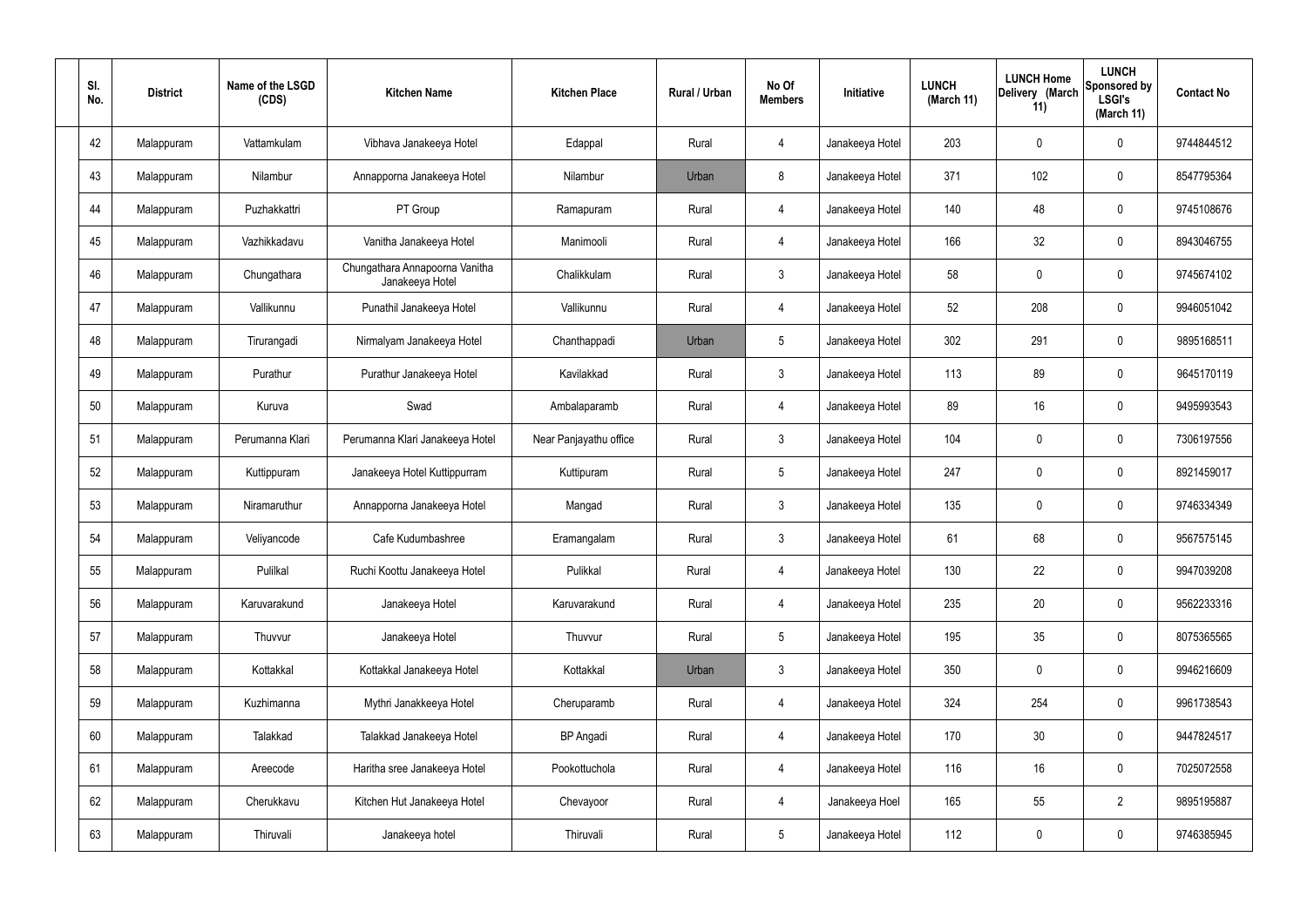|     | SI.<br>No. | <b>District</b> | Name of the LSGD<br>(CDS) | <b>Kitchen Name</b>        | <b>Kitchen Place</b> | Rural / Urban | No Of<br><b>Members</b> | Initiative      | <b>LUNCH</b><br>(March 11) | <b>LUNCH Home</b><br>Delivery (March<br>11) | <b>LUNCH</b><br>Sponsored by<br><b>LSGI's</b><br>(March 11) | <b>Contact No</b> |
|-----|------------|-----------------|---------------------------|----------------------------|----------------------|---------------|-------------------------|-----------------|----------------------------|---------------------------------------------|-------------------------------------------------------------|-------------------|
| 128 | 64         | Malappuram      | Alamcode                  | Janakeeya hotel            | Alamcode             | Rural         | $5\phantom{.0}$         | Janakeeya Hotel | 186                        | 83                                          | $\mathbf 0$                                                 | 8129368109        |
|     | 65         | Malappuram      | Manjeri 1                 | Cafe Janakeeya hotel       | Manjeri              | Urban         | $6\phantom{.}6$         | Janakeeya Hotel | 230                        | 17                                          | $5\phantom{.0}$                                             | 7336671011        |
|     | 66         | Malappuram      | kalpakanchery             | Janakeeya HOTEL            | Kalpakanchery        | Rural         | $\overline{4}$          | Janakeeya Hotel | 175                        | 0                                           | $\mathbf 0$                                                 | 9048929947        |
|     | 67         | Malappuram      | Kodur                     | Janakeeya hotel            | vadakkemanna         | Rural         | $\mathbf{3}$            | Janakeeya hotel | 147                        | 0                                           | $\mathbf 0$                                                 | 9605430938        |
|     | 68         | Malappuram      | Anakayam                  | janakeeya hotel            | Anakayam             | Rural         | $5\phantom{.0}$         | Janakeeya hotel | 272                        | 0                                           | $\mathbf 0$                                                 | 7025840671        |
|     | 69         | Malappuram      | Malappuram                | Janakeeya Hotel            | Malappuram           | Urban         | $\mathbf{3}$            | Janakeeya Hotel | 217                        | $\mathbf 0$                                 | $\mathbf 0$                                                 | 8281125864        |
|     | 70         | Malappuram      | Tanur                     | Azhimukham Janakeeya hotel | tanur                | Urban         | $\mathbf{3}$            | Janakeeya Hotel | $\mathbf 0$                | $\mathbf 0$                                 | $\mathbf 0$                                                 | 7594914843        |
|     | 71         | Malappuram      | Elamkulam                 | Janapriya                  | Kunnakav             | Rural         | 4                       | Janakeeya Hotel | 188                        | $\mathbf 0$                                 | $\mathbf 0$                                                 | 9496725446        |
|     | 72         | Malappuram      | Wandoor                   | Janakeeya Hotel            | wandoor              | Rural         | 4                       | Janakeeya Hotel | 200                        | 0                                           | $\mathbf 0$                                                 | 8086064498        |
|     | 73         | Malappuram      | Perinthalmanna            | samrthi janakeeya hotei    | Perinthalmanna       | Urban         | $5\phantom{.0}$         | Janakeeya hotel | 166                        | 0                                           | $\mathbf 0$                                                 | 7994259773        |
|     | 74         | Malappuram      | Munniyur                  | Oottupura                  | Munniyur             | Rural         | $5\phantom{.0}$         | Janakeeya Hotel | 212                        | 184                                         | $\mathbf 0$                                                 |                   |
|     | 75         | Malappuram      | AR Nagar                  | Aiswarya                   | AR Nagar             | Rural         | $\mathbf{3}$            | Janakeeya Hotel | 224                        | 0                                           | $\mathbf 0$                                                 |                   |
|     | 76         | Malappuram      | Thenjippalam              | Nanma                      | Thenjippalam         | Rural         | 4                       | Janakeeya Hotel | 323                        | 98                                          | $\mathbf 0$                                                 |                   |
|     | 77         | Malappuram      | Peruvallur                | Anugraha                   | Super bazar          | Rural         | $5\overline{)}$         | Jankeeya Hotel  | 132                        | 113                                         | $\overline{2}$                                              | 9747037665        |
|     | 78         | Malappuram      | Muthuvallur               | Nanma janakeeya hotel      | Muthuparambu         | Rural         | $3\phantom{a}$          | Janakeeya hotel | 524                        | $\mathsf{0}$                                | $\mathbf 0$                                                 | 9744406501        |
|     | 79         | Malappuram      | mankada                   | janakeeya hatel            | Aryiranazhipadi      | Rural         | $\mathbf{3}$            | janakeeya hotel | $\mathbf 0$                | $\mathbf 0$                                 | $\mathbf 0$                                                 | 9539855520        |
|     | 80         | Malappuram      | Vengara                   | Ponnoos hotel              | Vengara              | Rural         | 4                       | Janakeeya hotel | 269                        | 0                                           | $\mathbf 0$                                                 | 9947424618        |
|     | 81         | Malappuram      | Pulpatta                  | Santhwanam Janakeeya hotel | Padikkal parambil    | Rural         | $5\phantom{.0}$         | Janakeeya hotel | 331                        | 160                                         | $\mathbf 0$                                                 | 9526367569        |
|     | 82         | Malappuram      | Keezhattur                | Keezhattur Janakeeya hotel | Keezhattur           | Rural         | 4                       | Janakeeya hotel | 50                         | 0                                           | $\mathbf 0$                                                 | 9539209640        |
|     | 83         | Malappuram      | Cheriyamundam             | Nanma janakeeya hotel      | Manchingapara        | Rural         | 4                       | Janakeeya hotel | 90                         | 0                                           | $\mathbf 0$                                                 | 9496048689        |
|     | 84         | Malappuram      | Chelambre                 | Soorya Janakeeya hotel     | Pulluparamb          | Rural         | $\mathbf{3}$            | Janakeeya hotel | 89                         | 77                                          | $\mathbf 0$                                                 | 7994179285        |
|     | 85         | Malappuram      | Ponmala                   | Janakeeya hotel            | Chappangadi          | Rural         | 4                       | Janakeeya hotel | 218                        | 0                                           | $\mathbf 0$                                                 | 9605811748        |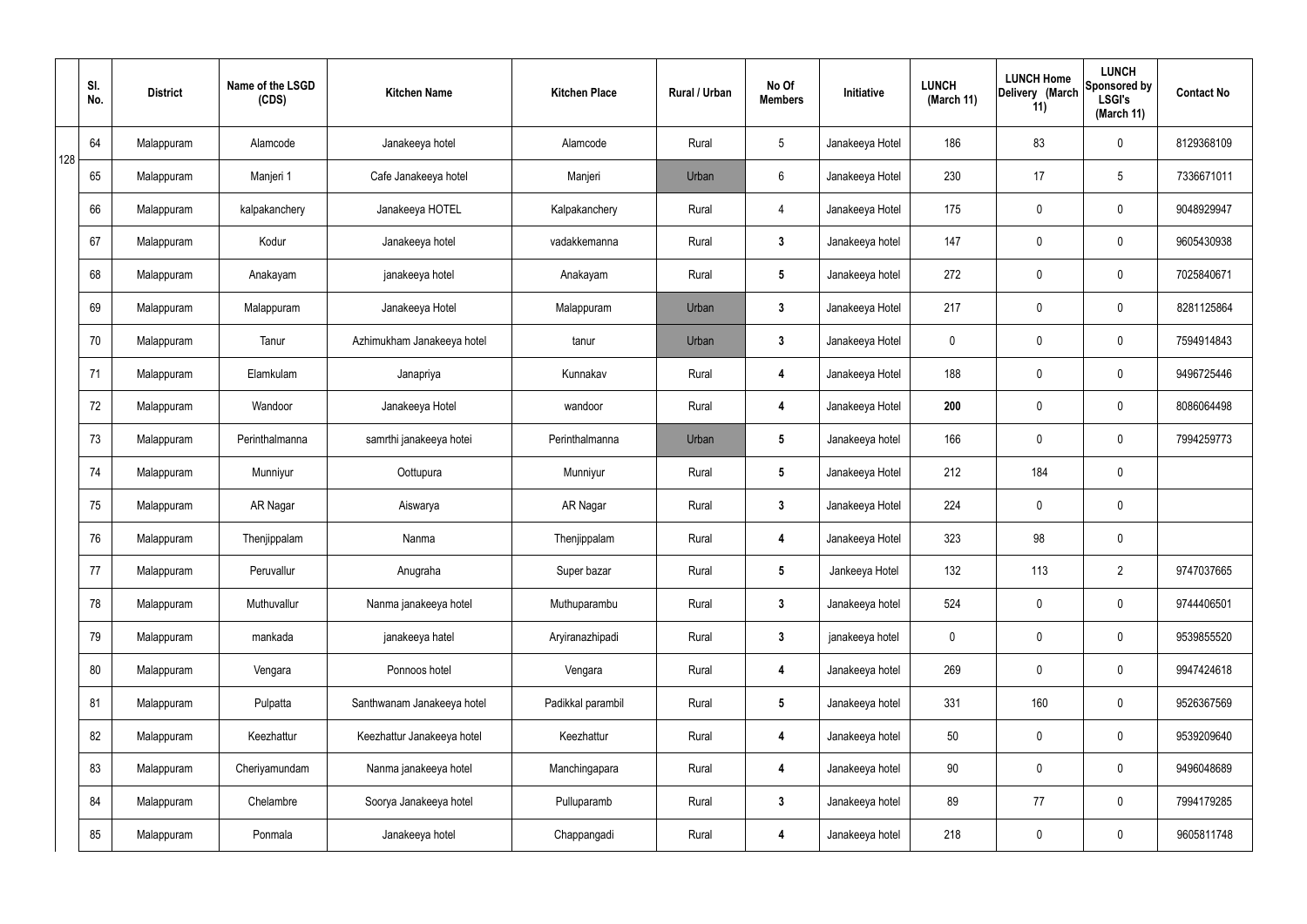| SI.<br>No. | <b>District</b> | Name of the LSGD<br>(CDS) | <b>Kitchen Name</b>      | <b>Kitchen Place</b> | Rural / Urban | No Of<br><b>Members</b> | Initiative      | <b>LUNCH</b><br>(March 11) | <b>LUNCH Home</b><br>Delivery (March<br>11) | <b>LUNCH</b><br>Sponsored by<br><b>LSGI's</b><br>(March 11) | <b>Contact No</b> |
|------------|-----------------|---------------------------|--------------------------|----------------------|---------------|-------------------------|-----------------|----------------------------|---------------------------------------------|-------------------------------------------------------------|-------------------|
| 86         | Malappuram      | Thennala                  | <b>Bismi Hotel</b>       | Pookkiparamb         | Rural         | 4                       | Jankeeya Hotel  | 252                        | 0                                           | $\mathbf 0$                                                 | 9995757092        |
| 87         | Malappuram      | Tanalur                   | Janakeeya Hotel          | Tanalur              | Rural         | $\mathbf{3}$            | Jankeeya Hotel  | 225                        | 0                                           | $\pmb{0}$                                                   |                   |
| 88         | Malappuram      | Parappur                  | Janakeeya Hotel          | chullipparambu       | Rural         | $5\phantom{.0}$         | Janakeeya Hotel | 352                        | 0                                           | $\mathbf 0$                                                 | 9961091317        |
| 89         | Malappuram      | Edarikkode                | Janakeeya Hotel          | Edarikkod            | Rural         | $\mathbf{3}$            | Janakeeya Hotel | $\mathbf 0$                | 0                                           | $\mathbf 0$                                                 | 8089003770        |
| 90         | Malappuram      | Oorakam                   | Ammoos                   | Panchayath padi      | Rural         | $3\phantom{a}$          | Janakeeya Hotel | 274                        | 0                                           | $\mathbf 0$                                                 | 9526449294        |
| 91         | Malappuram      | Nannambra                 | Veeturuchi               | Kundoor Athani       | Rural         | 4                       | Janakeeya Hotel | 241                        | 39                                          | $\mathbf 0$                                                 | 9400618659        |
| 92         | Malappuram      | Pandikkad                 | Janakeeya Hotel          | Pandikkad            | Rural         | 4                       | Janakeeya Hotel | 262                        | $\mathbf 0$                                 | $\mathbf 0$                                                 | 9995504081        |
| 93         | Malappuram      | Chokkad                   | Natturuchi               | Chokkad              | Rural         | $5\phantom{.0}$         | Janakeeya Hotel | 163                        | 29                                          | $\mathbf 0$                                                 |                   |
| 94         | Malappuram      | Cheekode                  | Cheekode Janakeeya Hotel | Cheekode             | Rural         | 4                       | Janakeeya Hotel | 110                        | 33                                          | $\mathbf 0$                                                 |                   |
| 95         | Malappuram      | Makkarapparamb            | Subiksha                 | Makkarapparamb       | Rural         | $\mathbf{3}$            | Janakeeya Hotel | 67                         | 24                                          | $\mathbf 0$                                                 | 8089003770        |
| 96         | Malappuram      | Ponnani-1                 | Devi Janakeeya Hotel     | Ponnani              | Urban         | $5\phantom{.0}$         | Janakeeya Hotel | $\mathbf 0$                | 0                                           | $\mathbf 0$                                                 | 9961919097        |
| 97         | malappuram      | mangalam                  | Soubagya                 | mangalam             | Rural         | $5\phantom{.0}$         | janakeeya hotel | 107                        | 23                                          | $\mathbf 0$                                                 |                   |
| 98         | Malappuram      | Trikkalangode             | janakeeya hotel          | karakkunnu           | Rural         | $6\phantom{1}$          | Janakeeya Hotel | 302                        | $\mathbf 0$                                 | $\mathbf 0$                                                 |                   |
| 99         | Malppuram       | Morayoor                  | Janakeeya hotel          | Valanchery           | Rural         | $\mathbf{3}$            | Janakeeya hotel | 115                        | $\mathsf{0}$                                | $\mathbf 0$                                                 |                   |
| 100        | Malappuram      | Perumbadapp               | Janakeeya hotel          | Perumbadapp          | Rural         | $\overline{\mathbf{4}}$ | Janakeeya hotel | 45                         | 75                                          | $\mathbf 0$                                                 |                   |
| 101        | Malappuram      | Tirur                     | Samruthi Janakeeya Hotel | Vettom               | <b>RURAL</b>  | $5\phantom{.0}$         | Janakeeya hotel | 137                        | 289                                         | $\mathbf 0$                                                 |                   |
| 102        | Malappuram      | Kondotty                  | Janakeeya hotel          | vazhakad             | <b>RURAL</b>  | 4                       | janakeeya hotel | 448                        | 236                                         | $\mathbf 0$                                                 |                   |
| 103        | Malappuram      | Pulamanthol               | Janakeeya hotel          | pulamanthole         | <b>RURAL</b>  | 4                       | Janakeeya hotel | 203                        | 0                                           | $\mathbf 0$                                                 |                   |
| 104        | Malappuram      | Valavannur                | Jankeeya hotel           | Valavannur           | <b>RURAL</b>  | $5\phantom{.0}$         | Janakeeya hotel | 287                        | 0                                           | $\mathbf 0$                                                 |                   |
| 105        | Malappuram      | kottakkal                 | Janakeeya hotel          | kotakkal             | <b>URBAN</b>  | 4                       | Janakeeya hotel | 309                        | $\pmb{0}$                                   | $\mathbf 0$                                                 |                   |
| 106        | Malappuram      | Vettom                    | Thripthi Janakeeya Hotel | vettom               | <b>RURAL</b>  | $\overline{\mathbf{4}}$ | Janakeeya hotel | 183                        | 40                                          | $\mathbf 0$                                                 |                   |
| 107        | Malappuram      | Nilambur                  | Janakeeya hotel          | nilambur             | <b>URBAN</b>  | $5\phantom{.0}$         | Janakeeya hotel | 320                        | 45                                          | $\pmb{0}$                                                   |                   |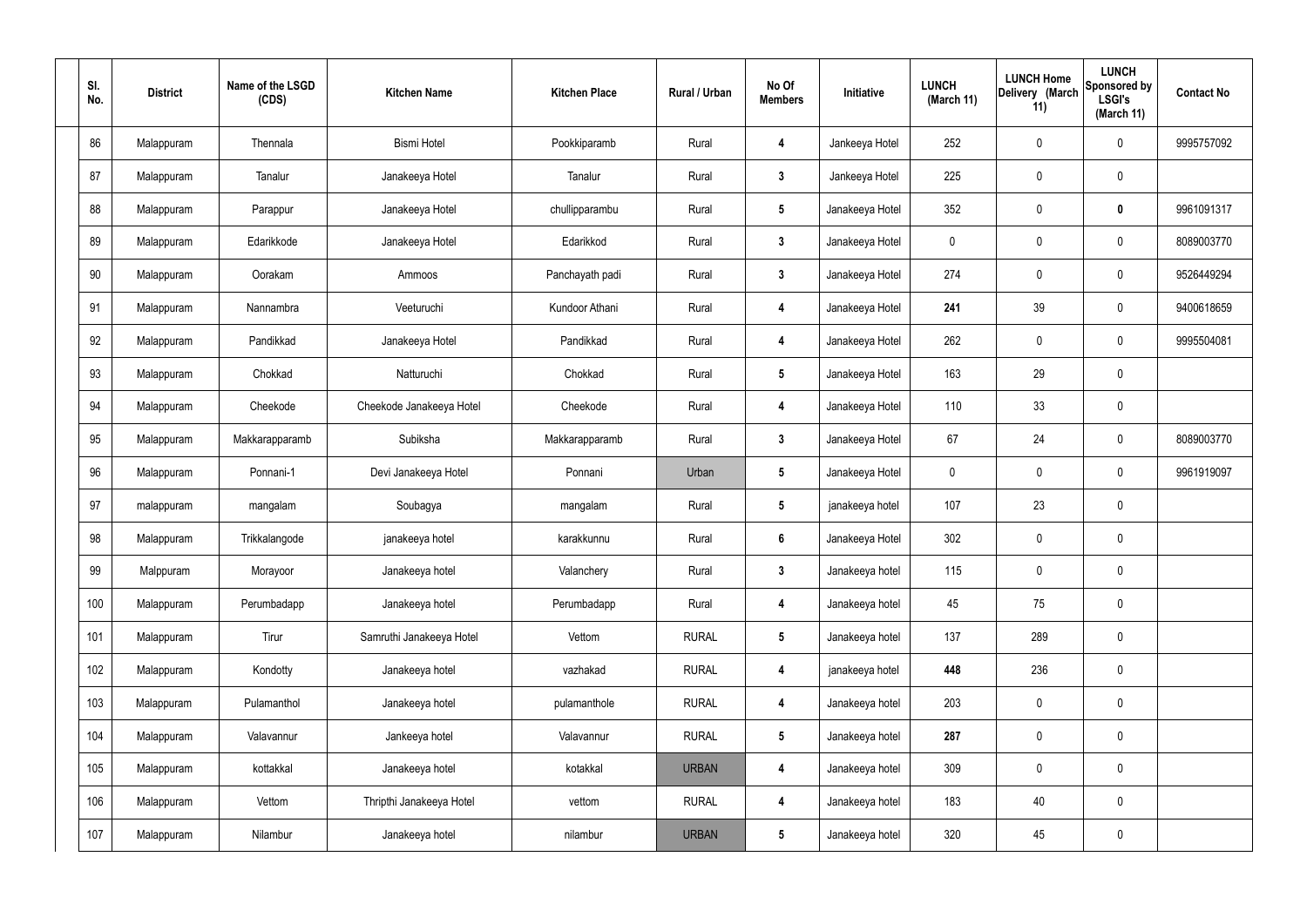|            | SI.<br>No. | <b>District</b> | Name of the LSGD<br>(CDS) | <b>Kitchen Name</b>        | <b>Kitchen Place</b> | <b>Rural / Urban</b> | No Of<br><b>Members</b> | Initiative      | <b>LUNCH</b><br>(March 11) | <b>LUNCH Home</b><br>Delivery (March<br>11) | <b>LUNCH</b><br>Sponsored by<br><b>LSGI's</b><br>(March 11) | <b>Contact No</b> |
|------------|------------|-----------------|---------------------------|----------------------------|----------------------|----------------------|-------------------------|-----------------|----------------------------|---------------------------------------------|-------------------------------------------------------------|-------------------|
|            | 108        | Malappuram      | Nilambur                  | Janakeeya hotel            | nilambur             | <b>URBAN</b>         | $\boldsymbol{4}$        | Janakeeya hotel | 366                        | $\mathbf 0$                                 | $\mathbf 0$                                                 |                   |
|            | 109        | Malappuram      | Vallikkunn                | Rasakkut                   | Vallikunnu           | Rural                | 4                       | janakeeyahotel  | 176                        | 110                                         | $\mathbf 0$                                                 |                   |
|            | 110        | Malappuram      | kuruva                    | Ruchi                      | Kurava               | Rural                | $5\overline{)}$         | Janakeeyahotel  | 116                        | 11                                          | $\mathbf 0$                                                 | 9745414800        |
|            | 111        | Malappuram      | Kannamangalam             | Ruchikoott                 | Kannamangalam        | Rural                | $\mathbf{3}$            | Janakeeya Hotel | 487                        | $\mathbf 0$                                 | $\mathbf 0$                                                 |                   |
|            | 112        | Malappuram      | Othungal                  | janakeeya hotel            | Othukkungal          | Rural                | $5\overline{)}$         | Janakeeya Hotel | 332                        | $\mathbf 0$                                 | $\mathbf 0$                                                 | 9656716066        |
|            | 113        | Malappuram      | Pookkottur                | janakeeya hotel            | valluvambram         | Rural                | 4                       | Janakeeya Hotel | $\mathbf 0$                | $\mathbf 0$                                 | $\mathbf 0$                                                 | 9447334084        |
|            | 114        | Malappuram      | Edakkara                  | Edakkara janakeeya hotel   | Edakkara             | Rural                | $\overline{\mathbf{4}}$ | janakeeya hotel | 210                        | $\mathbf 0$                                 | $\mathbf 0$                                                 |                   |
|            | 115        | Malappuram      | porur                     | Thanima Janakeeya Hotel    | Porur                | Rural                | $\mathbf{3}$            | janakeeya hotel | 133                        | $\mathbf 0$                                 | $\mathbf 0$                                                 | 9539928567        |
|            | 116        | Malappuram      | Pulikkal                  | Janakeeya Hotel            | pulikkal             | Rural                | $\overline{\mathbf{4}}$ | Janakeeya Hotel | 120                        | 24                                          | $\mathbf 0$                                                 |                   |
|            | 117        | malappuram      | Tanur                     | amma janakeeyahottel       | Tanur                | <b>URBAN</b>         | $5\phantom{.0}$         | janakeeyahottel | 320                        | $\pmb{0}$                                   | $\mathbf 0$                                                 |                   |
|            | 118        | malappuram      | Pallikkal                 | padheyam janakeeyahottel   | Pallikkal            | Rural                | $5\phantom{.0}$         | janakeeyahotel  | 124                        | 67                                          | $\mathbf 0$                                                 |                   |
|            | 119        | Malappuram      | Chelembra                 | janakeeyahotel2            | Chelembra            | Rural                | 4                       | janakeeyahotel  | 147                        | 79                                          | $\mathbf 0$                                                 |                   |
|            | 120        | Malappuram      | Purathur                  | Safa Janakeeya Hotel       | Paravanna            | Rural                | 4                       | Janakeeya Hotel | 49                         | 26                                          | $\mathbf 0$                                                 |                   |
|            | 121        | malappuram      | vazhayur                  | puthuma janakeeyahotel     | Vazhayur             | Rural                | $\overline{\mathbf{4}}$ | janakeeyahotel  | 175                        | 27                                          | $\mathbf 0$                                                 |                   |
|            | 122        | malappuram      | mangalam                  | Swathistam                 | Vadikkal             | Rural                | $\overline{\mathbf{4}}$ | janakeeyahotel  | 221                        | 83                                          | $\mathbf 0$                                                 |                   |
|            | 123        | malappuram      | kuttippuram               | nilayoram janakeeya hotel  | Kuttipuram           | Rural                | $\overline{\mathbf{4}}$ | janakeeyahotel  | 344                        | $\mathbf 0$                                 | $\pmb{0}$                                                   |                   |
|            | 124        | malapluram      | thazhekode                | Thazhekode Janakeeya Hotel | Thazhekode           | Rural                | $\overline{\mathbf{4}}$ | Janakeeya Hotel | 472                        | $\mathbf 0$                                 | $\pmb{0}$                                                   |                   |
|            | 125        | malappuram      | munniyur                  | my kitchen                 | Alinchuvad           | Rural                | $5\phantom{.0}$         | janakeeya hotel | 143                        | 211                                         | $\overline{2}$                                              | 8589809765        |
|            | 126        | Malappuram      | Mangalam                  | Ruchikkoottu               | Mangalam             | Rural                | $\overline{\mathbf{4}}$ | Janakeeya hotel | 175                        | 52                                          | $\mathbf 0$                                                 |                   |
|            | 127        | Malappuram      | Ponnani                   | Thripthi                   | Ponnani              | Urban                | $5\overline{)}$         | Janakeeya Hotel | 182                        | $\mathbf 0$                                 | $\mathbf 0$                                                 |                   |
|            | 128        | Malappuram      | Tanur                     | Krishna                    | Tanur                | Urban                | $5\overline{)}$         | janakeeya hotel | 238                        | $\pmb{0}$                                   | $\mathbf 0$                                                 |                   |
| <b>128</b> |            |                 |                           |                            |                      |                      | 537                     |                 | 24680                      | 4981                                        | 20                                                          |                   |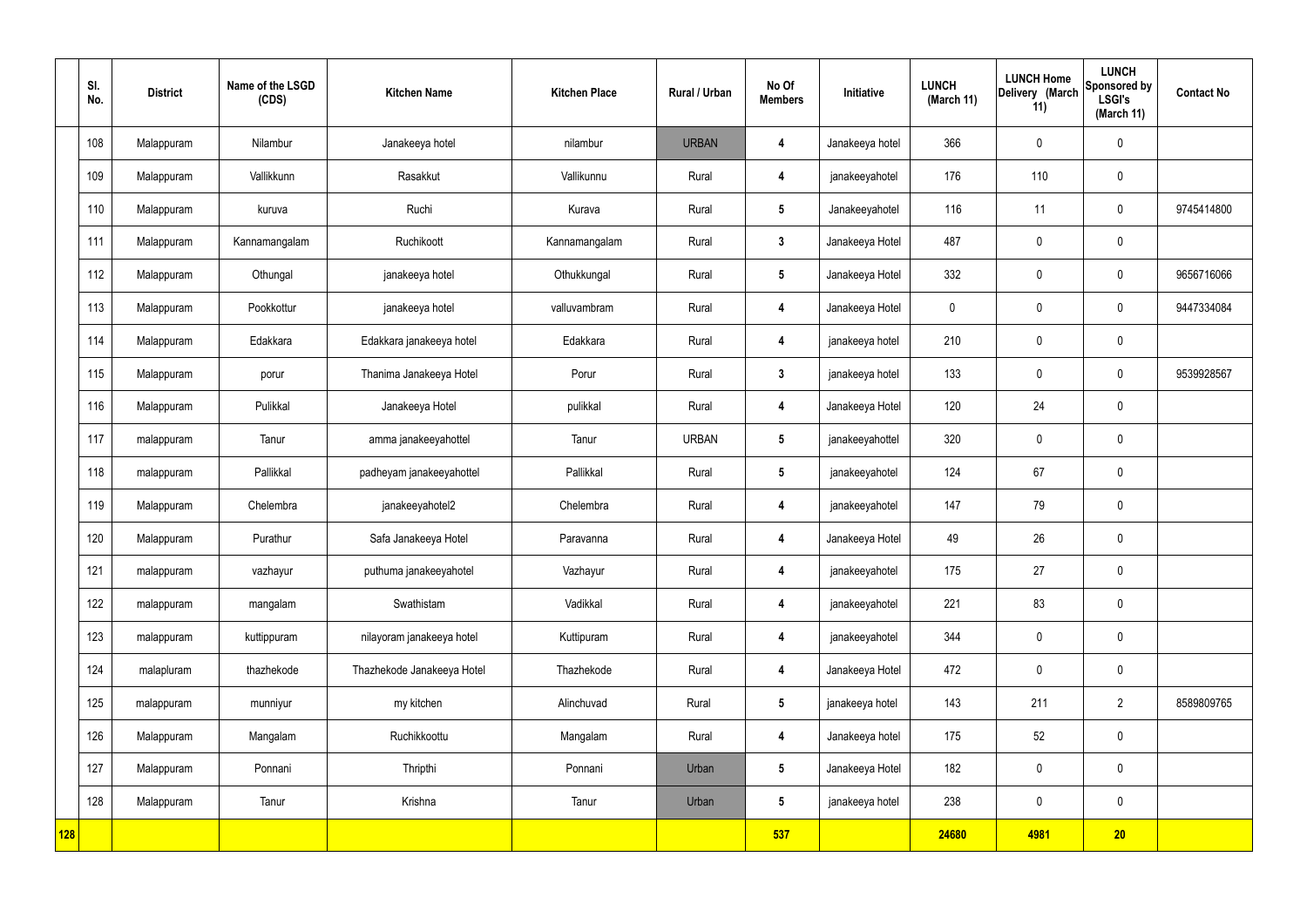| SI.<br>No.      | <b>District</b> | Name of the LSGD<br>(CDS) | <b>Kitchen Name</b>             | <b>Kitchen Place</b>                      | Rural / Urban | No Of<br><b>Members</b> | Initiative      | <b>LUNCH</b><br>(March 11) | <b>LUNCH Home</b><br>Delivery (March<br>11) | <b>LUNCH</b><br>Sponsored by<br><b>LSGI's</b><br>(March 11) | <b>Contact No</b> |
|-----------------|-----------------|---------------------------|---------------------------------|-------------------------------------------|---------------|-------------------------|-----------------|----------------------------|---------------------------------------------|-------------------------------------------------------------|-------------------|
|                 | Palakkad        | Elapully                  | Nakshathra Vanitha canteen      | Canteen                                   | Rural         | 4                       | Janakeeya Hotel | 170                        | 0                                           | $\mathbf 0$                                                 | 24680             |
| $\overline{2}$  | Palakkad        | Nalleppilly               | Vanitha Canteen                 | Canteen                                   | Rural         | $\overline{4}$          | Janakeeya Hotel | 190                        | 0                                           | $\mathbf 0$                                                 | 9656232569        |
| 3               | Palakkad        | Chittur                   | Thanal vanitha Canteen          | Thathamangalam, Mettuvalavu               | Urban         | $\mathbf{3}$            | Janakeeya Hotel | 342                        | 0                                           | $\mathbf 0$                                                 | 9447105400        |
| 4               | Palakkad        | chittur                   | urapp janakeeya hotel           | Anicode junction                          | urban         | $5\phantom{.0}$         | Janakeeya hotel | 188                        | 0                                           | $\mathbf 0$                                                 | 9349930549        |
| 5               | Palakkad        | polpully                  | subiksha janakeeya hotel        | kallootiyal                               | Rural         | $5\phantom{.0}$         | Janakeeya hotel | 178                        | 0                                           | $\mathbf 0$                                                 | 9495197498        |
| 6               | Palakkad        | Eruthenpathy              | Nila janakeeya hotel            | Mooniilmada muniyappan<br>kshethram near  | Rural         | $5\phantom{.0}$         | Janakeeya hotel | 120                        | 0                                           | $\mathbf 0$                                                 | 9037290925        |
| $\overline{7}$  | Palakkad        | Perumatty                 | Nanam Janakeeya hotel           | kannimari                                 | Rural         | $\mathbf{3}$            | Janakeeya hotel | 98                         | 0                                           | $\mathbf 0$                                                 | 9605529657        |
| 8               | Palakkad        | Vadakarapathy             | soubhagya janakeeya hotel       | vadakarapathy panchayath                  | Rural         | $5\phantom{.0}$         | Janakeeya hotel | 127                        | 0                                           | $\mathbf 0$                                                 | 9633578756        |
| 9               | Palakkad        | Kozhinjampara             | Sreesakthi Janakeeya hotel      | Kozhinjampara<br>gramapanchayth, near bus | Rural         | $5\phantom{.0}$         | Janakeeya hotel | 140                        | 0                                           | $\mathbf 0$                                                 | 9847121105        |
| 10 <sup>°</sup> | Palakkad        | Vadakkenchery             | Oottupura Vanitha Canteen       | Panchayath building,<br>Vadakkenchery     | Rural         | 4                       | Janakeeya Hotel | 244                        | 0                                           | $\mathbf 0$                                                 | 9656360141        |
| 11              | Palakkad        | PKD North                 | Cafesree                        | opp. ksrtc bus stand,<br>Manjakulam road  | Urban         | $5\phantom{.0}$         | Janakeeya Hotel | 0                          | 0                                           | $\mathbf 0$                                                 | 9037332005        |
| 12              | Palakkad        | Ongallur                  | Amma canteen                    | Ongallur vipanana kendram                 | Rural         | 4                       | Janakeeya Hotel | 89                         | 0                                           | $\boldsymbol{0}$                                            | 7560924507        |
| 13              | Palakkad        | Muthuthala                | Sreelakshmi vanitha canteen     | Muthuthala panchayath                     | Rural         | 4                       | Janakeeya Hotel | 98                         | 0                                           | 0                                                           | 7558865485        |
| 14              | Palakkad        | Koppam                    | Natturuchi kudumbashree cafe    | Near koppam village                       | Rural         | $5\phantom{.0}$         | Janakeeya Hotel | 106                        | $\mathbf 0$                                 | $\mathbf 0$                                                 | 8075779172        |
| 15              | Palakkad        | Paruthur                  | Mamatty vanitha canteen         | Near panchayath                           | Rural         | $5\phantom{.0}$         | Janakeeya Hotel | 72                         | $\mathbf 0$                                 | $\mathbf 0$                                                 | 9544847874        |
| 16              | Palakkad        | Vilayur                   | Souhritha caffesree (Ruchipura) | Near Vilayur Panchayath                   | Rural         | $6\phantom{.}6$         | Janakeeya Hotel | 125                        | $\mathbf 0$                                 | $\mathbf 0$                                                 | 9747342046        |
| 17              | palakkad        | Kulukkallur               | Snehitha Janakeeya hotel        | Kulukkallur panchayath                    | Rural         | $5\phantom{.0}$         | Janakeeya hotel | 68                         | $\mathbf 0$                                 | $\mathbf 0$                                                 | 9746701454        |
| 18              | Palakkad        | Pattambi                  | Janakeeya hotel                 | near Govt samskritha college,<br>Pattambi | Urban         | 4                       | Janakeeya hotel | $\mathbf 0$                | 0                                           | $\mathbf 0$                                                 | 9562043428        |
| 19              | Palakkad        | Erimayur                  | Thanima Vanitha Canteen         | Panchayath building, Erimayur             | Rural         | $5\,$                   | Janakeeya Hotel | 62                         | $\mathbf 0$                                 | $\overline{2}$                                              | 9746440633        |
| 20              | Palakkad        | Kizhekkencheri            | Vanitha Canteen                 | Panchayath Building,<br>Kizhakkenchery    | Rural         | 4                       | Janakeeya Hotel | 59                         | $\mathbf 0$                                 | $\mathbf 1$                                                 | 9747923418        |
| 21              | Palakkad        | Peringottukkurrissi       | Aiswarya Vanitha canteen        | Panchayth building                        | Rural         | $\mathfrak{Z}$          | Janakeeya Hotel | 75                         | 0                                           | $\mathbf 0$                                                 | 9048665884        |
| 22              | Palakkad        | Mundoor                   | Bharath vanitha canteen         | Panchayath building                       | Rural         | $\mathfrak{Z}$          | Janakeeya Hotel | 161                        | $\pmb{0}$                                   | $\boldsymbol{0}$                                            | 8592830607        |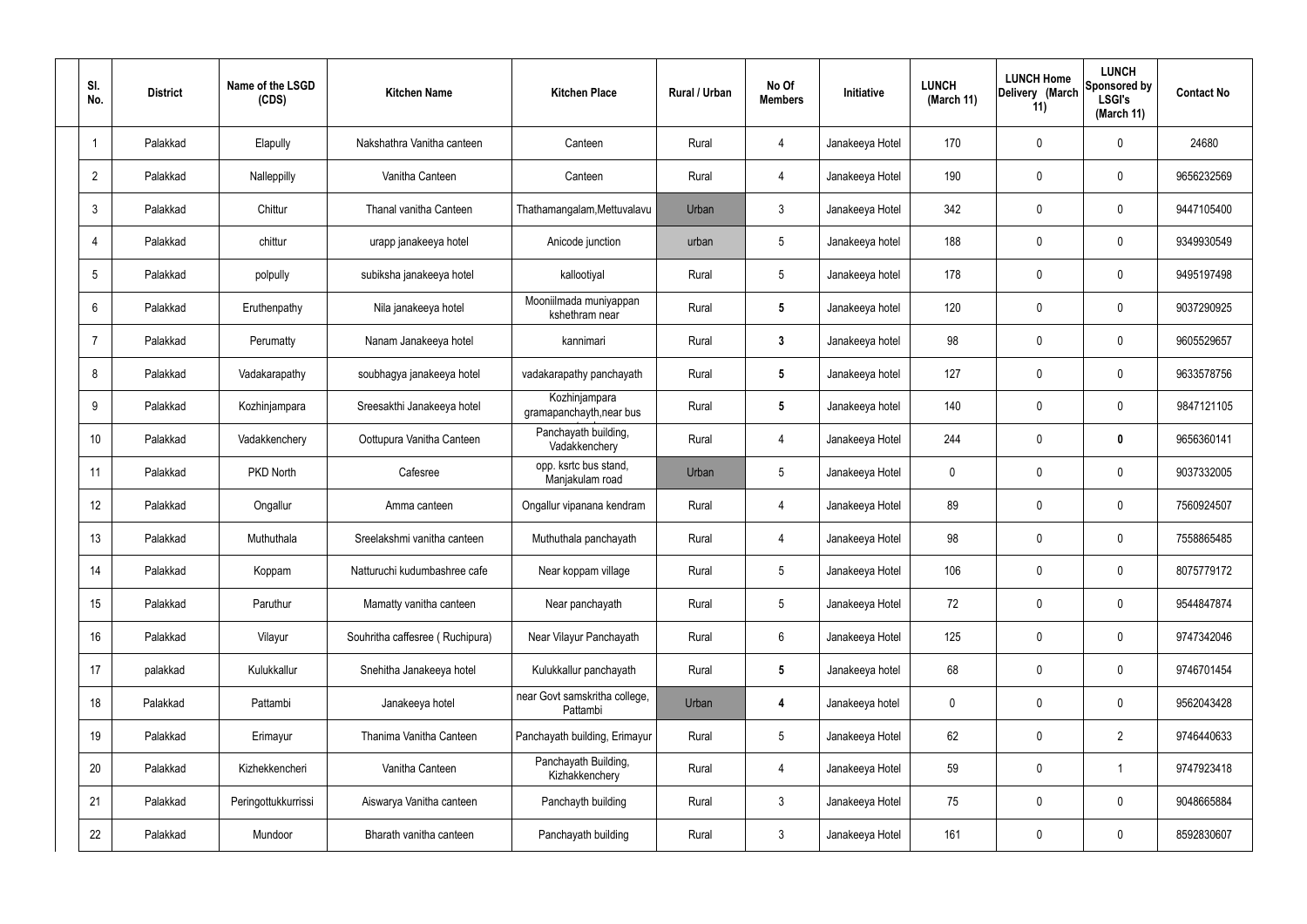| SI.<br>No. | <b>District</b> | Name of the LSGD<br>(CDS) | <b>Kitchen Name</b>                      | <b>Kitchen Place</b>                            | Rural / Urban | No Of<br><b>Members</b> | Initiative       | <b>LUNCH</b><br>(March 11) | <b>LUNCH Home</b><br>Delivery (March<br>11) | <b>LUNCH</b><br>Sponsored by<br><b>LSGI's</b><br>(March 11) | <b>Contact No</b> |
|------------|-----------------|---------------------------|------------------------------------------|-------------------------------------------------|---------------|-------------------------|------------------|----------------------------|---------------------------------------------|-------------------------------------------------------------|-------------------|
| 23         | Palakkad        | Kodumbu                   | kripa                                    | kodumb panchayath                               | Rural         | 4                       | Janakeeya HoteL  | 70                         | $\mathbf 0$                                 | 0                                                           | 9048682860        |
| 24         | Palakkad        | Thirumittakode            | Thirumuttam Janakeeya Hotel              | Karukaputhur                                    | Rural         | 6                       | Janakeeya Hotel  | 117                        | $\mathbf 0$                                 | 0                                                           | 9072841599        |
| 25         | Palakkad        | Akathethara               | Nanma canteen                            | kalyanamandapam                                 | Rural         | $\mathbf{3}$            | Janakeeya Hotel  | 75                         | 0                                           | 0                                                           | 7025563510        |
| 26         | Palakkad        | Marutharoad               | flavours cantteen                        | panchayath                                      | Rural         | $5\phantom{.0}$         | Janakeeya Hotela | 185                        | $\mathbf 0$                                 | 0                                                           | 9746227966        |
| 27         | Palakkad        | Trithala                  | Kairali Vanitha Hotel                    | Thirthala                                       | Rural         | $5\phantom{.0}$         | Janakeeya Hotel  | 141                        | 0                                           | 0                                                           | 9048710155        |
| 28         | Palakkad        | Kongad                    | Annapoorna vanitha canteen               | Near Kongad village office                      | Rural         | $5\phantom{.0}$         | Janakeeya Hotel  | 155                        | $\mathbf 0$                                 | 0                                                           | 9645425774        |
| 29         | Palakkad        | Sreekrishnapuram          | Subiksha canteen                         | Near panchayath office                          | Rural         | $\mathbf{3}$            | Janakeeya Hotel  | 97                         | $\mathbf 0$                                 | 0                                                           | 8086697226        |
| 30         | Palakkad        | Pallassana                | dhanalakshmi vanitha canteen             | pallassana panchayath<br>building               | Rural         | $5\phantom{.0}$         | Janakeeya Hotel  | 149                        | $\mathbf 0$                                 | 0                                                           | 8943225892        |
| 31         | Palakkad        | Nenmmara                  | Nemmara Janakeeya hotel                  | Nemmara junction                                | Rural         | 4                       | Janakeeya hotel  | 223                        | $\mathbf 0$                                 | 0                                                           | 8157850935        |
| 32         | Palakkad        | Ayilur                    | Janakeeya hotel                          | Thalavettanpara, Ayilur                         | Rural         | $\mathbf{3}$            | Janakeeya hotel  | 102                        | 0                                           | 0                                                           | 9539517856        |
| 33         | Palakkad        | Melarkode                 | Janakeeya Hotel                          | near Melarkode panchayath                       | Rural         | $\overline{4}$          | Janakeeya hotel  | $\mathbf 0$                | 0                                           | 0                                                           | 8606193918        |
| 34         | Palakkad        | Vandazhi                  | janakeeya hotel                          | Kaniyamangalam                                  | Rural         | $\mathbf{3}$            | Janakeeya hotel  | 46                         | 0                                           | 0                                                           | 9645919937        |
| 35         | Palakkad        | Nelliayampathy            | Janakeeya hotel                          | near Panchayat, kaikaty                         | Rural         | 4                       | Janakeeya hotel  | 0                          | 0                                           | 0                                                           | 9497123529        |
| 36         | Palakkad        | Elavanchery               | Snehatheeram                             | Near GUPS, Vattekkad                            | Rural         | $\sqrt{5}$              | Janakeeya Hotel  | 248                        | $\mathbf 0$                                 | 0                                                           | 9744195274        |
| 37         | Palakkad        | Kollemkode                | Priya Vanitha Canteen                    | Block Panchayath Office,<br>Kollengode          | Rural         | $\overline{4}$          | Janakeeya Hotel  | 200                        | $\mathbf 0$                                 | 0                                                           | 9745456764        |
| 38         | Palakkad        | Koduvayur                 | Samridhi Kudumbashree Vanitha<br>Canteen | Panchayath Building                             | Rural         | $5\phantom{.0}$         | Janakeeya Hotel  | 100                        | $\mathbf 0$                                 | 0                                                           | 8086263595        |
| 39         | Palakkad        | Pattanchery               | Sreelakshmi vanitha canteen              | Panchayath Building                             | Rural         | $\overline{4}$          | Janakeeya Hotel  | 67                         | $\mathbf 0$                                 | 0                                                           | 8086916932        |
| 40         | Palakkad        | Pudunagaram               | Janakeeya Hotel                          | Near KSEB, Pudunagaram                          | Rural         | $\overline{4}$          | Janakeeya hotel  | 196                        | $\mathbf 0$                                 | 0                                                           | 9497241598        |
| 41         | Palakkad        | Vadavanoor                | Sree Muruka Janakeeya Hotel              | Vydhyasala, Vadavanoor                          | Rural         | $5\phantom{.0}$         | Janakeeya hotel  | 185                        | $\mathbf 0$                                 | 0                                                           | 9567011729        |
| 42         | Palakkad        | Peruvemba                 | Samridi Janakeeya Hotel                  | Peruvemba Junction                              | Rural         | 4                       | Jankeeya hotel   | 225                        | $\mathbf 0$                                 | 0                                                           | 918089611261      |
| 43         | Palakkad        | Muthalamada               | Janakeeya Hotel                          | Chulliyarmedu                                   | Rural         | 4                       | Jankeeya hotel   | 312                        | $\mathbf 0$                                 | 0                                                           | 9633730067        |
| 44         | Palakkad        | Cherppalasseri            | Swad Janakiyahotel, CPY                  | Scheduled caste coperative<br>society hall, cpy | Urban         | $5\phantom{.0}$         | Janakeeya Hotel  | 220                        | 0                                           | 0                                                           | 9447746082        |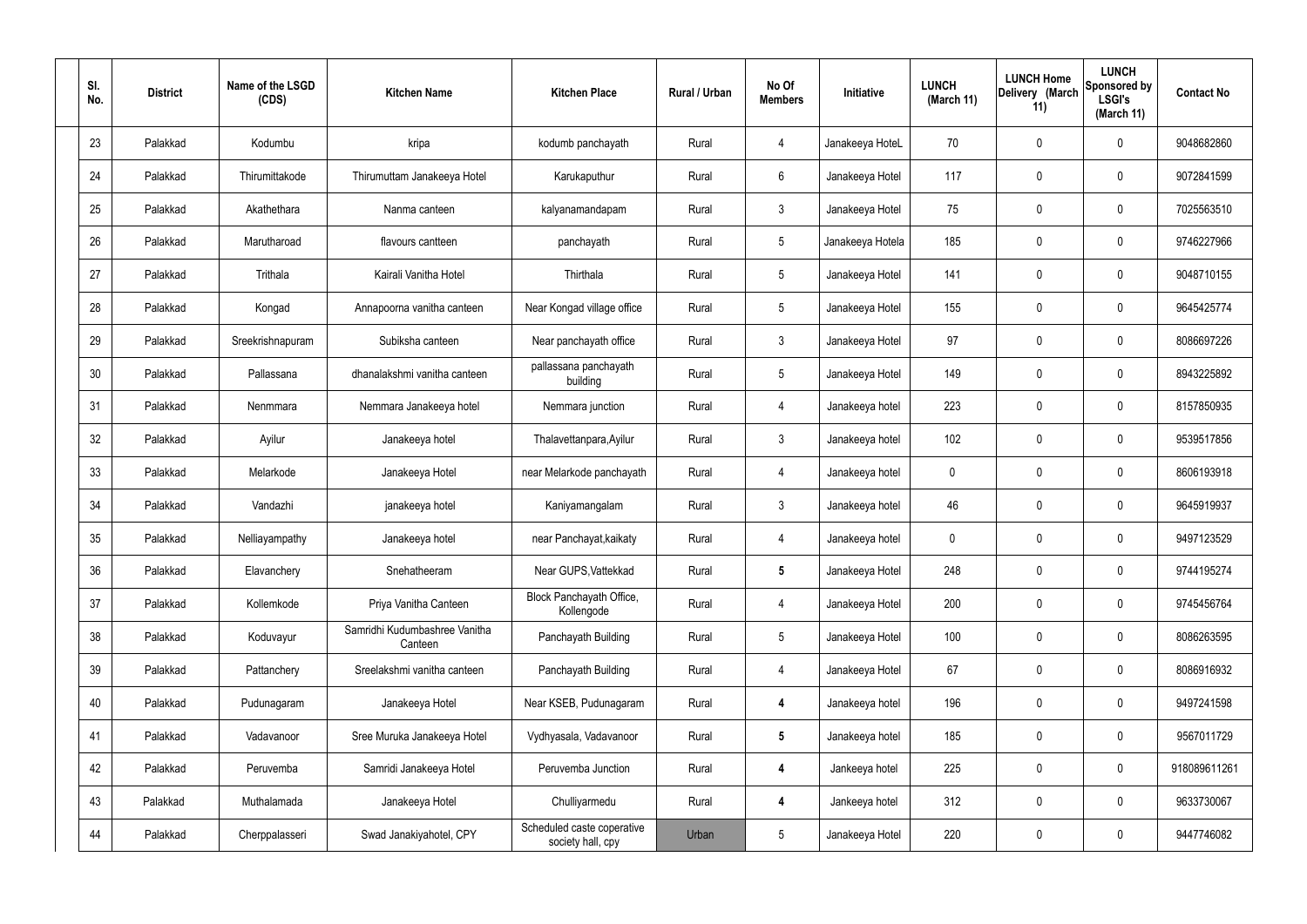|     | SI.<br>No. | <b>District</b> | Name of the LSGD<br>(CDS) | <b>Kitchen Name</b>                         | <b>Kitchen Place</b>                       | Rural / Urban | No Of<br><b>Members</b> | Initiative       | <b>LUNCH</b><br>(March 11) | <b>LUNCH Home</b><br>Delivery (March<br>11) | <b>LUNCH</b><br>Sponsored by<br><b>LSGI's</b><br>(March 11) | <b>Contact No</b> |
|-----|------------|-----------------|---------------------------|---------------------------------------------|--------------------------------------------|---------------|-------------------------|------------------|----------------------------|---------------------------------------------|-------------------------------------------------------------|-------------------|
|     | 45         | Palakkad        | Vellinezhi                | Aiswarya kudumbashree                       | Adakkaputhur                               | Rural         | $\mathbf{3}$            | Janakeeya Hotel  | 92                         | $\mathbf 0$                                 | $\mathbf 0$                                                 | 9747730588        |
|     | 46         | Palakkad        | Keralasseri               | Bhagyasree janakeeya hotel                  | Near village office                        | Rural         | $\mathbf{3}$            | Janakeeya Hotel  | 50                         | $\mathbf 0$                                 | $\mathbf 0$                                                 | 8606125128        |
|     | 47         | Palakkad        | Kottayi                   | Kudumbashree Vanitha canteen                | Near Kottayi Panchayath                    | Rural         | $\overline{4}$          | Jankeeya hotel   | 120                        | $\mathbf 0$                                 | $\mathbf 0$                                                 | 9605699847        |
|     | 48         | Palakkad        | anakkara                  | udayasurya vanitha canteen                  | kumbidi                                    | rural         | $5\phantom{.0}$         | Janakeeya Hotel  | 166                        | $\mathbf 0$                                 | $\mathbf 0$                                                 | 9895947614        |
|     | 49         | Palakkad        | kappur                    | jeevanam hotel                              | kumaranellur                               | rural         | $6\overline{6}$         | Janakeeya Hotel  | 0                          | 0                                           | $\mathbf 0$                                                 | 9605308385        |
| 102 | 50         | Palakkad        | Malampauzha               | Nandhanam canteen                           | near fantasy park                          | Rural         | $5\phantom{.0}$         | Janakeeya HotelT | 236                        | $\mathbf 0$                                 | $\mathbf 0$                                                 | 807587062         |
|     | 51         | Palakkad        | Puduppariyaram            | Anaswara Canteen                            | Panchayath                                 | Rural         | $\overline{4}$          | Janakeeya Hotel  | 172                        | $\mathbf 0$                                 | $\mathbf 0$                                                 | 9526677781        |
|     | 52         | Palakkad        | kadambazhipuram           | Reshmi janakeeya hotel                      | 16 mail                                    | Rural         | $5\phantom{.0}$         | Janakeeya Hotel  | 180                        | 0                                           | $\mathbf 0$                                                 | 9048375891        |
|     | 53         | Palakkad        | Kadambazhipuram           | Ardhram Janakeeya hotel                     | Pulapatta                                  | Rural         | $\mathbf{3}$            | Janakeeya Hotel  | 63                         | $\mathbf 0$                                 | $\mathbf 0$                                                 | 9495775246        |
|     | 54         | Palakkad        | Kannambra                 | Sree kurumba canteen                        | kannambra                                  | Rural         | 4                       | Janakeeya Hotel  | 195                        | 0                                           | $\mathbf 0$                                                 | 8157815819        |
|     | 55         | Palakkad        | karakkurissi              | Janakiya hotel                              | Near ammus auditorium,<br>Ayappankavu      | Rural         | $\mathbf{3}$            | Janakeeya Hotel  | 128                        | 0                                           | $\mathbf 0$                                                 | 6238788932        |
|     | 56         | Palakkad        | Thenkara                  | Subiksham janakeeya hotel                   | Ayurveda hospital compound<br>Then kara    | Rural         | $5\phantom{.0}$         | Janakeeya Hotel  | 144                        | 0                                           | $\mathbf 0$                                                 | 9747557333        |
|     | 57         | Palakkad        | Alanallur                 | Keerthi vanitha canteen and catering        | Near panchayath Alanallur                  | Rural         | $5\phantom{.0}$         | Janakeeya hotel  | 115                        | 0                                           | $\mathbf 0$                                                 | 9495447569        |
|     | 58         | Palakkad        | Pudur                     | Asil canteen                                | Pudur panchayath                           | Rural         | 4                       | Janakeeya hotel  | 76                         | $\mathbf 0$                                 | $\mathbf 0$                                                 | 8086968050        |
|     | 59         | Palakkad        | Parali                    | Annasree Janakeeya hotel                    | Near parali panchayath                     | Rural         | $\overline{4}$          | Janakeeya hotel  | 115                        | $\mathbf 0$                                 | $\mathbf 0$                                                 | 8281829238        |
|     | 60         | Palakkad        | Mannur                    | Kudumbasree janakeeya hotel                 | Mannur panchayath                          | Rural         | $5\phantom{.0}$         | Janakeeya hotel  | 82                         | $\mathbf 0$                                 | $\mathbf 0$                                                 | 9495771095        |
|     | 61         | Palakkad        | Kuzhalmannam              | Janasree jankeeya hotel                     | Kuzhalmannam block<br>panchayth            | Rural         | $\mathbf{3}$            | Jankeeya hotel   | 190                        | 0                                           | $\mathbf 0$                                                 | 9847364980        |
|     | 62         | Palakkad        | Kavassery                 | samridhi Janakeeya Hotel                    | Alathur road, kavasheery                   | Rural         | $6\overline{6}$         | Janakeeya hotel  | 95                         | 0                                           | $\mathbf 0$                                                 | 9747570761        |
|     | 63         | palakkad        | chalissery                | Thanal janakeeya hotel                      | chalissery panchayath building             | Rural         | $\mathfrak{Z}$          | Janakeeya hotel  | 40                         | 0                                           | $\mathbf 0$                                                 | 9562702284        |
|     | 64         | palakkad        | Kottopadam                | Iva canteen and catering janakeeya<br>hotel | Block building, Near<br>aryambavu junction | Rural         | $\overline{4}$          | Janakeeya hotel  | 175                        | 0                                           | $\mathbf 0$                                                 | 9074818126        |
|     | 65         | palakkad        | kumaramputhur             | Ruchi cafe janakeeya hotel                  | Panchayath kumaramputhur                   | Rural         | $\mathbf{3}$            | Janakeeya hotel  | 283                        | 0                                           | $\mathbf 0$                                                 | 8589968705        |
|     | 66         | palakkad        | Malampuzha                | Amma janakeeya hotel                        | kadukkamkunnu, Malampuzha                  | Rural         | $\mathbf{3}$            | Janakeeya hotel. | 320                        | 0                                           | $\overline{0}$                                              | 9446521664        |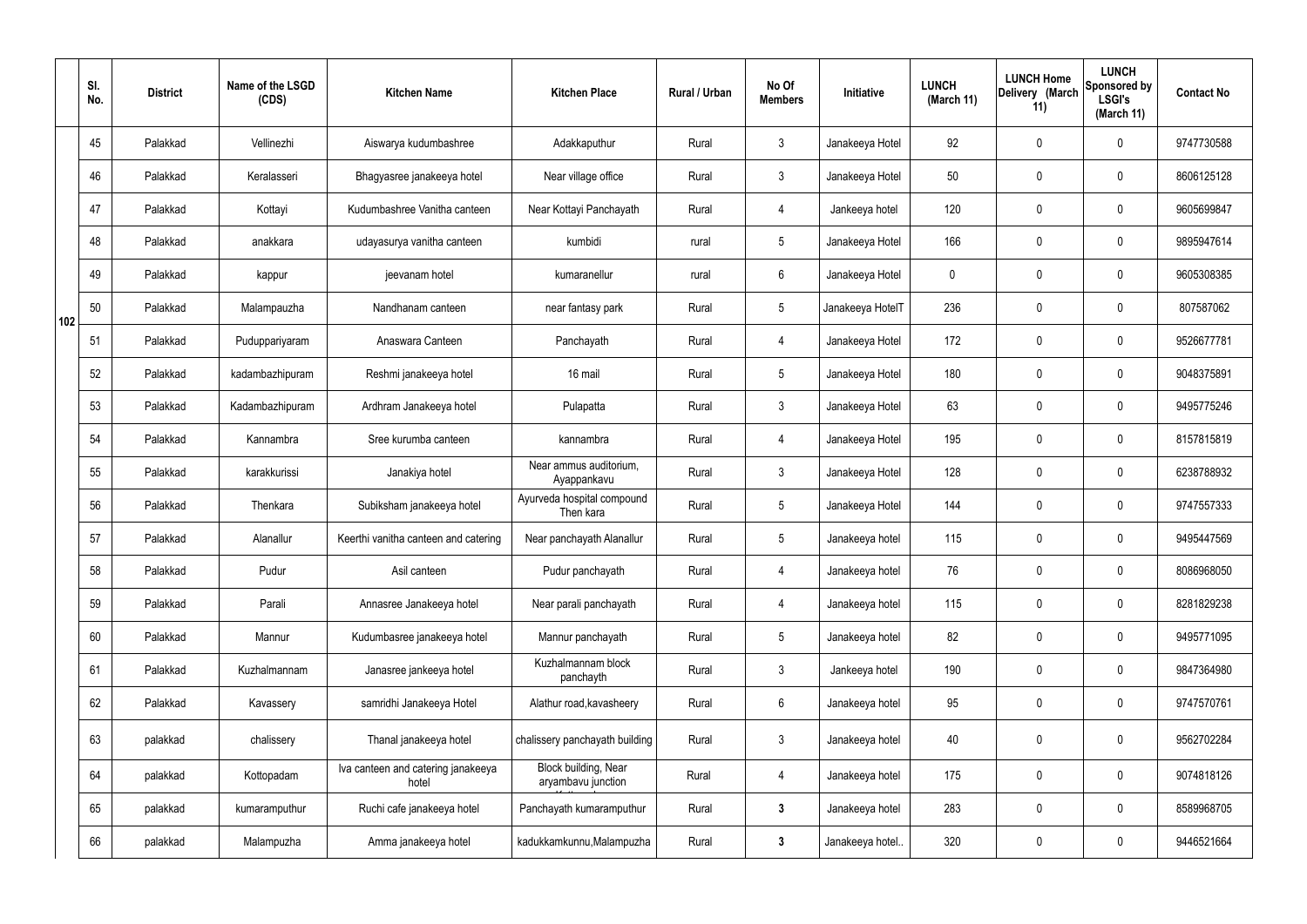| SI.<br>No. | <b>District</b> | Name of the LSGD<br>(CDS) | <b>Kitchen Name</b>         | <b>Kitchen Place</b>                | Rural / Urban | No Of<br><b>Members</b> | Initiative       | <b>LUNCH</b><br>(March 11) | <b>LUNCH Home</b><br>Delivery (March<br>11) | <b>LUNCH</b><br>Sponsored by<br><b>LSGI's</b><br>(March 11) | <b>Contact No</b> |
|------------|-----------------|---------------------------|-----------------------------|-------------------------------------|---------------|-------------------------|------------------|----------------------------|---------------------------------------------|-------------------------------------------------------------|-------------------|
| 67         | palakkad        | Alathur                   | Rich Janakeeya hotel        | Near bus stand, Alathur             | Rural         | 4                       | Janakeeya hotel  | 330                        | 0                                           | 11                                                          | 9947030779        |
| 68         | palakkad        | Karimpuzha                | Janakeeya hotel             | Karimpuzha panchayath               | Rural         | $\mathbf{3}$            | Janakeeya hotel  | 72                         | $\mathbf 0$                                 | $\mathbf 0$                                                 | 9961502739        |
| 69         | Palakkad        | Thenkurissi               | Eyeshee janakeeya hotel     | Panchayth building,<br>Thenkurissi  | Rural         | 4                       | Jankeeya hotel   | 104                        | 0                                           | $\mathbf 0$                                                 | 9995662723        |
| 70         | Palakkad        | Agali                     | Janakeeya Hotel             | Block Panchayath building,<br>Agali | Rural         | $5\phantom{.0}$         | Jankeeya hotel   | 157                        | $\mathbf 0$                                 | $\mathbf 0$                                                 | 9037878897        |
| 71         | Palakkad        | Sholayur                  | Powrnami janakeeya hotel    | anakkatty bus stand                 | Rural         | 4                       | Jankeeya hotel   | 79                         | $\mathbf 0$                                 | $\mathbf 0$                                                 | 9159556404        |
| 72         | Palakkad        | Puthushery                | Janakeeya hotel             | Puthushery panchayath               | Rural         | $5\phantom{.0}$         | Janakeeya hotel. | 132                        | $\mathbf 0$                                 | $\mathbf 0$                                                 | 9562772723        |
| 73         | Palakkad        | Karimba                   | Janakeeya hotel             | Panchayath premise                  | Rural         | $\mathbf{3}$            | Janakeeya Hotel  | 135                        | $\mathbf 0$                                 | $\mathbf 0$                                                 | 9562163979        |
| 74         | Palakkad        | Nagalasseri               | Janakeeya hotel             | near koottanad bus stand            | Rural         | $5\phantom{.0}$         | Janakeeya hotel  | 210                        | $\mathbf 0$                                 | $\mathbf 0$                                                 | 8921928291        |
| 75         | Palakkad        | Mathur                    | Nila janakeeya Hotel        | Near Panchayth, Mathur              | Rural         | 4                       | Jankeeya hotel   | 141                        | $\mathbf 0$                                 | $\mathbf 0$                                                 | 9562356483        |
| 76         | Palakkad        | Chalavara                 | Janakeeya hotel             | Chalavara panchayath                | Rural         | $5\phantom{.0}$         | Janakeeya hotel  | 102                        | 0                                           | $\mathbf 0$                                                 | 9544659942        |
| 77         | Palakkad        | Ananganadi                | vanitha cateen              | near Ananganadi panchayath          | Rural         | $\mathbf{3}$            | Janakeeya Hotel  | 59                         | 0                                           | $\mathbf 0$                                                 | 8921410495        |
| 78         | Palakkad        | Lakkidiperur              | Janakeeya hotel             | Lekkidi perur panchayath            | Rural         | $5\phantom{.0}$         | Jankeeya hotel   | 136                        | $\mathbf 0$                                 | $\mathbf 0$                                                 | 6238921903        |
| 79         | Palakkad        | Nellaya                   | Janakeeya hotel             | Nellaya panchayath                  | Rural         | 4                       | Janakeeya hotel  | 67                         | 0                                           | $\mathbf 0$                                                 | 9562432883        |
| 80         | Palakkad        | Shornur                   | Oottupura Janakeeya hotel   | near bus stand, Shoranur            | Urban         | $5\phantom{.0}$         | Janakeeya hotel  | 252                        | $\mathbf 0$                                 | $\mathbf 0$                                                 | 9747102377        |
| 81         | Palakkad        | Shornur                   | Snehadeepam Janakeeya hotel | Shoranur municipality               | Urban         | $\overline{4}$          | Janakeeya hotel  | 185                        | 0                                           | $\mathbf 0$                                                 | 6238755729        |
| 82         | Palakkad        | Thrikkadiri               | Janakeeya hotel             | Samskarika nilayam                  | Rural         | 4                       | Janakeeya hotel  | 56                         | 0                                           | $\mathbf 0$                                                 | 9544806032        |
| 83         | palakkad        | Vaniyamkulam              | Janakeeya hotel             | near PK DAS hospital                | Rural         | $\mathbf{3}$            | Janakeeya hotel  | 285                        | 0                                           | $\mathbf{3}$                                                | 9947408415        |
| 84         | Palakkad        | Ambalappara               | Janakiya hotel              | ambalappara<br>kalyanamandapam      | Rural         | $5\phantom{.0}$         | Janakeeya Hotel  | 46                         | 0                                           | $\mathbf 0$                                                 | 8129562289        |
| 85         | Palakkad        | Vallappuzha               | Janakeeya hotel             | Hayath Complex, Vallappuzha         | Rural         | $5\overline{)}$         | Janakeeya Hotel  | 236                        | 0                                           | $\mathbf 0$                                                 | 8086406897        |
| 86         | Palakkad        | Shoranur                  | Ela janakeeya hotel         | Vpc market, kulappully              | Urban         | $\mathbf{3}$            | Janakeeya hotel  | 137                        | 0                                           | $\mathbf 0$                                                 | 8129769113        |
| 87         | Palakkad        | Mankara                   | Subiksha Janakeeya hotel    | Near Mankara Panchayath             | Rural         | $5\phantom{.0}$         | Janakeeya hotel  | 83                         | 0                                           | $\mathbf 0$                                                 | 8549045637        |
| 88         | Palakkad        | Kanjirapuzha              | Surya Janakeeya hotel       | Kanjirapuzha, panchayath            | Rural         | $5\overline{)}$         | Janakeeya hotel  | 126                        | 0                                           | $\overline{0}$                                              | 9048698194        |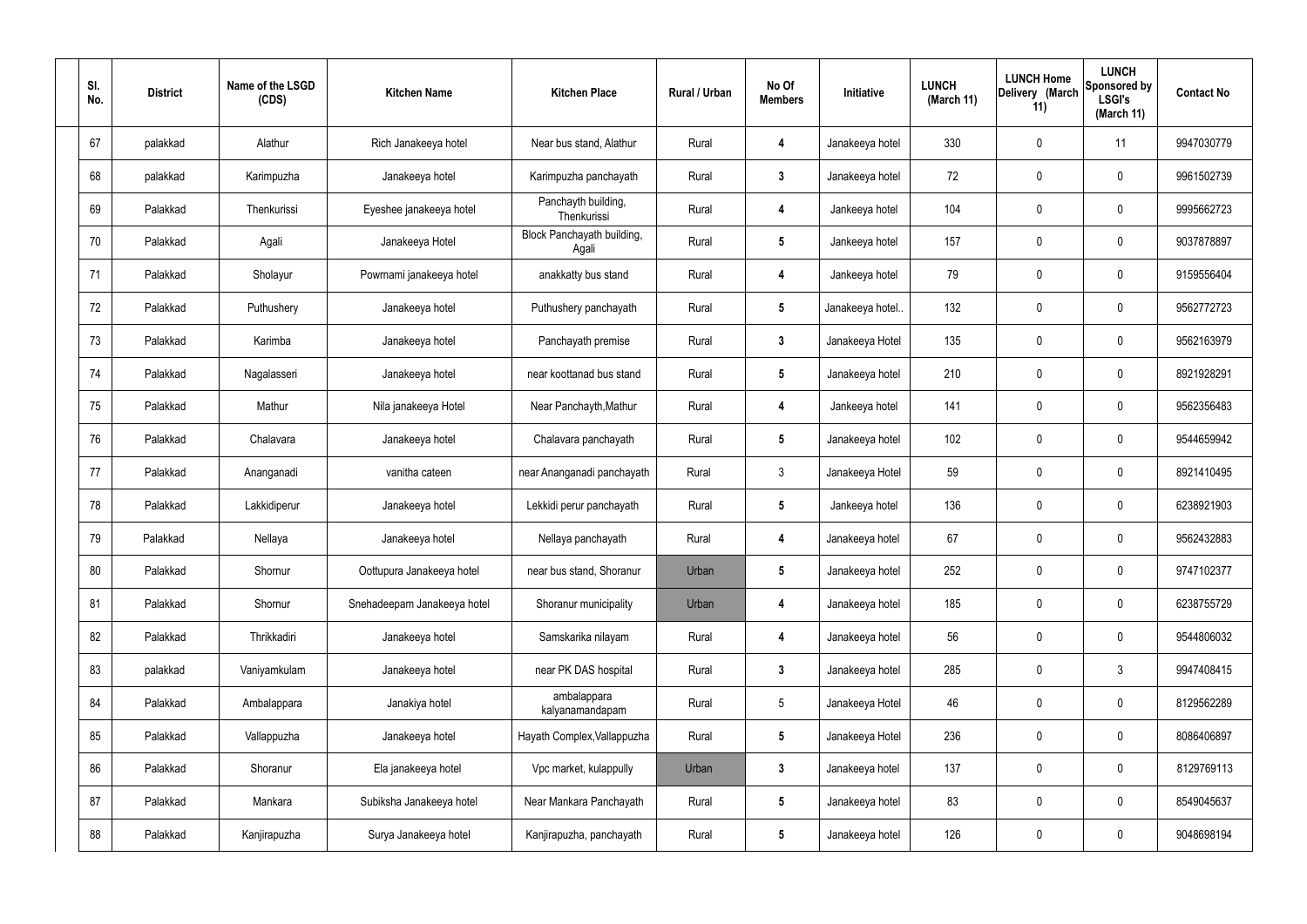|    | SI.<br>No.              | <b>District</b> | Name of the LSGD<br>(CDS) | <b>Kitchen Name</b>             | <b>Kitchen Place</b>                       | Rural / Urban | No Of<br><b>Members</b> | Initiative      | <b>LUNCH</b><br>(March 11) | <b>LUNCH Home</b><br>Delivery (March<br>11) | <b>LUNCH</b><br>Sponsored by<br><b>LSGI's</b><br>(March 11) | <b>Contact No</b> |
|----|-------------------------|-----------------|---------------------------|---------------------------------|--------------------------------------------|---------------|-------------------------|-----------------|----------------------------|---------------------------------------------|-------------------------------------------------------------|-------------------|
|    | 89                      | Palakkad        | Thachanattukara           | Haritham janakeeya hotel        | 53 mile, Thachanattukara                   | Rural         | $\mathbf{3}$            | Janakeeya hotel | $\mathbf 0$                | $\mathbf 0$                                 | $\mathbf 0$                                                 | 9605097810        |
|    | 90                      | Palakkad        | Puthukode                 | Puthuma jankeeya hotel          | Thachanadi junction                        | Rural         | $\boldsymbol{6}$        | Janakeeya hotel | 287                        | $\mathbf 0$                                 | $\mathbf 0$                                                 | 9744459080        |
|    | 91                      | Palakkad        | Tarur                     | Jankeeya Hotel                  | Infront of vilage office, Tarurk           | Rural         | $\overline{\mathbf{4}}$ | Janakeeya hotel | 125                        | $\mathbf 0$                                 | $\mathbf 0$                                                 | 8606780959        |
|    | 92                      | Palakkad        | Pirayiri                  | Janakeeya hotel                 | Near Panchayath office                     | Rural         | $5\phantom{.0}$         | Janakeeya hotel | 105                        | $\pmb{0}$                                   | $\mathbf 0$                                                 | 9037495586        |
|    | 93                      | Palakkad        | Palakkad ulb              | Ruchi                           | Near Balaji hospital, Fort<br>Maidan       | Urban         | 4                       | Janakeeya hotel | 271                        | $\mathbf 0$                                 | $\mathbf 0$                                                 | 7994185687        |
|    | 94                      | Palakkad        | Pookkottukavu             | Punya                           | Pookkottukavu Centre                       | Rural         | 4                       | Janakeeya Hotel | 80                         | $\pmb{0}$                                   | $\mathbf 0$                                                 | 9745511432        |
|    | 95                      | Palakkad        | Kuthanoor                 | Suryodayam jankeeya hotel       | Kalapara, kuthanoor                        | Rural         | $5\phantom{.0}$         | Jankeeya hotel  | 66                         | $\mathbf 0$                                 | $\mathbf 0$                                                 | 9995159738        |
|    | 96                      | Palakkad        | Thiruvegappura            | Janakeeya Hotel                 | Kaippuram                                  | Rural         | $5\phantom{.0}$         | Jankeeya hotel  | 130                        | $\pmb{0}$                                   | $\mathbf 0$                                                 | 8921882903        |
|    | 97                      | Palakkad        | Thachampara               | Vanitha canteen Janakeeya Hotel | Thachampara town                           | Rural         | 4                       | Jankeeya hotel  | $\mathbf 0$                | $\mathbf 0$                                 | $\mathbf 0$                                                 | 9497826216        |
|    | 98                      | Palakkad        | Kannadi                   | Sweet jankeeya hotel            | Yakkara junction                           | Rural         | $\mathbf{3}$            | Jankeeya hotel  | 205                        | $\pmb{0}$                                   | $\mathbf 0$                                                 | 9846918028        |
|    | 99                      | Palakkad        | Pattithara                | Bavana janakeeya hotel          | kottappadam                                | Rural         | $5\phantom{.0}$         | Janakeeya hotel | $\mathbf 0$                | $\mathbf 0$                                 | $\mathbf 0$                                                 | 9074163402        |
|    | 100                     | Palakkad        | Mannarkkad                | Janakeeya Hotel                 | muncipal building, busstand,<br>mannarkkad | Urban         | 4                       | Janakeeya hotel | 210                        | $\pmb{0}$                                   | $\mathbf 0$                                                 |                   |
|    | 101                     | Palakkad        | Pirayiri                  | Kudumbashree janakeeya hotel    | Kallekkad Block Panchayath                 | Rural         | $5\phantom{.0}$         | janakeeya hotel | 80                         | $\pmb{0}$                                   | $\mathbf 0$                                                 | 8137940343        |
|    | 102                     | Palakkad        | Marutharoad               | Sreelakshmi janakeeya hotel     | Pirivusala                                 | Rural         | $\overline{\mathbf{4}}$ | janakeeya hotel | 240                        | $\pmb{0}$                                   | $\mathbf 0$                                                 | 9048636162        |
| 99 |                         |                 |                           |                                 |                                            |               | 434                     |                 | 13791                      | $\overline{0}$                              | 17                                                          |                   |
|    | $\overline{\mathbf{1}}$ | Pathanamthitta  | Anicadu                   | Janatha janakeeya hotel         | Nooromave                                  | Rural         | $\mathbf{3}$            | Janakeeya Hotel | 123                        | $\pmb{0}$                                   | $\mathbf 0$                                                 | 6282875679        |
|    | $\overline{2}$          | Pathanamthitta  | Kaviyoor                  | Janakeeya Hotel                 | Manakkachira                               | Rural         | $\overline{4}$          | Janakeeya Hotel | 397                        | $\pmb{0}$                                   | $\mathbf 0$                                                 | 9747886172        |
|    | $\mathfrak{Z}$          | Pathanamthitta  | Kottanadu                 | Janakeeya Hotel                 | Kottanadu                                  | Rural         | $\overline{4}$          | Janakeeya Hotel | 100                        | $\pmb{0}$                                   | $\pmb{0}$                                                   | 6282382608        |
|    | $\overline{4}$          | Pathanamthitta  | Kalloopara                | Janakeeya Hotel                 | Kalloopara                                 | Rural         | $5\phantom{.0}$         | Janakeeya Hotel | 61                         | $\pmb{0}$                                   | $\mathbf 0$                                                 | 9947471024        |
|    | $\sqrt{5}$              | Pathanamthitta  | Kunnamthanam              | Thripthi Hotel                  | Kunnamthanam                               | Rural         | $\mathbf{3}$            | Janakeeya Hotel | 72                         | $\pmb{0}$                                   | $\mathbf 0$                                                 | 6235908328        |
|    | $6\phantom{.}6$         | pathanamthitta  | mallappally               | janakeeya hotel                 | mallappally                                | Rural         | $\mathbf{3}$            | janakeeya hotel | 135                        | $\pmb{0}$                                   | $\boldsymbol{0}$                                            | 9744194830        |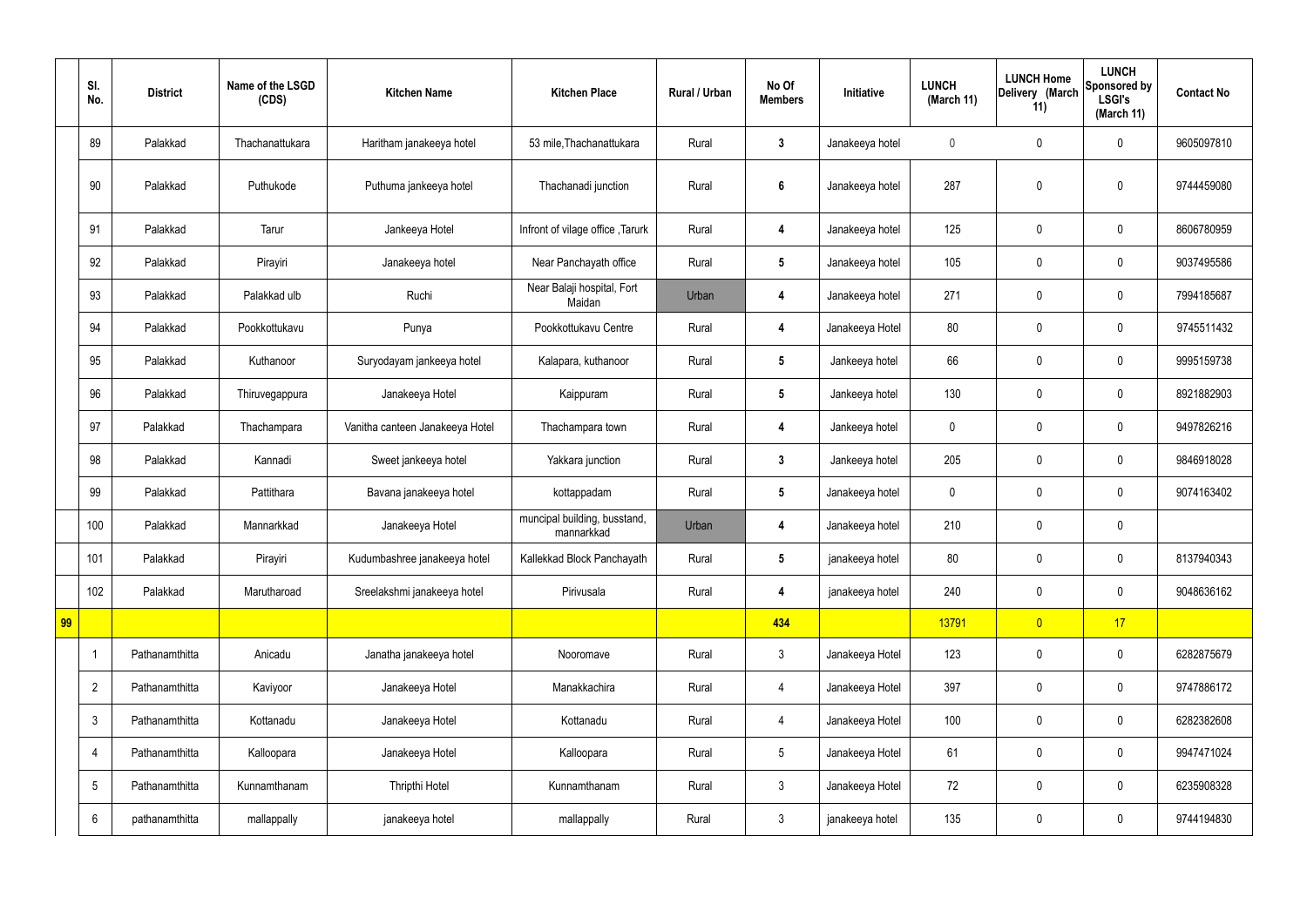| SI.<br>No.     | <b>District</b> | Name of the LSGD<br>(CDS) | <b>Kitchen Name</b>             | <b>Kitchen Place</b>        | Rural / Urban | No Of<br><b>Members</b> | Initiative      | <b>LUNCH</b><br>(March 11) | <b>LUNCH Home</b><br>Delivery (March<br>11) | <b>LUNCH</b><br>Sponsored by<br><b>LSGI's</b><br>(March 11) | <b>Contact No</b> |
|----------------|-----------------|---------------------------|---------------------------------|-----------------------------|---------------|-------------------------|-----------------|----------------------------|---------------------------------------------|-------------------------------------------------------------|-------------------|
| $\overline{7}$ | Pathanamthitta  | kottangal                 | janakeeya hotel                 | kottangal                   | Rural         | $\mathbf{3}$            | Janakeeya Hotel | 102                        | 0                                           | $\mathbf 0$                                                 | 9526690541        |
| 8              | Pathanamthitta  | Nedumpuram                | Nedumpram Janakeeya Hotel       | Podiyadi                    | Rural         | $5\phantom{.0}$         | Janakeeya Hotel | $\mathbf 0$                | 0                                           | $\mathbf 0$                                                 | 919188291409      |
| 9              | Pathanamthitta  | Niranam                   | Sakhi cafe                      | Niranam                     | Rural         | $\mathbf{3}$            | Janakeeya Hotel | 45                         | 0                                           | $\mathbf 0$                                                 | 919526423710      |
| 10             | Pathanamthitta  | Peringara                 | Haritha samrudhi Catering       | <b>PMVHS Pringara</b>       | Rural         | $\overline{4}$          | Janakeeya Hotel | 75                         | 0                                           | $\mathbf 0$                                                 | 919961219550      |
| 11             | Pathanamthitta  | Peringara                 | Pulari janakeeya Hotel          | swamipalam                  | Rural         | $\overline{4}$          | Janakeeya hotel | 45                         | 0                                           | $\mathbf 0$                                                 | 919656132036      |
| 12             | Pathanamthitta  | Kuttor                    | Nanma Catering                  | <b>GHS Kuttoor</b>          | Rural         | $\mathbf{3}$            | Janakeeya Hotel | 106                        | 0                                           | $\mathbf 0$                                                 | 919526323212      |
| 13             | Pathanamthitta  | Kadapra                   | Niradeepam janakeeya hotel      | Kadapra                     | Rural         | $\overline{4}$          | Janakeeya Hotel | 40                         | 0                                           | $\mathbf 0$                                                 | 9656512066        |
| 14             | Pathanamthitta  | Eraviperoor               | Avi cafe                        | Avi cafe                    | Rural         | $\mathbf{3}$            | Janakeeya Hotel | $\mathbf 0$                | 0                                           | $\mathbf 0$                                                 | 6238013293        |
| 15             | Pathanamthitta  | Koipuram                  | Ammas kudumbashree cafe         | Muttamon                    | Rural         | $5\phantom{.0}$         | Janakeeya Hotel | $\mathbf 0$                | 0                                           | $\mathbf 0$                                                 | 9961485931        |
| 16             | Pathanamthitta  | Thottappuzhassery         | Thottapuzhassery Jankeeya Hotel | Thottapuzhassery            | Rural         | 4                       | Janakeeya Hotel | $\mathbf 0$                | 0                                           | $\mathbf 0$                                                 | 9656403054        |
| 17             | Pathanamthitta  | Puramattom                | Top N Taste                     | Puramattom                  | Rural         | $\mathbf{3}$            | Janakeeya Hotel | $\mathbf 0$                | 0                                           | $\boldsymbol{0}$                                            | 9526728230        |
| 18             | Pathanamthitta  | Ayroor                    | Janakeeya Hotel                 | Ayroor                      | Rural         | $6\phantom{.}6$         | Janakeeya Hotel | $\mathbf 0$                | 0                                           | $\boldsymbol{0}$                                            | 8086653951        |
| 19             | Pathanamthitta  | Ezhumattor                | Swad Hotel                      | Thadiyoor                   | Rural         | $\mathfrak{Z}$          | Janakeeya Hotel | 0                          | 0                                           | $\boldsymbol{0}$                                            | 9526857335        |
| 20             | Pathanamthitta  | Kozhencherry              | Ruchi Janakeeya hotel           | Community hall, kozhenchery | Rural         | 4                       | Janakeeya Hotel | 58                         | $\mathbf 0$                                 | $\mathbf 0$                                                 | 9947387912        |
| 21             | Pathanamthitta  | Mallappuzhassery          | Snehadeepam                     | Paramootil                  | Rural         | $6\phantom{.}6$         | Janakeeya Hotel | $\mathbf 0$                | $\mathbf 0$                                 | $\mathbf 0$                                                 | 9847170052        |
| 22             | Pathanamthitta  | Chennerkara               | Thanal Kudumbasree Cafe         | Nallanikunnu                | Rural         | $5\phantom{.0}$         | Janakeeya Hotel | 50                         | $\mathbf 0$                                 | $\mathbf 0$                                                 | 9747469562        |
| 23             | Pathanamthitta  | Cherukole                 | Janakeeya Hotel                 | Cherukole                   | Rural         | $\mathbf{3}$            | Janakeeya Hotel | 45                         | $\mathbf 0$                                 | $\mathbf 0$                                                 | 7907811728        |
| 24             | Pathanamthitta  | Elanthoor                 | Janakeeya Hotel                 | Vary                        | Rural         | $\overline{4}$          | Janakeeya Hotel | $\mathbf 0$                | $\mathbf 0$                                 | $\mathbf 0$                                                 | 9946047385        |
| 25             | Pathanamthitta  | naranganam                | janakeeya hotel                 | kadammanitta                | Rural         | $\mathbf{3}$            | janakeeya hotel | 54                         | $\mathbf 0$                                 | $\mathbf 0$                                                 | 9744478962        |
| 26             | Pathanamthitta  | Omalloor                  | Janakeeya Hotel                 | Omalloor                    | Rural         |                         | Janakeeya Hotel | $\mathbf 0$                | 0                                           | $\pmb{0}$                                                   |                   |
| 27             | Pathanamthitta  | Chittar                   | Chittar janakiya hotel          | Koothattukulam              | Rural         | $\mathfrak{Z}$          | Janakeeya Hotel | 0                          | 0                                           | $\mathbf 0$                                                 | 9072374618        |
| 28             | Pathanamthitta  | Naranammoozhi             | Thanima                         | Arakkamon                   | Rural         | $\mathfrak{Z}$          | Janakeeya Hotel | 0                          | $\pmb{0}$                                   | $\boldsymbol{0}$                                            | 9605021278        |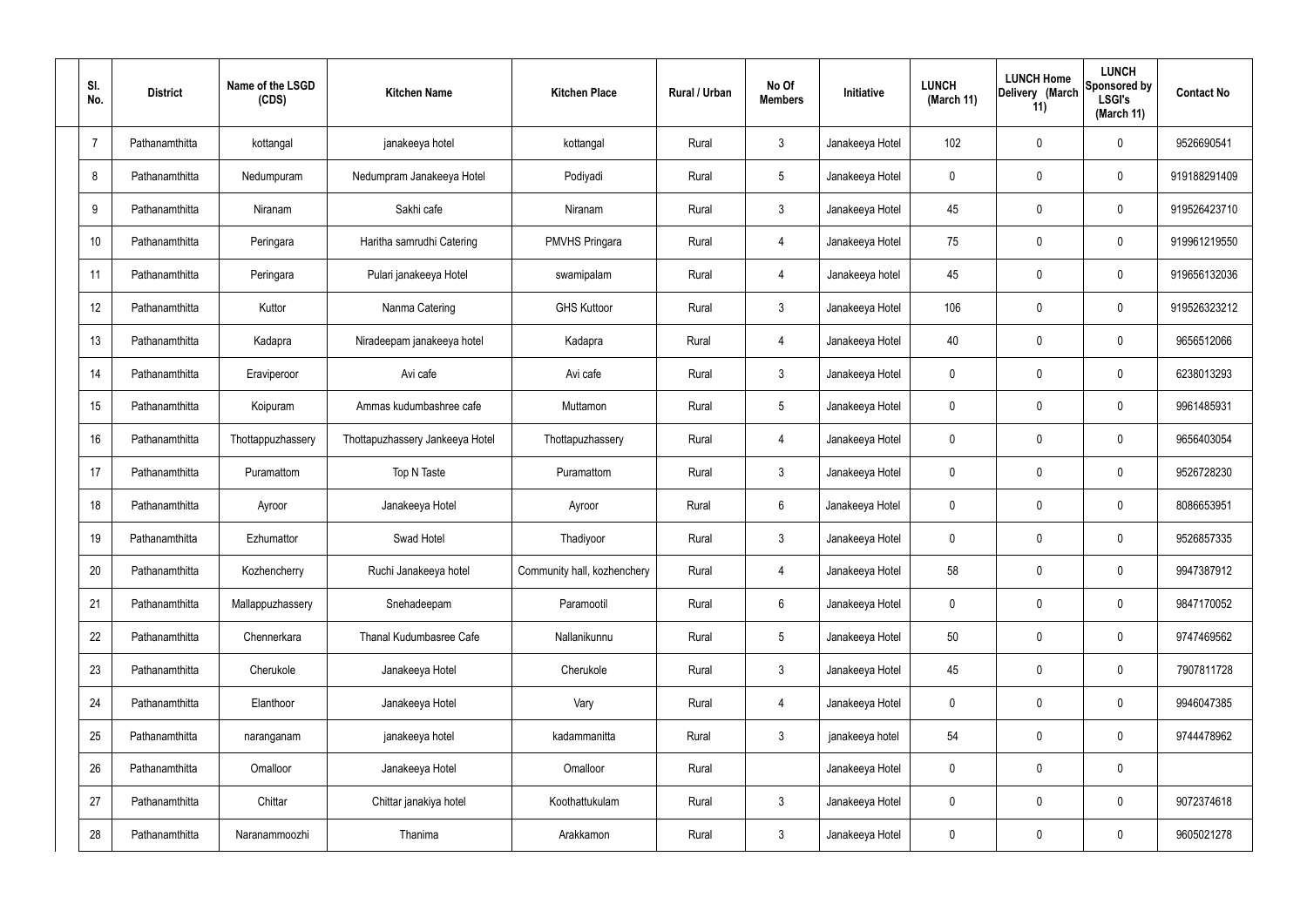|    | SI.<br>No. | <b>District</b> | Name of the LSGD<br>(CDS) | <b>Kitchen Name</b>        | <b>Kitchen Place</b>   | Rural / Urban | No Of<br><b>Members</b> | Initiative      | <b>LUNCH</b><br>(March 11) | <b>LUNCH Home</b><br>Delivery (March<br>11) | <b>LUNCH</b><br>Sponsored by<br><b>LSGI's</b><br>(March 11) | <b>Contact No</b> |
|----|------------|-----------------|---------------------------|----------------------------|------------------------|---------------|-------------------------|-----------------|----------------------------|---------------------------------------------|-------------------------------------------------------------|-------------------|
| 58 | 29         | Pathanamthitta  | Perunadu                  | Perunadu Janakeeya Hotel   | Perunadu               | Rural         | $5\phantom{.0}$         | Janakeeya Hotel | 0                          | 0                                           | $\mathbf 0$                                                 |                   |
|    | 30         | Pathanamthitta  | Ranni-Angadi              | Angadi Janakeeya Hotel     | Thoodathil church hall | Rural         | $5\phantom{.0}$         | Janakeeya Hotel | 106                        | 0                                           | $\mathbf 0$                                                 | 9961190622        |
|    | 31         | Pathanamthitta  | Ranni-Pazhavangadi        | Navami Hotel               | Makkappuzha            | Rural         | $\overline{4}$          | Janakeeya Hotel | $\mathbf 0$                | 0                                           | $\boldsymbol{0}$                                            | 9562135824        |
|    | 32         | Pathanamthitta  | Seethathodu               | Thanima catering unit      | Seethathodu            | Rural         | $5\overline{)}$         | Janakeeya Hotel | 69                         | 150                                         | $\boldsymbol{0}$                                            | 9747622310        |
|    | 33         | Pathanamthitta  | Ranni                     | Janakeeya Hotel            | Ranni                  | Rural         | $\overline{4}$          | Janakeeya Hotel | 68                         | $\mathbf 0$                                 | $\mathbf 0$                                                 | 99462338752       |
|    | 34         | Pathanamthitta  | Vechhoochira              | Annapoorneswary hotel      | Venkurinji             | Rural         | 4                       | Janakeeya Hotel | 181                        | $\mathbf 0$                                 | $\boldsymbol{0}$                                            | 8547264134        |
|    | 35         | Pathanamthitta  | Vadasserikara             | Thannal Janakeeya Hotel    | Vadasserikara          | Rural         | $5\overline{)}$         | Janakeeya Hotel | 105                        | 0                                           | $\boldsymbol{0}$                                            | 8590107684        |
|    | 36         | Pathanamthitta  | Vallickodu                | Janakeeya Hotel            | Vallicodu              | Rural         | $5\overline{)}$         | Janakeeya Hotel | 151                        | $\mathbf 0$                                 | $\mathbf 0$                                                 | 8547121591        |
|    | 37         | Pathanamthitta  | Pramadom                  | Aishwarya Janakeeya Hotel  | Pramadom               | Rural         | 3 <sup>1</sup>          | Janakeeya Hotel | 97                         | $\mathsf{0}$                                | $\mathbf 0$                                                 | 9495312020        |
|    | 38         | Pathanamthitta  | Aruvappulam               | Janakeeya Hotel            | Kallely                | Rural         | $\mathbf{3}$            | Janakeeya Hotel | $\mathbf 0$                | $\boldsymbol{0}$                            | $\boldsymbol{0}$                                            | 9656700499        |
|    | 39         | Pathanamthitta  | mylapra                   | Manna janakeeya hotel      | mylapra                | Rural         | $\mathbf{3}$            | janakeeya hotel | 137                        | 0                                           | $\boldsymbol{0}$                                            | 9961750470        |
|    | 40         | Pathanamthitta  | Thannithodu               | Flowers janakeeya hotel    | Thannithodu            | Rural         | $\mathbf{3}$            | Janakeeya hotel | 214                        | 0                                           | $\boldsymbol{0}$                                            | 9061295035        |
|    | 40         | Pathanamthitta  | Malayappuzha              | Janakeeya Hotel            | Malayappuzha           | Rural         | $\mathbf{3}$            | Janakeeya Hotel | 0                          | 0                                           | $\boldsymbol{0}$                                            |                   |
|    | 41         | Pathanamthitta  | Konni                     | Janakeeya Hotel            | Konni                  | Rural         | $\mathbf{3}$            | Janakeeya Hotel | 0                          | 0                                           | $\boldsymbol{0}$                                            |                   |
|    | 43         | Pathanamthitta  | Kalanjoor                 | Kalanjoor janakeeya Hotel  | Kalanjoor              | Rural         | $\overline{4}$          | Janakeeya Hotel | 0                          | 0                                           | $\mathbf 0$                                                 | 6238045066        |
|    | 44         | Pathanamthitta  | Ezhamkulam                | Swad Catering Unit         | Enathu                 | Rural         | $5\phantom{.0}$         | Janakeeya Hotel | 0                          | 0                                           | $\mathbf 0$                                                 | 9747243317        |
|    | 45         | Pathanamthitta  | Kodumon                   | Ruchiyidam Janakeeya Hotel | Kodumon                | Rural         | $\overline{7}$          | Janakeeya Hotel | 0                          | 0                                           | $\pmb{0}$                                                   | 75611017112       |
|    | 46         | Pathanamthitta  | Erathu                    | Janakeeya Hotel            | Erathu                 | Rural         | $\overline{4}$          | Janakeeya Hotel | 0                          | 0                                           | $\mathbf 0$                                                 | 9645102262        |
|    | 47         | Pathanamthitta  | Enadimangalam             | Janakeeya Hotel            | Elamannoor             | Rural         | $\overline{4}$          | Janakeeya Hotel | 0                          | $\pmb{0}$                                   | $\pmb{0}$                                                   |                   |
|    | 48         | Pathanamthitta  | Kadampanadu               | Janakeeya Hotel            | Mannady                | Rural         | 3 <sup>1</sup>          | Janakeeya Hotel | 0                          | $\boldsymbol{0}$                            | $\pmb{0}$                                                   |                   |
|    | 49         | Pathanamthitta  | Pallickal                 |                            |                        | Rural         |                         | Janakeeya Hotel | 0                          | $\pmb{0}$                                   | $\pmb{0}$                                                   |                   |
|    | 50         | Pathanamthitta  | Thumpamon                 | Ruchi Cafe                 | Mampilali              | Rural         | $5\phantom{.0}$         | Janakeeya Hotel | 190                        | $\boldsymbol{0}$                            | $\pmb{0}$                                                   | 9188300026        |
|    | 51         | Pathanamthitta  | Kulanada                  | Bhagyalekshmi cafe unit    | Kaipuzha               | Rural         | $\mathfrak{Z}$          | Janakeeya Hotel | 90                         | 0                                           | $\pmb{0}$                                                   |                   |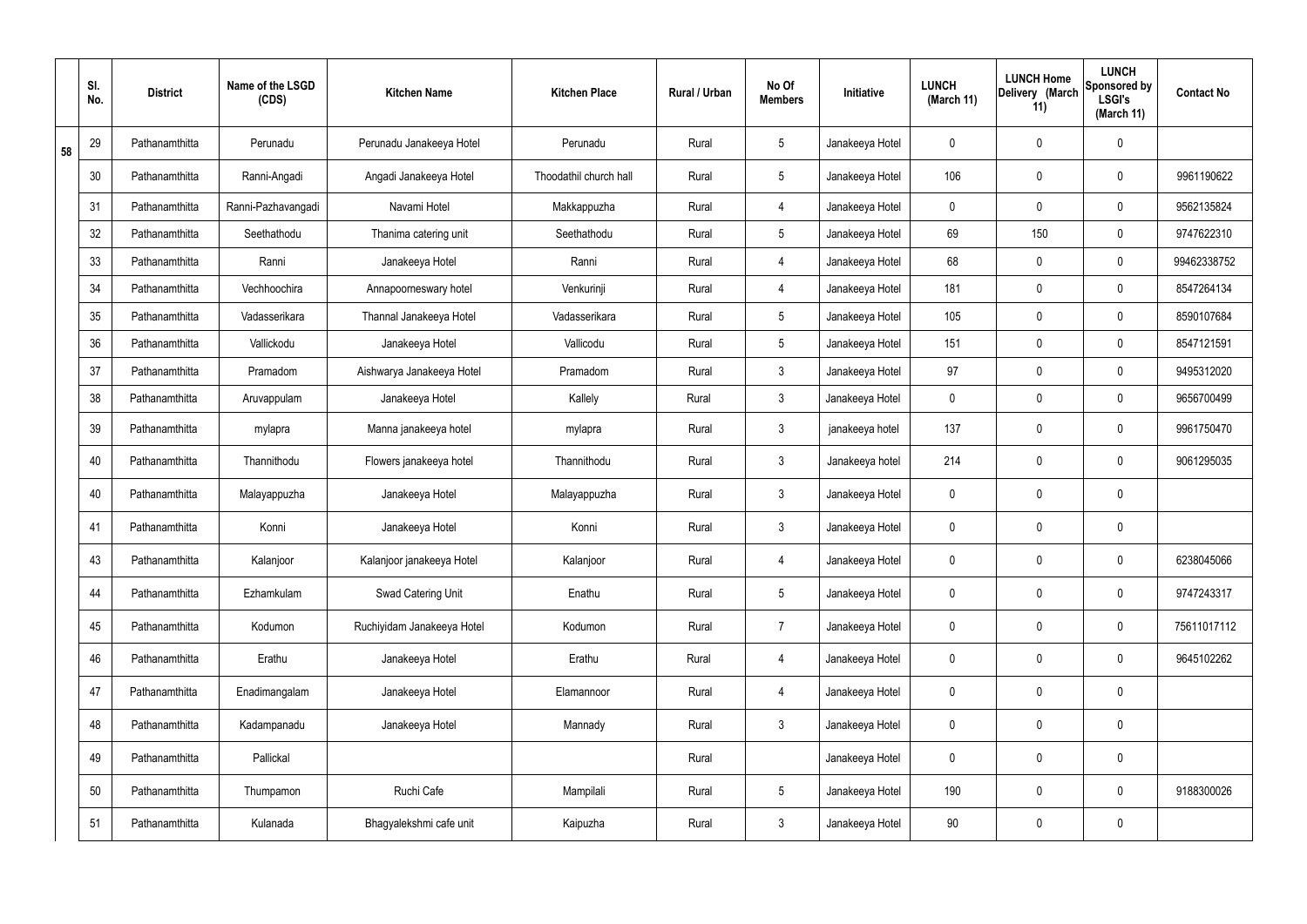|    | SI.<br>No.      | <b>District</b>    | Name of the LSGD<br>(CDS) | <b>Kitchen Name</b>                       | <b>Kitchen Place</b>                 | Rural / Urban | No Of<br><b>Members</b> | Initiative      | <b>LUNCH</b><br>(March 11) | <b>LUNCH Home</b><br>Delivery (March<br>11) | <b>LUNCH</b><br>Sponsored by<br><b>LSGI's</b><br>(March 11) | <b>Contact No</b> |
|----|-----------------|--------------------|---------------------------|-------------------------------------------|--------------------------------------|---------------|-------------------------|-----------------|----------------------------|---------------------------------------------|-------------------------------------------------------------|-------------------|
|    | 52              | Pathanamthitta     | Pandalam Thekkekara       | Pandalam Thekkekara                       | Thatta                               | Rural         | $\mathbf{3}$            | Janakeeya Hotel | 120                        | 0                                           | $\mathbf 0$                                                 | 9526224922        |
|    | 53              | Pathanamthitta     | Aranmula                  | Janakeeya Hotel                           | Aranmula                             | Rural         | $5\phantom{.0}$         | Janakeeya Hotel | 14                         | 0                                           | $\boldsymbol{0}$                                            | 9656296503        |
|    | 54              | Pathanamthitta     | Mezhuveli                 | Thripthi Janakeeya Hotel                  | Mezhuveli                            | Rural         | $\mathbf{3}$            | Janakeeya Hotel | 18                         | 0                                           | $\boldsymbol{0}$                                            | 9495265971        |
|    | 55              | Pathanamthitta     | Adoor                     | Amma Catering Unit                        | Adoor                                | Urban         | $5\phantom{.0}$         | Janakeeya Hotel | 0                          | 0                                           | $\boldsymbol{0}$                                            | 8606887490        |
|    | 56              | Pathanamthitta     | Pandalam                  | Ruchi catering                            | Sivarenjini Auditorium               | Urban         | $5\phantom{.0}$         | Janakeeya Hotel | 0                          | 0                                           | $\boldsymbol{0}$                                            | 9846212739        |
|    | 57              | Pathanamthitta     | <b>Thiruvalla East</b>    | janakeeya hotel                           | near private bus stand<br>thiruvalla | Urban         | $5\,$                   | Janakeeya Hotel | 336                        | 0                                           | $\pmb{0}$                                                   | 919847729416      |
|    | 58              | Pathanamthitta     | <b>Thiruvalla West</b>    | janakeeya hotel                           | kizhakkan muthoor                    | Urban         | $5\phantom{.0}$         | Janakeeya Hotel | 141                        | 0                                           | $\pmb{0}$                                                   | 919656132036      |
|    | 59              | Pathanamthitta     | Pathanamthitta            | Janakeeya Hotel                           | Near Municipality Office             | Urban         | $5\,$                   | Janakeeya Hotel | 0                          | $\mathbf 0$                                 | $\pmb{0}$                                                   |                   |
| 58 |                 |                    |                           |                                           |                                      |               | 229                     |                 | 3545                       | 150                                         | $\bullet$                                                   |                   |
|    |                 | Thiruvananthapuram | Parassala                 | Bhagyalekshmi janakeeya hotel             | Mundaplavila                         | Rural         | $5\,$                   | Janakeeya Hotel | 388                        | $\mathbf 0$                                 | $\pmb{0}$                                                   | 9895463718        |
|    | $\overline{2}$  | Thiruvananthapuram | Karode                    | Karode janakeeya hotel                    | Paavaara,<br>pazhaya uchakkada       | Rural         | $\sqrt{5}$              | Janakeeya Hotel | 432                        | 0                                           | $\boldsymbol{0}$                                            | 9605122139        |
|    | -3              | Thiruvananthapuram | Thirupuram                | Thirupuram janakeeya hotel                | Pazhayakada                          | Rural         | $5\,$                   | Janakeeya Hotel | 169                        | 0                                           | $\boldsymbol{0}$                                            | 7034723987        |
|    | $\overline{4}$  | Thiruvananthapuram | Chenkal                   | Karuna janakeeya hotel                    | Udiyankulangara                      | Rural         | $5\phantom{.0}$         | Janakeeya Hotel | 300                        | 0                                           | $\mathbf 0$                                                 | 9746726109        |
|    | $5\phantom{.0}$ | Thiruvananthapuram | Kulathoor                 | Nakshatra janakeeya hotel                 | Attapuram                            | Rural         | $\sqrt{5}$              | Janakeeya Hotel | 267                        | 0                                           | $\boldsymbol{0}$                                            | 8301924221        |
|    | 6               | Thiruvananthapuram | Neyyattinkara 1           | Oottupura                                 | Neyyattinkara                        | Urban         | $\sqrt{5}$              | Janakeeya Hotel | 410                        | 0                                           | $\pmb{0}$                                                   | 8129192485        |
|    | -7              | Thiruvananthapuram | Neyyattinkara 1           | Cafesree Janakeeya Hotel                  | Vazhimukku                           | Urban         | $\sqrt{5}$              | Janakeeya Hotel | 605                        | 0                                           | $\mathbf 0$                                                 | 9995604997        |
|    | 8               | Thiruvananthapuram | Neyyattinkara 1           | Thripthi janakeeya Hotel                  | perumpazhuthoor                      | urban         | 4                       | janakeeya Hotel | 180                        | 0                                           | $\pmb{0}$                                                   | 6282944199        |
|    | 9               | Thiruvananthapuram | Neyyattinkara 2           | Harsha catering unit                      | Neyyattinkara                        | Urban         | $\sqrt{5}$              | Janakeeya Hotel | 268                        | 0                                           | $\boldsymbol{0}$                                            | 9048822770        |
|    | 10              | Thiruvananthapuram | Neyyattinkara 2           | Devarose Janakeeya Hotel                  | Amaravila                            | Urban         | $\sqrt{5}$              | Janakeeya Hotel | 245                        | 0                                           | $\pmb{0}$                                                   | 9995028659        |
|    | 11              | Thiruvananthapuram | Kollayil                  | ems janakeeya hotel                       | Dhanuvachapuram                      | Rural         | $\sqrt{5}$              | Janakeeya Hotel | 490                        | 0                                           | $\boldsymbol{0}$                                            | 8157880624        |
|    | 12              | Thiruvananthapuram | Kunnathukal               | Aiswarya Janakeeya Hotel -<br>Kunnathukal | Kuruwad, paliyodu                    | Rural         | $\mathbf{3}$            | Janakeeya Hotel | 101                        | 0                                           | $\boldsymbol{0}$                                            | 9539549507        |
|    | 13              | Thiruvananthapuram | Vellarada                 | Eden Janakeeya Hotel                      | Panachamoodu, Vellarada              | Rural         | $\sqrt{5}$              | Janakeeya Hotel | 690                        | 0                                           | $\boldsymbol{0}$                                            | 8547973305        |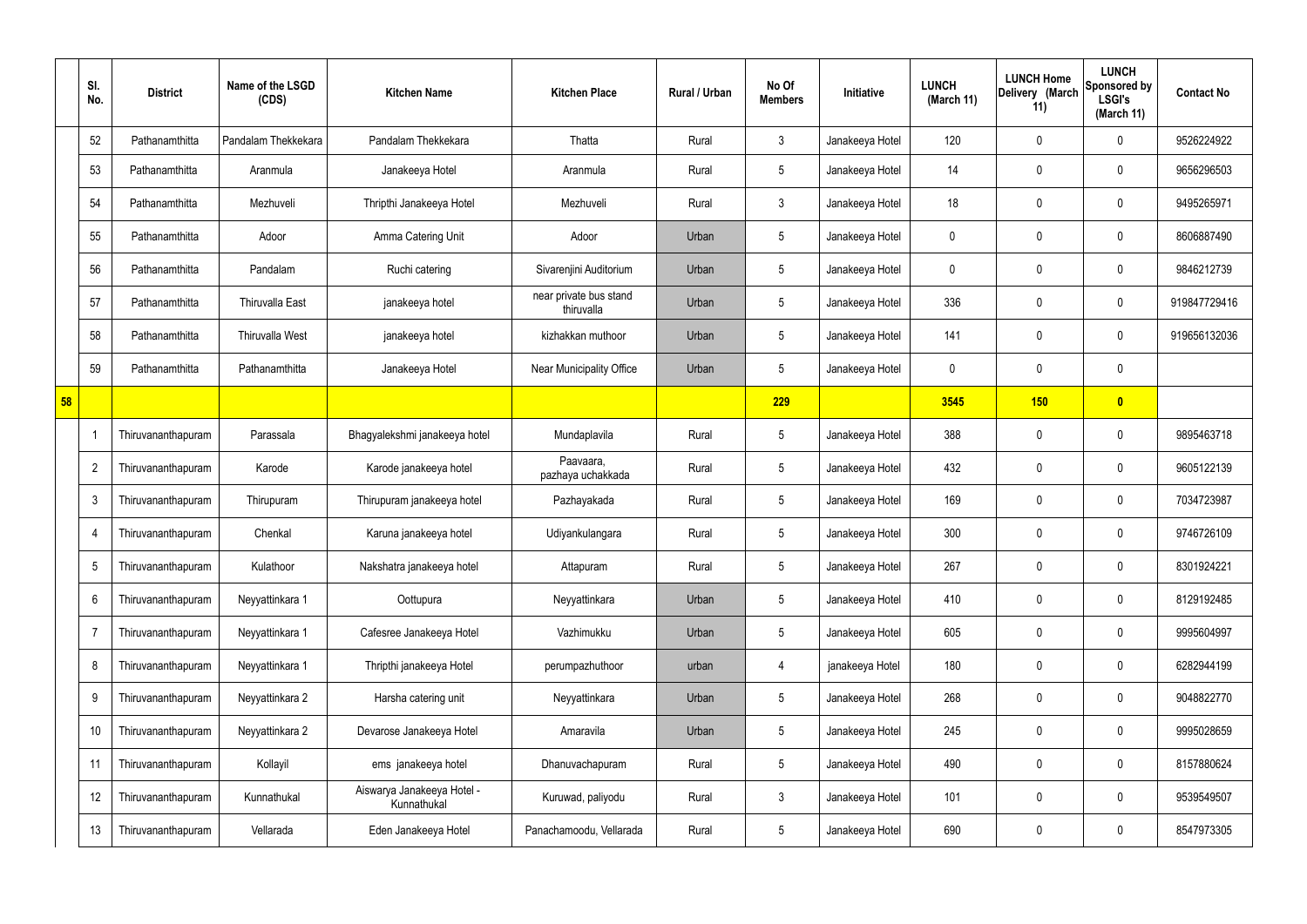| SI.<br>No. | <b>District</b>    | Name of the LSGD<br>(CDS) | <b>Kitchen Name</b>                   | <b>Kitchen Place</b>                       | Rural / Urban | No Of<br><b>Members</b> | Initiative      | <b>LUNCH</b><br>(March 11) | <b>LUNCH Home</b><br>Delivery (March<br>11) | <b>LUNCH</b><br>Sponsored by<br><b>LSGI's</b><br>(March 11) | <b>Contact No</b> |
|------------|--------------------|---------------------------|---------------------------------------|--------------------------------------------|---------------|-------------------------|-----------------|----------------------------|---------------------------------------------|-------------------------------------------------------------|-------------------|
| 14         | Thiruvananthapuram | Vellarada                 | Chandrika Janakeeya Hotel - Vellarada | Vellarada                                  | Rural         | 6                       | Janakeeya Hotel | 111                        | 0                                           | $\mathbf 0$                                                 | 9539366295        |
| 15         | Thiruvananthapuram | Aryankode                 | Aryan Janakeeya Hotel - Aryankode     | Aryankode                                  | Rural         | $5\phantom{.0}$         | Janakeeya Hotel | 317                        | 0                                           | $\bm{0}$                                                    | 9746905408        |
| 16         | Thiruvananthapuram | Aryankode                 | stree souhritha jh                    | chemboor                                   | Rural         | $5\phantom{.0}$         | Janakeeya Hotel | 156                        | 0                                           | $\mathbf 0$                                                 |                   |
| 17         | Thiruvananthapuram | Ottashekharamangala<br>m  | Minnaram Janakeeya Hotel              | Kuravara, Near<br>Ottashekharamangalam UPS | Rural         | $\overline{4}$          | Janakeeya Hotel | 219                        | 0                                           | $\pmb{0}$                                                   | 9567553161        |
| 18         | Thiruvananthapuram | Kollayil                  | Janakeeya Hotel                       | Mylakkara                                  | Rural         | $5\phantom{.0}$         | Janakeeya Hotel | 148                        | 0                                           | $\mathbf 0$                                                 | 9605076268        |
| 19         | Thiruvananthapuram | perunkadavila             | shankholi janakeeya hotel             | perunkadavila                              | rural         | $\mathbf{3}$            | Janakeeya Hotel | 192                        | 0                                           | $\mathbf 0$                                                 |                   |
| 20         | Thiruvananthapuram | Amboori                   | Janakeeya Hotel                       | Amboori                                    | Rural         | $5\phantom{.0}$         | Janakeeya Hotel | 102                        | 0                                           | $\mathbf 0$                                                 | 9747169098        |
| 21         | Thiruvananthapuram | Athiyanoor                | Kudumbashree janakeeya hotel          | Venpakal                                   | Rural         | $\overline{4}$          | Janakeeya Hotel | 345                        | 0                                           | $\mathbf 0$                                                 | 919562752580      |
| 22         | Thiruvananthapuram | Kottukal                  | Vismaya janakeeya hotel               | Uchakkada                                  | Rural         | $5\phantom{.0}$         | Janakeeya Hotel | 543                        | 0                                           | $\mathbf 0$                                                 | 6282447041        |
| 23         | Thiruvananthapuram | Kottukal                  | Udaya janakeeya Hotel                 | Punnakkulam                                | Rural         | 4                       | Janakeeya Hotel | 323                        | 0                                           | $\mathbf 0$                                                 |                   |
| 24         | Thiruvananthapuram | Karumkulam                | Alil Janakeeya Hotel                  | Pallam                                     | Rural         | $5\phantom{.0}$         | Janakeeya Hotel | 145                        | 0                                           | $\boldsymbol{0}$                                            | 917736513673      |
| 25         | Thiruvananthapuram | Venganoor                 | Venganoor Ruchi janakeeya hotel       | Peringamala                                | Rural         | 10                      | Janakeeya Hotel | 160                        | 0                                           | $\boldsymbol{0}$                                            | 9656309710        |
| 26         | Thiruvananthapuram | Vilavoorkkal              | Priyam Janakeeya Hotel                | Chanthamukku, Peyadu Jn                    | Rural         | $5\phantom{.0}$         | Janakeeya Hotel | 311                        | 0                                           | 0                                                           | 7902504494        |
| 27         | Thiruvananthapuram | Vilavoorkal               | Vilavoorkal janakeeya hotel           | Pottayil                                   | Rural         | $5\phantom{.0}$         | Janakeeya Hotel | 297                        | $\mathbf 0$                                 | $\mathbf 0$                                                 | 9497883130        |
| 28         | Thiruvananthapuram | Kalliyoor                 | Stree Shakthi Janakeeya Hotel         | Kalliyoor                                  | Rural         | $5\phantom{.0}$         | Janakeeya Hotel | $\pmb{0}$                  | 0                                           | $\mathbf 0$                                                 | 9074998782        |
| 29         | Thiruvananthapuram | Maranalloor               | Mayooram Janakeeya Hotel              | Mannadikkonam                              | Rural         | $\overline{4}$          | Janakeeya Hotel | 145                        | $\mathbf 0$                                 | $\mathbf 0$                                                 | 9847371025        |
| 30         | Thiruvananthapuram | Pallichal                 | Vandhanam Janakeeya hotel             | Naruvamoodu                                | Rural         | $\overline{4}$          | Janakeeya Hotel | 234                        | $\mathbf 0$                                 | $\mathbf 0$                                                 | 9562636222        |
| 31         | Thiruvananthapuram | Vilappil                  | Sreebhadra janakeey a hotel           | peyad                                      | Rural         | $5\phantom{.0}$         | Janakeeya Hotel | 236                        | $\mathbf 0$                                 | $\mathbf 0$                                                 | 919496194745      |
| 32         | Thiruvananthapuram | Malayinkeezhu             | Thapasya janakeeya hotel              | Aruvacode                                  | Rural         | $5\phantom{.0}$         | Janakeeya Hotel | 99                         | $\mathbf 0$                                 | $\mathbf 0$                                                 | 9074329707        |
| 3,3        | Thiruvananthapuram | balaramapuram             | Karunya                               | balaramapuram                              | rural         | $5\phantom{.0}$         | Janakeeya Hotel | 124                        | $\mathsf{0}$                                | $\mathbf 0$                                                 |                   |
| 34         | Thiruvananthapuram | Andoorkonam               | Thiruvathira janakeeya hotel          | Kaniyapuram                                | Rural         | $\mathbf{3}$            | Janakeeya Hotel | 123                        | 0                                           | $\mathbf 0$                                                 | 8921698989        |
| 35         | Thiruvananthapuram | Kadinamkulam              | Sabarmathi janakeeya hotel            | Chitattumukku                              | Rural         | $\overline{4}$          | Janakeeya Hotel | 158                        | 0                                           | $\pmb{0}$                                                   |                   |
| 36         | Thiruvananthapuram | Azhoor                    | Kudumbadsree janakeeya hotel          | Azhoor                                     | Rural         | 4                       | Janakeeya Hotel | 165                        | $\boldsymbol{0}$                            | $\pmb{0}$                                                   | 8129060294        |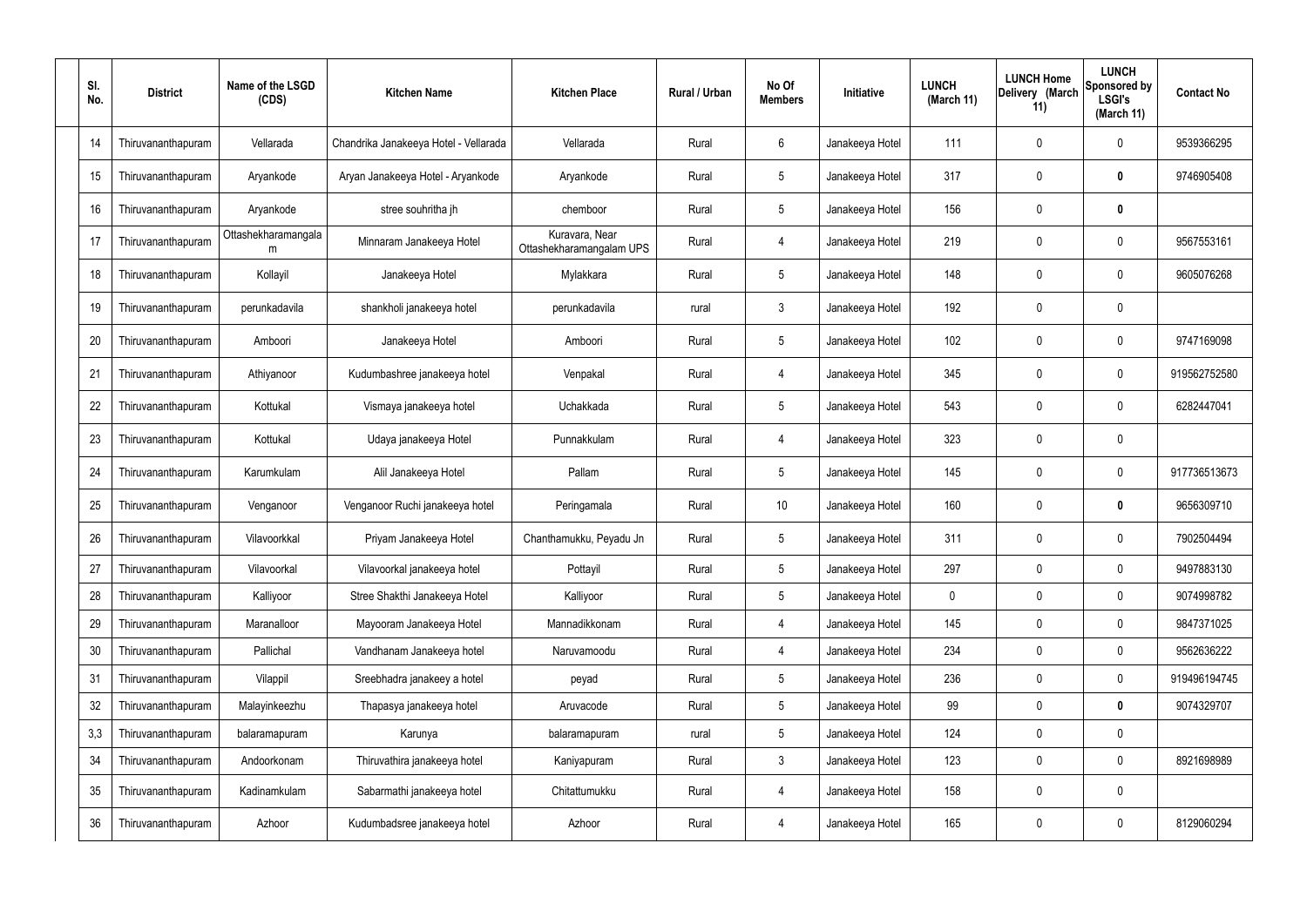|     | SI.<br>No. | <b>District</b>    | Name of the LSGD<br>(CDS)  | <b>Kitchen Name</b>                           | <b>Kitchen Place</b>                              | <b>Rural / Urban</b> | No Of<br><b>Members</b> | Initiative      | <b>LUNCH</b><br>(March 11) | <b>LUNCH Home</b><br>Delivery (March<br>11) | <b>LUNCH</b><br>Sponsored by<br><b>LSGI's</b><br>(March 11) | <b>Contact No</b> |
|-----|------------|--------------------|----------------------------|-----------------------------------------------|---------------------------------------------------|----------------------|-------------------------|-----------------|----------------------------|---------------------------------------------|-------------------------------------------------------------|-------------------|
|     | 37         | Thiruvanathapuram  | Pothencode                 | Pothencode Kudumbashree Janakeeya<br>hotel    | Pothencode ayiroorppara<br>Farmers centre         | Rural                | 5                       | Janakeeya Hotel | 147                        | 0                                           | $\mathbf{0}$                                                | 9037832338        |
|     | 38         | Thiruvananthapuram | Mangalapuram               | Mangalapuram Kudumbashree<br>Janakeeya Hotel  | Managalapuram Junction,<br>Near Panchayath Office | Rural                | 5                       | Janakeeya Hotel | 123                        | 0                                           | $\mathbf 0$                                                 | 9995459534        |
|     | 39         | Thiruvananthapuram | Mangalapuram               | Swad Kudumbashree Janakeeya hotel             | Murukkumpuzha                                     | Rural                | $\mathbf{3}$            | Janakeeya Hotel | 150                        | 0                                           | $\mathbf 0$                                                 | 8281624670        |
|     | 40         | Thiruvananthapuram | Mangalapuram               | Ruchisagaram Kudumbashree<br>Janakeeya Hotel  | Chembakamangalam                                  | Rural                | 5                       | Janakeeya Hotel | 169                        | 0                                           | $\mathbf 0$                                                 | 8139079929        |
|     | 41         | Thiruvanathapuram  | <b>TVM Corporation CDS</b> | Krishnakripa Janakeeya hotel                  | Anayara                                           | Urban                | $\sqrt{5}$              | Janakeeya Hotel | 147                        | 0                                           | $\mathbf 0$                                                 | 9745823832        |
|     | 42         | Thiruvanathapuram  | <b>TVM Corporation CDS</b> | Vanitha Janakeeya Hotel                       | Manvila                                           | Urban                | $\overline{4}$          | Janakeeya Hotel | 109                        | 0                                           | $\mathbf 0$                                                 | 8129412369        |
|     | 43         | Thiruvanathapuram  | <b>TVM Corporation CDS</b> | Bhagyalekshmi Kudumbashree<br>Janakeeya Hotel | <b>EK Nayanar Trust, Medical</b><br>College       | Urban                | 6                       | Janakeeya Hotel | 116                        | 0                                           | $\mathbf 0$                                                 |                   |
|     | 44         | Thiruvanathapuram  | <b>TVM Corporation CDS</b> | Tripthi Janakeeya Hotel                       | Pallithura                                        | Urban                | $\mathbf{3}$            | Janakeeya Hotel | 125                        | 0                                           | $\mathbf 0$                                                 | 9387738568        |
|     | 45         | Thiruvanathapuram  | <b>TVM Corporation CDS</b> | soubhagya janakeeya Hotel                     | kazhakoottam                                      | Urban                | $\mathbf{3}$            | janakeeya Hotel | 169                        | 0                                           | $\mathbf 0$                                                 | 8921555192        |
|     | 46         | Thiruvanathapuram  | <b>TVM Corporation CDS</b> | Uthradam Janakeeya Hotel                      | Pattom                                            | Urban                | $\mathbf{3}$            | janakeeya Hotel | 178                        | 0                                           | $\mathbf 0$                                                 | 8281062575        |
|     | 47         | Thiruvananthapuram | <b>TVM Corporation CDS</b> | Kismath Janakeeya Hotel                       | Pottakuzhi                                        | Urban                | $\mathbf{3}$            | Janakeeya Hotel | 158                        | 0                                           | $\mathbf 0$                                                 | 8281088923        |
|     | 48         | Thiruvananthapuram | <b>TVM Corporation CDS</b> | Anugraha janakeeya Hotel                      | sreekaryam                                        | Urban                | 4                       | Janakeeya Hotel | 160                        | 0                                           | $\mathbf 0$                                                 |                   |
|     | 49         | Thiruvananthapuram | <b>TVM Corporation CDS</b> | janakeeya hotel                               | mannarakkonam                                     | Urban                | $\mathbf{3}$            | Janakeeya Hotel | 423                        | 0                                           | $\mathbf 0$                                                 | 8129179622        |
|     | 50         | Thiruvananthapuram | <b>TVM Corporation CDS</b> | Salt and Pepper                               | Poomalliyoorkkonam                                | Urban                | $\mathbf{3}$            | Janakeeya Hotel | 312                        | $\mathbf 0$                                 | $\mathbf 0$                                                 | 8593986935        |
|     | 51         | Thiruvananthapuram | <b>TVM Corporation CDS</b> | Sreebhadra Janakeeya Hotel                    | Pettah                                            | Urban                | $\overline{4}$          | Janakeeya Hotel | 345                        | $\mathbf 0$                                 | $\mathbf 0$                                                 | 9847227647        |
|     | 52         | Thiruvananthapuram | <b>TVM Corporation CDS</b> | kalavara Janakeeya Hotel                      | vattiyoorkavu                                     | Urban                | $\mathbf{3}$            | Janakeeya Hotel | 326                        | 0                                           | $\mathbf 0$                                                 | 9847655426        |
|     | 53         | Thiruvananthapuram | <b>TVM Corporation CDS</b> | punartham kudumbashree                        | kudappanakunnu                                    | Urban                | $\mathbf{3}$            | Janakeeya Hotel | 179                        | $\pmb{0}$                                   | $\mathbf 0$                                                 | 9747115789        |
|     | 54         | Thiruvananthapuram | <b>TVM Corporation CDS</b> | peroor JH                                     | Palayam                                           | Urban                | $\mathbf{3}$            | Janakeeya Hotel | 362                        | 0                                           | $\bf{0}$                                                    | 8086119633        |
| 110 | 55         | Thiruvananthapuram | Aryanadu                   | Aryanad Janakeeya Hotel                       | Aryanad                                           | Rural                | $6\phantom{.}6$         | Janakeeya Hotel | 246                        | 0                                           | $\mathbf 0$                                                 | 9207447839        |
|     | 56         | Thiruvananthapuram | Kuttichal                  | Kutichal Janakeeya Hotel                      | Kuttichal                                         | Rural                | $5\phantom{.0}$         | Janakeeya Hotel | 167                        | 0                                           | $\mathbf 0$                                                 | 9446331479        |
|     | 57         | Thiruvananthapuram | Poovachal                  | Poovachal Janakeeya Hotel                     | Poovachal Panchayath                              | Rural                | $5\phantom{.0}$         | Janakeeya Hotel | 127                        | 0                                           | $\mathbf 0$                                                 | 9495225046        |
|     | 58         | Thiruvananthapuram | Vithura                    | Navodaya Janakeeya hotel                      | Koppam, Vithura                                   | Rural                | 4                       | Janakeeya Hotel | 158                        | 0                                           | $\overline{0}$                                              | 9946837014        |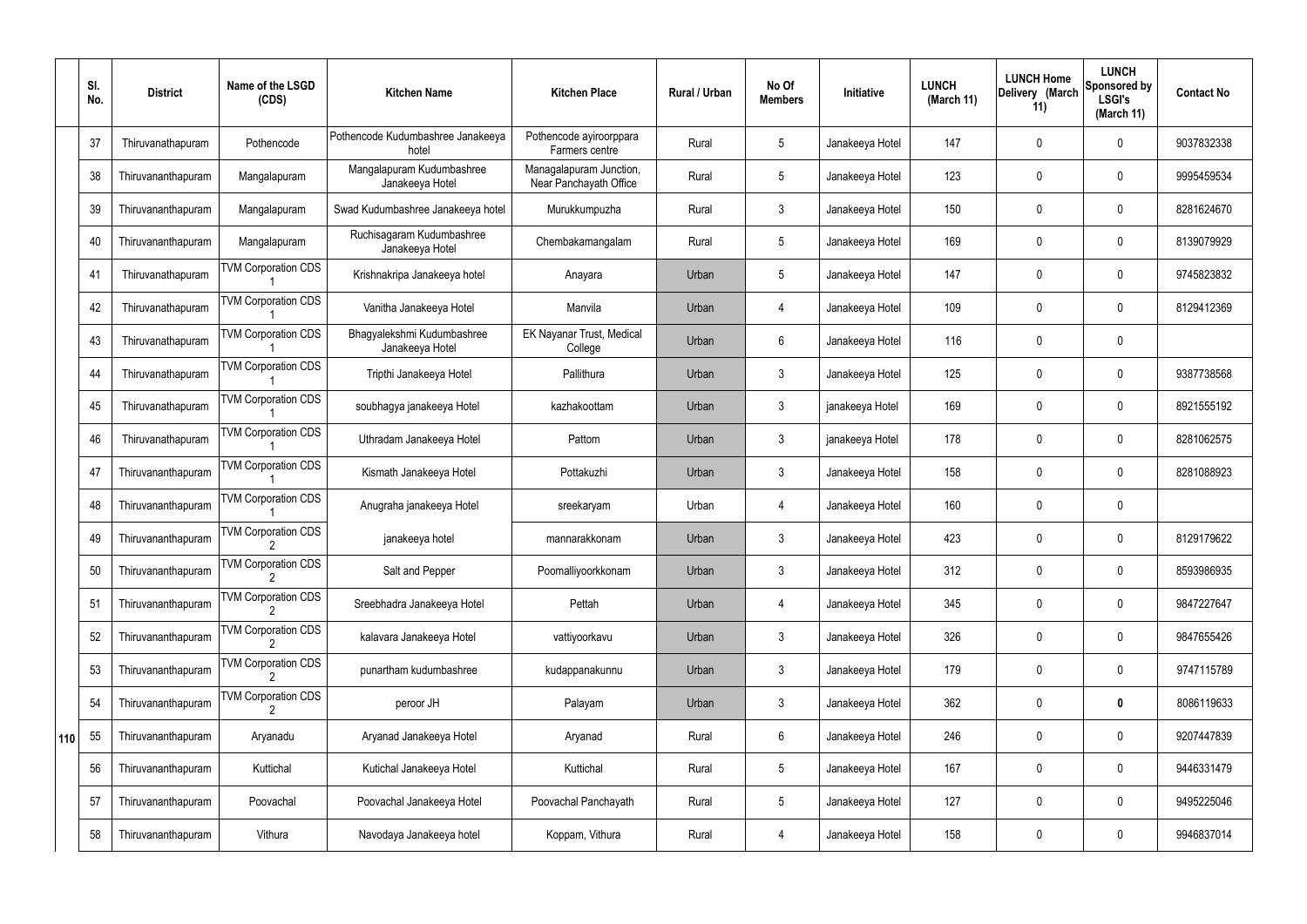| SI.<br>No. | <b>District</b>    | Name of the LSGD<br>(CDS) | <b>Kitchen Name</b>                  | <b>Kitchen Place</b>                              | Rural / Urban | No Of<br><b>Members</b> | Initiative      | <b>LUNCH</b><br>(March 11) | <b>LUNCH Home</b><br>Delivery (March<br>11) | <b>LUNCH</b><br>Sponsored by<br><b>LSGI's</b><br>(March 11) | <b>Contact No</b> |
|------------|--------------------|---------------------------|--------------------------------------|---------------------------------------------------|---------------|-------------------------|-----------------|----------------------------|---------------------------------------------|-------------------------------------------------------------|-------------------|
| 59         | Thiruvananthapuram | Tholicode                 | Tholicode Janakeeya Hotel            | Pulimoodu, Near Bharath<br>Petrol Pump, Tholicode | Rural         | 4                       | Janakeeya Hotel | 238                        | 0                                           | 0                                                           | 9539995862        |
| 60         | Thiruvananthapuram | uzhamalackal              | mazhavil jh                          | Puthukulangara                                    | Rural         | $5\phantom{.0}$         | Janakeeya Hotel | 296                        | 0                                           | $\boldsymbol{0}$                                            | 96457 54988       |
| 61         | Thiruvananthapuram | <b>TVPM Corpn CDS 4</b>   | Maithri Janakeeya Hotel              | Poozhyakkunnu, Nemom, TVM                         | Urban         | $5\phantom{.0}$         | Janakeeya Hotel | 534                        | 0                                           | 0                                                           | 9846905594        |
| 62         | Thiruvananthapuram | TVPM. Corpn. CDS III      | Janatha hotel                        | Over bridge                                       | Urban         | 9                       | Janakeeya Hotel | 0                          | 0                                           | $\boldsymbol{0}$                                            | 919746149160      |
| 63         | Thiruvananthapuram | TVPM. Corpn. CDS III      | Asraya Janakeeya Hotel               | <b>DPI</b>                                        | Urban         | 4                       | Janakeeya Hotel | 655                        | 0                                           | 0                                                           | 918113008306      |
| 64         | Thiruvananthapuram | TVPM. Corpn. CDS III      | Ruchikkoott                          | Mudavanmukal                                      | Urban         | 4                       | Janakeeya Hotel | 108                        | 0                                           | $\boldsymbol{0}$                                            | 917907579424      |
| 65         | Thiruvananthapuram | TVPM. Corpn. CDS IV       | Janakeeya hotel tvm corporation cds4 | Vallakkadavu                                      | Urban         | $5\phantom{.0}$         | Janakeeya Hotel | 279                        | 0                                           | 0                                                           | 8129795072        |
| 66         | Thiruvananthapuram | TVPM. Corpn. CDS IV       | Karuna Janakeeya Hotel               | Avaduthura                                        | Urban         | $5\phantom{.0}$         | Janakeeya Hotel | 216                        | 0                                           | 3                                                           | 9567523799        |
| 67         | Thiruvananthapuram | Anadu                     | Nanma anad                           | Govt LPS Anad                                     | Rural         | $\overline{4}$          | Janakeeya Hotel | 0                          | 0                                           | 0                                                           | 9645709754        |
| 68         | Thiruvananthapuram | Vembayam                  | Liya canteen                         | Perumboor near panchayath<br>office               | Rural         | $5\phantom{.0}$         | Janakeeya Hotel | 220                        | 0                                           | $\boldsymbol{0}$                                            | 9544337362        |
| 69         | Thiruvananthapuram | Vembayam                  | Four's Janakeeya Hotel               | Naduveli Konchira                                 | Rural         | 4                       | Janakeeya Hotel | 240                        | 0                                           | 0                                                           | 9526253578        |
| 70         | Thiruvananthapuram | Nedumangad 1              | Subhiksham                           | Irinjayam                                         | Urban         | 4                       | Janakeeya Hotel | 255                        | 0                                           | $\boldsymbol{0}$                                            | 9745606588        |
| 71         | Thiruvananthapuram | Nedumangad 1              | Ootupura                             | Pazhakutty                                        | Urban         | 6                       | Janakeeya Hotel | 432                        | 0                                           | 0                                                           | 7510910614        |
| 72         | Thiruvananthapuram | Nedumangad 2              | Niravu                               | Near ksrtc bus stand                              | Urban         | 4                       | Janakeeya Hotel | 409                        | 0                                           | $\mathbf 0$                                                 | 9645958207        |
| 73         | Thiruvananthapuram | Nedumangad 2              | Ruchiyidam                           | <b>Near Municipality</b>                          | Urban         | $\pmb{0}$               | Janakeeya Hotel | 446                        | $\boldsymbol{0}$                            | $\mathbf 0$                                                 | 9846371353        |
| 74         | Thiruvananthapuram | Karakulam                 | Karakulam Vanitha hotel              | Karakulam Junction                                | Rural         | 4                       | Janakeeya Hotel | 385                        | 0                                           | $\pmb{0}$                                                   | 9747176668        |
| 75         | Thiruvananthapuram | Panavoor                  | Kudumbashree vanitha hotel           | HI auditorium near panavoor<br>panchayath         | Rural         | $6\phantom{.}$          | Janakeeya Hotel | 233                        | $\boldsymbol{0}$                            | $5\phantom{.0}$                                             | 9526740817        |
| 76         | Thiruvananthapuram | Aruvikara                 | Nanma                                | Aruvikara junction                                | Rural         | $\mathfrak{Z}$          | Janakeeya hotel | 0                          | 0                                           | $\pmb{0}$                                                   | 8606524464        |
| 77         | Thiruvananthapuram | Pullampara                | Janakeeya Hotel                      | Kalumkinmukham                                    | Rural         | $5\phantom{.0}$         | Janakeeya Hotel | 125                        | $\boldsymbol{0}$                            | $\pmb{0}$                                                   |                   |
| 78         | Thiruvananthapuram | Pangode                   | Bhagyalekshmi janakeeya hotel        | Pangodu Panchayath Hall                           | Rural         | $5\phantom{.0}$         | Janakeeya Hotel | 114                        | 0                                           | $\pmb{0}$                                                   |                   |
| 79         | Thiruvananthapuram | Manickal                  | Janakeeya hotel                      | Pirappancode                                      | Rural         | $6\phantom{.}$          | Janakeeya Hotel | 156                        | 0                                           | $\pmb{0}$                                                   | 9745874522        |
| 80         | Thiruvananthapuram | Vamanapuram               | Pournami Kalamachal                  | Kalamachal                                        | Rural         | $5\,$                   | Janakeeya Hotel | 130                        | 0                                           | $\pmb{0}$                                                   | 9846825964        |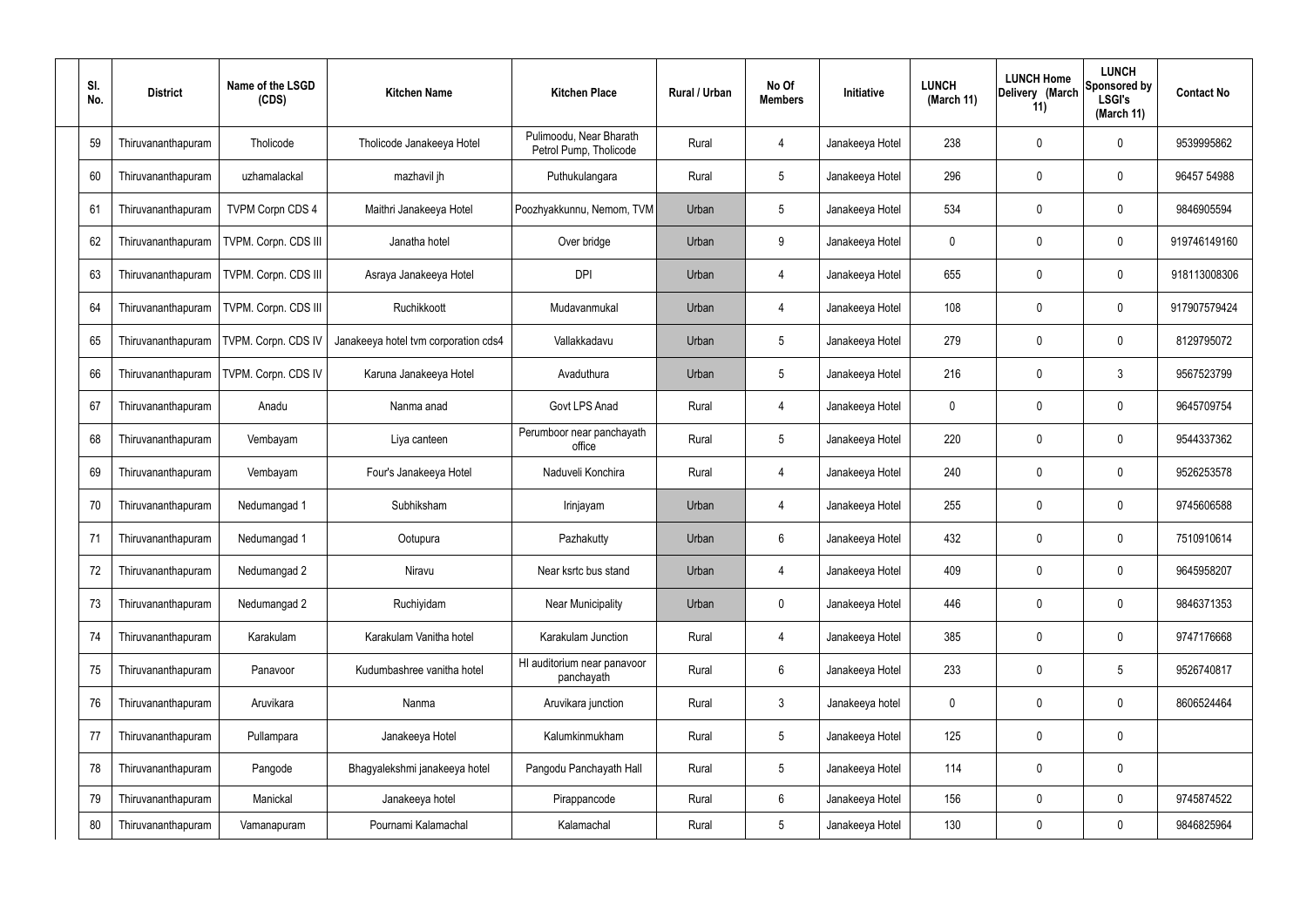| SI.<br>No. | <b>District</b>    | Name of the LSGD<br>(CDS) | <b>Kitchen Name</b>                 | <b>Kitchen Place</b>     | Rural / Urban | No Of<br><b>Members</b> | Initiative      | <b>LUNCH</b><br>(March 11) | <b>LUNCH Home</b><br>Delivery (March<br>11) | <b>LUNCH</b><br>Sponsored by<br><b>LSGI's</b><br>(March 11) | <b>Contact No</b> |
|------------|--------------------|---------------------------|-------------------------------------|--------------------------|---------------|-------------------------|-----------------|----------------------------|---------------------------------------------|-------------------------------------------------------------|-------------------|
| 81         | Thiruvananthapuram | kallara                   | Amma janakeeya hotel                | kallara                  | rural         | 4                       | Janakeeya Hotel | 180                        | 0                                           | $\mathbf 0$                                                 | 8111891405        |
| 82         | Thiruvananthapuram | nellanad                  | Nellanad janakeeya hotel            | keezhayikkonam           | rural         | 6                       | Janakeeya Hotel | 98                         | 0                                           | $\mathbf 0$                                                 | 9946994811        |
| 83         | Thiruvananthapuram | Pazhayakunnummel          | Chaitanya janakeeya hotel           | Pazhayakunnumel          | Rural         | 5                       | Janakeeya Hotel | 0                          | 0                                           | $\boldsymbol{0}$                                            | 9496997201        |
| 84         | Thiruvananthapuram | Karavaram                 | Takkolam, Karavaram janakeeya hotel | Pullurmukk, kallambalam  | Rural         | 5                       | Janakeeya Hotel | 160                        | 0                                           | $\pmb{0}$                                                   | 9539723288        |
| 85         | Thiruvananthapuram | Kilimanoor                | Tanima vanitha canteen              | Kilimanoor               | Rural         | 4                       | Janakeeya Hotel | 236                        | 0                                           | 0                                                           | 9846657166        |
| 86         | Thiruvananthapuram | Pulimath                  | Iswarya catering unit               | Pulimath, Karet          | Rural         | 4                       | Janakeeya Hotel | 0                          | 0                                           | $\boldsymbol{0}$                                            | 9645514593        |
| 87         | Thiruvananthapuram | Navaikkulam               | Kudumbashree janakeeya hotel        | Kadambaattukonam         | Rural         | 5                       | Janakeeya Hotel | 114                        | 0                                           | 0                                                           | 9400619476        |
| 88         | Thiruvananthapuram | Nagaroor                  | Janakeeya Hotel                     | Altharamoodu             | Rural         | 5                       | Janakeeya Hotel | 110                        | 0                                           | $\boldsymbol{0}$                                            | 7034964806        |
| 89         | Thiruvananthapuram | Pallikal                  | pallikkal janakeeya hotel           | pakalkkuri               | rural         | 4                       | Janakeeya Hotel | 102                        | 0                                           | 0                                                           | 9447886364        |
| 90         | Thiruvananthapuram | Madavoor                  | Madavoor janakeeya hotel            | madavoor                 | rural         | 5                       | Janakeeya Hotel | 152                        | 0                                           | $\boldsymbol{0}$                                            | 9526206002        |
| 91         | Thiruvananthapuram | Chirayinkeezh             | Sevenstar Janakeeya Hotel           | Sarkkara                 | Rural         | 5                       | Janakeeya Hotel | 236                        | 0                                           | 0                                                           | 8921556636        |
| 92         | Thiruvananthapuram | Kadaykkavoor              | Karmalamatha Janakeeya Hotel        | Kadakkavoor              | Rural         | 5                       | Janakeeya Hotel | 0                          | 0                                           | $\boldsymbol{0}$                                            | 9645405591        |
| 93         | Thiruvananthapuram | Mudakkal                  | Sarovaram Janakeeya Hotel           | Valakkadu                | Rural         | $\mathfrak{Z}$          | Janakeeya Hotel | 112                        | 0                                           | 0                                                           | 8086240900        |
| 94         | Thiruvananthapuram | Vakkom                    | Jananai Janakeeya Hotel             | SN Junction, Jeeva Dhara | Rural         |                         | Janakeeya Hotel | 588                        |                                             | 0                                                           | 8137014724        |
| 95         | Thiruvananthapuram | Vakkom                    | Diya Janakeeya Hotel                | Panayile Kadavu          | Rural         | 5                       | Janakeeya Hotel | 0                          | 0                                           | $\pmb{0}$                                                   | 8590439391        |
| 96         | Thiruvananthapuram | Kizhuvilam                | Kudumbashree vanitha canteen        | Kizhuvillam              | Rural         | 4                       | Janakeeya Hotel | 121                        | 0                                           | $\pmb{0}$                                                   | 9747361312        |
| 97         | Thiruvananthapuram | Anchuthengu               | Swad Janakeeya Hotel                | Anchuthengu              | Rural         | $\sqrt{5}$              | Janakeeya Hotel | 188                        | 0                                           | $\pmb{0}$                                                   |                   |
| 98         | Thiruvananthapuram | Attingal                  | Bhagyashree janakeeya hotel         | Attingal                 | Urban         | $\sqrt{5}$              | Janakeeya Hotel | 180                        | 0                                           | $\pmb{0}$                                                   | 9539968503        |
| 99         | Thiruvananthapuram | Cherunniyoor              | Lekshmi janakeeya hotel             | Dhalavapuram             | Rural         | $\mathfrak{Z}$          | Janakeeya Hotel | 115                        | 0                                           | $\overline{2}$                                              | 9995391999        |
| 100        | Thiruvananthapuram | Chemmaruthi               | Dreams janakeeya hotel              | Mavinmoodu, muthana      | Rural         | $\sqrt{5}$              | Janakeeya Hotel | 123                        | 0                                           | $\pmb{0}$                                                   | 8129240185        |
| 101        | Thiruvananthapuram | Chemmaruthi               | Natturuchi janakeeya hotel          | Panayara&sivapuram       | Rural         | 5                       | Janakeeya Hotel | 58                         | 0                                           | $\mathbf 0$                                                 | 8129240185        |
| 102        | Thiruvananthapuram | Chemmaruthi               | Bhanusree                           | Chavadimukku             | Rural         | 4                       | Janakeeya Hotel | 165                        | 0                                           | $\pmb{0}$                                                   | 8129240185        |
| 103        | Thiruvananthapuram | Chemmaruthi               | saphalyam janakeeya Hotel           | chemmaruthi              | Rural         | $\sqrt{5}$              | Janakeeya hotel | 117                        | 0                                           | $\boldsymbol{0}$                                            | 9539925641        |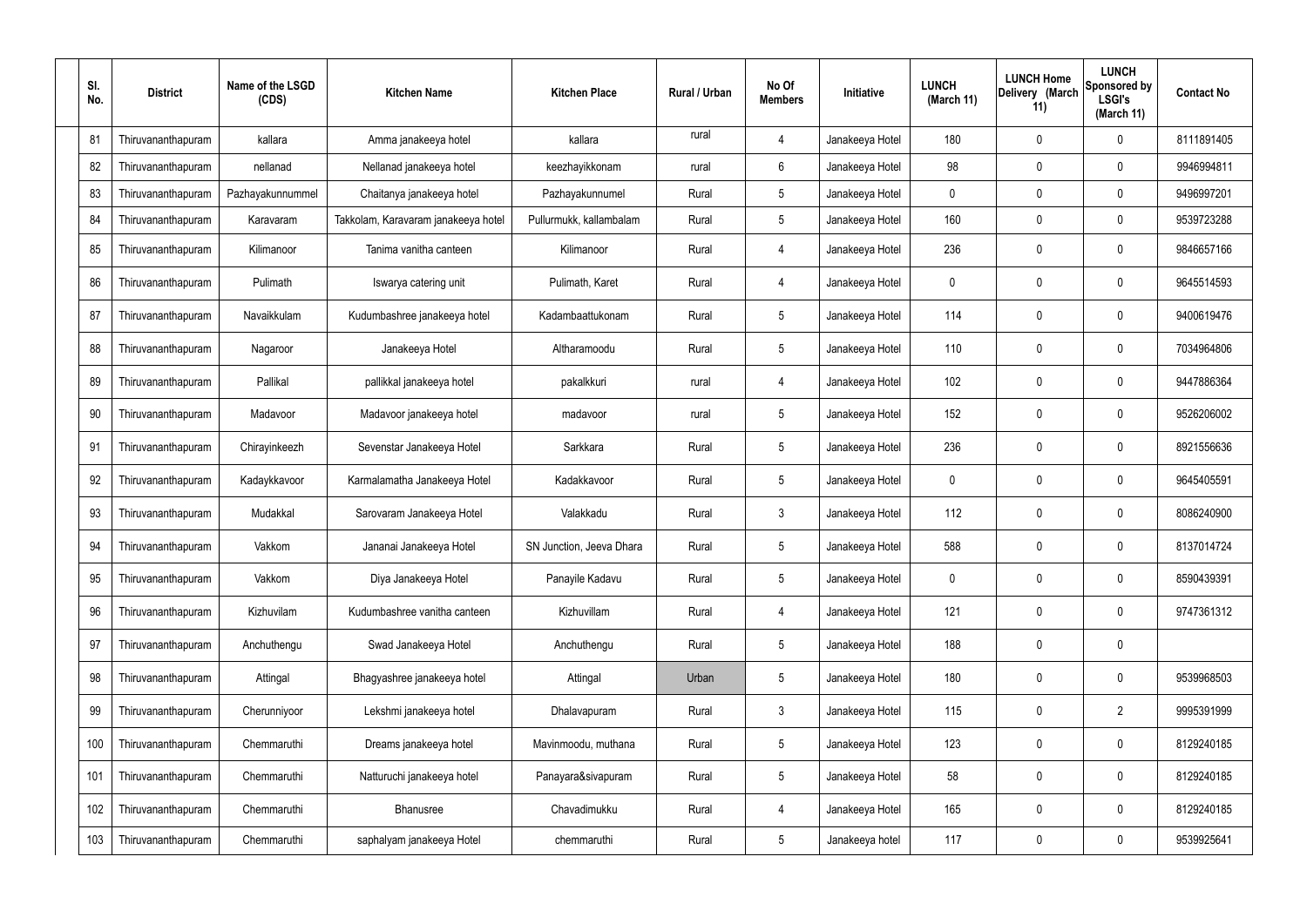|     | SI.<br>No.      | <b>District</b>    | Name of the LSGD<br>(CDS) | <b>Kitchen Name</b>                        | <b>Kitchen Place</b>                             | Rural / Urban | No Of<br><b>Members</b> | Initiative      | <b>LUNCH</b><br>(March 11) | <b>LUNCH Home</b><br>Delivery (March<br>11) | <b>LUNCH</b><br>Sponsored by<br><b>LSGI's</b><br>(March 11) | <b>Contact No</b> |
|-----|-----------------|--------------------|---------------------------|--------------------------------------------|--------------------------------------------------|---------------|-------------------------|-----------------|----------------------------|---------------------------------------------|-------------------------------------------------------------|-------------------|
|     | 104             | Thiruvananthapuram | Manamboor                 | Manamboor janakeeya hotel                  | Kavalayoor                                       | Rural         | $\overline{4}$          | Janakeeya Hotel | 190                        | $\mathbf 0$                                 | 2\$                                                         | 9074388684        |
|     | 105             | Thiruvananthapuram | Edava                     | Sreenandha janakeeyahotel                  | Kaappil                                          | Rural         | 5 <sup>5</sup>          | Janakeeya Hotel | 136                        | $\pmb{0}$                                   | $\mathbf 0$                                                 | 9895337334        |
|     | 106             | Thiruvananthapuram | Elakamon                  | Sreenarayana janakeeya hotel               | Elakamon                                         | Rural         | $\overline{7}$          | Janakeeya Hotel | 125                        | $\mathbf 0$                                 | $\mathbf 0$                                                 | 8086637798        |
|     | 107             | Thiruvananthapuram | Elakamon                  | kudumbashree janakeeya hotel               | Elakamon                                         | Rural         | $5\overline{)}$         | janakeeya hotel | 148                        | $\mathbf 0$                                 | $\mathbf 0$                                                 | 8590725126        |
|     | 108             | Thiruvananthapuram | Vettoor                   | Kashi janakeeya hotel                      | Vettoor                                          | Rural         | 4                       | Janakeeya Hotel | 169                        | 0                                           | $\mathbf 0$                                                 | 9061547396        |
|     | 109             | Thiruvananthapuram | Ottoor                    | Kudumbashree Janakeeya hotel               | ottoor                                           | rural         | 3                       | Janakeeya Hotel | 157                        | $\mathbf 0$                                 | $\mathbf 0$                                                 | 8590570561        |
|     | 110             | Thiruvanathapuram  | Varkala                   | Janakeeya hotel                            | Varkala municipality                             | Urban         | $5\overline{)}$         | Janakeeya Hotel | 140                        | 0                                           | $\overline{2}$                                              | 8943261611        |
| 110 |                 |                    |                           |                                            |                                                  |               | 501                     |                 | 23285                      | $\pmb{0}$                                   | 14                                                          |                   |
|     |                 | Thrissur           | Kadangodu                 | Janakeeya Hotel Kadangod                   | Kadangod                                         | Rural         | $\overline{4}$          | Janakeeya Hotel | 59                         | 40                                          | $\overline{7}$                                              |                   |
|     | $\overline{2}$  | Thrissur           | Chalakudy                 | Thripthy Janakeeya Hotel Chalakudy         | North Busstand Chalakudy                         | Urban         | $\overline{4}$          | Janakeeya Hotel | 242                        | 160                                         | $\mathbf 0$                                                 | 9544048190        |
|     | $\mathbf{3}$    | Thrissur           | Pananchery                | Pananchery Janakeeya Hotel                 | Pattikkad                                        | Rural         | $5\overline{)}$         | Janakeeya Hotel | 141                        | 78                                          | $\mathbf 0$                                                 | 9746354118        |
|     | 4               | Thrissur           | Kadavallur                | Janakeeya Hotel Kadavalloor                | Panjayath Compound                               | Rural         | 4                       | Janakeeya Hotel | 59                         | 67                                          | $\mathbf 0$                                                 | 8943983995        |
|     | 5               | Thrissur           | Kattoor                   | Janakeeya Hotel Kattoor                    | Kudumbashree Vipanana<br>Kendram, Katoor Bazzar, | Rural         | $5\overline{)}$         | Janakeeya Hotel | $\mathbf 0$                | 0                                           | $\mathbf 0$                                                 |                   |
|     | 6               | Thrissur           | Elavally                  | Janakeeya Hotel Elavally                   | Elavally Panchayath<br>Compound                  | Rural         |                         | Janakeeya Hotel | 162                        | 0                                           | 0                                                           | 9744738247        |
|     | $\overline{7}$  | Thrissur           | Paralam                   | Paralam Janakeeya Hotel                    | Nanma Kudumbashree<br>canteen                    | Rural         | $\mathbf{3}$            | Janakeeya Hotel | $\mathbf 0$                | 73                                          | $\mathbf 0$                                                 | 9744441594        |
|     | 8               | Thrissur           | Kadukutty                 | Uppum Mulakum Janakeeya Hotel<br>Kadukutty | Kottamuri Junction                               | Rural         | $5\overline{)}$         | Janakeeya Hotel | 52                         | 32                                          | $\mathbf 0$                                                 | 9846634710        |
|     | 9               | Thrissur           | Thrissur 2                | Kuttanellur Janakeeya Hotel                | Kuttanellur                                      | Urban         | 5 <sup>5</sup>          | Janakeeya Hotel | 68                         | $\pmb{0}$                                   | $\mathbf 0$                                                 | 8330800498        |
|     | 10 <sup>°</sup> | Thrissur           | Pazhayannur               | Janakeeya Hotel, Pazhayanoor               | Pazhayannur Panchayath                           | Rural         | $\overline{4}$          | Janakeeya Hotel | 198                        | $\pmb{0}$                                   | $\mathbf 0$                                                 | 9400257329        |
|     | 11              | Thrissur           | Aloor                     | Aloor Janakeeya Hotel                      | Aloor                                            | Rural         | $5\overline{)}$         | Janakeeya Hotel | 87                         | 47                                          | $\mathbf 0$                                                 | 9946922936        |
|     | 12              | Thrissur           | Muriyad                   | Jankeeya Hotel, Muriyad                    | Karuna Canteen, Muriyad                          | Rural         | $5\overline{)}$         | Janakeeya Hotel | 79                         | $\pmb{0}$                                   | $\mathbf 0$                                                 | 9961920358        |
|     | 13              | Thrissur           | Valapad                   | Janakeeya Hotel Valapad                    | Valapad Chanthapadi                              | Rural         | $6\phantom{.}6$         | Janakeeya Hotel | 132                        | $\pmb{0}$                                   | $5\phantom{.0}$                                             |                   |
|     | 14              | Thrissur           | Kaipamangalam             | Kaipamngalam Janakeeya Hotel               | Kaipamangalam Panchayath                         | Rural         | $\mathbf{3}$            | Janakeeya Hotel | 198                        | $\pmb{0}$                                   | $\overline{2}$                                              |                   |
|     | 15              | Thrissur           | Annamanada                | Snehitha Catering                          | Annamanada                                       | Rural         | 5 <sub>5</sub>          | Janakeeya Hotel | $\pmb{0}$                  | 42                                          | $\pmb{0}$                                                   | 9747712615        |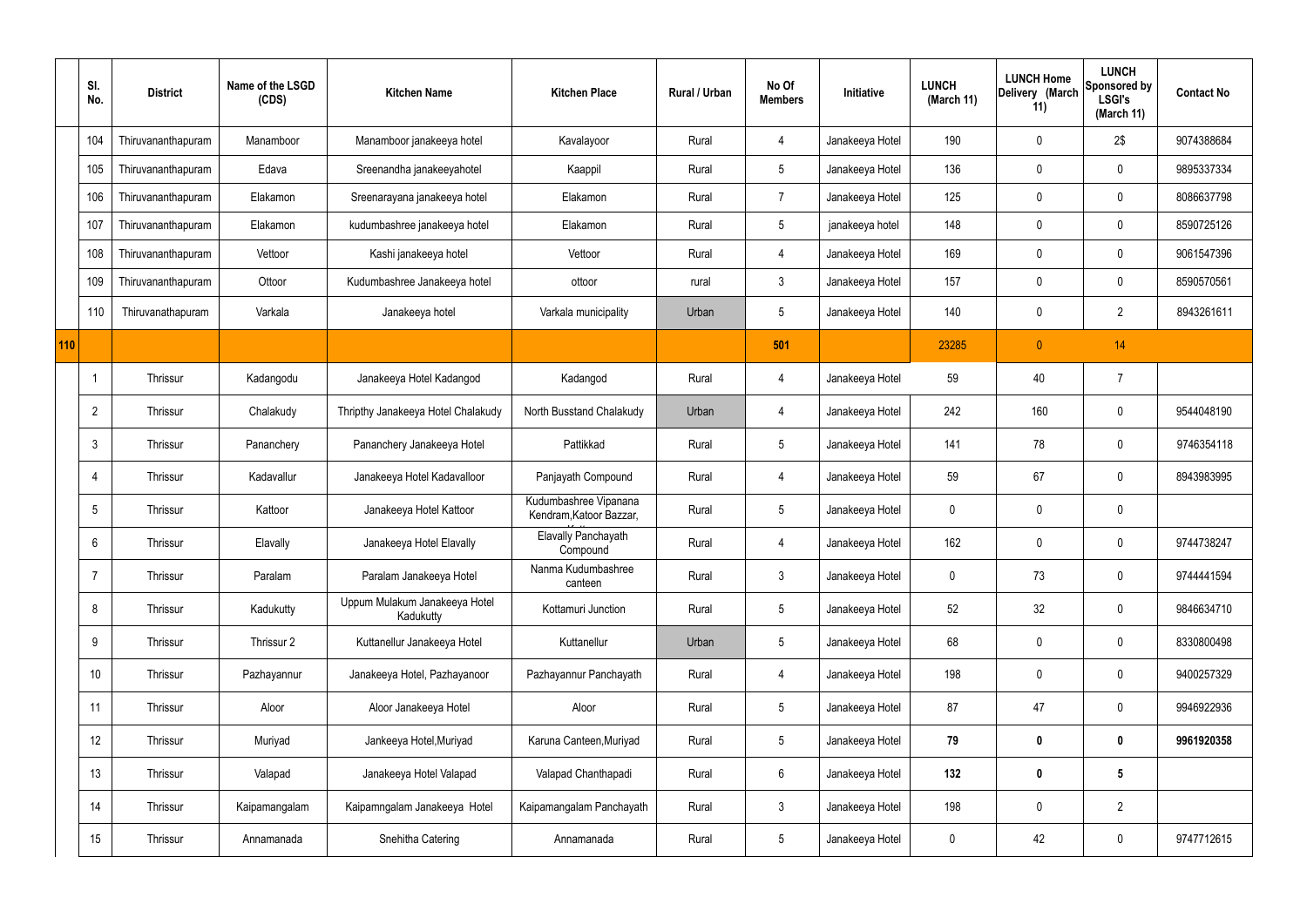| SI.<br>No. | <b>District</b> | Name of the LSGD<br>(CDS) | <b>Kitchen Name</b>                             | <b>Kitchen Place</b>                         | Rural / Urban | No Of<br><b>Members</b> | Initiative      | <b>LUNCH</b><br>(March 11) | <b>LUNCH Home</b><br>Delivery (March<br>11) | <b>LUNCH</b><br>Sponsored by<br><b>LSGI's</b><br>(March 11) | <b>Contact No</b> |
|------------|-----------------|---------------------------|-------------------------------------------------|----------------------------------------------|---------------|-------------------------|-----------------|----------------------------|---------------------------------------------|-------------------------------------------------------------|-------------------|
| 16         | Thrissur        | Vellangallur              | Janakeeya Hotel Vellangallur                    | Panchayath Community Hall                    | Rural         | $6\phantom{.}6$         | Janakeeya Hotel | 83                         | 34                                          | $\mathbf 0$                                                 | 9947462258        |
| 17         | Thrissur        | Pavaratty                 | Janakeeya Hotel Pavaratty                       | Akashaya Vanitha Canteen                     | Rural         | $\mathbf{3}$            | Janakeeya Hotel | 150                        | 0                                           | $\mathbf 0$                                                 |                   |
| 18         | Thrissur        | Edathiruthy               | Janakeeya Hotel Edathuruthi (Nalinam<br>Stores) | Opposite of GLPS,<br>Chenthrappinni Centre   | Rural         | $\overline{4}$          | Janakeeya Hotel | 131                        | 0                                           |                                                             |                   |
| 19         | Thrissur        | Adatt                     | Janakeeya Hotel Adat                            | Muthuvara                                    | Rural         | $\overline{7}$          | Janakeeya Hotel | 98                         | 53                                          | $\mathbf 0$                                                 | 6235203703        |
| 20         | Thrissur        | Irinjalakuda 1            | Janakeeya Hotel Irinjalakuda Cds1               | Irinjalakuda Muncipality                     | Urban         | 4                       | Janakeeya Hotel | 126                        | 0                                           | $\mathbf 0$                                                 | 9526912506        |
| 21         | Thrissur        | Parapookkara              | Janakeeya Hotel, Parapookkara                   | Panchayath Canteen                           | Rural         | $5\phantom{.0}$         | Janakeeya Hotel | 75                         | 0                                           | $\mathbf 0$                                                 | 9605428611        |
| 22         | Thrissur        | Puthanchira               | Annapoorna Janakeeya Hotel<br>Puthenchira       | Panchayath Community Hall                    | Rural         | $5\phantom{.0}$         | Janakeeya Hotel | 36                         | 24                                          | $\mathbf 0$                                                 | 9383421350        |
| 23         | Thrissur        | SreeNarayanapuram         | Sree Narayana Puram Janakeeya<br>Hotel          | Sreenarayanapuram<br>Panchayath              | Rural         | $5\phantom{.0}$         | Janakeeya Hotel | 208                        | 0                                           | 1\$                                                         |                   |
| 24         | Thrissur        | Nadathara                 | Nadathara Janakeeya Hotel                       | Moorkanikkara                                | Rural         | $5\phantom{.0}$         | Janakeeya Hotel | 49                         | 63                                          | 0\$                                                         | 9744611176        |
| 25         | Thrissur        | Vallachira                | Vallachira Janakeeya Hotel                      | Vallachira Gramapanchayath                   | Rural         | 4                       | Janakeeya Hotel | $\mathbf 0$                | 46                                          | $\mathbf 0$                                                 | 9744804256        |
| 26         | Thrissur        | Poyya                     | Janakeeya Hotel , Poyya                         | Poyya Junction                               | Rural         | $5\,$                   | Janakeeya Hotel | 19                         | 26                                          | $\mathbf 0$                                                 | 7902318250        |
| 27         | Thrissur        | Wadakanchery 1            | Vrindavan Janakeeya Hotel                       | Ottupara                                     | Urban         | $5\phantom{.0}$         | Janakeeya Hotel | 152                        | 53                                          | $\mathbf 0$                                                 |                   |
| 28         | Thrissur        | Varandarappilly           | Janakeeya Hotel                                 | Varandarappilly Panchayath                   | Rural         | $5\phantom{.0}$         | Janakeeya Hotel | 68                         | 47                                          | 0                                                           | 9048283463        |
| 29         | Thrissur        | Nenmanikkara              | Vanitha Janakeeya Hotel                         | Paliyekkara, Nenmanikkara<br>Gramapanchayath | Rural         | $5\phantom{.0}$         | Janakeeya Hotel | 68                         | 22                                          | $\mathbf 0$                                                 | 9747494386        |
| 30         | Thrissur        | Kodakara                  | Nanma Janakeeya Hotel                           | Kodakara Bus Stand                           | Rural         | $5\phantom{.0}$         | Janakeeya Hotel | 232                        | 248                                         | $\mathbf 0$                                                 | 9946283762        |
| 31         | Thrissur        | Thekkumkkara              | Janakeeya Hotel Thekkumkara                     | Vanitha Canteen, Thekkumkara                 | Rural         | $\overline{4}$          | Janakeeya Hotel | 100                        | 0                                           | $\mathbf 0$                                                 |                   |
| 32         | Thrissur        | Alagappa Ngar             | Janakeeya Hotel                                 | Amballur                                     | Rural         | $5\phantom{.0}$         | Janakeeya Hotel | 140                        | 43                                          | $\mathbf{3}$                                                | 8606553521        |
| 33         | Thrissur        | Kolazhy                   | Janakeeya Hotel Kolazhy                         | <b>ZMLP School</b>                           | Rural         | $\overline{4}$          | Janakeeya Hotel | $\mathbf 0$                | 68                                          | $\mathbf 0$                                                 | 9645535725        |
| 34         | Thrissur        | Manalur                   | Janakeeya Hotel Manalur                         | Govt High School, Manaloor                   | Rural         | $6\overline{6}$         | Janakeeya Hotel | 48                         | 25                                          | 4                                                           | 9446619441        |
| 35         | Thrissur        | Arimpur                   | Janakeeya Hotel Arimbur                         | Kudumbashree Vanitha<br>Canteen , Arimbur    | Rural         | $5\phantom{.0}$         | Janakeeya Hotel | 180                        | 60                                          | $\mathbf 0$                                                 | 9946789338        |
| 36         | Thrissur        | Thanniyam                 | Thannyam Janakeeya Hotel                        | Peringottukara                               | Rural         | $\overline{4}$          | Janakeeya Hotel | 51                         | 14                                          | $\mathbf 0$                                                 | 9048570194        |
| 37         | Thrissur        | Madakkathara              | Madakkathara Annapoorna Janakeeya<br>Hotel      | Madakkathara                                 | Rural         | $6\,$                   | Janakeeya Hotel | 91                         | 28                                          | $\overline{2}$                                              | 9388431507        |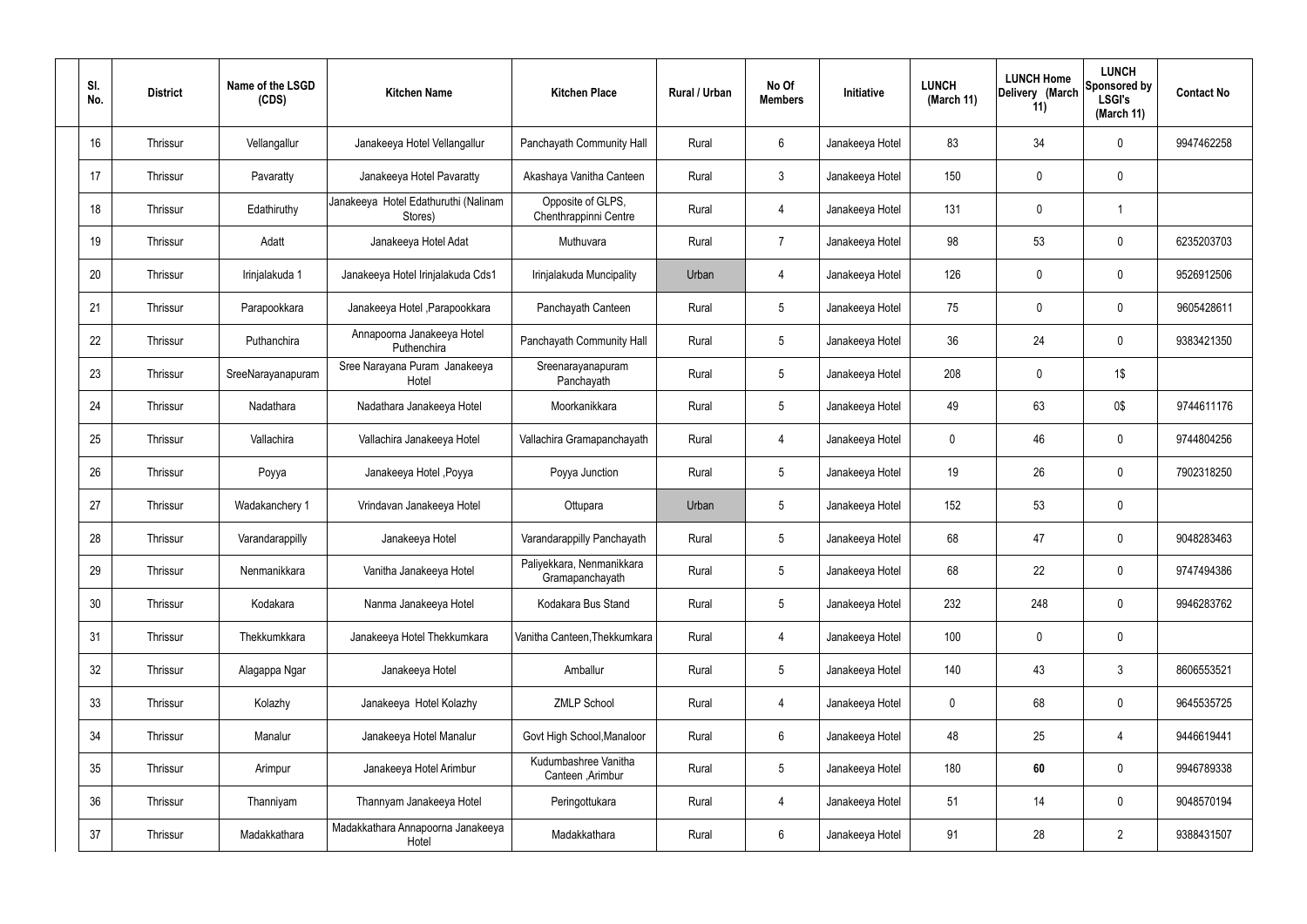|    | SI.<br>No. | <b>District</b> | Name of the LSGD<br>(CDS) | <b>Kitchen Name</b>                    | <b>Kitchen Place</b>               | Rural / Urban | No Of<br><b>Members</b> | Initiative      | <b>LUNCH</b><br>(March 11) | <b>LUNCH Home</b><br>Delivery (March<br>11) | <b>LUNCH</b><br>Sponsored by<br><b>LSGI's</b><br>(March 11) | <b>Contact No</b> |
|----|------------|-----------------|---------------------------|----------------------------------------|------------------------------------|---------------|-------------------------|-----------------|----------------------------|---------------------------------------------|-------------------------------------------------------------|-------------------|
|    | 38         | Thrissur        | Athirappilly              | Panchayath Kudumbashree Canteen        | Athirappilly                       | Rural         | $\mathbf{3}$            | Janakeeya Hotel | 0                          | 0                                           | $\mathbf 0$                                                 | 9496151187        |
|    | 39         | Thrissur        | Kodassery                 | Five Star Janakeeya Hotel              | Kodassery                          | Rural         | $\overline{4}$          | Janakeeya Hotel | 168                        | 57                                          | $\mathbf 0$                                                 | 9846464927        |
|    | 40         | Thrissur        | Mattathur                 | Karunya<br>kudumbShree                 | Vellikkulangara                    | Rural         | $\overline{4}$          | Janakeeya Hotel | 175                        | 112                                         | $\mathbf 0$                                                 | 9539102486        |
|    | 41         | Thrissur        | Koratty                   | Ruchi Janakeeya Hotel                  | Koratty                            | Rural         | $\overline{4}$          | Janakeeya Hotel | 69                         | 68                                          | 0.00\$                                                      | 9496527583        |
|    | 42         | Thrissur        | Thrikkoor                 | Susthira Janakeeya Hotel               | Alengaad                           | Rural         | $\mathbf{3}$            | Janakeeya Hotel | 152                        | 36                                          | 5.00\$                                                      | 8111847055        |
|    | 43         | Thrissur        | Venkitangu                | Ottupura<br>Janakeeya Hotel Vengidangu | Vengidangu Panchayath              | Rural         | $\mathbf{3}$            | Janakeeya Hotel | 203                        | 62                                          | $\mathbf 0$                                                 | 8156981840        |
|    | 44         | Thrissur        | Padiyoor                  | Padiyoor<br>Janakeya Hotel             | HDC School, Kakkathuruthy          | Rural         | $5\phantom{.0}$         | Janakeeya Hotel | 89                         | 106                                         | $\mathbf 0$                                                 | 9048817359        |
|    | 45         | Thrissur        | Pariyaram                 | Samridhi Janakeeya Hotel               | Pariyaram                          | Rural         | $5\phantom{.0}$         | Janakeeya Hotel | 102                        | 74                                          | $\mathbf 0$                                                 | 7025950795        |
|    | 46         | Thrissur        | Wadakanchery cds2         | Janakeeya Hotel, Wadakanchery cds2     | Minaloor                           | Urban         | $\mathbf{3}$            | Janakeeya Hotel | 87                         | $\boldsymbol{0}$                            | $\mathbf 0$                                                 |                   |
|    | 47         | Thrissur        | Kodungaloor cds2          | Jathikka Janakeeya Hotel               | Arakkulam                          | Urban         | $\overline{4}$          | Janakeeya Hotel | 116                        | 0                                           | $\boldsymbol{0}$                                            | 9745397171        |
|    | 48         | Thrissur        | Punnayur                  | Kaipunnyam Janakeeya Hotel             | Edakazhiyur                        | Rural         | $5\phantom{.0}$         | Janakeeya Hotel | 101                        | 55                                          | $\boldsymbol{0}$                                            | 9744680885        |
| 97 | 49         | Thrissur        | Velookkara                | Velookkara Janakeeya Hotel             | Panchayath shopping complex        | Rural         | $\mathfrak{Z}$          | Janakeeya Hotel | 65                         | 0                                           | $\boldsymbol{0}$                                            | 9048756685        |
|    | 50         | Thrissur        | Meloor                    | Thanima Janakeeya Hotel Meloor         | Meloor centre                      | Rural         | 4                       | Janakeeya Hotel | 56                         | 0                                           | 0                                                           | 7902354039        |
|    | 51         | Thrissur        | Vallathol Nagar           | Janakeeya Hotel, Vallathol Nagar       | near youth welfare center          | rural         | $5\phantom{.0}$         | Janakeeya Hotel | 347                        | $\mathbf 0$                                 | $\mathbf 0$                                                 | 9961296574        |
|    | 52         | Thrissur        | Eriyad                    | janakeeya Hotel, eriyad                | community hall                     | Rural         | $\overline{4}$          | Janakeeya Hotel | $\mathbf 0$                | $\mathbf 0$                                 | $\mathbf 0$                                                 |                   |
|    | 53         | Thrissur        | Edavilangu                | Janakeeya Hotel, Edavilangu            | Edavilangu Center                  | Rural         | $\overline{4}$          | Janakeeya Hotel | 180                        | $\mathbf 0$                                 | $\mathbf 0$                                                 |                   |
|    | 54         | Thrissur        | Avanoor                   | Janakeeya Hotel, Avanoor               | near panchayath office,<br>Avanoor | Rural         | $5\phantom{.0}$         | Janakeeya Hotel | $\mathbf 0$                | $\mathbf 0$                                 | $\mathbf 0$                                                 | 9447343516        |
|    | 55         | Thrissur        | Mala                      | Janakeeya hotel Mala                   | Near panchayath office, Mala       | Rural         | $\overline{4}$          | Janakeeya Hotel | 132                        | 27                                          | $\mathbf 0$                                                 | 9946442260        |
|    | 56         | Thrissur        | Guruvayur1                | Guruvayur Janakeeya Hotel              | Guruvayur                          | Urban         | $\mathbf{3}$            | Janakeeya Hotel | 419                        | 246                                         | $\mathbf 0$                                                 | 9961227858        |
|    | 57         | Thrissur        | Vadakkekad                | Kudumbasree janakeeya hotel            | Nalam kallu                        | Rural         | $\overline{4}$          | Janakeeya Hotel | 78                         | 48                                          | $\mathbf 0$                                                 | 9645190166        |
|    | 58         | Thrissur        | Kadappuram                | Kadappuram janakeeya hotel             | Kadappuram panchayath<br>building  | Rural         | $\overline{4}$          | Janakeeya Hotel | 83                         | 39                                          | $\mathbf 0$                                                 | 8156984319        |
|    | 59         | Thrissur        | Chavakkad                 | Chavakkad Janakeeya hotel              | Chavakkad, near bus stand          | Urban         | $\sqrt{5}$              | Janakeeya Hotel | 182                        | 57                                          | $\pmb{0}$                                                   | 7560874804        |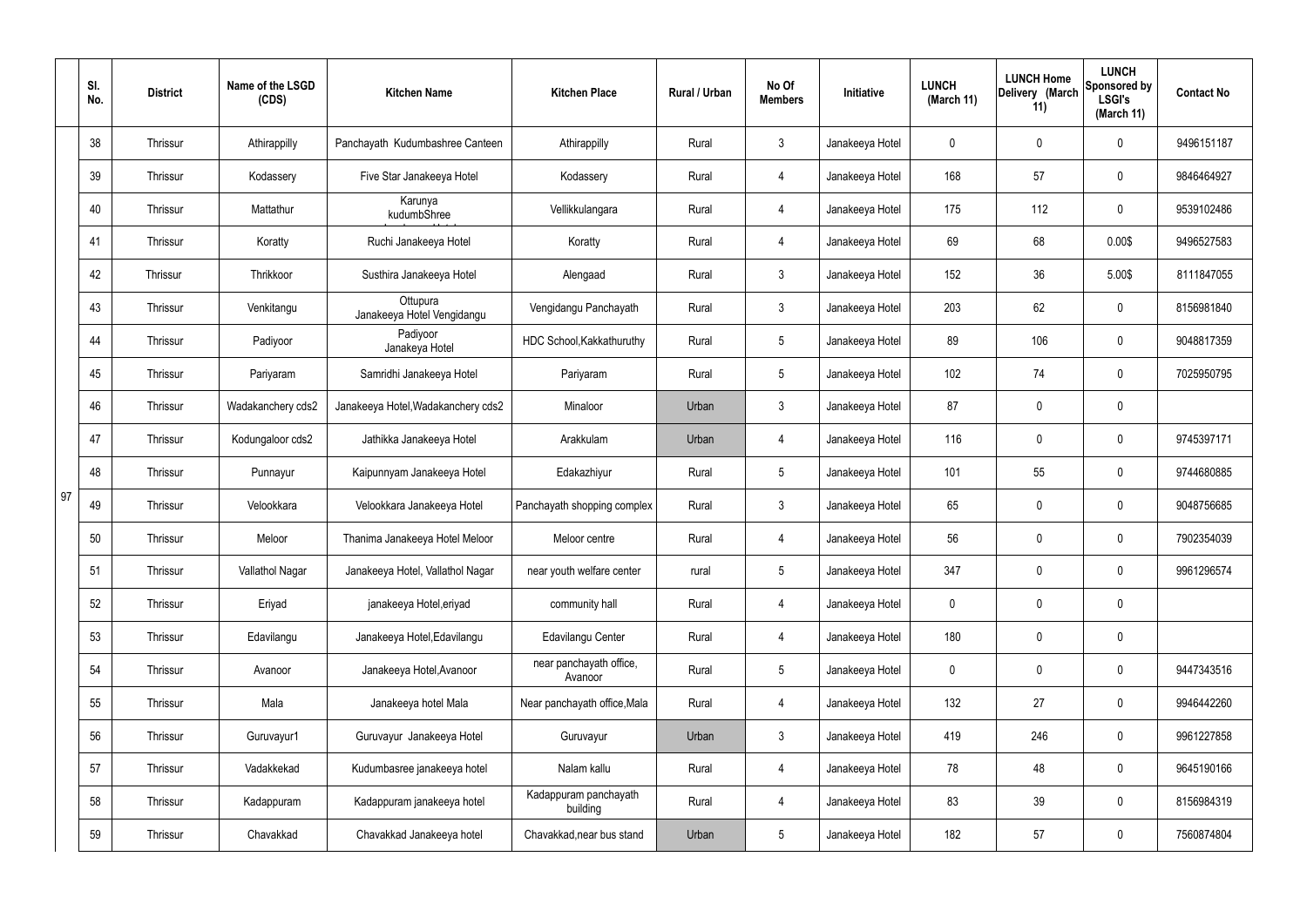| SI.<br>No. | <b>District</b> | Name of the LSGD<br>(CDS) | <b>Kitchen Name</b>               | <b>Kitchen Place</b>       | Rural / Urban | No Of<br><b>Members</b> | Initiative      | <b>LUNCH</b><br>(March 11) | <b>LUNCH Home</b><br>Delivery (March<br>11) | <b>LUNCH</b><br>Sponsored by<br><b>LSGI's</b><br>(March 11) | <b>Contact No</b> |
|------------|-----------------|---------------------------|-----------------------------------|----------------------------|---------------|-------------------------|-----------------|----------------------------|---------------------------------------------|-------------------------------------------------------------|-------------------|
| 60         | Thrissur        | Engadiyoor                | pavithra janikeeya hotel          | Pokulangara                | Rural         | $5\phantom{.0}$         | Janakeeya Hotel | 80                         | 0                                           | $\mathbf 0$                                                 | 9562239618        |
| 61         | Thrissur        | Varavoor                  | Friends janakeeya hotel, Varavoor | Thichur                    | Rural         | $\mathbf{3}$            | Janakeeya Hotel | 65                         | $\mathbf 0$                                 | $\mathbf 0$                                                 |                   |
| 62         | Thrisssur       | Punnayurkulam             | Punnayurkkulam janakeeya hotel    | Althara centre             | Rural         | $5\overline{)}$         | Janakeeya Hotel | 112                        | 38                                          | $\mathbf 0$                                                 | 8086093454        |
| 63         | Thrissur        | Thiruwilamala             | Villuadry Janakeeya hotel         | Thiruwilamala              | Rural         | $5\overline{)}$         | Janakeeya Hotel | 173                        | $\mathbf 0$                                 | $\mathbf 0$                                                 | 9846174729        |
| 64         | Thrissur        | Kattakampal               | Janakeeya Hotel Kattakampal       | Chirakkal                  | Rural         | $\overline{4}$          | Janakeeya Hotel | 72                         | 65                                          | $\mathbf 0$                                                 |                   |
| 65         | Thrissur        | Kandanassery              | kandanassery janakeeya hotel      | kandanassery               | Rural         | $5\overline{)}$         | Janakeeya Hotel | 57                         | 31                                          | $\mathbf 0$                                                 |                   |
| 66         | Thrissur        | Kaiparambu                | Janakeeya Hotel Kaiparambu        | Near mundoor health center | Rural         | $5\overline{)}$         | janakeeya hotel | 100                        | 36                                          | $\mathbf 0$                                                 | 9645828069        |
| 67         | Thrissur        | Thrissur 2(new)           | kitchen girls janakeeya hotel     | Olari                      | urban         | $\overline{4}$          | janakeeya hotel | 131                        | 174                                         | $\mathbf 0$                                                 | 9388828112        |
| 68         | Thrissur        | Kuzhur                    |                                   | kuzhur                     | Rural         | $\overline{4}$          | janakeeya hotel | 0                          | $\mathbf 0$                                 | $\mathbf 0$                                                 | 9526566073        |
| 69         | Thrissur        | Chazhur                   | Chazur Janakeeya Hotel            | Pazhuvil Center            | Rural         | 4                       | janakeeya hotel | 44                         | 46                                          | $\mathbf 0$                                                 | 9061946216        |
| 70         | Thrissur        | Nattika                   | uttupura                          | Thriprayar                 | Rural         | $5\phantom{.0}$         | janakeeya hotel | 155                        | 0                                           | $\mathbf 0$                                                 | 9544055637        |
| 71         | Thrissur        | Thalikulam                | Nidhi janakeeya hotel             | Puthenthodu                | Rural         | $5\phantom{.0}$         |                 | 203                        | $\mathbf 0$                                 | $\mathbf 0$                                                 | 8606213960        |
| 72         | Thrissur        | Vadanapilly               | vadanappilly janakeeya hotel      | vadanapilly                | Rural         | $5\phantom{.0}$         | janakeeya hotel | 0                          | 0                                           | $\mathbf 0$                                                 | 9947728948        |
| 73         | Thrissur        | orumanayur                | orumanayur janakeeya hotel        | orumanayur                 | rural         | $5\phantom{.0}$         | janakeeya hotel | 92                         | 47                                          | $\mathbf 0$                                                 | 9995588758        |
| 74         | Thrissur        | Panjal                    | Five-star Janakeeya hotel         | Panjal                     | Rural         | $5\phantom{.0}$         | janakeeya hotel | 185                        | $\mathbf 0$                                 | $\mathbf 0$                                                 | 9746847353        |
| 75         | Thrissur        | veloor                    | Veloor Janakeeya hotel            | veloor                     | Rural         | $5\overline{)}$         | janakeeya hotel | 52                         | 68                                          | $\mathbf 0$                                                 | 9447724685        |
| 76         | Thrissur        | Chowanoor                 | Chowanoor Janakeeya hotel         | Chowanoor                  | Rural         | $\mathbf{3}$            | janakeeya hotel | 60                         | 26                                          | $\mathbf 0$                                                 | 9,526,340,307     |
| 77         | Thrissur        | Puthur                    | Puthur janakeeyahotel             | puthur                     | Rural         | $5\overline{)}$         | janakeeya hotel | 73                         | 68                                          | $\mathbf 0$                                                 | 6238101595        |
| 78         | Thrissur        | Erumapetty                | subhiksha janakeeya hotel         | Erumapetty                 | Rural         | $5\overline{)}$         | janakeeya hotel | 103                        | 41                                          | $\mathbf 0$                                                 | 9207201880        |
| 79         | Thrissur        | Kondazhy                  | Santhwanam Janakeeya Hotel        | Kondazhy                   | Rural         | 4                       | janakeeya hotel | 28                         | $\mathbf 0$                                 | $\mathbf 0$                                                 | 9526401759        |
| 80         | Thrissur        | Mullurkkara               | Kaniv Janakeeya Hotel             | Atoor                      | Rural         | $\overline{4}$          | janakeeya hotel | 0                          | 0                                           |                                                             |                   |
| 81         | Thrissur        | Porkkulam                 | Porkulam janakeeya hotel          | Parempadam                 | Rural         | $5\overline{)}$         | Janakeeya hotel | $\pmb{0}$                  | 0                                           | $\mathbf 0$                                                 | 8129017841        |
| 82         | Thrissur        | Puthukkad                 | Puthukkad Janakeeya Hotel         | Puthukkad                  | Rural         | $5\phantom{.0}$         | Janakeeya hotel | 75                         | 29                                          | $\mathbf 0$                                                 | 7356668644        |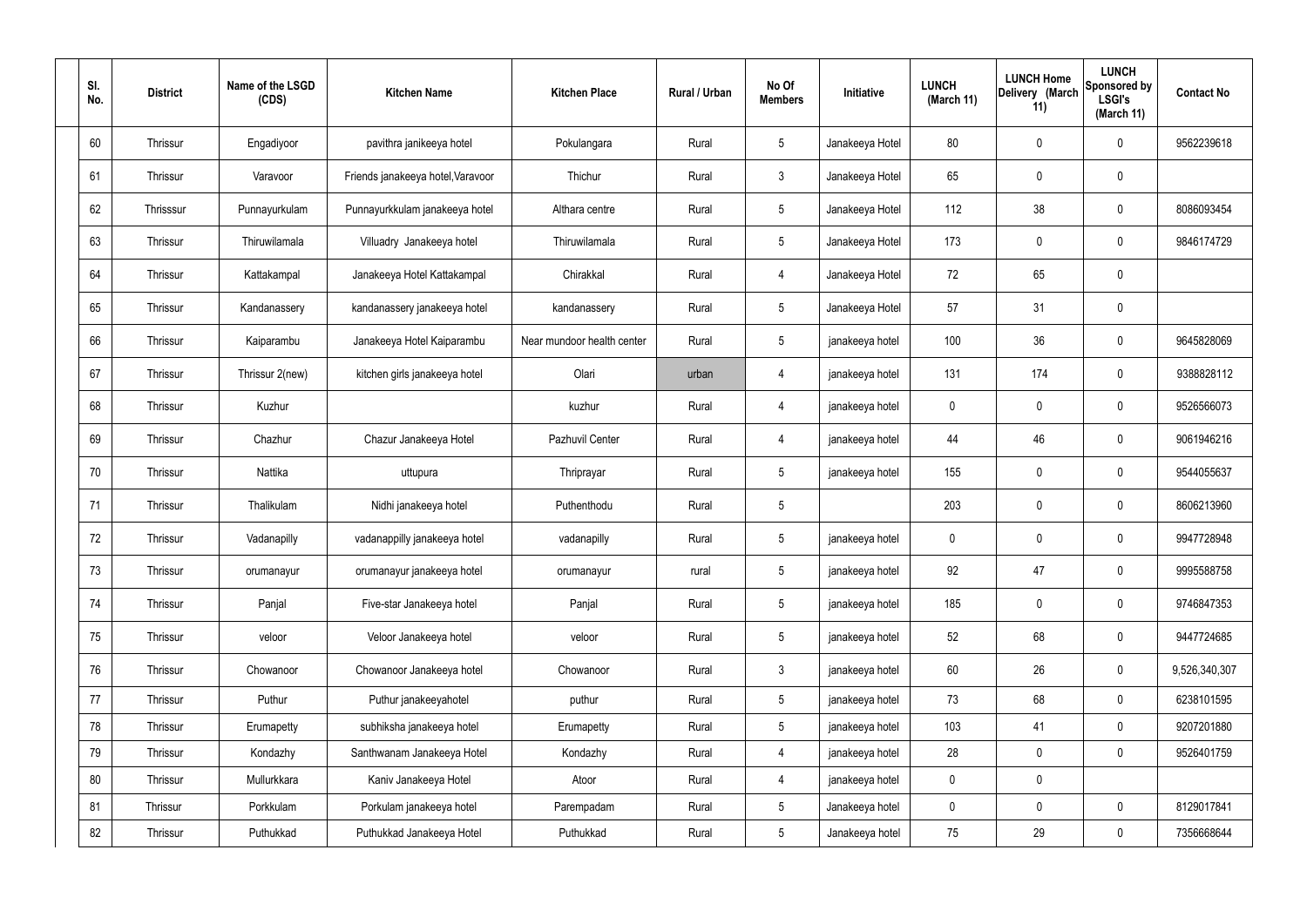| SI.<br>No.      | <b>District</b> | Name of the LSGD<br>(CDS) | <b>Kitchen Name</b>         | <b>Kitchen Place</b>                   | Rural / Urban | No Of<br><b>Members</b> | Initiative      | <b>LUNCH</b><br>(March 11) | <b>LUNCH Home</b><br>Delivery (March<br>11) | <b>LUNCH</b><br>Sponsored by<br><b>LSGI's</b><br>(March 11) | <b>Contact No</b> |
|-----------------|-----------------|---------------------------|-----------------------------|----------------------------------------|---------------|-------------------------|-----------------|----------------------------|---------------------------------------------|-------------------------------------------------------------|-------------------|
| 83              | Thrissur        | Choondal                  | Choondal Janakeeya Hotel    | <b>Kechery Centre</b>                  | Rural         | 8                       | Janakeeya Hotel | 60                         | 50                                          | $\mathbf 0$                                                 |                   |
| 84              | Thrissur        | Cherpu                    | Cherpu Janakeeya Hotel      | Cherpu                                 | Rural         | $\mathbf{3}$            | Janakeeya Hotel | $\mathbf 0$                | 140                                         | $\mathbf 0$                                                 | 9605375648        |
| 85              | Thrissur        | Mathilakam                | Mathilakam Janakeeya hotel  | Mathilakam gramapanchayath<br>compound | Rural         | 3                       | Janakeeya hotel | 20                         | $\pmb{0}$                                   | $\mathbf 0$                                                 | 9995986808        |
| 86              | Thrissur        | Anthikad                  | Anthikad Janakeeya hotel    | Anthikad                               | Rural         | $\overline{4}$          | Janakeeya hotel | $\mathbf 0$                | $\mathbf 0$                                 | $\mathbf 0$                                                 | $\mathbf 0$       |
| 87              | Thrissur        | Mullassery                | Mullassery Janakeeya Hotel  | Mullassery centre                      | Rural         | 5 <sup>5</sup>          | Janakeeya hotel | 153                        | 97                                          | $\mathbf 0$                                                 |                   |
| 88              | Thrissur        | Karalam                   | Karalam Janakeeya Hotel     |                                        | Rural         | 4                       | Janakeeya hotel | 89                         | $\mathbf 0$                                 | $\mathbf 0$                                                 | 6282924636        |
| 89              | Thrissur        | Poomangalam               | Poomangalam Janakeeya Hotel | Edakkulam                              | Rural         | 3                       | Janakeeya hotel | 70                         | 37                                          | $\mathbf 0$                                                 |                   |
| 90              | Thrissur        | MG Kavu                   | Annapoorna Janakeeya Hotel  | <b>MG Kavu</b>                         | Rural         | 4                       | Janakeeya hotel | 172                        | 106                                         | $\mathbf 0$                                                 | 7558080131        |
| 91              | Thrissur        | chelakkara                | Nila janakeeya hotel        | chelakkara                             | rural         | $5\overline{)}$         | janakeeya hotel | 192                        | 0                                           | $\mathbf 0$                                                 |                   |
| 92              | Thrissur        | Avinissery                | Avinissery Janakeeya Hotel  | Palakkal                               | Rural         | 4                       | janakeeya hotel | $\mathbf 0$                | 98                                          | $\mathbf 0$                                                 | 9446800192        |
| 93              | Thrissur        | Nadathara 2               | Grandmaas Janakeeya hotel   | Nadathara                              | Rural         | 5 <sub>5</sub>          | Janakeeya Hotel | 109                        | 208                                         | $\mathbf 0$                                                 |                   |
| 94              | Thrissur        | Chavakkad                 | Janakeeya hotel             | Chavakkad                              | Urban         | 5                       | Janakeeya hotel | 163                        | 62                                          | $\mathbf 0$                                                 | 7034752180        |
| 95              | Thrissur        | Mala 2                    | Janakeeya hotel             |                                        | Rural         | $5\overline{)}$         | janakeeya hotel | 162                        | 35                                          | $\mathbf 0$                                                 |                   |
| 96              | Thrissur        | Thrissur1                 | Janakeeya hotel             | Mannuthy                               | Urban         | 5                       | janakeeya hotel | 96                         | 16                                          | 1                                                           | 919746287281      |
| 97              | Thrissur        | Vadanappilly2             | Janakeeya hotel             | Vadanappilly                           | Rural         | $\mathbf{3}$            | janakeeya hotel | 168                        | $\pmb{0}$                                   | $\mathbf 0$                                                 |                   |
|                 |                 |                           |                             |                                        |               | 433                     |                 | 9700                       | 3898                                        | 31                                                          |                   |
|                 | Wayanad         | Vellamunda                | Thanima mess                | 8/4 vellamuda                          | Rural         | $\overline{4}$          | janakeeya Hotel | 192                        | $\pmb{0}$                                   | $\mathbf 0$                                                 | 7025659685        |
| $\overline{2}$  | Wayanad         | Thavinjal                 | Sobhagya Vanitha mess       | Thalappuzha<br>chungam                 | Rural         | $\overline{4}$          | janakeeya Hotel | 203                        | $\pmb{0}$                                   | $\mathbf 0$                                                 | 9497247541        |
| $\mathfrak{Z}$  | Wayanad         | Vythiri                   | Dharshana catering          | Vythiri                                | Rural         | $\overline{4}$          | janakeeya Hotel | 210                        | $\pmb{0}$                                   | $\mathbf 0$                                                 | 9074598184        |
| 4               | Wayanad         | Mullankolly               | Kairali catering group      | Mullankolli                            | Rural         | 3 <sup>1</sup>          | janakeeya Hotel | 148                        | $\pmb{0}$                                   | $\boldsymbol{0}$                                            | 9526706627        |
| $5\phantom{.0}$ | Wayanad         | Poothadi                  | Mary matha mess             | Kenichira                              | Rural         | $5\phantom{.0}$         | janakeeya Hotel | 172                        | $\pmb{0}$                                   | $\mathbf 0$                                                 | 9526376970        |
| 6               | Wayanad         | Meppadi                   | Cafe Kudumbashree           | Meppadi                                | Rural         | 5 <sub>5</sub>          | janakeeya Hotel | 228                        | $\pmb{0}$                                   | $\pmb{0}$                                                   | 9207935764        |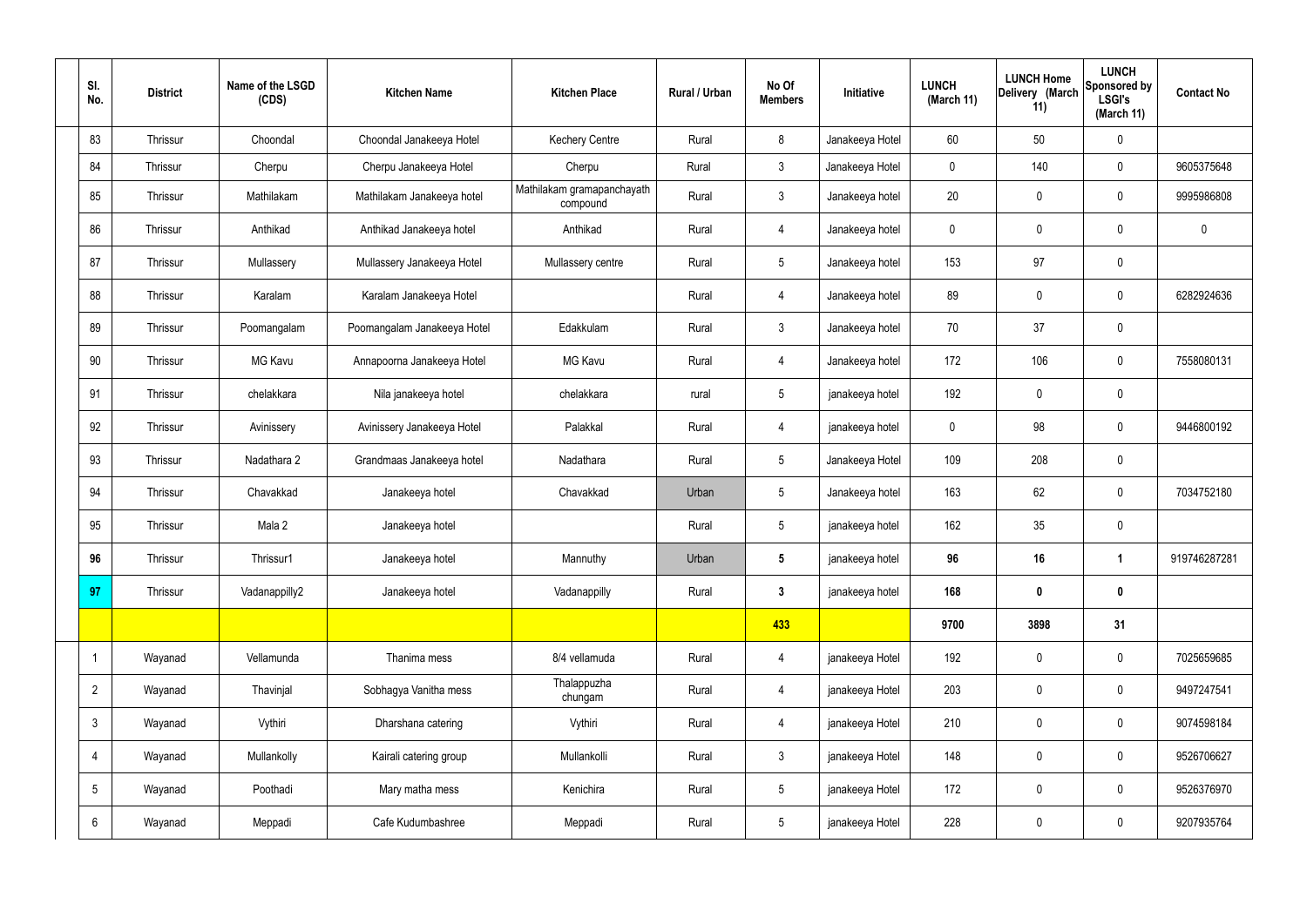|    | SI.<br>No.      | <b>District</b> | Name of the LSGD<br>(CDS) | <b>Kitchen Name</b>              | <b>Kitchen Place</b>                   | Rural / Urban | No Of<br><b>Members</b> | Initiative      | <b>LUNCH</b><br>(March 11) | <b>LUNCH Home</b><br>Delivery (March<br>11) | <b>LUNCH</b><br>Sponsored by<br><b>LSGI's</b><br>(March 11) | <b>Contact No</b> |
|----|-----------------|-----------------|---------------------------|----------------------------------|----------------------------------------|---------------|-------------------------|-----------------|----------------------------|---------------------------------------------|-------------------------------------------------------------|-------------------|
|    | -7              | Wayanad         | Pozhuthana                | Dhanya mess                      | Pozhuthana                             | Rural         | $\mathbf{3}$            | janakeeya Hotel | 240                        | $\mathbf 0$                                 | $\mathbf 0$                                                 | 8111838165        |
|    | 8               | Wayanad         | Thondernad                | Thanima canteen                  | Korom                                  | Rural         | $\mathbf{3}$            | janakeeya Hotel | 124                        | $\mathbf 0$                                 | $\mathbf 0$                                                 | 8943476943        |
|    | 9               | Wayanad         | Meenangady                | Haritham Janakeeya Hotel         | Opposite police station,<br>Meenangadi | Rural         | $6\overline{6}$         | janakeeya Hotel | 225                        | $\mathbf 0$                                 | $\mathbf 0$                                                 | 9526895975        |
|    | 10 <sup>°</sup> | Wayanad         | Nenmeni                   | Minnaram Mess and Chappathi Unit | Cheeral                                | Rural         | $5\overline{)}$         | janakeeya Hotel | 180                        | $\mathbf 0$                                 | $\mathbf 0$                                                 | 8086835886        |
|    | 11              | Wayanad         | Thirunelli                | Adigamanai Mess and Catering     | Kartikulam                             | Rural         | $5\phantom{.0}$         | janakeeya Hotel | 197                        | $\pmb{0}$                                   | $\mathbf 0$                                                 | 9207406211        |
|    | 12              | Wayanad         | Mananthavady              | Dhanasree canteen                | Mananthavadi                           | Urban         | $5\overline{)}$         | janakeeya Hotel | 280                        | $\mathbf 0$                                 | $\mathbf 0$                                                 | 9496997382        |
|    | 13              | Wayanad         | Ambalavayal               | <b>Ruchi Catering</b>            | kalathuvayal                           | Rural         | $5\overline{)}$         | janakeeya Hotel | 307                        | $\mathbf 0$                                 | $\mathbf 0$                                                 | 9495084437        |
| 28 | 14              | Wayanad         | Kaniyambetta              | sree Vinayaka                    | millumukk                              | rural         | $5\overline{)}$         | janakeeya Hotel | 185                        | $\mathbf 0$                                 | $\mathbf 0$                                                 | 9061486938        |
|    | 15              | Wayanad         | Pulpally                  | Vinayaka catering                | Pulpally                               | Rural         | $5\overline{)}$         | janakeeya Hotel | 278                        | $\mathbf 0$                                 | $\mathbf 0$                                                 | 9947319307        |
|    | 16              | Wayanad         | Noolpuzha                 | Friends catering                 | Naikketty                              | Rural         | $5\overline{)}$         | janakeeya Hotel | 278                        | $\mathbf 0$                                 | $\mathbf 0$                                                 | 7558019388        |
|    | 17              | Wayanad         | Panamaram                 | Testy mess                       | Panamaram                              | Rural         | 4                       | janakeeya Hotel | 245                        | $\mathbf 0$                                 | $\mathbf 0$                                                 | 9605814620        |
|    | 18              | wayanad         | Moopainad                 | vanitha mess                     | vaduvanchal                            | Rural         | $5\phantom{.0}$         | janakeeya Hotel | 229                        | $\mathbf 0$                                 | $\mathbf 0$                                                 | 974596708         |
|    | 19              | wayanad         | Edavaka                   | <b>Teasty Mess</b>               | Irumbupalam                            | Rural         | 4                       | janakeeya Hotel | 230                        | $\mathbf 0$                                 | $\mathbf 0$                                                 | 9847842390        |
|    | 20              | wayanad         | kalpetta                  | shiya catering                   | pallithazhe, kalpetta town             | urban         | $\mathbf{3}$            | janakeeya Hotel | 418                        | $\mathbf 0$                                 | $\mathbf 0$                                                 | 6282822890        |
|    | 21              | wayanad         | sulthan bathery           | preethis                         | near telephone exchange                | urban         | $5\phantom{.0}$         | janakeeya Hotel | 371                        | $\pmb{0}$                                   | $\mathbf 0$                                                 | 9961088393        |
|    | 22              | wayanad         | Muttil                    | swad cattering                   | Muttil bus stand                       | Rural         | 5 <sub>5</sub>          | janakeeya Hotel | 230                        | $\pmb{0}$                                   | $\mathbf 0$                                                 | 9074461322        |
|    | 23              | wayanad         | padinjarathara            | oruma                            | padinjarathara town                    | Rural         | $5\overline{)}$         | janakeeya Hotel | 234                        | $\pmb{0}$                                   | $\mathbf 0$                                                 | 9495814542        |
|    | 24              | wayanad         | kalpetta                  | Anjuse cattering                 | kalpetta town                          | Urban         | $5\overline{)}$         | janakeeya Hotel | 368                        | $\pmb{0}$                                   | $\mathbf 0$                                                 | 9745883809        |
|    | 25              | wayanad         | Thariyode                 | Haritham                         | kavumadham town                        | Rural         | $\mathbf{3}$            | janakeeya Hotel | 154                        | $\pmb{0}$                                   | $\mathbf 0$                                                 | 9074095457        |
|    | 26              | wayanad         | Mananthavady              | chothis mess                     | Kozhikode road,<br>Mananthavady        | Urban         | $\mathbf{3}$            | janakeeya Hotel | 245                        | $\pmb{0}$                                   | $\mathbf 0$                                                 | 9947376596        |
|    | 27              | wayanad         | vengapalli                | Annapoorna                       | vengapalli town                        | Rural         | $5\overline{)}$         | janakeeya Hotel | 263                        | $\pmb{0}$                                   | $\mathbf 0$                                                 | 7592831851        |
|    | 28              | Wayanad         | Kottathara                | Jyothi vanitha mess              | Venniyod                               | Rural         | $\mathbf{3}$            | janakeeya Hotel | 192                        | $\mathbf 0$                                 | $\mathbf 0$                                                 | 9961844026        |
|    | 29              | Wayanad         | Sulthan Bathery           | Elite                            | Mysore road, Bathery                   | Urban         | $\mathbf{3}$            | janakeeya Hotel | 349                        | 0                                           | $\mathbf 0$                                                 | 9778180571        |
|    | <b>29</b>       |                 |                           | 690                              |                                        | <b>TOTAL</b>  | 122<br>4638             |                 | 6783                       | $\mathbf{0}$<br>10417                       | $\mathbf 0$<br>137                                          |                   |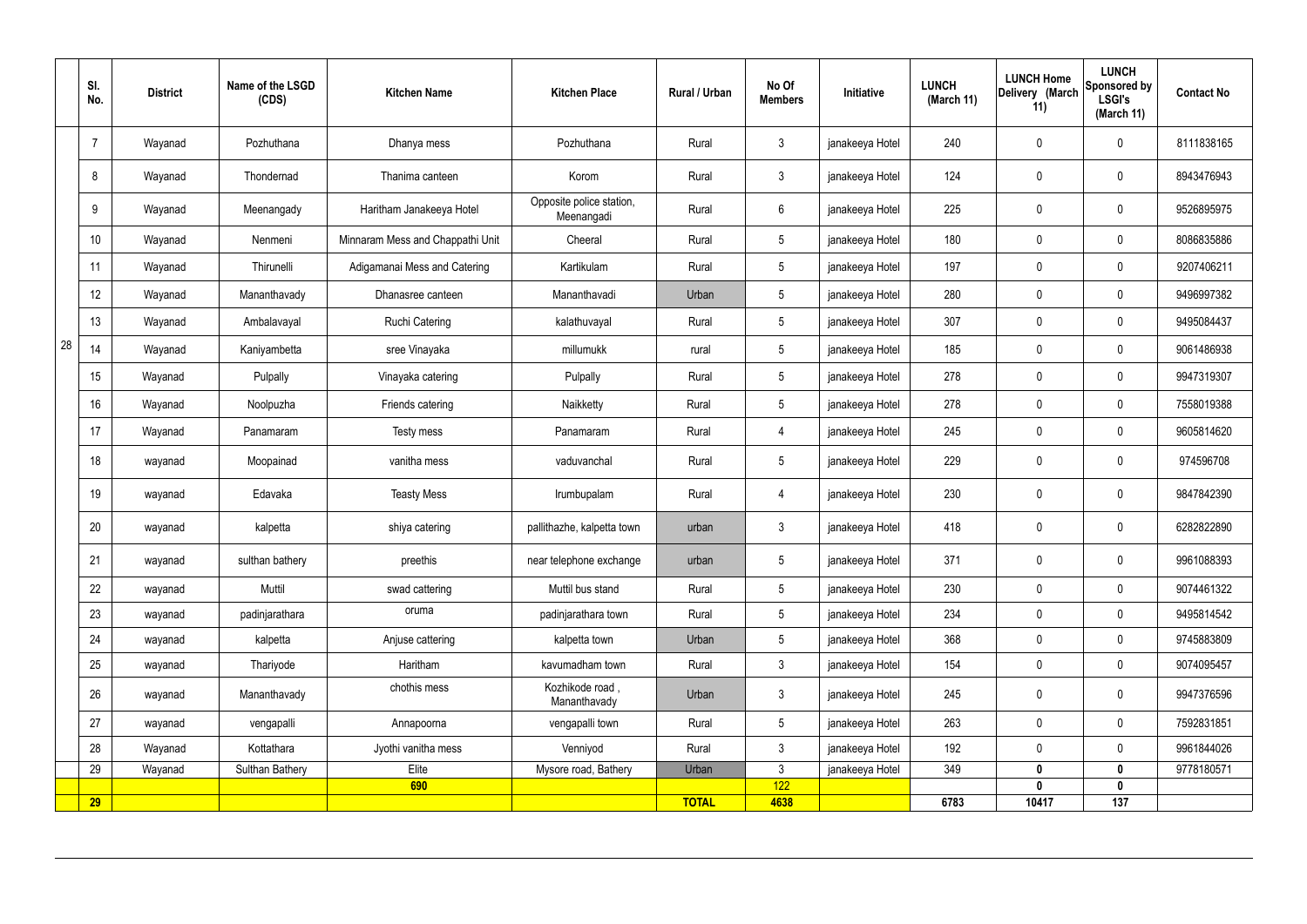| SI.<br>No. | <b>District</b> | Name of the LSGD<br>(CDS)                                                                        | <b>Kitchen Name</b>                                | <b>Kitchen Place</b>  | Rural / Urban                   | No Of<br><b>Members</b> | Initiative                                                           | <b>LUNCH Home</b><br><b>LUNCH</b><br>Delivery (March<br>(March 11)<br>11) |                                          | <b>LUNCH</b><br>Sponsored by<br><b>LSGI's</b><br>(March 11) | <b>Contact No</b> |
|------------|-----------------|--------------------------------------------------------------------------------------------------|----------------------------------------------------|-----------------------|---------------------------------|-------------------------|----------------------------------------------------------------------|---------------------------------------------------------------------------|------------------------------------------|-------------------------------------------------------------|-------------------|
|            |                 |                                                                                                  | STATUS OF JANAKEEYA HOTELS FUNCTIONING IN DISTRICT |                       |                                 |                         | STATUS OF FOOD DISTRIBUTED THROUGH JANAKEEYA HOTELS AS ON 11.03.2022 |                                                                           |                                          |                                                             |                   |
|            | <b>District</b> | <b>Total</b><br><b>Janakeeya Hotels</b>                                                          | <b>Rural Units</b>                                 | <b>Urban</b><br>units | <b>STATUS OF</b><br><b>FOOD</b> | Home<br><b>Delviery</b> | Food Sponsored<br>by LSGIs                                           |                                                                           | <b>TOTAL Meals</b><br><b>Distributed</b> |                                                             |                   |
|            | <b>TVM</b>      | 110                                                                                              | 79                                                 | 31                    | 23,285                          | $\overline{0}$          | 14                                                                   |                                                                           | 23,299                                   |                                                             |                   |
|            | <b>KLM</b>      | 82                                                                                               | 72                                                 | 10 <sub>1</sub>       | 11578                           | $\overline{0}$          | 6 <sup>°</sup>                                                       |                                                                           | 11,584                                   |                                                             |                   |
|            | PTA             | 59                                                                                               | 54                                                 | $\sqrt{5}$            | 3545                            | 150                     | $\overline{0}$                                                       |                                                                           | 3,695                                    |                                                             |                   |
|            | <b>ALP</b>      | 89                                                                                               | 80                                                 | $\overline{9}$        | 6344                            | 3033                    | 40                                                                   |                                                                           | 9,417                                    |                                                             |                   |
|            | <b>KTM</b>      | 82                                                                                               | 74                                                 | 8 <sup>°</sup>        | 10072                           | 111                     | $6\phantom{.}6$                                                      |                                                                           | 10,189                                   |                                                             |                   |
|            | <b>IDK</b>      | 50                                                                                               | 49                                                 | $\blacktriangleleft$  | 7337                            | $\overline{0}$          | 6 <sup>°</sup>                                                       | 7,343                                                                     |                                          |                                                             |                   |
|            | <b>EKM</b>      | 114                                                                                              | 81                                                 | 33                    | 18853                           | 1132                    | 8 <sup>°</sup>                                                       | 19,993                                                                    |                                          |                                                             |                   |
|            | <b>TSR</b>      | 97                                                                                               | 86                                                 | 11                    | 9,700                           | 3,898                   | 31                                                                   |                                                                           | 13,629                                   |                                                             |                   |
|            | PGT             | $102$                                                                                            | 92                                                 | 10 <sup>°</sup>       | 13,791                          | $\overline{0}$          | 17                                                                   |                                                                           | 13,808                                   |                                                             |                   |
|            | <b>MLP</b>      | 128                                                                                              | 107                                                | 21                    | 24,680                          | 4981                    | 20                                                                   |                                                                           | 29,681                                   |                                                             |                   |
|            | <b>WYD</b>      | 29                                                                                               | 24                                                 | 5 <sub>1</sub>        | 6975                            | $\mathbf{0}$            | $\overline{0}$                                                       |                                                                           | 6,975                                    |                                                             |                   |
|            | <b>KKD</b>      | 106                                                                                              | 76                                                 | 30 <sup>°</sup>       | 30,841                          | 1010                    | $\sqrt{5}$                                                           |                                                                           | 31,856                                   |                                                             |                   |
|            | <b>KNR</b>      | 90 <sub>1</sub>                                                                                  | 75                                                 | 15 <sub>1</sub>       | 17,820                          | $\overline{0}$          | 15 <sub>15</sub>                                                     |                                                                           | 17,835                                   |                                                             |                   |
|            | <b>KSG</b>      | 43                                                                                               | 37                                                 | 6 <sup>1</sup>        | 7600                            | $\overline{0}$          | $\pmb{0}$                                                            |                                                                           | 7,600                                    |                                                             |                   |
|            | <b>Total</b>    | 1181                                                                                             | 986                                                | 195                   | 192,421                         | 14,315                  | 168                                                                  | 206,904                                                                   |                                          |                                                             |                   |
|            |                 |                                                                                                  | 2252                                               |                       |                                 | 206,904                 |                                                                      |                                                                           |                                          |                                                             |                   |
|            | <b>Date</b>     | <b>Grand Total of meals</b><br><b>Distributed through</b><br>Janakeeya hotel as<br>on 11.03.2021 | Urban<br>units                                     | <b>Total</b><br>units | Rs. 20 /Lunch<br><b>Parcel</b>  | Home<br><b>Delivery</b> | <b>LUNCH</b><br>sponsored by<br><b>LSGIs</b>                         | <b>Total Meals</b>                                                        |                                          |                                                             |                   |
|            |                 | 986                                                                                              | 195                                                | 1181                  | 192,421                         | 14,315                  | 168                                                                  | 206,904                                                                   |                                          |                                                             |                   |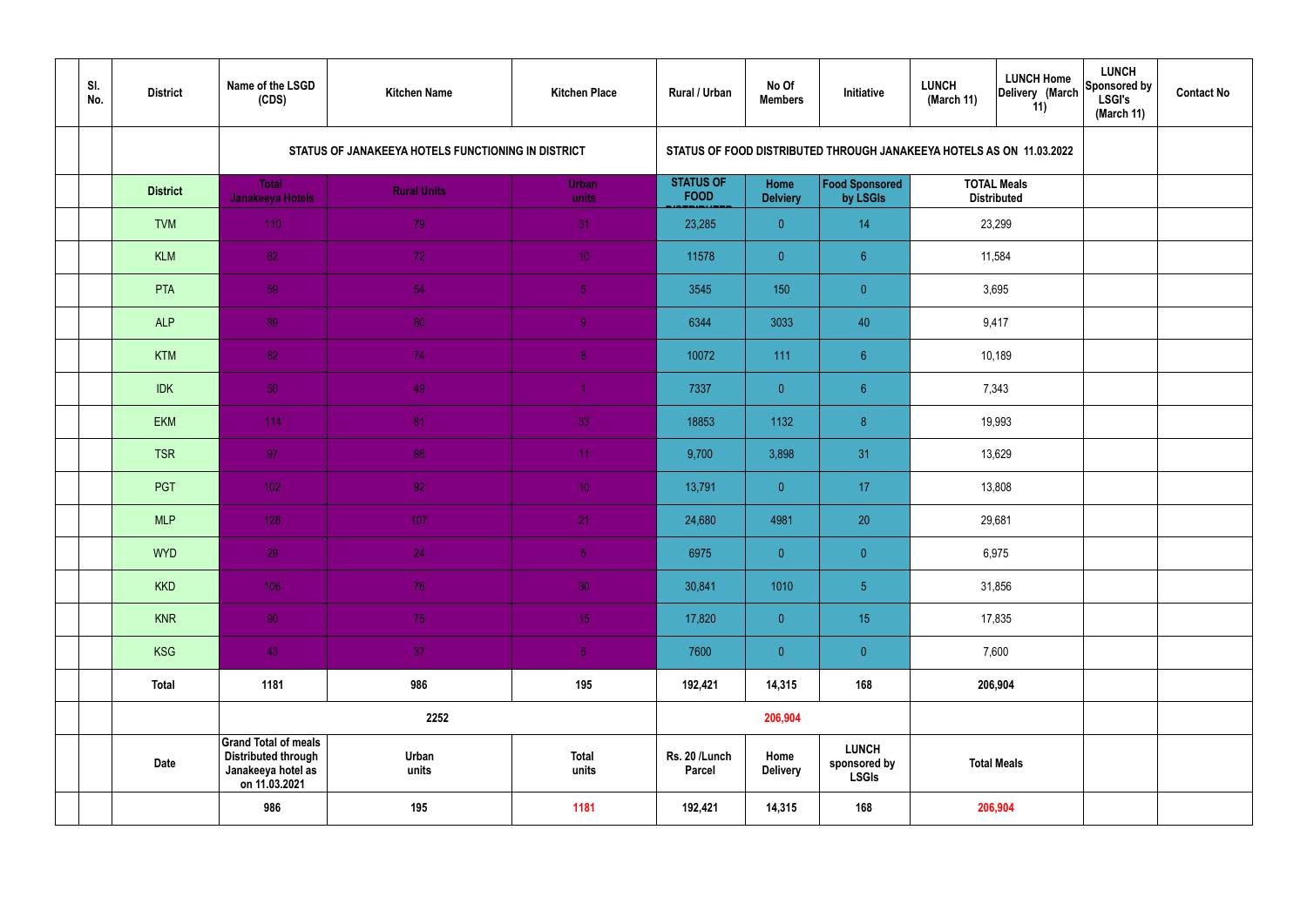| SI.<br>No. | <b>District</b> | Name of the LSGD<br>(CDS) | <b>Kitchen Name</b> | <b>Kitchen Place</b> | <b>Rural / Urban</b> | No Of<br><b>Members</b> | Initiative | LUNCH<br>(March 11) | <b>LUNCH Home</b><br>Delivery (March<br>11 | LUNCH<br>Sponsored by<br>LSGI's<br>(March 11) | <b>Contact No</b> |
|------------|-----------------|---------------------------|---------------------|----------------------|----------------------|-------------------------|------------|---------------------|--------------------------------------------|-----------------------------------------------|-------------------|
|------------|-----------------|---------------------------|---------------------|----------------------|----------------------|-------------------------|------------|---------------------|--------------------------------------------|-----------------------------------------------|-------------------|

|                                                                                                                    | Districts with same number of hotels                         | tvm                                                                                                                                                                                                                                                                                                                                   | Wayanad        | Alappuzha      | Malappuram  | Kozhikode                      | Thrissur       | Kollam      |  |  |
|--------------------------------------------------------------------------------------------------------------------|--------------------------------------------------------------|---------------------------------------------------------------------------------------------------------------------------------------------------------------------------------------------------------------------------------------------------------------------------------------------------------------------------------------|----------------|----------------|-------------|--------------------------------|----------------|-------------|--|--|
|                                                                                                                    | (Each district use seperate cell for filling the<br>details) | Kannur                                                                                                                                                                                                                                                                                                                                | Kasaragod      | Kottayam       | Palakkad    | Pathanamthitta                 | Ernakulam      | Kasaragod   |  |  |
|                                                                                                                    | Districts with number of hotels increased                    |                                                                                                                                                                                                                                                                                                                                       |                |                |             |                                |                |             |  |  |
|                                                                                                                    | (Each district use seperate cell for filling the<br>details) |                                                                                                                                                                                                                                                                                                                                       |                |                |             |                                |                |             |  |  |
|                                                                                                                    | Districts with number of hotels with zero entry of<br>meals  | Thrissur(9)                                                                                                                                                                                                                                                                                                                           | Kasargod (5)   | Kottayam(7)    |             | Alappuzha (26)   MALAPPURAM(8) | Kozhikode (05) | Kannur- (7) |  |  |
|                                                                                                                    | (Each district use seperate cell for filling the<br>details) | pathanamthitta(25)                                                                                                                                                                                                                                                                                                                    | Trivandrum (8) | ERNAKULAM (17) | Palakkad(6) | Wayanad -(0)                   | Idukki(4)      | Kollam (16) |  |  |
|                                                                                                                    | New hotels started (numbers)                                 |                                                                                                                                                                                                                                                                                                                                       |                |                |             |                                |                |             |  |  |
|                                                                                                                    | New hotels started at (location)                             |                                                                                                                                                                                                                                                                                                                                       |                |                |             |                                |                |             |  |  |
|                                                                                                                    |                                                              | TVM- Kadakkavoor janathaAnad, Aruvikkara kalliyoor                                                                                                                                                                                                                                                                                    |                |                |             |                                |                |             |  |  |
|                                                                                                                    |                                                              | kottayam -akalakunnam, Aymanam chemp, madappally, melukavu, pampady, T v puram, Thalanadu, vechoor                                                                                                                                                                                                                                    |                |                |             |                                |                |             |  |  |
|                                                                                                                    |                                                              | Alappuzha - Alappuzha North Arattupuzha Arattupuzha Arookutty Aroor Chennam Pallippuram Cheppad Cheppad Cherthala Municipality Chingoli Devikulangara Ezhupunna Harippad Kadakkarappally<br>Kandalloor Kanjikuzhy Kayamkulam West Kodamthurath Krishnapuram Kuthiyathode Panavally Pathiyoor Pattanakkad Pulincunnu Thuravoor Vayalar |                |                |             |                                |                |             |  |  |
|                                                                                                                    |                                                              | \$Ernakulam-asamanoor, avoly,cheranallor, edaykattuvayall, keezhmad,kochi south,kochi east,kochi west, kumbalangi,maradu,pallippuram,pootrika, thrikkakara east,thrikkakkara west                                                                                                                                                     |                |                |             |                                |                |             |  |  |
|                                                                                                                    |                                                              | Wayanad -Nill                                                                                                                                                                                                                                                                                                                         |                |                |             |                                |                |             |  |  |
|                                                                                                                    |                                                              | Kozhikode- Atholi, Kkd South-1, Madavoor, Cheruvannur, Balussery (Today off)                                                                                                                                                                                                                                                          |                |                |             |                                |                |             |  |  |
|                                                                                                                    |                                                              | Idukki- Edavetty, Senapathy, Manakkadu, mankulam (Today off)                                                                                                                                                                                                                                                                          |                |                |             |                                |                |             |  |  |
| Thrissur - holiday anthikkad, Eriyad, mullurkkara, avanoor, Athirappilly, kuzhur, Kattoor, Porkulam, Vadanappilly, |                                                              |                                                                                                                                                                                                                                                                                                                                       |                |                |             |                                |                |             |  |  |
|                                                                                                                    |                                                              | Athavanad, Edarikod, ponnani, Tanur, marakkara, karulayi, mankada, pookottur                                                                                                                                                                                                                                                          |                |                |             |                                |                |             |  |  |
|                                                                                                                    |                                                              | PALAKKAD: - Pattithara, PKD north, pattambi, nelliyambathy, Thachanattukara, Thachampara                                                                                                                                                                                                                                              |                |                |             |                                |                |             |  |  |
|                                                                                                                    |                                                              | Kannur- Muzhapilaghad, Naduvil, thripagottur, Valappttanam, Mattool, Chittariparamba, New mahi                                                                                                                                                                                                                                        |                |                |             |                                |                |             |  |  |